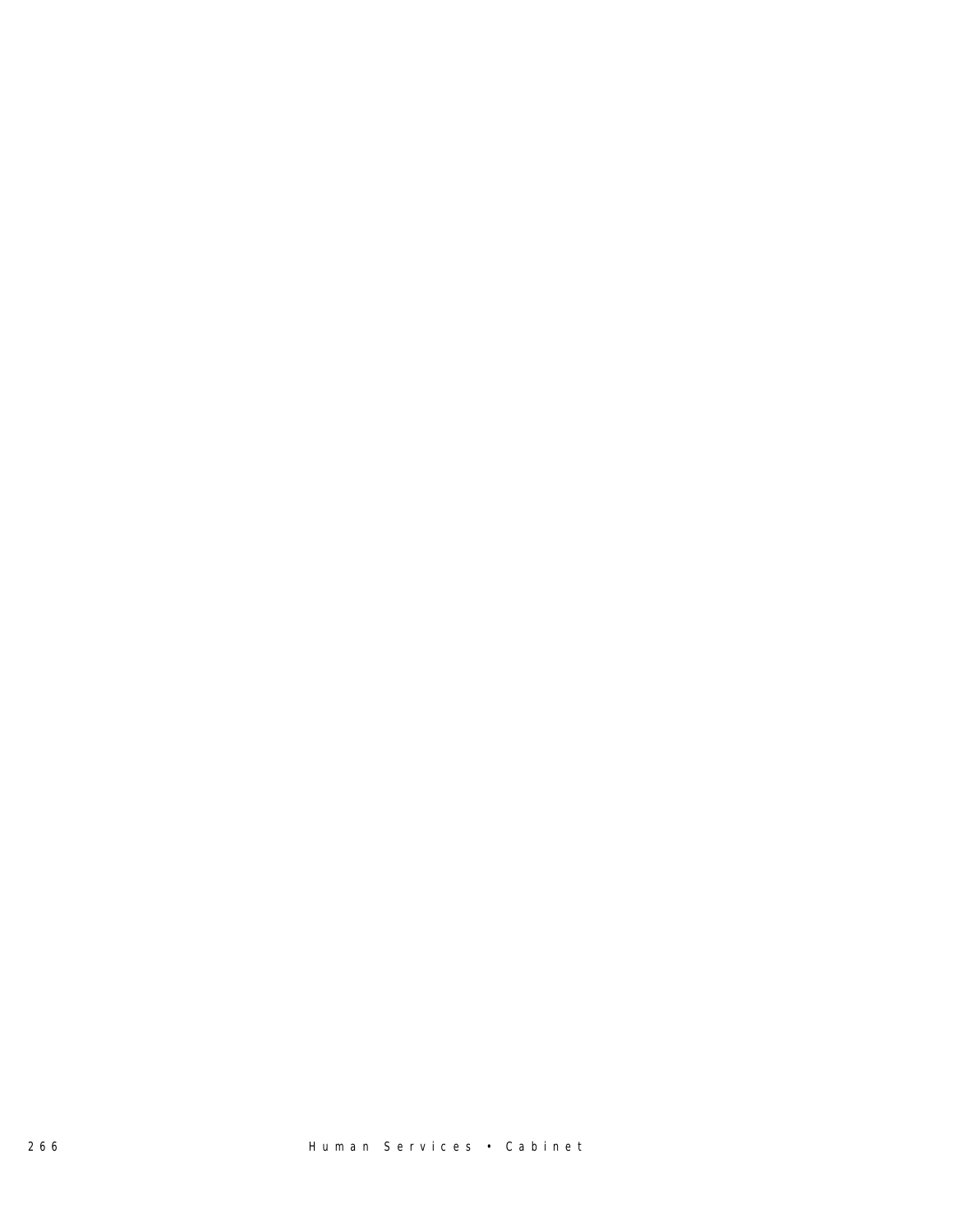## Human Services

### *J. Larry Mayes, Chief of Human Services*

#### *Cabinet Mission*

The Human Services Cabinet is committed to promoting the health and well-being of the City's residents. The provision of social, recreational, and support services to city residents, particularly the homeless, women, the elderly, youth, and veterans, will be coordinated and made available in a customer-friendly and culturally sensitive manner. The Cabinet enforces all antidiscrimination laws and protections under the jurisdiction of the City, and advocates for the advancement of policies and legislation to address the needs of individuals and groups within the City.

| <b>Operating Budget</b>            | Program Name                                                                                                                                                                                   | <b>Total Actual '05</b>                                                            | <b>Total Actual '06</b>                                                            | Total Approp '07                                                                   | <b>Total Budget '08</b>                                                            |
|------------------------------------|------------------------------------------------------------------------------------------------------------------------------------------------------------------------------------------------|------------------------------------------------------------------------------------|------------------------------------------------------------------------------------|------------------------------------------------------------------------------------|------------------------------------------------------------------------------------|
|                                    | Boston Center-Youth & Families<br>Civil Rights<br><b>Elderly Commission</b><br><b>Emergency Shelter Commission</b><br>Veterans' Services Department<br><b>Women's Commission</b><br>Youth Fund | 17,467,326<br>295,181<br>2,502,684<br>530.714<br>3,359,842<br>146,121<br>3,719,790 | 18,496,751<br>300,709<br>2,556,396<br>520,283<br>3,896,711<br>149,921<br>3,802,225 | 19,231,522<br>315,592<br>2,739,201<br>541,470<br>3,800,056<br>152,843<br>3,809,848 | 20,201,040<br>316,638<br>2,870,853<br>541,470<br>4,261,152<br>156,165<br>4,315,950 |
|                                    | <b>Total</b>                                                                                                                                                                                   | 28,021,658                                                                         | 29,722,996                                                                         | 30,590,532                                                                         | 32,663,268                                                                         |
| <b>Capital Budget Expenditures</b> |                                                                                                                                                                                                | Actual 05                                                                          | Actual 06                                                                          | <b>Estimated 07</b>                                                                | Projected 08                                                                       |
|                                    | Boston Center-Youth & Families                                                                                                                                                                 | 1,764,737                                                                          | 2,943,544                                                                          | 9,143,447                                                                          | 14,306,021                                                                         |
|                                    | <b>Total</b>                                                                                                                                                                                   | 1,764,737                                                                          | 2,943,544                                                                          | 9,143,447                                                                          | 14,306,021                                                                         |
| <b>External Funds Expenditures</b> |                                                                                                                                                                                                | <b>Total Actual '05</b>                                                            | <b>Total Actual '06</b>                                                            | Total Approp '07                                                                   | <b>Total Budget '08</b>                                                            |
|                                    | Boston Center-Youth & Families<br>Civil Rights<br><b>Elderly Commission</b><br><b>Emergency Shelter Commission</b><br>Youth Fund                                                               | 3,661,857<br>650.691<br>5,882,630<br>10,798<br>$\overline{0}$                      | 3,636,811<br>514,258<br>6,934,980<br>19,923<br>931,127                             | 3,019,966<br>608,128<br>6,284,167<br>78,375<br>1,200,000                           | 2,611,278<br>774,900<br>6,698,045<br>128,375<br>1,249,000                          |
|                                    | <b>Total</b>                                                                                                                                                                                   | 10,205,976                                                                         | 12,037,099                                                                         | 11,190,636                                                                         | 11,461,598                                                                         |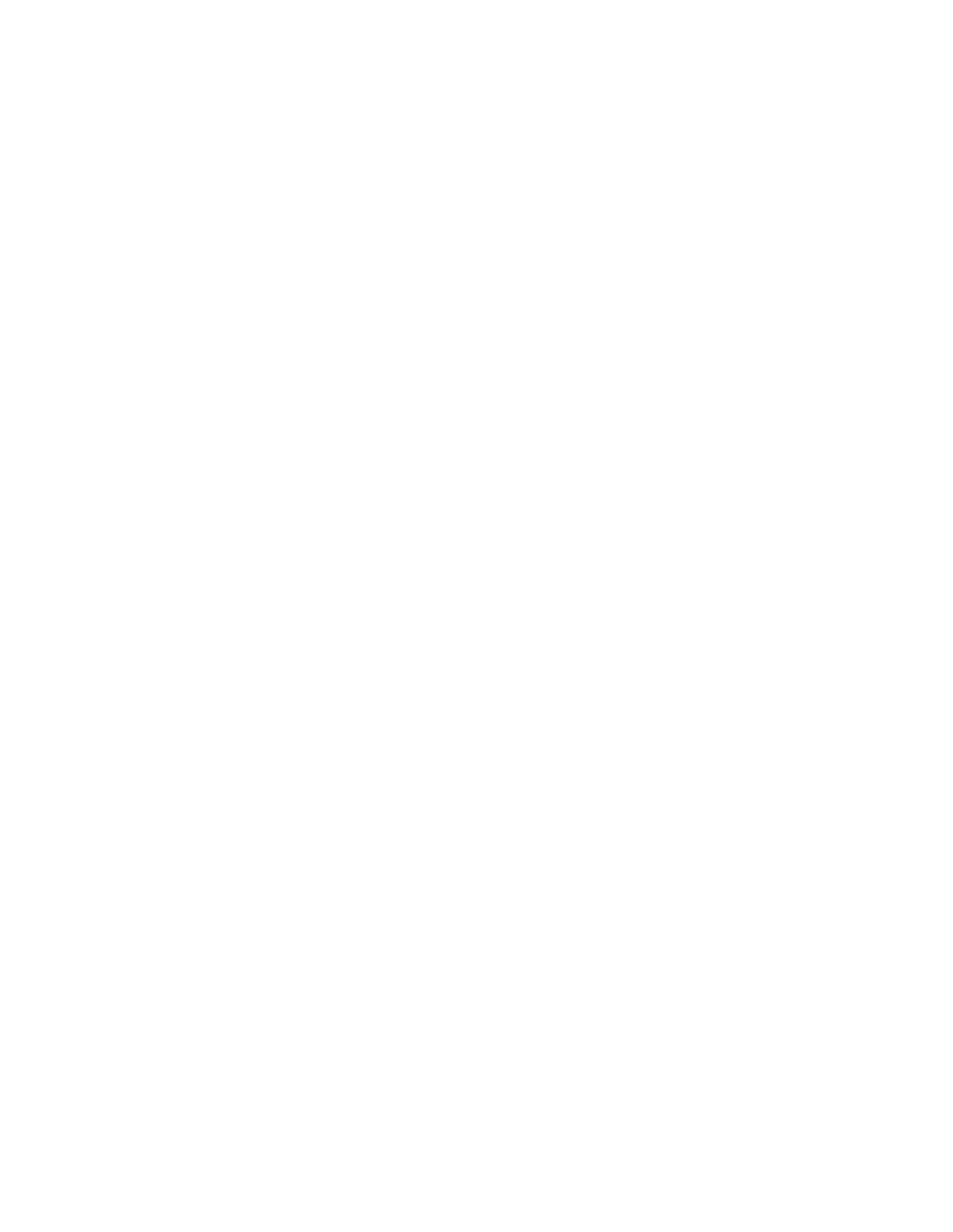# Boston Center-Youth & Families Operating Budget

## *Robert Lewis Jr., Executive Director Appropriation: 385*

## *Department Mission*

The mission of Boston Centers for Youth & Families (BCYF) is to enhance the quality of life for Boston residents through a wide range of comprehensive programs and services.

## *FY08 Performance Strategies*

- To provide educational, enriching and enjoyable programs.
- To provide safe and accessible facilities that are neighborhood hubs for information, activities and services.
- To provide educational, enriching and enjoyable programs.
- To support health and wellness through sports, fitness and recreation programming.
- To provide outreach, intervention, support and referral services for youth.

| <b>Operating Budget</b>            | Program Name                      | Total Actual '05 | Total Actual '06 | Total Approp '07 | Total Budget '08        |
|------------------------------------|-----------------------------------|------------------|------------------|------------------|-------------------------|
|                                    | <b>Administrative Services</b>    | 9,567,695        | 10,553,005       | 10,501,284       | 10,710,889              |
|                                    | Sports & Recreation               | 3,096,253        | 3,296,784        | 3,648,905        | 3,640,544               |
|                                    | Youth & Family Services           | 2,039,863        | 1,852,664        | 2,088,336        | 2,960,348               |
|                                    | Child Care & Out-of-School        | 2,763,515        | 2,794,298        | 2,992,998        | 2,889,259               |
|                                    | <b>Total</b>                      | 17,467,326       | 18,496,751       | 19,231,523       | 20,201,040              |
| <b>External Funds Budget</b>       | <b>Fund Name</b>                  | Total Actual '05 | Total Actual '06 | Total Approp '07 | <b>Total Budget '08</b> |
|                                    | Center Based Daycare Program      | 605,700          | 554,348          | 795,574          | 855,520                 |
|                                    | Child & Adult Care Food           | 65,194           | 7,000            | 110,641          | 125,000                 |
|                                    | City Hall Child Care              | 382,233          | 297,952          | 391,365          | 497,924                 |
|                                    | Community Child Care              | 542,370          | 818,373          | 702,613          | 703,967                 |
|                                    | <b>Community Learning Centers</b> | 2,028,907        | 1,171,076        | 0                | $\Omega$                |
|                                    | Family Justice Center Initiative  | $\overline{0}$   | 391,772          | 522,773          | 131,866                 |
|                                    | James Curley Recreation Center    | $\mathbf{0}$     | 85,948           | 297,000          | 297,000                 |
|                                    | New Generations                   | 4,316            | $\Omega$         | 0                | $\Omega$                |
|                                    | Safefutures                       | 1,999            | 671              | $\Omega$         | $\Omega$                |
|                                    | Senior Streetworker               | 13,531           | 33,174           | $\overline{0}$   | $\theta$                |
|                                    | Workforce Development Initiative  | 17,609           | 76,495           | $\Omega$         | $\Omega$                |
|                                    | Youth Worker Program              | $\Omega$         | 200,000          | 200,000          | $\theta$                |
|                                    | <b>Total</b>                      | 3,661,857        | 3,636,809        | 3,019,966        | 2,611,277               |
| <b>Selected Service Indicators</b> |                                   | Actual '05       | Actual '06       | Approp '07       | <b>Budget '08</b>       |
|                                    | Personnel Services                | 13,429,847       | 14,285,873       | 15,819,341       | 16,738,179              |
|                                    | Non Personnel                     | 4,037,479        | 4,210,878        | 3,412,182        | 3,462,861               |
|                                    | <b>Total</b>                      | 17,467,326       | 18.496.751       | 19,231,523       | 20.201.040              |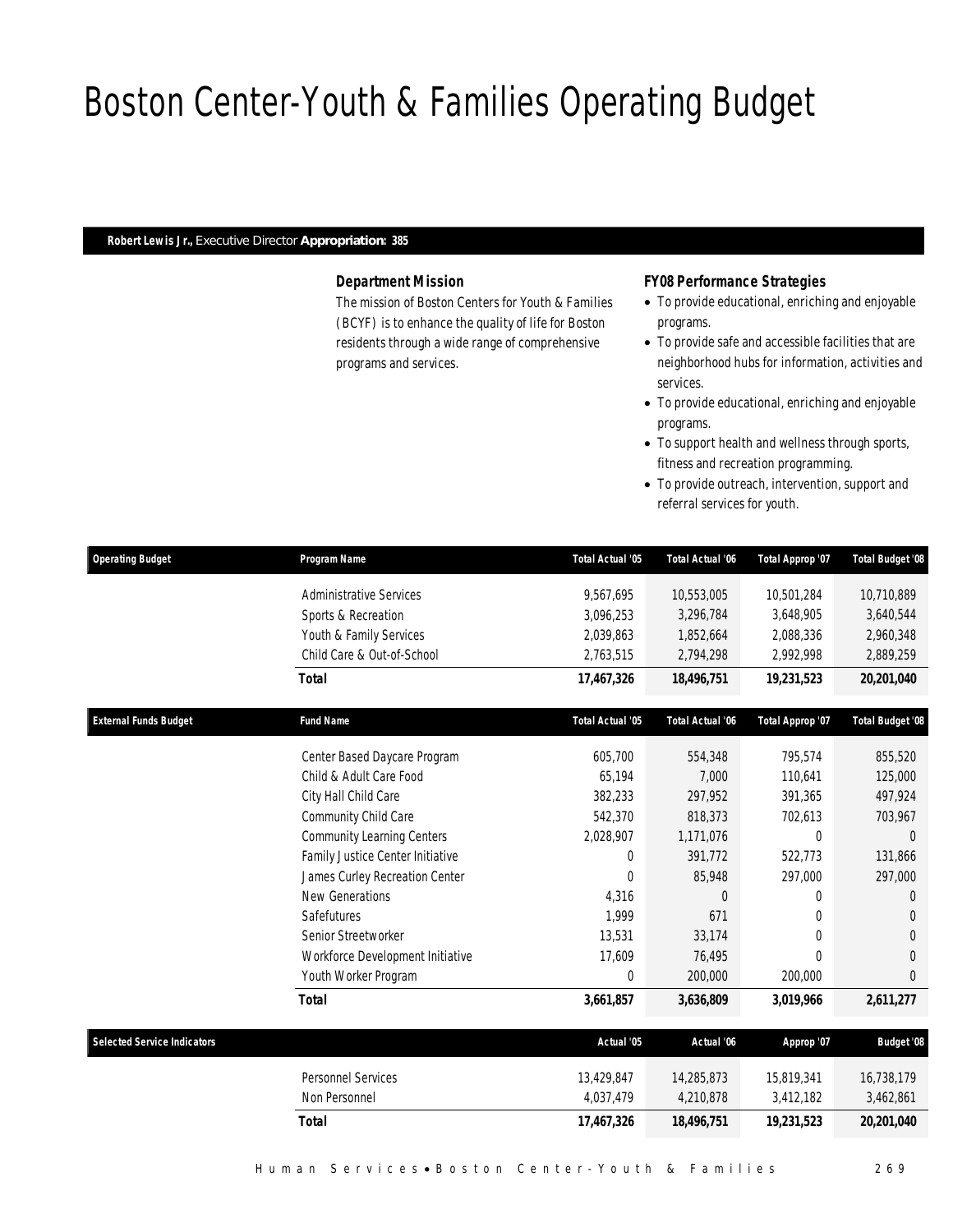# Boston Center-Youth & Families Operating Budget



## *Authorizing Statutes*

• Community School Program, Ord. 1972, c. 8, s. 1.1-1.2.

### *Description of Services*

Boston Centers for Youth & Families (BCYF) provides accessible programs, services and resources for Boston residents of all ages through its 46 facilities, with 21 pools and one beach. BCYF community centers offer programming for all ages that includes childcare, after-school, alternative education, computer instruction, preschool, youth leadership and skill development programs, adult education, senior programs, Camp Joy, sports, fitness and recreation and the Streetworker program. BCYF collaborates with other City departments and community partners, including community center local site councils, to enhance the provision of service and leverage additional resources to better serve Boston's children, youth and families.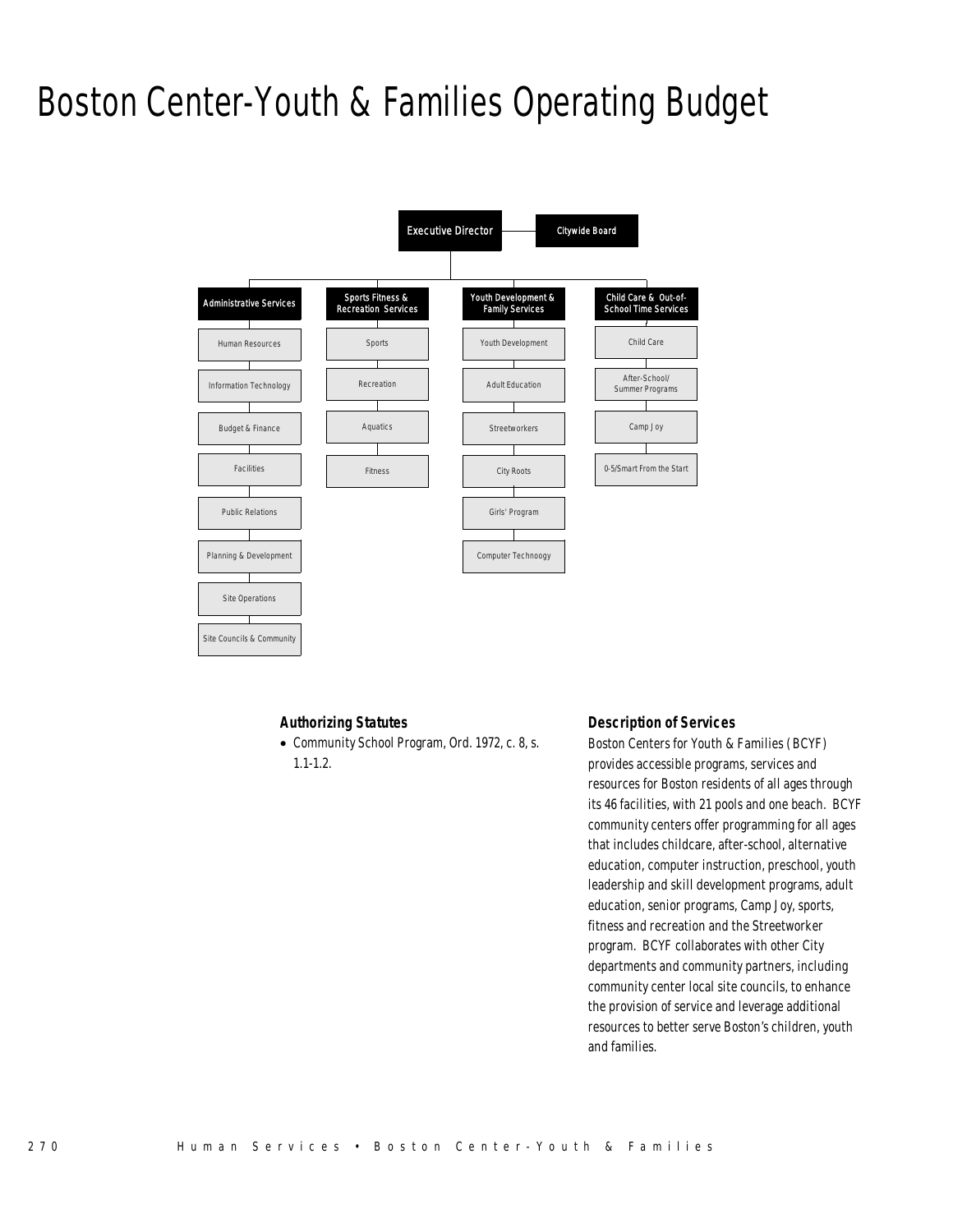# Department History

| <b>Personnel Services</b>       |                                                                                                                                                                                                                                                                                                                   | FY05 Expenditure                                                                                                         | FY06 Expenditure                                                                                       | FY07 Appropriation                                                                                                                    | FY08 Adopted                                                                                                              | Inc/Dec 07 vs 08                                                                                                                             |
|---------------------------------|-------------------------------------------------------------------------------------------------------------------------------------------------------------------------------------------------------------------------------------------------------------------------------------------------------------------|--------------------------------------------------------------------------------------------------------------------------|--------------------------------------------------------------------------------------------------------|---------------------------------------------------------------------------------------------------------------------------------------|---------------------------------------------------------------------------------------------------------------------------|----------------------------------------------------------------------------------------------------------------------------------------------|
|                                 | 51000 Permanent Employees<br>51100 Emergency Employees<br>51200 Overtime<br>51600 Unemployment Compensation<br>51700 Workers' Compensation<br><b>Total Personnel Services</b>                                                                                                                                     | 12,619,832<br>424,644<br>196,535<br>151,182<br>37,654<br>13,429,847                                                      | 13,566,859<br>444,269<br>188,721<br>47,755<br>38,269<br>14,285,873                                     | 14,945,820<br>646,521<br>102,000<br>80,000<br>45,000<br>15,819,341                                                                    | 15,937,293<br>573,886<br>102,000<br>80,000<br>45,000<br>16,738,179                                                        | 991.473<br>$-72,635$<br>$\mathbf{0}$<br>$\mathbf{0}$<br>$\Omega$<br>918,838                                                                  |
| <b>Contractual Services</b>     |                                                                                                                                                                                                                                                                                                                   | FY05 Expenditure                                                                                                         | FY06 Expenditure                                                                                       | FY07 Appropriation                                                                                                                    | FY08 Adopted                                                                                                              | Inc/Dec 07 vs 08                                                                                                                             |
|                                 | 52100 Communications<br>52200 Utilities<br>52300 Contracted Ed Services<br>52400 Snow Removal<br>52500 Garbage/Waste Removal<br>52600 Repairs Buildings & Structures<br>52700 Repairs & Service of Equipment<br>52800 Transportation of Persons<br>52900 Contracted Services<br><b>Total Contractual Services</b> | 315,559<br>1,366,398<br>$\mathbf{0}$<br>$\mathbf{0}$<br>33,769<br>127,165<br>90,844<br>219,550<br>1,599,119<br>3,752,404 | 277,316<br>1,697,345<br>0<br>9,899<br>41,589<br>140,692<br>98,925<br>277,226<br>1,322,168<br>3,865,160 | 265,300<br>1,626,128<br>$\overline{0}$<br>$\overline{0}$<br>$\overline{0}$<br>$\Omega$<br>35,000<br>280,000<br>1,040,586<br>3,247,014 | 265,300<br>1,594,459<br>0<br>$\mathbf 0$<br>$\mathbf{0}$<br>$\overline{0}$<br>35,000<br>350,000<br>1,044,066<br>3,288,825 | $\overline{0}$<br>$-31,669$<br>$\overline{0}$<br>$\overline{0}$<br>$\theta$<br>$\overline{0}$<br>$\overline{0}$<br>70,000<br>3,480<br>41,811 |
| <b>Supplies &amp; Materials</b> |                                                                                                                                                                                                                                                                                                                   | FY05 Expenditure                                                                                                         | FY06 Expenditure                                                                                       | FY07 Appropriation                                                                                                                    | FY08 Adopted                                                                                                              | Inc/Dec 07 vs 08                                                                                                                             |
|                                 | 53000 Auto Energy Supplies<br>53200 Food Supplies<br>53400 Custodial Supplies<br>53500 Med, Dental, & Hosp Supply<br>53600 Office Supplies and Materials<br>53700 Clothing Allowance<br>53800 Educational Supplies & Mat<br>53900 Misc Supplies & Materials<br><b>Total Supplies &amp; Materials</b>              | 14,135<br>5,926<br>25,601<br>$\overline{0}$<br>26,306<br>$\theta$<br>$\Omega$<br>80,331<br>152,299                       | 23,490<br>8,693<br>21,110<br>1,261<br>29,916<br>0<br>$\Omega$<br>112,974<br>197,444                    | 14,500<br>5,500<br>27,000<br>1,600<br>22,580<br>$\overline{0}$<br>$\Omega$<br>22,500<br>93,680                                        | 20,610<br>5,500<br>27,000<br>1,600<br>22,580<br>$\mathbf 0$<br>$\Omega$<br>22,500<br>99,790                               | 6,110<br>0<br>$\mathbf{0}$<br>$\mathbf 0$<br>$\overline{0}$<br>$\overline{0}$<br>$\overline{0}$<br>$\overline{0}$<br>6,110                   |
| <b>Current Chgs &amp; Oblig</b> |                                                                                                                                                                                                                                                                                                                   | FY05 Expenditure                                                                                                         | FY06 Expenditure                                                                                       | FY07 Appropriation                                                                                                                    | FY08 Adopted                                                                                                              | Inc/Dec 07 vs 08                                                                                                                             |
|                                 | 54300 Workers' Comp Medical<br>54400 Legal Liabilities<br>54500 Aid To Veterans<br>54600 Current Charges H&I<br>54700 Indemnification<br>54900 Other Current Charges<br>Total Current Chgs & Oblig                                                                                                                | 21,888<br>44,853<br>$\mathbf 0$<br>$\mathbf 0$<br>$\theta$<br>23,624<br>90,365                                           | 17,602<br>22,788<br>$\mathbf 0$<br>$\mathbf{0}$<br>$\theta$<br>20,920<br>61,310                        | $\mathbf 0$<br>22,788<br>$\boldsymbol{0}$<br>$\overline{0}$<br>$\overline{0}$<br>19,200<br>41,988                                     | $\mathbf 0$<br>27,346<br>0<br>$\mathbf{0}$<br>$\overline{0}$<br>19,200<br>46,546                                          | $\mathbf 0$<br>4,558<br>$\mathbf{0}$<br>$\mathbf{0}$<br>$\mathbf{0}$<br>$\overline{0}$<br>4,558                                              |
| Equipment                       |                                                                                                                                                                                                                                                                                                                   | FY05 Expenditure                                                                                                         | FY06 Expenditure                                                                                       | FY07 Appropriation                                                                                                                    | FY08 Adopted                                                                                                              | Inc/Dec 07 vs 08                                                                                                                             |
|                                 | 55000 Automotive Equipment<br>55400 Lease/Purchase<br>55600 Office Furniture & Equipment<br>55900 Misc Equipment<br><b>Total Equipment</b>                                                                                                                                                                        | $\Omega$<br>$\boldsymbol{0}$<br>$\Omega$<br>42,411<br>42,411                                                             | $\Omega$<br>$\pmb{0}$<br>8,547<br>78,417<br>86,964                                                     | $\Omega$<br>$\boldsymbol{0}$<br>$\overline{0}$<br>29,500<br>29,500                                                                    | $\Omega$<br>$\boldsymbol{0}$<br>0<br>27,700<br>27,700                                                                     | $\theta$<br>$\mathbf 0$<br>$\mathbf 0$<br>$-1,800$<br>$-1,800$                                                                               |
| <b>Other</b>                    |                                                                                                                                                                                                                                                                                                                   | FY05 Expenditure                                                                                                         | FY06 Expenditure                                                                                       | FY07 Appropriation                                                                                                                    | FY08 Adopted                                                                                                              | Inc/Dec 07 vs 08                                                                                                                             |
|                                 | 56200 Special Appropriation<br>57200 Structures & Improvements<br>58000 Land & Non-Structure<br><b>Total Other</b>                                                                                                                                                                                                | $\theta$<br>$\mathbf 0$<br>$\mathbf{0}$<br>$\mathbf{0}$                                                                  | $\boldsymbol{0}$<br>$\mathbf 0$<br>0<br>0                                                              | $\boldsymbol{0}$<br>0<br>0<br>0                                                                                                       | $\boldsymbol{0}$<br>0<br>0<br>0                                                                                           | 0<br>0<br>0<br>$\mathbf{0}$                                                                                                                  |
|                                 | <b>Grand Total</b>                                                                                                                                                                                                                                                                                                | 17,467,326                                                                                                               | 18,496,751                                                                                             | 19,231,523                                                                                                                            | 20,201,040                                                                                                                | 969,517                                                                                                                                      |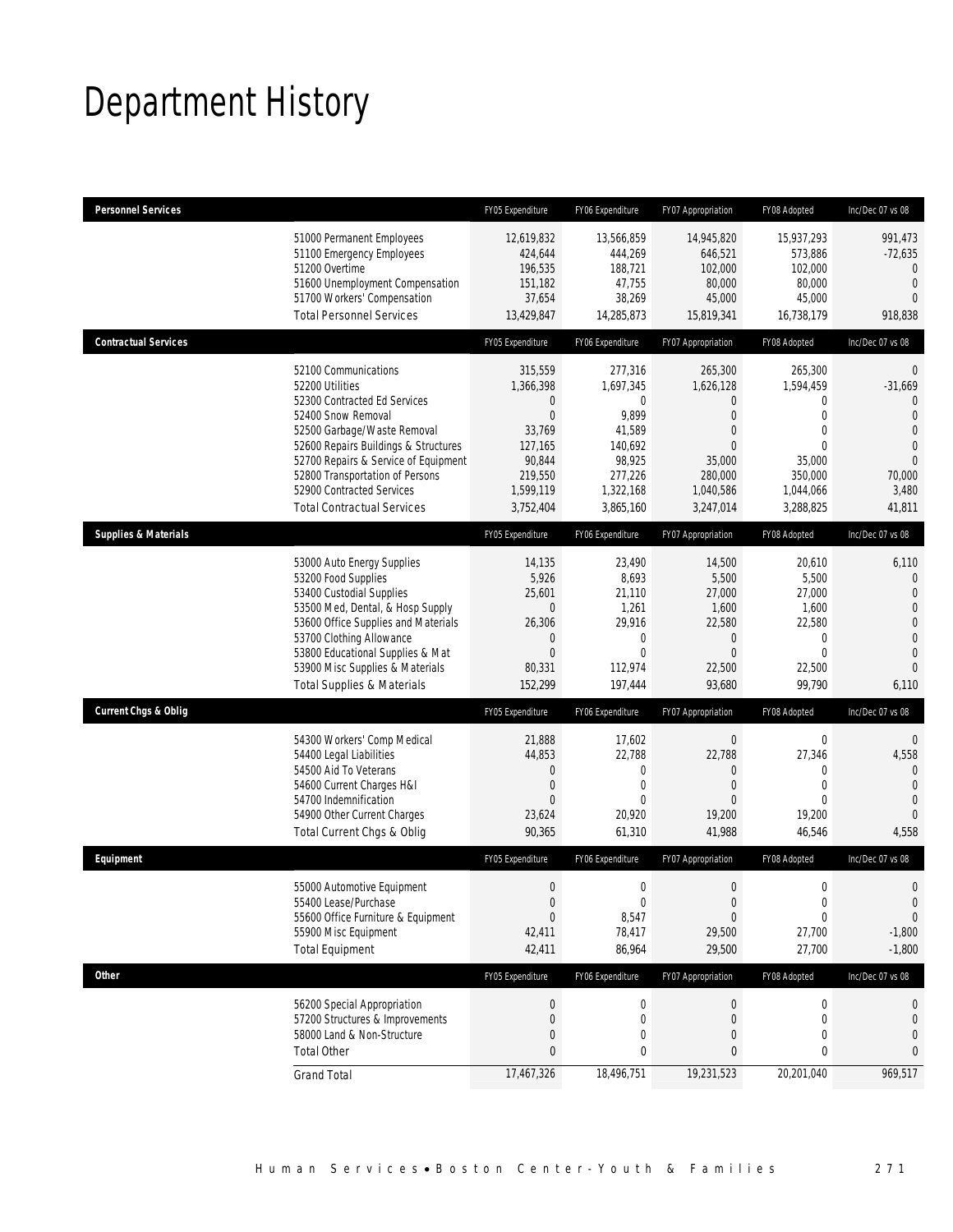# Department Personnel

| Title                          | Union<br>Code   | Grade     | Position | FY08 Salary | Title                                | Union<br>Code   | Grade           | Position | FY08 Salary      |
|--------------------------------|-----------------|-----------|----------|-------------|--------------------------------------|-----------------|-----------------|----------|------------------|
|                                |                 |           |          |             |                                      |                 |                 |          |                  |
| <b>Grants Manager</b>          | SE <sub>2</sub> | 07        | 2.00     | 130,754     | Early Care and Ed Coordinator        | <b>MYO</b>      | <b>NG</b>       | 1.00     | 32,468           |
| <b>Elderly Service Worker</b>  | SU <sub>5</sub> | 07        | 1.00     | 34,479      | SpecAssttoChiefofHumanServices       | <b>MYN</b>      | <b>NG</b>       | 1.00     | 70,475           |
| <b>Facilities Manager</b>      | SE <sub>2</sub> | 07        | 1.00     | 66,449      | Resource Development Assts.          | <b>MYN</b>      | <b>NG</b>       | 1.00     | 43,041           |
| UnitManager-AfterSchoolProgram | SE <sub>2</sub> | 07        | 1.00     | 61,116      | Dir-Operations                       | <b>MYN</b>      | <b>NG</b>       | 1.00     | 82,740           |
| Unit Manager                   | SE <sub>2</sub> | 07        | 2.00     | 133,449     | Dir of Programming                   | <b>MYN</b>      | <b>NG</b>       | 1.00     | 85,125           |
| Unit Manager-Youth Services    | SE <sub>2</sub> | 07        | 1.00     | 66,724      | Chief Of Human Services              | CDH             | <b>NG</b>       | 1.00     | 115,922          |
| Unit Manager-Child Care Srv    | SE <sub>2</sub> | 07        | 1.00     | 55,478      | <b>Field Assistant</b>               | <b>EXO</b>      | <b>NG</b>       | 3.00     | 109,888          |
| Personnel Officer              | SE <sub>2</sub> | 07        | 1.00     | 71,682      | <b>Staff Asst Executive Director</b> | <b>MYG</b>      | 18              | 1.00     | 50,396           |
| Youth Worker                   | SU <sub>5</sub> | 07        | 34.00    | 1,078,221   | Recreation Supev I                   | SU4             | 15              | 1.00     | 53,671           |
| Executive_Asstistant           | <b>MYO</b>      | 07        | 2.00     | 108,829     | Administrative Assistant             | AFE             | 15              | 2.00     | 100,619          |
| Supervisor Athletic Facil      | SE1             | 07        | 1.00     | 59,629      | Computer Instructor                  | SU <sub>5</sub> | 14              | 10.00    | 460,963          |
| Program Mngr                   | SE <sub>2</sub> | 06        | 7.00     | 395,937     | <b>Head Storekeeper</b>              | AFE             | 14              | 1.00     | 34,560           |
| <b>Building Manager</b>        | SU <sub>5</sub> | 07        | 1.00     | 28,432      | Payroll Clerk                        | SU <sub>5</sub> | 13              | 2.00     | 92,861           |
| <b>Building Manager</b>        | SU <sub>5</sub> | 06        | 17.00    | 568,625     | Admin Teacher                        | SU <sub>5</sub> | 13              | 1.00     | 46,883           |
| Maint Worker/Custodian         | SU <sub>5</sub> | 06        | 17.00    | 551,329     | Ged Tester                           | SU <sub>5</sub> | 13              | 1.00     | 38,534           |
| Asst Coord                     | SE <sub>2</sub> | 06        | 9.00     | 504,587     | Dir.                                 | SU <sub>5</sub> | 13              | 3.00     | 136,222          |
| <b>Office Assistant</b>        | SU <sub>5</sub> | 06        | 7.00     | 241,852     | <b>Technology Specialist</b>         | SU <sub>5</sub> | 13              | 1.00     | 43,769           |
| MaintWkr/Custodian             | SU <sub>5</sub> | 06        | 1.00     | 32,719      | Director of Youth Services           | MY <sub>0</sub> | 13              | 1.00     | 82,045           |
| HeadLifeguard                  | SU <sub>5</sub> | 06        | 2.00     | 67,854      | Asst Dir. of Operations II           | <b>MYO</b>      | 12              | 4.00     | 312,842          |
| Exec Asst(CC)                  | SE <sub>2</sub> | 06        | 5.00     | 278,296     | Special Assistant for CCBP           | MY <sub>0</sub> | 12              | 1.00     | 73,793           |
| Prin Admin Asst(P&R)           | SE <sub>1</sub> | 06        | 2.00     | 130,444     | Head Teacher                         | SU <sub>5</sub> | 11              | 1.00     | 35,510           |
| Staff Asst                     | <b>MYO</b>      | 05        | 3.00     | 139,051     | Dep Dir Human Services               | MY <sub>0</sub> | 11              | 1.00     | 81,953           |
| ProgramAssistantII             | SU <sub>5</sub> | 05        | 1.00     | 34,307      | Bookkeeper                           | SU <sub>5</sub> | 10              | 1.00     | 42,086           |
| SpecialAssistantI(CC)          | SE <sub>2</sub> | 05        | 2.00     | 97,250      | Staff_Assist                         | SU <sub>5</sub> | 10 <sup>°</sup> | 20.00    | 776,278          |
| Resources Development Manager  | SE <sub>2</sub> | 05        | 3.00     | 138,327     | Lead Tennis Instructor               | SU <sub>5</sub> | 10 <sup>°</sup> | 1.00     | 39,038           |
| AquaticsManager                | SE <sub>2</sub> | 05        | 2.00     | 97,581      | Lead Teacher                         | SU <sub>5</sub> | 10              | 1.00     | 33,922           |
| Lifeguard                      | SU <sub>5</sub> | 04        | 49.00    | 1,322,808   | Sr Streetworker                      | SU <sub>5</sub> | 10              | 4.00     | 148,443          |
| ProgramSupv                    | SE <sub>2</sub> | 04        | 28.00    | 1,288,700   | <b>Cluster Administrator</b>         | SE <sub>2</sub> | 09              | 10.00    | 742,042          |
| AsstTeacher                    | SU <sub>5</sub> | 04        | 1.00     | 30,551      | SrBldgCustodian                      | SU4             | 08L             | 1.00     | 37,888           |
| SpecialAssistant               | SE <sub>2</sub> | 04        | 1.00     | 45,688      | Admin Coordinator (Com Sch)          | SE <sub>2</sub> | 08              | 9.00     | 558,866          |
| StaffAsstl                     | MY <sub>0</sub> | 04        | 1.00     | 38,234      | Teacher I                            | SU <sub>5</sub> | 08              | 6.00     | 201,849          |
| PoolManager                    | SE <sub>2</sub> | 04        | 4.00     | 158,299     | SafeFuturesJuvenileProgramMng        | MY <sub>0</sub> | 08              | 1.00     | 63,860           |
| AthleticAssistant              | SU <sub>5</sub> | 04        | 30.00    | 855,151     | Tennis Instructor                    | SU <sub>5</sub> | 08              | 1.00     | 37,414           |
| ProgramAssistantI              | SU <sub>5</sub> | 03        | 5.00     | 139,468     | Dir Planning & Development           | <b>EXM</b>      | 08              | 1.00     | 66,230           |
| BuildingAsst                   | SU <sub>5</sub> | 03        | 14.00    | 377,706     | Network Administrator                | SE <sub>2</sub> | 08              | 1.00     | 69,677           |
| AsstPoolManager                | SE <sub>2</sub> | 03        | 3.00     | 108,838     | <b>Streetworkers</b>                 | SU <sub>5</sub> | 08              | 26.00    | 820,208          |
| Receptionist                   | SU <sub>5</sub> | 03        | 1.00     | 25,527      | Recreation Instructor                | SU <sub>4</sub> | 08              | 1.00     | 37,345           |
| Assoc Dir                      | <b>MYN</b>      | <b>NG</b> | 1.00     | 63,998      | Prin AdminAsst                       | EXM             | 08              | 1.00     | 78,357           |
| Project Mngr (CC)              | <b>MYN</b>      | <b>NG</b> | 1.00     | 67,831      | Exec Sec (Parks & Recreation)        | SE1             | 08              | 1.00     | 78,357           |
| Dirctr                         | <b>MYN</b>      | <b>NG</b> | 1.00     | 71,091      | Youth Advocate                       | SU <sub>5</sub> | 07              | 8.00     | 267,216          |
| Exec Dir (BCC)                 | CDH             | NG        | 1.00     | 105,640     | <b>Athletic Director</b>             | SU <sub>5</sub> | 07              | 33.00    | 1,148,381        |
| Program Administrator          | EXM             | <b>NG</b> | 1.00     | 77,884      | Staff Asst III                       | MY <sub>0</sub> | 07              | 1.00     | 48,650           |
|                                |                 |           |          |             | Total                                |                 |                 | 436      | 17,431,199       |
|                                |                 |           |          |             | <b>Adjustments</b>                   |                 |                 |          |                  |
|                                |                 |           |          |             | Differential Payments                |                 |                 |          | $\boldsymbol{0}$ |

| <b>FY08 Total Request</b> | 15,937,293   |
|---------------------------|--------------|
| <b>Salary Savings</b>     | $-1,524,716$ |
| Chargebacks               | $-98,260$    |
| Other                     | 129,070      |
| Differential Payments     |              |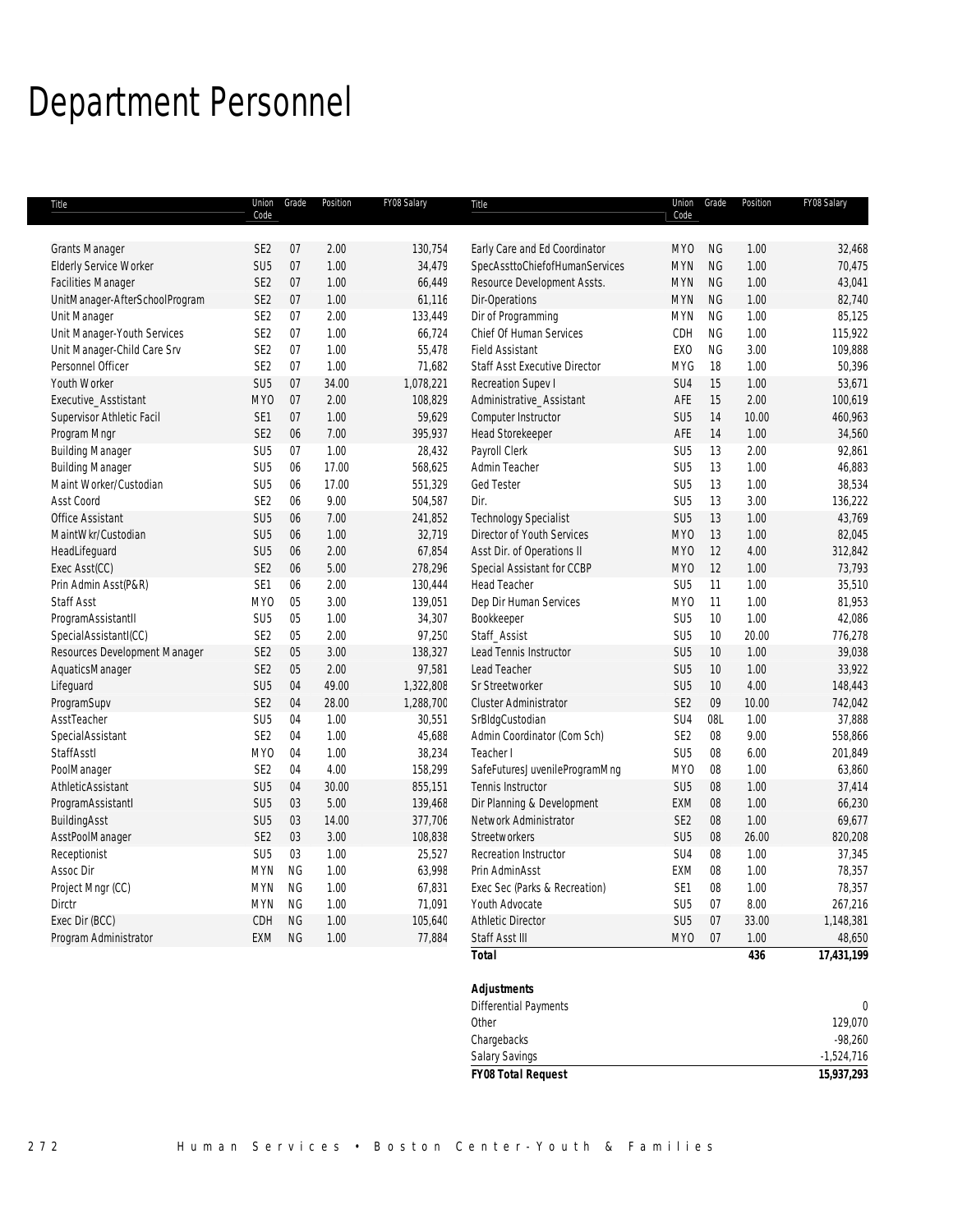# External Funds History

| <b>Personnel Services</b>        |                                                                                                                                                                                                                                                                                                | FY05 Expenditure                                                                                                         | FY06 Expenditure                                                                                                                  | FY07 Appropriation                                                                                                            | FY08 Adopted                                                                                                                   | Inc/Dec 07 vs 08                                                                                                                                        |
|----------------------------------|------------------------------------------------------------------------------------------------------------------------------------------------------------------------------------------------------------------------------------------------------------------------------------------------|--------------------------------------------------------------------------------------------------------------------------|-----------------------------------------------------------------------------------------------------------------------------------|-------------------------------------------------------------------------------------------------------------------------------|--------------------------------------------------------------------------------------------------------------------------------|---------------------------------------------------------------------------------------------------------------------------------------------------------|
| 51200 Overtime<br>51900 Medicare | 51000 Permanent Employees<br>51100 Emergency Employees<br>51300 Part Time Employees<br>51400 Health Insurance<br>51500 Pension & Annunity<br>51600 Unemployment Compensation<br>51700 Workers' Compensation<br>51800 Indirect Costs<br><b>Total Personnel Services</b>                         | 1,312,203<br>$\theta$<br>3,226<br>$\Omega$<br>124,488<br>49,736<br>$\theta$<br>$\theta$<br>96,552<br>14,402<br>1,600,607 | 1,531,342<br>$\mathbf{0}$<br>8,749<br>$\theta$<br>291.122<br>82,260<br>$\mathbf{0}$<br>$\theta$<br>298,784<br>15,594<br>2,227,851 | 1,558,054<br>$\overline{0}$<br>1,051<br>$\Omega$<br>372,433<br>171,280<br>0<br>$\mathbf{0}$<br>41,844<br>18,222<br>2,162,884  | 1,440,873<br>0<br>1,051<br>$\Omega$<br>118,200<br>76,553<br>$\boldsymbol{0}$<br>$\overline{0}$<br>47,828<br>7,617<br>1,692,122 | $-117,181$<br>$\overline{0}$<br>$\mathbf{0}$<br>$\Omega$<br>$-254,233$<br>$-94,727$<br>$\mathbf{0}$<br>$\mathbf{0}$<br>5,984<br>$-10,605$<br>$-470,762$ |
| <b>Contractual Services</b>      |                                                                                                                                                                                                                                                                                                | FY05 Expenditure                                                                                                         | FY06 Expenditure                                                                                                                  | FY07 Appropriation                                                                                                            | FY08 Adopted                                                                                                                   | Inc/Dec 07 vs 08                                                                                                                                        |
| 52200 Utilities                  | 52100 Communications<br>52300 Contracted Ed Services<br>52400 Snow Removal<br>52500 Garbage/Waste Removal<br>52600 Repairs Buildings & Structures<br>52700 Repairs & Service of Equipment<br>52800 Transportation of Persons<br>52900 Contracted Services<br><b>Total Contractual Services</b> | $\theta$<br>$\theta$<br>$\Omega$<br>0<br>$\Omega$<br>$\mathbf{0}$<br>$\theta$<br>14,182<br>1,980,226<br>1,994,408        | 149,797<br>12,909<br>$\mathbf{0}$<br>$\mathbf{0}$<br>405<br>$\mathbf{0}$<br>$\theta$<br>22,730<br>1,039,292<br>1,225,133          | 18,296<br>25,904<br>$\boldsymbol{0}$<br>$\overline{0}$<br>3,720<br>$\overline{0}$<br>$\Omega$<br>31,985<br>654,051<br>733,956 | 0<br>0<br>$\overline{0}$<br>$\mathbf 0$<br>0<br>$\overline{0}$<br>$\Omega$<br>14,000<br>830,405<br>844,405                     | $-18,296$<br>$-25,904$<br>$\overline{0}$<br>$\overline{0}$<br>$-3,720$<br>$\theta$<br>$\Omega$<br>$-17,985$<br>176,354<br>110,449                       |
| <b>Supplies &amp; Materials</b>  |                                                                                                                                                                                                                                                                                                | FY05 Expenditure                                                                                                         | FY06 Expenditure                                                                                                                  | FY07 Appropriation                                                                                                            | FY08 Adopted                                                                                                                   | Inc/Dec 07 vs 08                                                                                                                                        |
|                                  | 53000 Auto Energy Supplies<br>53200 Food Supplies<br>53400 Custodial Supplies<br>53500 Med, Dental, & Hosp Supply<br>53600 Office Supplies and Materials<br>53800 Educational Supplies & Mat<br>53900 Misc Supplies & Materials<br><b>Total Supplies &amp; Materials</b>                       | $\theta$<br>166<br>$\theta$<br>$\mathbf{0}$<br>4,905<br>$\theta$<br>38,537<br>50,527                                     | $\mathbf 0$<br>237<br>261<br>$\mathbf{0}$<br>1,770<br>$\mathbf{0}$<br>61,751<br>64,019                                            | $\boldsymbol{0}$<br>2,400<br>2,853<br>$\overline{0}$<br>10,828<br>$\overline{0}$<br>33,964<br>50,045                          | 0<br>2,400<br>0<br>$\mathbf 0$<br>9,000<br>0<br>33,700<br>45,100                                                               | $\mathbf{0}$<br>$\Omega$<br>$-2,853$<br>$\overline{0}$<br>$-1,828$<br>$\overline{0}$<br>$-264$<br>$-4,945$                                              |
| <b>Current Chgs &amp; Oblig</b>  |                                                                                                                                                                                                                                                                                                | FY05 Expenditure                                                                                                         | FY06 Expenditure                                                                                                                  | FY07 Appropriation                                                                                                            | FY08 Adopted                                                                                                                   | Inc/Dec 07 vs 08                                                                                                                                        |
|                                  | 54300 Workers' Comp Medical<br>54400 Legal Liabilities<br>54600 Current Charges H&I<br>54900 Other Current Charges<br>Total Current Chgs & Oblig                                                                                                                                               | $\mathbf{0}$<br>$\theta$<br>$\Omega$<br>10,825<br>10,825                                                                 | $\mathbf 0$<br>$\mathbf{0}$<br>$\Omega$<br>9,063<br>9,063                                                                         | $\boldsymbol{0}$<br>$\overline{0}$<br>$\Omega$<br>20,695<br>20,695                                                            | $\mathbf 0$<br>$\mathbf 0$<br>$\Omega$<br>15,650<br>15,650                                                                     | $\mathbf{0}$<br>$\overline{0}$<br>$\Omega$<br>$-5,045$<br>$-5,045$                                                                                      |
| <b>Fauinment</b>                 |                                                                                                                                                                                                                                                                                                | FY05 Expenditure                                                                                                         | FY06 Expenditure                                                                                                                  | FY07 Appropriation                                                                                                            | FY08 Adopted                                                                                                                   | $Inc/Dec 07$ vs $08$                                                                                                                                    |
| <b>Total Equipment</b>           | 55000 Automotive Equipment<br>55400 Lease/Purchase<br>55600 Office Furniture & Equipment<br>55900 Misc Equipment                                                                                                                                                                               | $\mathbf 0$<br>$\Omega$<br>3,979<br>1,509<br>5,488                                                                       | $\mathbf 0$<br>$\mathbf{0}$<br>$\overline{0}$<br>110,744<br>110,744                                                               | $\mathbf 0$<br>$\overline{0}$<br>$\mathbf{0}$<br>52,386<br>52,386                                                             | 0<br>0<br>$\overline{0}$<br>14,000<br>14,000                                                                                   | $\mathbf{0}$<br>$\overline{0}$<br>$\overline{0}$<br>$-38,386$<br>$-38,386$                                                                              |
| <b>Other</b>                     |                                                                                                                                                                                                                                                                                                | FY05 Expenditure                                                                                                         | FY06 Expenditure                                                                                                                  | FY07 Appropriation                                                                                                            | FY08 Adopted                                                                                                                   | Inc/Dec 07 vs 08                                                                                                                                        |
| <b>Total Other</b>               | 56200 Special Appropriation<br>57200 Structures & Improvements<br>58000 Land & Non-Structure                                                                                                                                                                                                   | $\theta$<br>$\mathbf{0}$<br>0                                                                                            | $\boldsymbol{0}$<br>$\mathbf 0$<br>0                                                                                              | $\boldsymbol{0}$<br>$\boldsymbol{0}$<br>$\mathbf 0$                                                                           | $\boldsymbol{0}$<br>$\mathbf 0$<br>0                                                                                           | 0<br>$\mathbf 0$<br>$\mathbf 0$                                                                                                                         |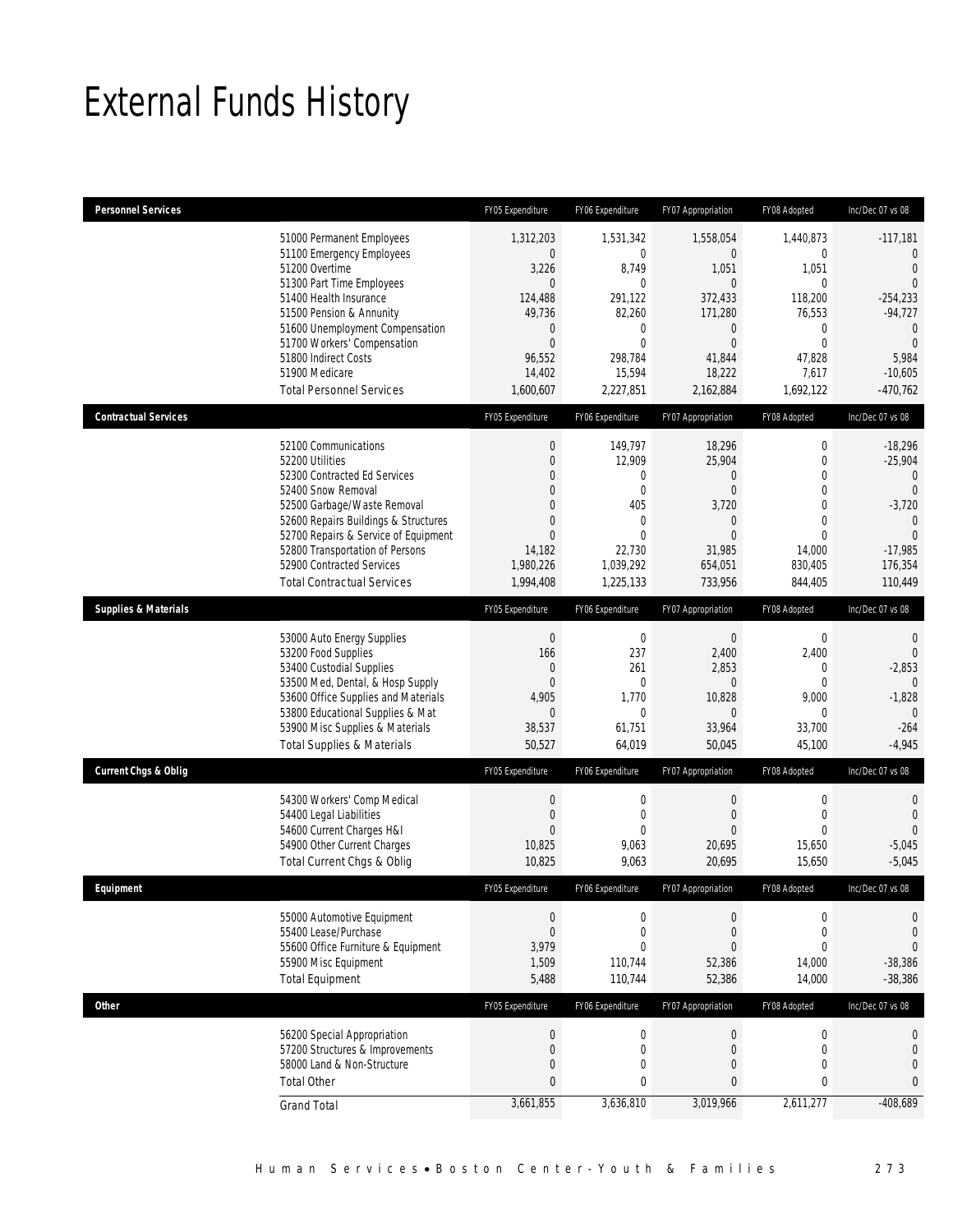# External Funds Personnel

| Title               | Union<br>Code   | Grade     | Position | FY08 Salary | Title                        | Union<br>Code   | Grade | Position | FY08 Salary    |
|---------------------|-----------------|-----------|----------|-------------|------------------------------|-----------------|-------|----------|----------------|
|                     |                 |           |          |             |                              |                 |       |          |                |
| Ex Assistant        | EXM             | <b>NG</b> | 1.00     | 83,777      | Teacher I                    | SU <sub>5</sub> | 08    | 16.00    | 593,888        |
| Dir.                | SU <sub>5</sub> | 13        | 7.00     | 300,785     | Child Care Worker            | SU <sub>5</sub> | 08    | 1.00     | 38,911         |
| <b>Head Teacher</b> | SU <sub>5</sub> | 11        | 1.00     | 43,065      | Staff Asst III               | MY <sub>0</sub> | 07    | 1.00     | 49,387         |
| Resource Specialist | SU <sub>5</sub> | 10        | 1.00     | 40,467      | AsstTeacher                  | SU <sub>5</sub> | 04    | 1.00     | 30,853         |
| Lead Teacher        | SU <sub>5</sub> | 10        | 5.00     | 197,755     | AdminServiceManager          | SE <sub>2</sub> | 04    | 1.00     | 51,219         |
| Program Specialist  | SU <sub>5</sub> | 08        | 1.00     | 38,911      | Staff Asst I                 | MY0             | 02    | 3.00     | 87,855         |
|                     |                 |           |          |             | <b>Total</b>                 |                 |       | 39       | 1,556,874      |
|                     |                 |           |          |             | <b>Adjustments</b>           |                 |       |          |                |
|                     |                 |           |          |             | <b>Differential Payments</b> |                 |       |          | $\mathbf 0$    |
|                     |                 |           |          |             | Other                        |                 |       |          | 0              |
|                     |                 |           |          |             | Chargebacks                  |                 |       |          | $\overline{0}$ |
|                     |                 |           |          |             | <b>Salary Savings</b>        |                 |       |          | $-116,000$     |
|                     |                 |           |          |             | <b>FY08 Total Request</b>    |                 |       |          | 1,440,874      |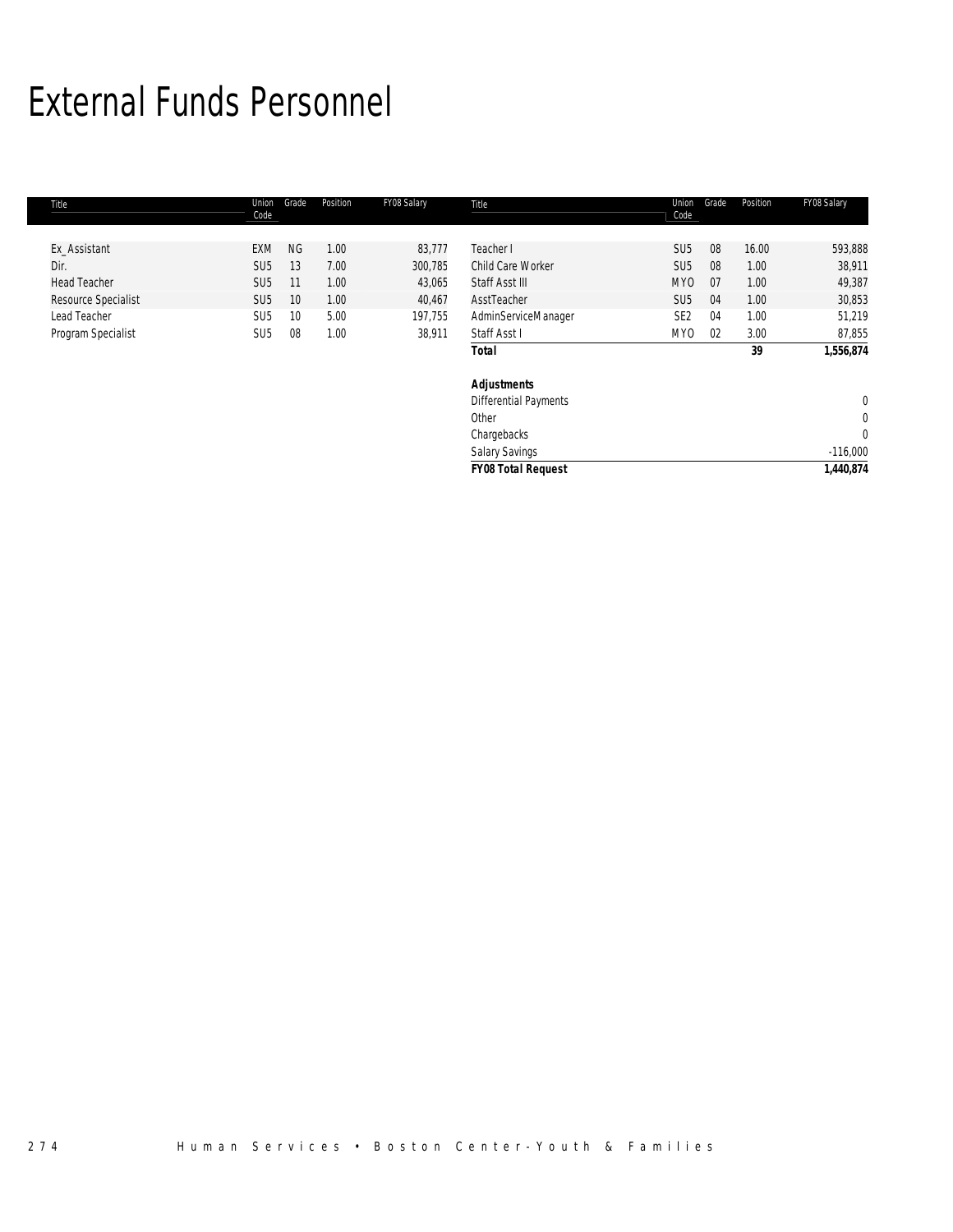## Program 1. Administrative Services

## *Robert Lewis Jr., Manager Organization: 385100*

#### *Program Description*

The Administrative Services Division is responsible for the overall operation of BCYF and includes budget and finance, human resources, facilities management, public relations, planning and development and information technology. The division is responsible for ensuring the fiscal integrity and effectiveness of BCYF, training BCYF staff and leveraging additional resources. The division works with community centers to build their capacity to serve as neighborhood hubs for services, resources and programming and supports community outreach and partnership development, including the development of local community center site councils.

- To increase BCYF visibility by marketing programs and resources.
- To provide educational, enriching and enjoyable programs for Boston residents.
- To provide safe accessible facilities that are neighborhood hubs for information, activities & services.
- To secure additional resources that enhance services and programming.

| <b>Performance Measures</b>        |                                   | Actual '05 | Actual '06 | Projected '07 | Target '08        |
|------------------------------------|-----------------------------------|------------|------------|---------------|-------------------|
|                                    | Additional funds raised           | 209,500    | 350,600    | 406,000       | 450,000           |
|                                    | Community center visits           |            |            | 590,299       | 760,000           |
|                                    | Resource events provided          | 62         | 51         | 54            | 50                |
|                                    | Total family program participants |            |            | 594           | 2,400             |
|                                    | Total family programs provided    |            |            | 25            | 144               |
|                                    | Total hours of operation          |            |            | 109,500       | 114,200           |
|                                    | Resource event participants       |            |            |               | 5,500             |
| <b>Selected Service Indicators</b> |                                   | Actual '05 | Actual '06 | Approp '07    | <b>Budget '08</b> |
|                                    | <b>Personnel Services</b>         | 7,123,742  | 7,838,276  | 8,439,968     | 8,667,374         |
|                                    | Non Personnel                     | 2,443,953  | 2,714,729  | 2,061,316     | 2,043,515         |
|                                    | <b>Total</b>                      | 9,567,695  | 10,553,005 | 10,501,284    | 10,710,889        |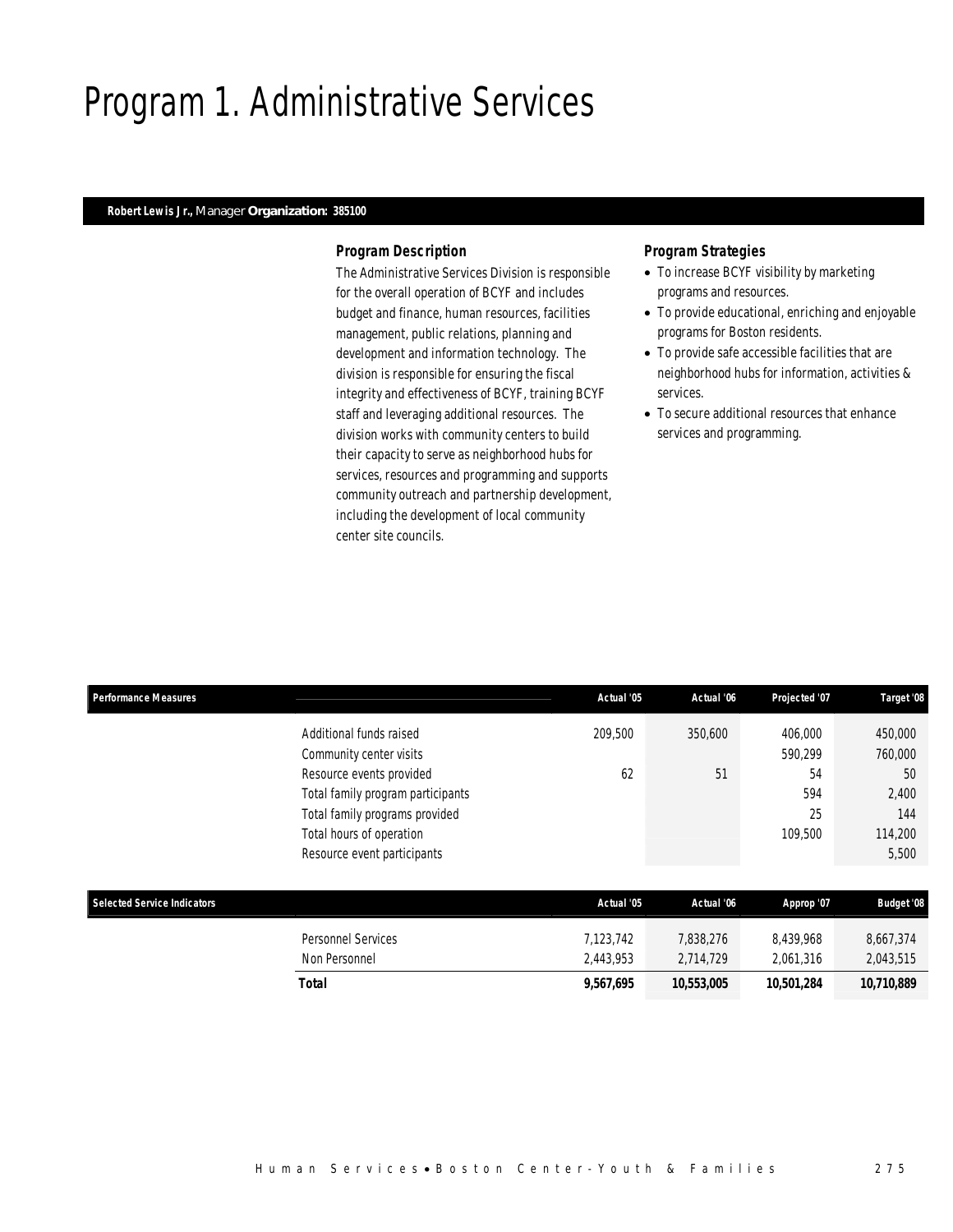## Program 2. Sports & Recreation

## *Robert Lewis Jr., Manager Organization: 385200*

#### *Program Description*

The Sports, Fitness and Recreation Division is responsible for developing and coordinating citywide sports and fitness programming for children and youth including clinics, tournaments, leagues, camps and classes. The division works to address the obesity epidemic and support the health and wellness of Boston residents through partnerships and programming. The division also provides training for community center athletic staff and volunteers.

- To develop citywide sports and fitness activities for children and youth.
- To support health and wellness through sports, fitness and recreation programming.

| <b>Performance Measures</b>        |                                          | Actual '05 | Actual '06 | Projected '07 | Target '08        |
|------------------------------------|------------------------------------------|------------|------------|---------------|-------------------|
|                                    | Aquatics programs                        |            | 211        | 614           | 650               |
|                                    | <b>BNBL</b> games                        | 3,410      | 3,410      | 4,170         | 4,200             |
|                                    | <b>BNBL</b> participants                 |            | 2,800      | 2,616         | 2,800             |
|                                    | <b>BNBL Teams</b>                        | 280        | 280        | 248           | 280               |
|                                    | Citywide athletic events                 | 108        | 81         | 83            | 115               |
|                                    | Gym visits                               |            |            | 315,868       | 346,500           |
|                                    | Participants in citywide athletic events | 40,947     | 41,762     | 42,126        | 50,000            |
|                                    | Pool visits                              |            |            | 159,447       | 170,000           |
|                                    |                                          |            |            |               |                   |
| <b>Selected Service Indicators</b> |                                          | Actual '05 | Actual '06 | Approp '07    | <b>Budget '08</b> |
|                                    | <b>Personnel Services</b>                | 2,876,526  | 3,164,536  | 3,545,419     | 3,537,078         |
|                                    | Non Personnel                            | 219,727    | 132,248    | 103,486       | 103,466           |
|                                    | <b>Total</b>                             | 3,096,253  | 3,296,784  | 3,648,905     | 3,640,544         |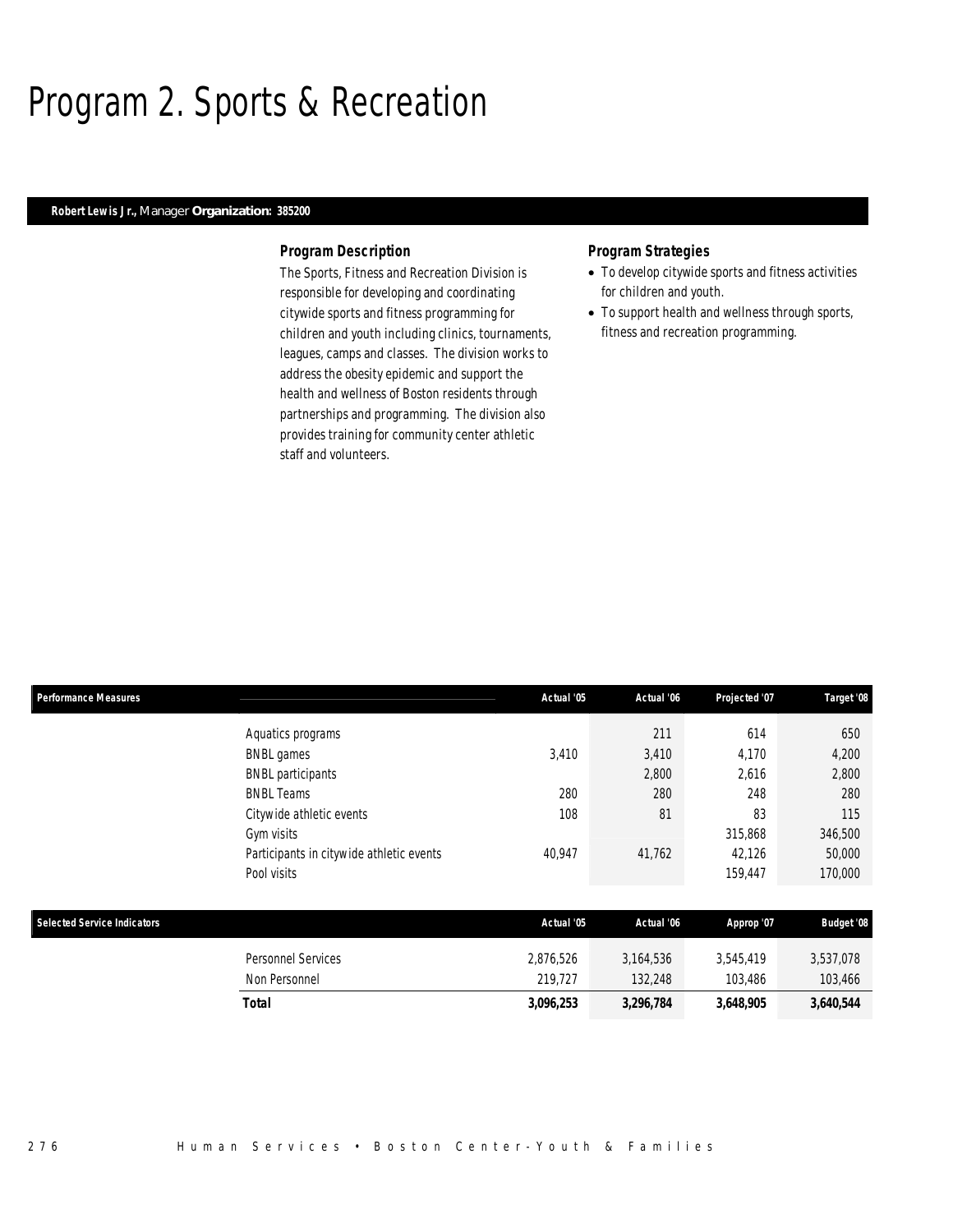## Program 3. Youth & Family Services

## *Selvin L. Chambers III, Manager Organization: 385300*

### *Program Description*

The Youth and Family Services Division is responsible for providing educational and skill development programming for youth and adults. The division oversees adult education, City Roots, girls programming, youth leadership and computer technology. The division also includes the Streetworker outreach and intervention program.

- To provide educational programs for the undereducated and uncredentialed.
- To provide educational enriching and enjoyable programs for youth.
- To provide outreach, intervention, support and referral services for youth.

| <b>Performance Measures</b>        |                                                          | Actual '05 | Actual '06 | Projected '07 | Target '08        |
|------------------------------------|----------------------------------------------------------|------------|------------|---------------|-------------------|
|                                    | % of adult education program slots filled                | 82%        | 95%        | 96%           | 100%              |
|                                    | Adult education program slots filled                     | 1,092      | 924        | 925           | 1,100             |
|                                    | Citywide youth development activities                    | 62         | 46         | 67            | 75                |
|                                    | Participants in citywide youth development<br>activities | 2,395      | 2,518      | 9,661         | 9,800             |
|                                    | Total adult education program slots                      | 1,340      | 987        | 969           | 1,100             |
|                                    | Youth & families referred for services                   | 747        | 973        | 1,294         | 1,400             |
|                                    | Youth reached annually                                   | 7,214      | 5,666      | 8,425         | 8,978             |
| <b>Selected Service Indicators</b> |                                                          | Actual '05 | Actual '06 | Approp '07    | <b>Budget '08</b> |
|                                    | <b>Personnel Services</b>                                | 1.988.744  | 1,834,110  | 2,064,836     | 2,936,848         |
|                                    | Non Personnel                                            | 51,119     | 18,554     | 23,500        | 23,500            |
|                                    | <b>Total</b>                                             | 2,039,863  | 1,852,664  | 2,088,336     | 2,960,348         |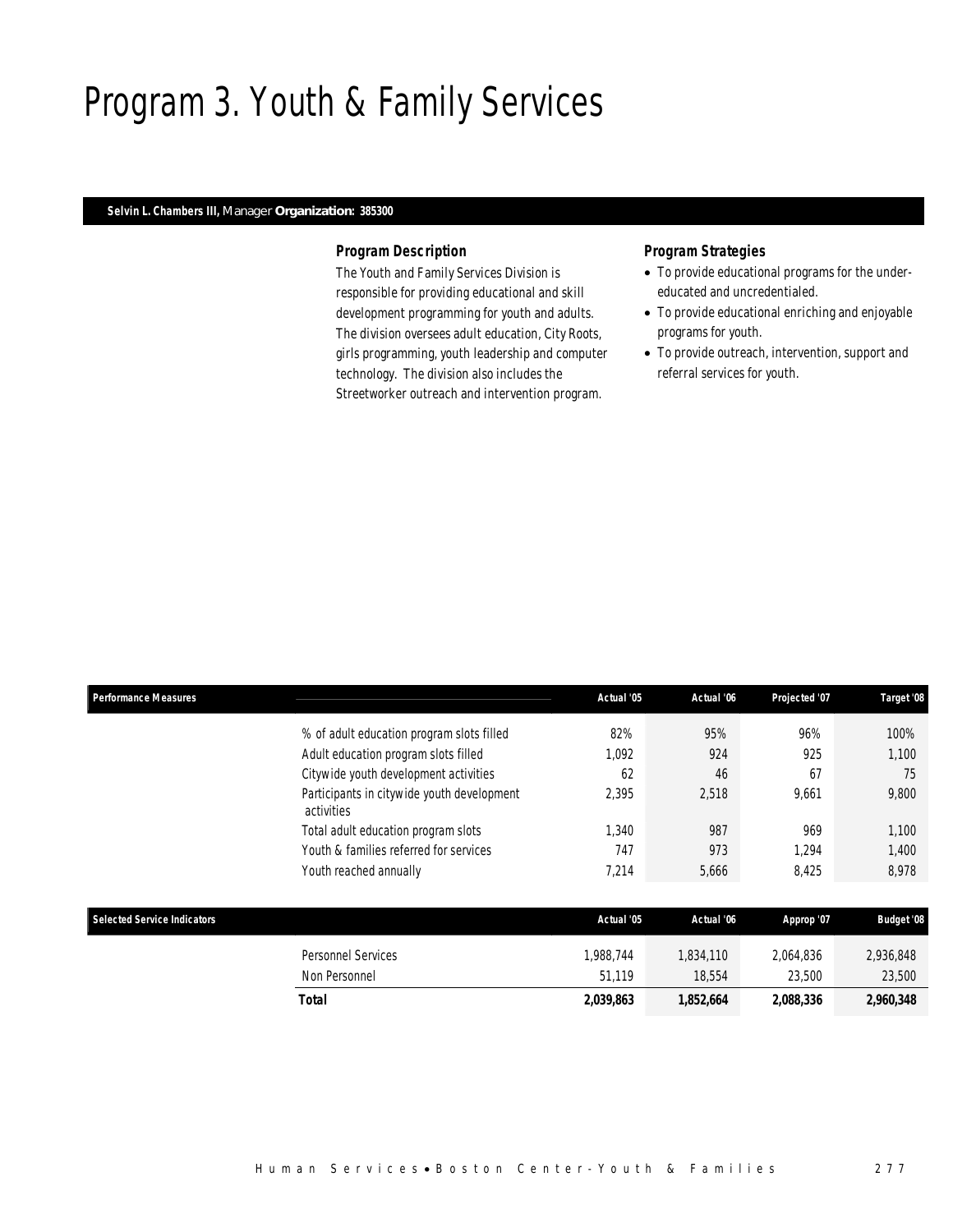## Program 4. Child Care & Out-of-School

## *Diane Joyce, Manager Organization: 385400*

#### *Program Description*

The Child Care and Out-Of-School Division oversees all childcare, out-of-school time, summer, preschool and family programming at community centers, ensuring that it is high-quality, outcome driven and responsive to neighborhood needs. The division is responsible for the implementation of the City of Boston's 0-5/Smart from the Start initiative at community centers. The division also oversees, Camp Joy, a therapeutic recreation program for children and adults with special needs.

- To provide affordable and accessible childcare to Boston families.
- To provide educational, enriching and enjoyable programs for youth and families.

| <b>Performance Measures</b>                                                                                                                                                          | Actual '05               | Actual '06                 | Projected '07                          | Target '08                              |
|--------------------------------------------------------------------------------------------------------------------------------------------------------------------------------------|--------------------------|----------------------------|----------------------------------------|-----------------------------------------|
| % of child care slots filled<br>Out-of-school children served<br>Childcare slots filled<br>Total childcare slots<br>Total preschool program participants<br>Total preschool programs | 88%<br>275<br>542<br>617 | 94%<br>1,813<br>583<br>617 | 65%<br>2,638<br>378<br>583<br>472<br>Q | 70%<br>3,300<br>410<br>583<br>600<br>10 |
| Youth with disabilities served/Camp Joy Summer                                                                                                                                       | 400                      | 380                        | 351                                    | 360                                     |
| Selected Service Indicators                                                                                                                                                          | Actual '05               | Actual '06                 | Approp '07                             | <b>Budget '08</b>                       |

| Total              | 2,763,515 | 2,794,298 | 2.992.998 | 2,889,259 |
|--------------------|-----------|-----------|-----------|-----------|
| Non Personnel      | .322.680  | 1,345,347 | .223.880  | ,292,380  |
| Personnel Services | .440.835  | .448.951  | 1.769.118 | ,596,879  |
|                    |           |           |           |           |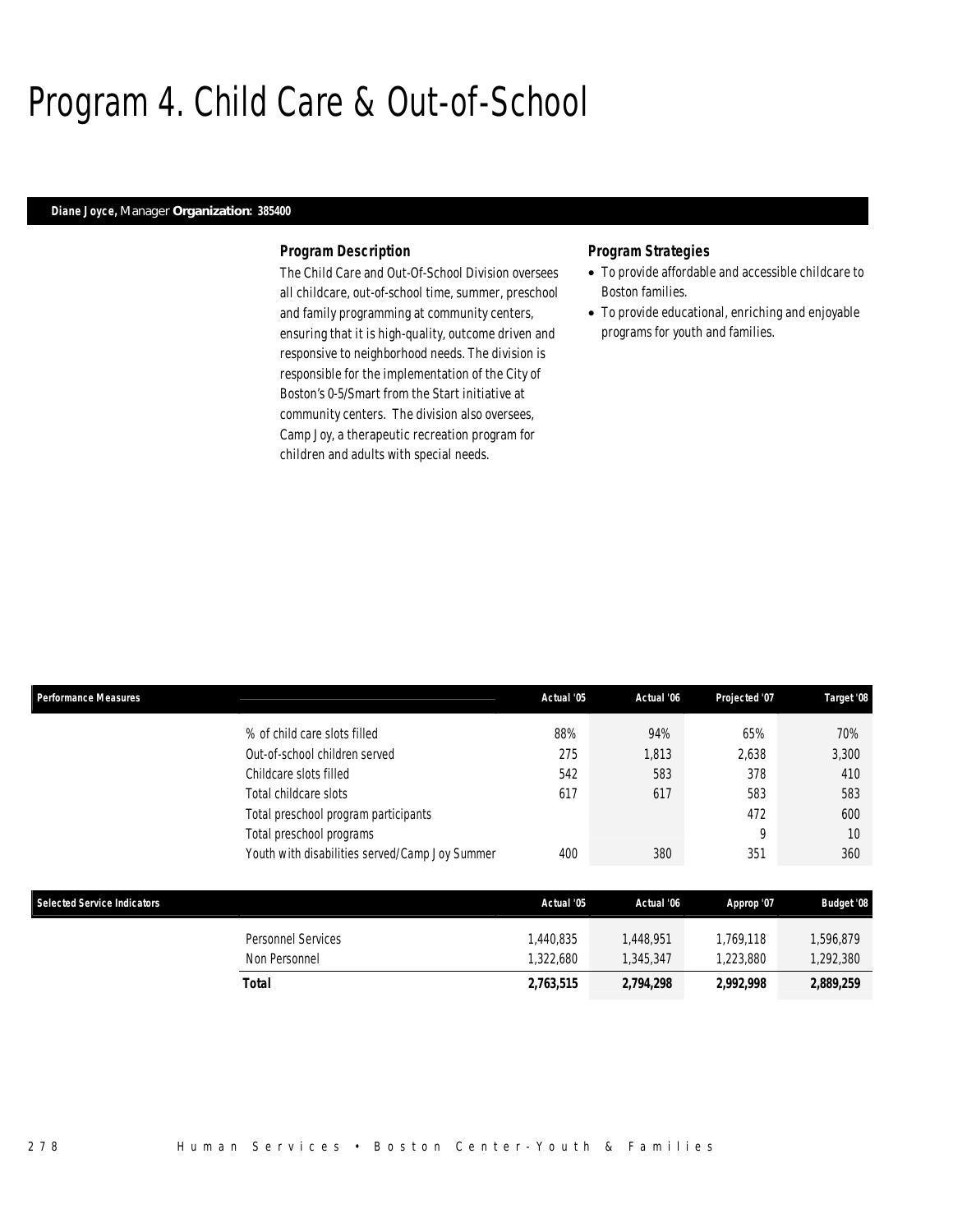## External Funds Projects

#### *21st Century Community Learning Centers*

#### *Project Mission*

This grant from the United States Department of Education provides direct funding for public and private partners to collaborate and expand academic programming at Boston Community Learning Center sites throughout the city. The grant will be managed by the Boston Public Schools Department beginning in FY06.

#### *Bureau of Nutrition Child & Adult Care Food Program*

#### *Project Mission*

BCYF Child Care Programs participate in the USDA Child and Adult Care Food Program. Meals are provided by Boston Public Schools and are available without a separate charge to participating children. Annual funding is provided by the Commonwealth of Massachusetts, Department of Early Education and Care.

*Center Based Day Care Program* 

#### *Project Mission*

The Center Based Day Care Program provides quality preschool and school age care for children and their families. Annual funding is provided by the Commonwealth of Massachusetts, Department of Early Education and Care and parental fees.

*Community Child Care* 

#### *Project Mission*

The Community Child Care Program provides quality preschool and school age care for children and their families. The curriculum is designed to encourage the development of the child's social, physical, emotional, cognitive and creative skills. Annual funding is provided by the Commonwealth of Massachusetts, Department of Early Education and Care and parental fees.

*Family Justice Center* 

#### *Project Mission*

The Family Justice Center is a one-stop location of state, local, and community-based programs with a mutual goal of ending domestic violence, sexual assault and child abuse. Currently supported by an 18 month President's Family Justice Center grant from the Office on Violence Against Women, the Center will be administered by a non-profit agency established for the purpose of sustaining the services at the FJCB.

#### *Youth Worker Program*

#### *Project Mission*

This one-time grant from the Boston Housing Authority (BHA) funds youth workers at community center sites closest to BHA housing developments.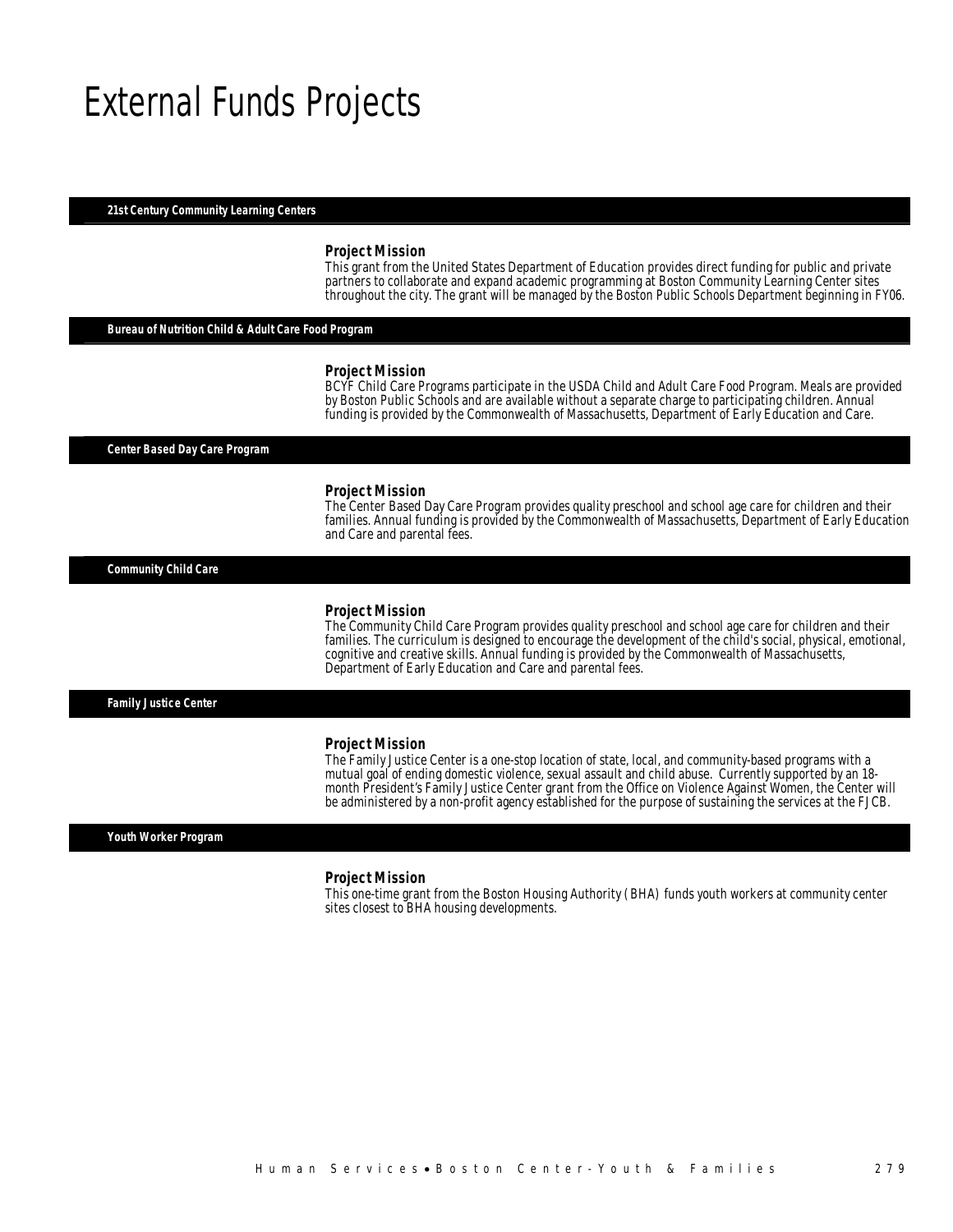## Boston Center-Youth & Families Capital Budget

### *Overview*

In FY08, the City's Capital Plan investments are targeted at increasing the programming capacity of the City's community centers and providing highquality facilities while ensuring that all BCYF facilities will be fully operational during the peak summer season. Community centers provide families, children and teens enriching programs such as daycare, athletics, job and computer training.

### *FY08 Major Initiatives*

- A major renovation to upgrade the Hyde Park Community Center and increase programming space will begin this fall.
- Pool and locker room renovations at the Marshall Community Center in Dorchester and the Curtis Hall Community Center in Jamaica Plain will begin construction this winter.
- Roof replacement at the Paris Street Community Center and roof and gym floor replacement at the Orient Heights Community Center, both in East Boston, will start this year.
- Mattahunt Community Center in Mattapan and Shelburne Community Center in Roxbury will begin the design phase for major renovations.
- A facilities assessment and programming study to help identify building deficiencies and programming needs at Blackstone, Paris Street, Walsh, Harborside, Marshall, Perkins, Mattahunt, Gallivan, Archdale, Orient Heights and Orchard Garden community centers will be undertaken this year.

| <b>Capital Budget Expenditures</b> |                         | Total Actual '05 | Total Actual '06 |           | Estimated '07  Total Projected '08 |
|------------------------------------|-------------------------|------------------|------------------|-----------|------------------------------------|
|                                    |                         |                  |                  |           |                                    |
|                                    | <b>Total Department</b> | 1.764.737        | 2,943,544        | 9.143.447 | 14,306,021                         |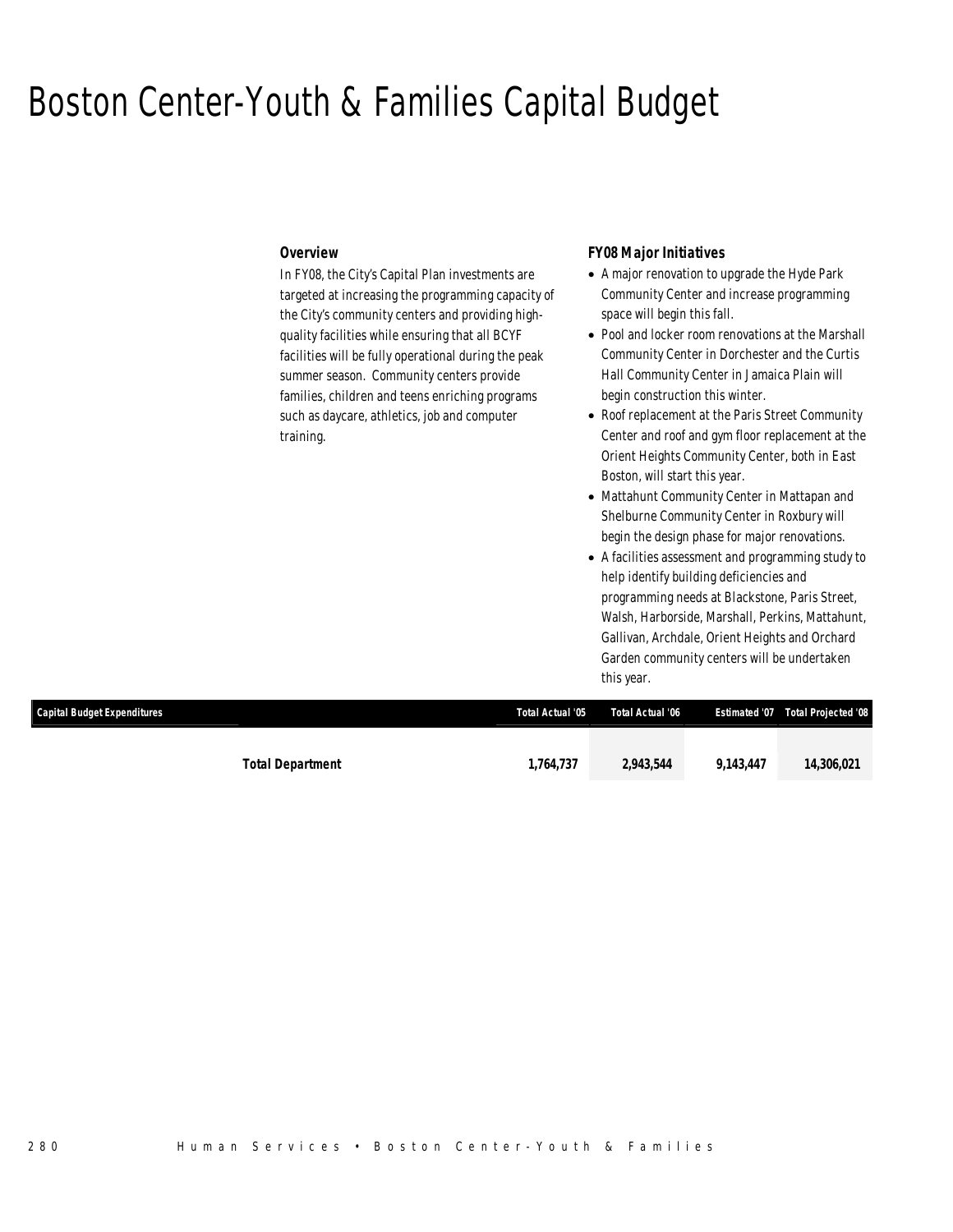#### *BLACKSTONE COMMUNITY CENTER POOL LINER*

 *Project Mission* Replace pool liner. *Managing Department,* School Department *Status,* Complete *Location,* South End

| <b>Authorizations</b>                    |                  |                  |          |             |        |
|------------------------------------------|------------------|------------------|----------|-------------|--------|
|                                          |                  |                  |          | Non Capital |        |
| Source                                   | Existing         | FY <sub>08</sub> | Future   | Fund        | Total  |
| City Capital                             | 43,000           | 0                | 0        | 0           | 43,000 |
| Grants/Other                             | 0                | 0                | $\left($ |             | 0      |
| Total                                    | 43,000           | $\theta$         | $\theta$ | $\mathbf 0$ | 43,000 |
| <b>Expenditures (Actual and Planned)</b> |                  |                  |          |             |        |
|                                          | Thru             |                  |          |             |        |
| Source                                   | 6/30/06          | FY07             | FY08     | FY09-12     | Total  |
| City Capital                             | 0                | $\theta$         | 43,000   | 0           | 43,000 |
| Grants/Other                             | 0                | 0                |          | 0           | 0      |
| Total                                    | $\boldsymbol{0}$ | 0                | 43,000   | $\mathbf 0$ | 43,000 |

### *BLACKSTONE COMMUNITY CENTER PROGRAM STUDY*

*Project Mission* 

Evaluate existing health center space for BCYF program and facility requirements. *Managing Department,* Construction Management *Status,* To Be Scheduled *Location,* South End

| <b>Authorizations</b>                    |          |                  |               |             |        |
|------------------------------------------|----------|------------------|---------------|-------------|--------|
|                                          |          |                  |               | Non Capital |        |
| Source                                   | Existing | <b>FY08</b>      | <b>Future</b> | Fund        | Total  |
| City Capital                             | 75,000   |                  | 0             | 0           | 75,000 |
| Grants/Other                             | U        |                  |               | 0           |        |
| Total                                    | 75,000   | $\Omega$         | 0             | 0           | 75,000 |
| <b>Expenditures (Actual and Planned)</b> |          |                  |               |             |        |
|                                          | Thru     |                  |               |             |        |
| Source                                   | 6/30/06  | FY <sub>07</sub> | <b>FY08</b>   | FY09-12     | Total  |
| City Capital                             | O        | 0                | 75,000        | 0           | 75,000 |
| Grants/Other                             | 0        |                  |               | 0           |        |
| Total                                    | 0        | $\Omega$         | 75,000        | 0           | 75,000 |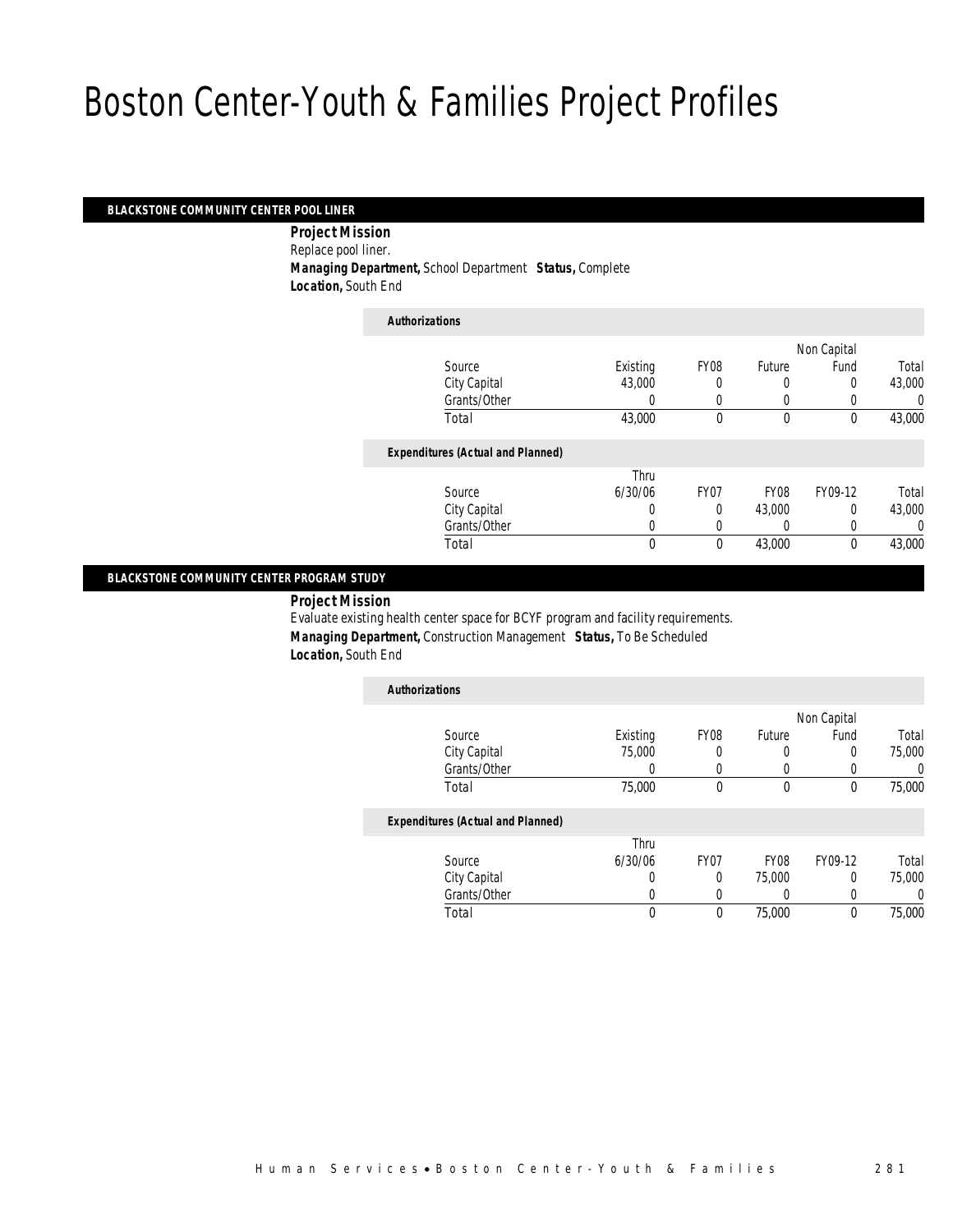#### *COMMUNITY CENTERS STUDY*

#### *Project Mission*

Develop a facility assessment and strategic plan to address repairs, upgrades and program needs for Paris Street, Walsh, Harborside, Marshall, Perkins, Mattahunt, Gallivan, Archdale, Orient Heights, and Orchard Garden community centers.

*Managing Department,* Construction Management *Status,* Study Underway *Location,* Various neighborhoods

| <b>Authorizations</b>                    |          |                  |             |             |                  |
|------------------------------------------|----------|------------------|-------------|-------------|------------------|
|                                          |          |                  |             | Non Capital |                  |
| Source                                   | Existing | FY08             | Future      | Fund        | Total            |
| City Capital                             | 250,000  |                  | 0           | 0           | 250,000          |
| Grants/Other                             | 0        |                  | 0           | 0           | $\left( \right)$ |
| Total                                    | 250,000  | 0                | $\mathbf 0$ | 0           | 250,000          |
| <b>Expenditures (Actual and Planned)</b> |          |                  |             |             |                  |
|                                          | Thru     |                  |             |             |                  |
| Source                                   | 6/30/06  | FY <sub>07</sub> | <b>FY08</b> | FY09-12     | Total            |
| City Capital                             | 0        | 25,000           | 225,000     | 0           | 250,000          |
| Grants/Other                             | U        |                  |             | 0           | 0                |
| Total                                    | 0        | 25,000           | 225,000     | $\Omega$    | 250,000          |

## *CONDON COMMUNITY CENTER POOL*

*Project Mission* 

Renovations to the Condon Pool and locker room areas. *Managing Department,* School Department *Status,* Complete *Location,* South Boston

| <b>Authorizations</b>                    |          |                  |             |             |                  |
|------------------------------------------|----------|------------------|-------------|-------------|------------------|
|                                          |          |                  |             | Non Capital |                  |
| Source                                   | Existing | FY <sub>08</sub> | Future      | Fund        | Total            |
| City Capital                             | 713.827  | 0                | 0           | 0           | 713,827          |
| Grants/Other                             | 0        |                  |             | 0           | $\left( \right)$ |
| Total                                    | 713,827  | $\theta$         | $\theta$    | 0           | 713,827          |
| <b>Expenditures (Actual and Planned)</b> |          |                  |             |             |                  |
|                                          | Thru     |                  |             |             |                  |
| Source                                   | 6/30/06  | FY <sub>07</sub> | <b>FY08</b> | FY09-12     | Total            |
| City Capital                             | 0        | 678.836          | 8.000       | 26.991      | 713,827          |
| Grants/Other                             | 0        |                  |             |             | 0                |
| Total                                    | 0        | 678,836          | 8.000       | 26.991      | 713.827          |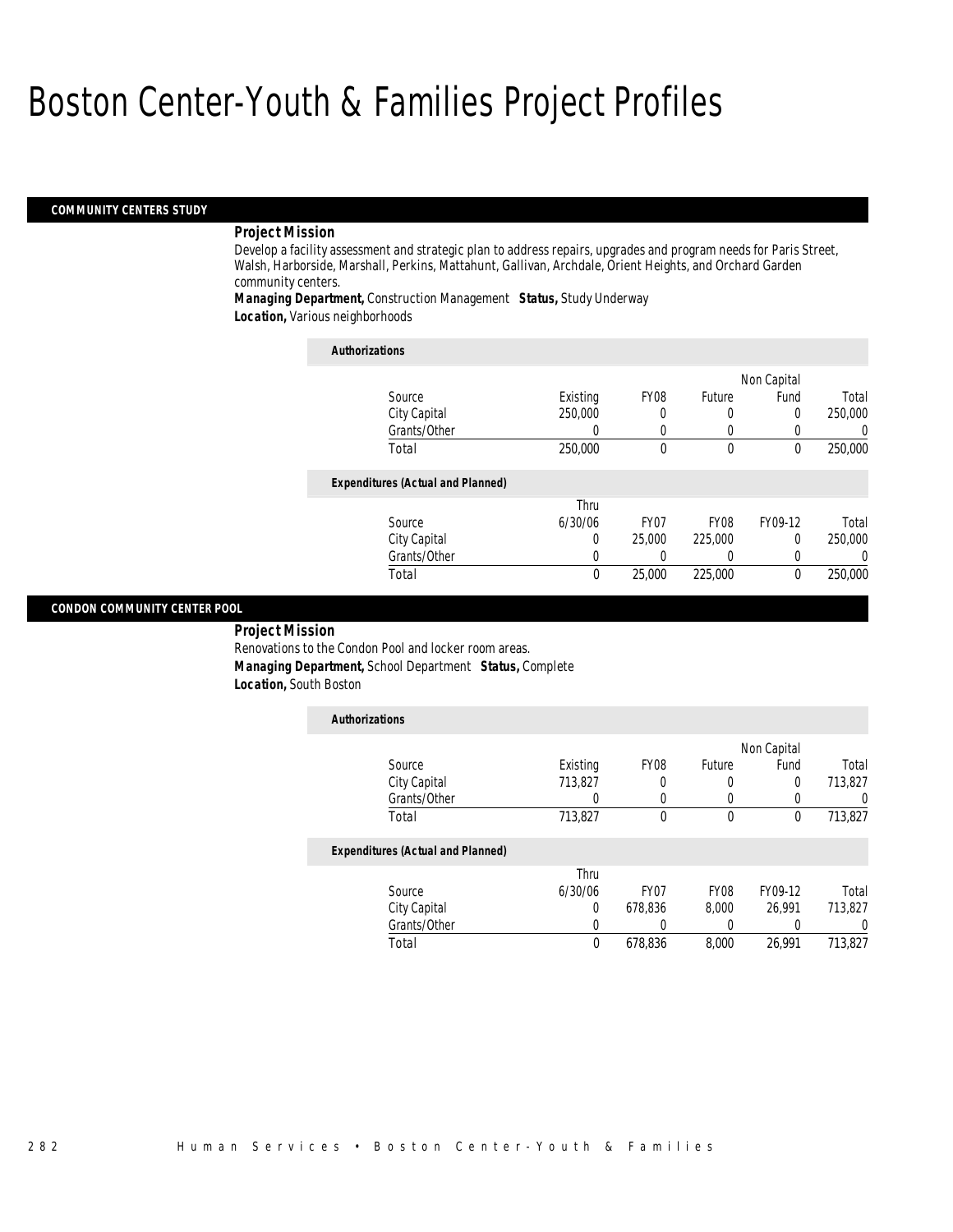#### *CRITICAL FACILITY REPAIRS*

#### *Project Mission*

Various critical repairs in BCYF department facilities throughout the City. *Managing Department,* Construction Management *Status,* Ongoing Program *Location,* Various neighborhoods

| Authorizations |  |
|----------------|--|
|----------------|--|

|                                          |          |                  |             | Non Capital |         |
|------------------------------------------|----------|------------------|-------------|-------------|---------|
| Source                                   | Existing | FY <sub>08</sub> | Future      | Fund        | Total   |
| City Capital                             | 437,043  |                  |             | 0           | 437,043 |
| Grants/Other                             | 0        | $\left($         | 0           |             | 0       |
| Total                                    | 437,043  | $\theta$         | $\mathbf 0$ | 0           | 437,043 |
| <b>Expenditures (Actual and Planned)</b> |          |                  |             |             |         |
|                                          | Thru     |                  |             |             |         |
| Source                                   | 6/30/06  | FY <sub>07</sub> | <b>FY08</b> | FY09-12     | Total   |
| City Capital                             | 32,392   | 25,000           | 250,000     | 129.651     | 437,043 |
| Grants/Other                             |          |                  |             |             | 0       |
| Total                                    | 32,392   | 25,000           | 250,000     | 129,651     | 437,043 |
|                                          |          |                  |             |             |         |

### *CURLEY COMMUNITY CENTER*

*Project Mission* 

Replace the roof and rooftop mechanical units. Upgrade interior HVAC. *Managing Department,* Construction Management *Status,* In Design *Location,* South Boston

| <b>Authorizations</b> |           |                  |        |             |           |
|-----------------------|-----------|------------------|--------|-------------|-----------|
|                       |           |                  |        | Non Capital |           |
| Source                | Existing  | FY <sub>08</sub> | Future | Fund        | Total     |
| City Capital          | 1,490,500 | 2,256,000        | 0      | 0           | 3,746,500 |
| Grants/Other          |           |                  |        |             | 0         |
| Total                 | 1,490,500 | 2,256,000        | 0      |             | 3,746,500 |
|                       |           |                  |        |             |           |

## *Expenditures (Actual and Planned)*

| Thru    |      |                  |           |           |
|---------|------|------------------|-----------|-----------|
| 6/30/06 | FY07 | FY <sub>08</sub> | FY09-12   | Total     |
|         |      | 1.200.000        | 2.546.500 | 3,746,500 |
|         |      |                  |           |           |
|         |      | 1,200,000        | 2,546,500 | 3,746,500 |
|         |      |                  |           |           |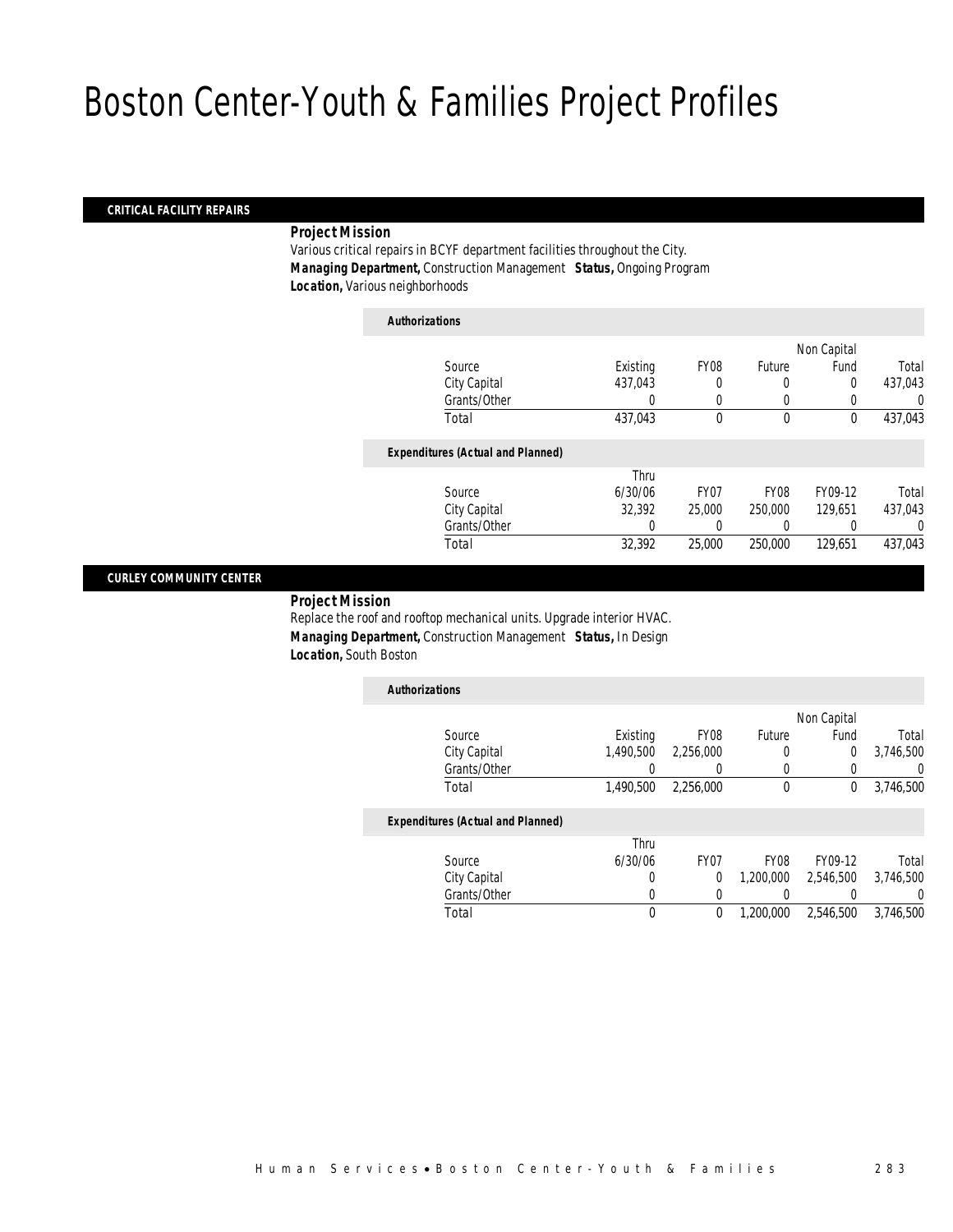*Authorizations*

#### *CURTIS HALL COMMUNITY CENTER POOL*

#### *Project Mission*

Interior upgrades including new mechanical systems in the pool and locker room areas. *Managing Department,* Construction Management *Status,* In Design *Location,* Jamaica Plain

| Auului Izauviis                          |          |                  |             |             |           |
|------------------------------------------|----------|------------------|-------------|-------------|-----------|
|                                          |          |                  |             | Non Capital |           |
| Source                                   | Existing | FY08             | Future      | Fund        | Total     |
| City Capital                             | 250,000  | 1.822.000        | 0           | 0           | 2.072.000 |
| Grants/Other                             | 0        | 0                | 0           |             | 0         |
| Total                                    | 250,000  | 1,822,000        | $\theta$    | 0           | 2,072,000 |
| <b>Expenditures (Actual and Planned)</b> |          |                  |             |             |           |
|                                          | Thru     |                  |             |             |           |
| Source                                   | 6/30/06  | FY <sub>07</sub> | <b>FY08</b> | FY09-12     | Total     |
| City Capital                             | $\Omega$ | 56,400           | 1.594.977   | 420.623     | 2.072.000 |
| Grants/Other                             | 0        |                  | 0           |             | 0         |
| Total                                    | 0        | 56,400           | 1.594.977   | 420.623     | 2.072.000 |

### *CURTIS HALL COMMUNITY CENTER RENOVATIONS*

*Project Mission* 

Facility renovations include a new roof and gym floor, interior lights, painting, masonry, HVAC work, new boilers and controls, and electrical and plumbing upgrades.

*Managing Department,* Construction Management *Status,* To Be Scheduled *Location,* Jamaica Plain

| <b>Authorizations</b>                    |          |                  |                  |                |                  |
|------------------------------------------|----------|------------------|------------------|----------------|------------------|
|                                          |          |                  |                  | Non Capital    |                  |
| Source                                   | Existing | FY <sub>08</sub> | Future           | Fund           | Total            |
| City Capital                             | 0        | 600,000          | 4.792.000        | $\overline{0}$ | 5,392,000        |
| Grants/Other                             | 0        |                  |                  | 0              | 0                |
| Total                                    | 0        | 600,000          | 4.792.000        | 0              | 5,392,000        |
| <b>Expenditures (Actual and Planned)</b> |          |                  |                  |                |                  |
|                                          | Thru     |                  |                  |                |                  |
| Source                                   | 6/30/06  | FY07             | FY <sub>08</sub> | FY09-12        | Total            |
| City Capital                             | 0        | 0                | 150,000          | 5.242.000      | 5.392.000        |
| Grants/Other                             | 0        | 0                |                  |                | $\left( \right)$ |
| Total                                    | 0        | 0                | 150,000          | 5.242.000      | 5.392.000        |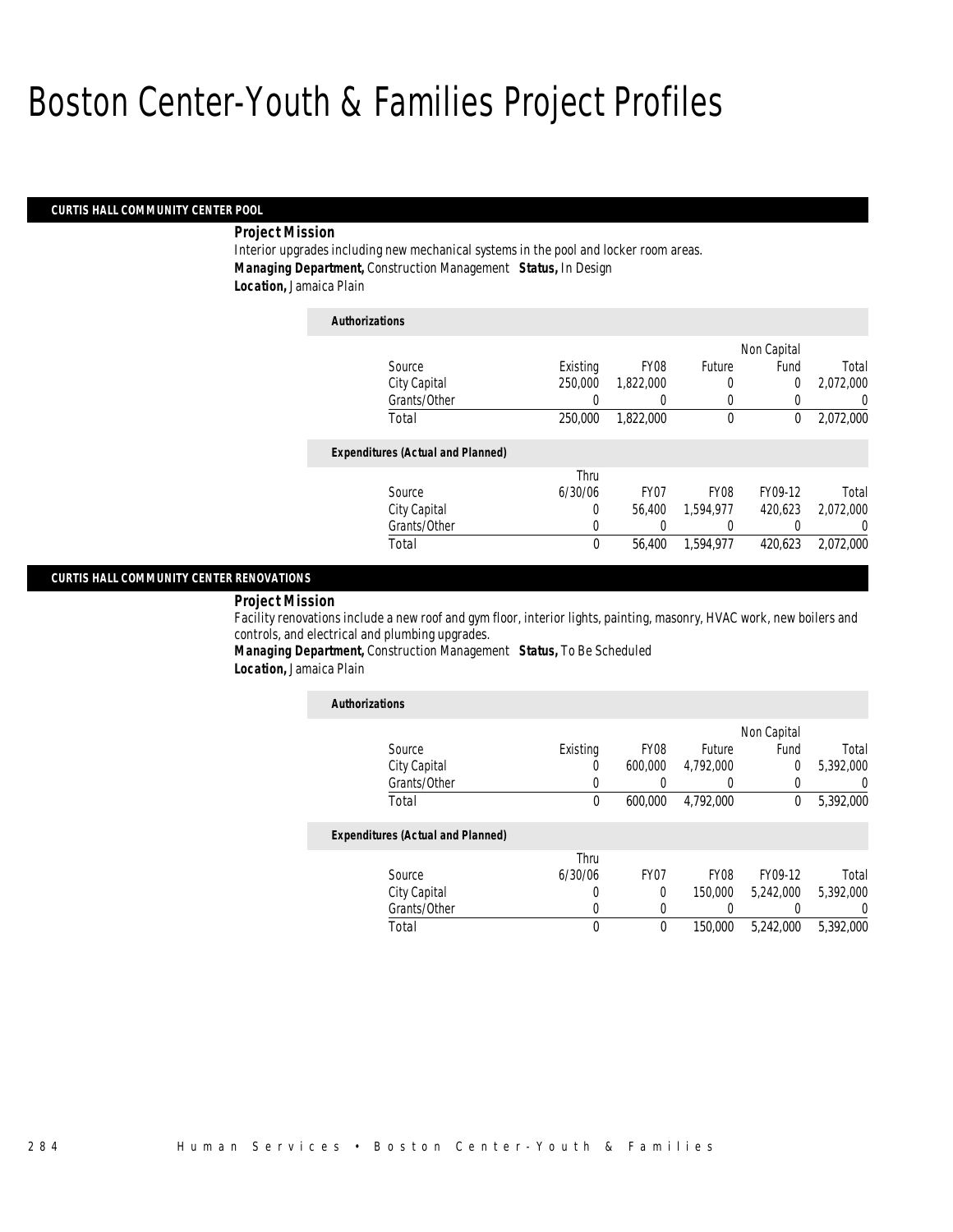#### *DRAPER POOL*

#### *Project Mission*

A complete rehabilitation of the building including all mechanical systems, pool and locker room areas, offices, a new dehumidification system, painting, masonry work, new roof, gutters and waterproofing. *Managing Department,* Construction Management *Status,* To Be Scheduled *Location,* West Roxbury

| <b>Authorizations</b>                    |          |                  |                  |             |           |
|------------------------------------------|----------|------------------|------------------|-------------|-----------|
|                                          |          |                  |                  | Non Capital |           |
| Source                                   | Existing | FY <sub>08</sub> | Future           | Fund        | Total     |
| City Capital                             | $\left($ | 0                | 1.269.000        | 0           | 1.269.000 |
| Grants/Other                             | 0        |                  |                  | 0           | 0         |
| Total                                    | 0        | 0                | 1,269,000        | 0           | 1,269,000 |
| <b>Expenditures (Actual and Planned)</b> |          |                  |                  |             |           |
|                                          | Thru     |                  |                  |             |           |
| Source                                   | 6/30/06  | FY <sub>07</sub> | FY <sub>08</sub> | FY09-12     | Total     |
| City Capital                             | 0        | 0                | 0                | 1.269.000   | 1.269.000 |
| Grants/Other                             | 0        | 0                | 0                |             | 0         |
| Total                                    | 0        | 0                | 0                | 1,269,000   | 1.269.000 |

#### *ELEVATOR IMPROVEMENTS AT VARIOUS BCYF FACILITIES*

*Project Mission* 

Upgrade elevator controls at various community centers.

*Managing Department,* Construction Management *Status,* Ongoing Program

*Location,* Various neighborhoods

| <b>Authorizations</b>                    |          |                  |             |             |         |
|------------------------------------------|----------|------------------|-------------|-------------|---------|
|                                          |          |                  |             | Non Capital |         |
| Source                                   | Existing | <b>FY08</b>      | Future      | Fund        | Total   |
| City Capital                             | 143,000  | 0                | 0           | 0           | 143,000 |
| Grants/Other                             | 0        | 0                | 0           |             | 0       |
| Total                                    | 143,000  | 0                | $\mathbf 0$ | 0           | 143,000 |
| <b>Expenditures (Actual and Planned)</b> |          |                  |             |             |         |
|                                          | Thru     |                  |             |             |         |
| Source                                   | 6/30/06  | FY <sub>07</sub> | <b>FY08</b> | FY09-12     | Total   |
| City Capital                             | 0        | 44.500           | 50,000      | 48,500      | 143,000 |
| Grants/Other                             | 0        | $\left( \right)$ | 0           |             | 0       |
| Total                                    | 0        | 44,500           | 50,000      | 48,500      | 143,000 |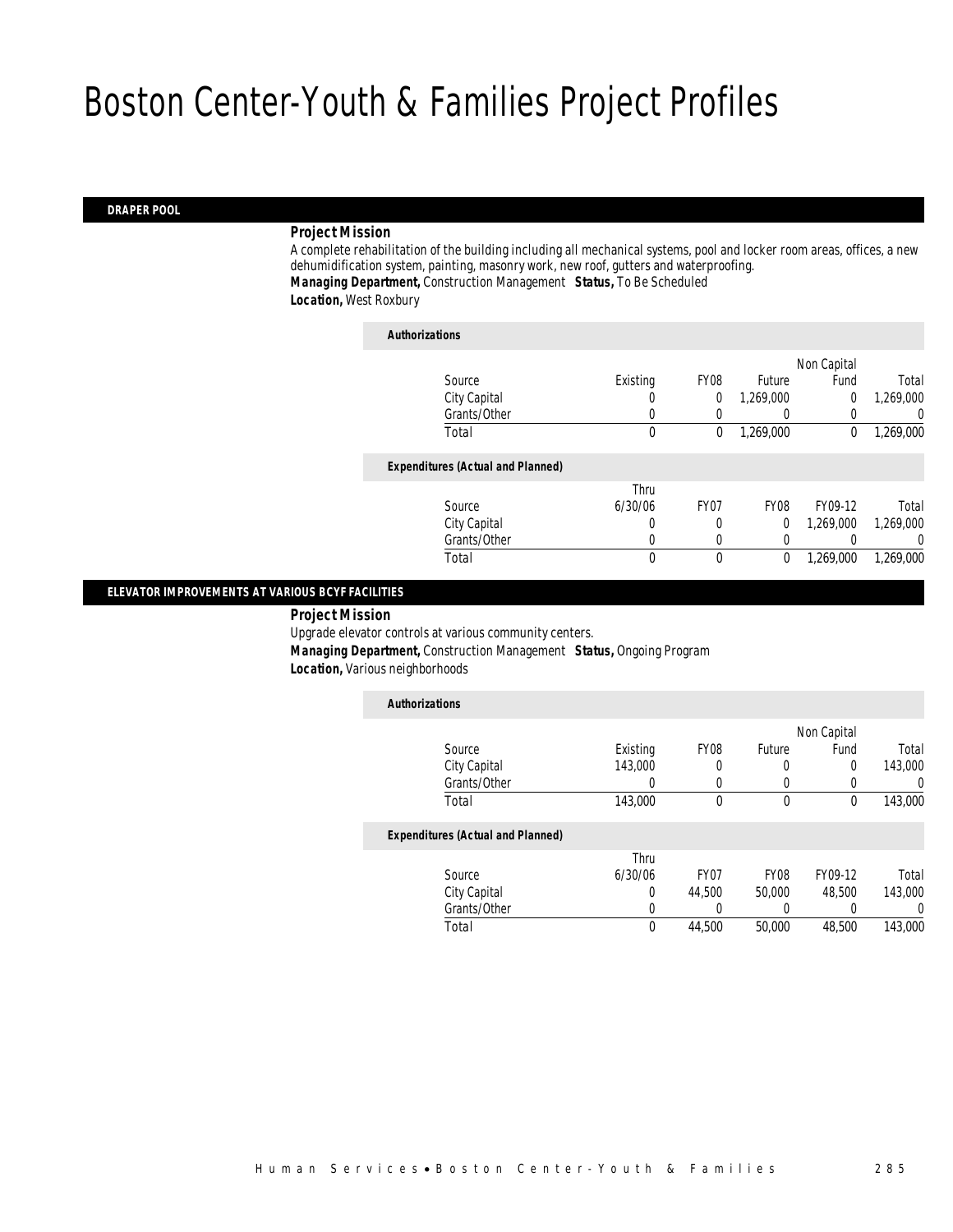### *FIRE ALARM IMPROVEMENTS*

#### *Project Mission*

Replace fire alarm and pull stations at the following community centers: Nazarro, North End; Paris Street, East Boston; and Tobin, Roxbury.

*Managing Department,* Construction Management *Status,* To Be Scheduled *Location,* Citywide

| <b>Authorizations</b>                    |          |                  |             |             |                  |
|------------------------------------------|----------|------------------|-------------|-------------|------------------|
|                                          |          |                  |             | Non Capital |                  |
| Source                                   | Existing | FY <sub>08</sub> | Future      | Fund        | Total            |
| City Capital                             | 295.200  | 0                | 0           | 0           | 295,200          |
| Grants/Other                             |          | $\Omega$         |             | 0           | $\left( \right)$ |
| Total                                    | 295.200  | $\theta$         | $\theta$    | $\theta$    | 295.200          |
| <b>Expenditures (Actual and Planned)</b> |          |                  |             |             |                  |
|                                          | Thru     |                  |             |             |                  |
| Source                                   | 6/30/06  | FY <sub>07</sub> | <b>FY08</b> | FY09-12     | Total            |
| City Capital                             | 0        | 0                | $\Omega$    | 295.200     | 295,200          |
| Grants/Other                             | U        | $\Omega$         |             |             | $\left( \right)$ |
| Total                                    | 0        | $\theta$         | $\theta$    | 295.200     | 295.200          |

#### *FLAHERTY POOL*

### *Project Mission*

Evaluate and stabilize the foundation and pool settlement. Repair masonry. *Managing Department,* Construction Management *Status,* In Design *Location,* Roslindale

| <b>Authorizations</b>                    |          |             |             |             |         |
|------------------------------------------|----------|-------------|-------------|-------------|---------|
|                                          |          |             |             | Non Capital |         |
| Source                                   | Existing | FY08        | Future      | Fund        | Total   |
| City Capital                             | 565,700  | 0           | 0           | 0           | 565,700 |
| Grants/Other                             | 0        | 0           |             |             | U       |
| Total                                    | 565,700  | 0           | $\mathbf 0$ | $\Omega$    | 565,700 |
| <b>Expenditures (Actual and Planned)</b> |          |             |             |             |         |
|                                          | Thru     |             |             |             |         |
| Source                                   | 6/30/06  | <b>FY07</b> | <b>FY08</b> | FY09-12     | Total   |
| City Capital                             | 26.680   | 50,000      | 489.020     | $\Omega$    | 565,700 |
| Grants/Other                             | 0        |             | 0           | 0           | 0       |
| Total                                    | 26,680   | 50,000      | 489.020     | 0           | 565.700 |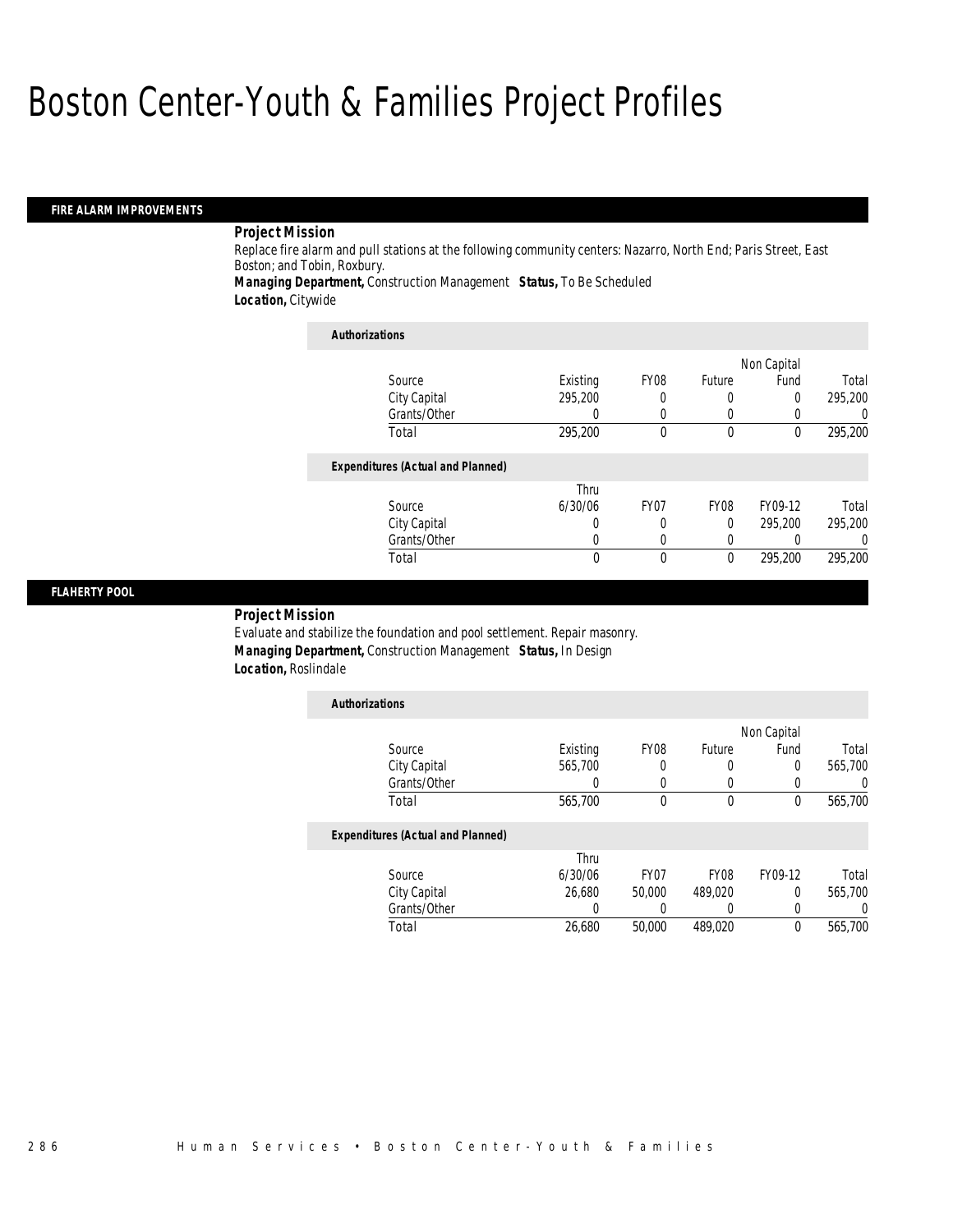#### *HOLLAND COMMUNITY CENTER PHASE III*

*Project Mission* 

Upgrades and improvements to the exterior grounds for outdoor program use. *Managing Department,* Construction Management *Status,* To Be Scheduled *Location,* Dorchester

| <b>Authorizations</b>                    |              |                  |             |             |         |
|------------------------------------------|--------------|------------------|-------------|-------------|---------|
|                                          |              |                  |             | Non Capital |         |
| Source                                   | Existing     | FY <sub>08</sub> | Future      | Fund        | Total   |
| City Capital                             | 500,000      |                  | $\left($    | 0           | 500,000 |
| Grants/Other                             |              | 0                | $\left($    |             | 0       |
| Total                                    | 500,000      | $\theta$         | $\mathbf 0$ | $\mathbf 0$ | 500,000 |
| <b>Expenditures (Actual and Planned)</b> |              |                  |             |             |         |
|                                          | Thru         |                  |             |             |         |
| Source                                   | 6/30/06      | FY07             | FY08        | FY09-12     | Total   |
| City Capital                             | 0            | 0                | 0           | 500,000     | 500,000 |
| Grants/Other                             | 0            | 0                | $\left($    |             | 0       |
| Total                                    | $\mathbf{0}$ | $\theta$         | $\mathbf 0$ | 500,000     | 500,000 |
|                                          |              |                  |             |             |         |

### *HYDE PARK COMMUNITY CENTER INTERIOR*

*Project Mission* 

A complete renovation and reprogramming including a new teen center and kitchen. Upgrades to the gym and office spaces, interior painting, plumbing, heating, masonry work, windows, fire alarm system and new community cooling center areas.

*Managing Department,* Construction Management *Status,* In Design *Location,* Hyde Park

| <b>Authorizations</b>                    |           |                  |                  |             |           |
|------------------------------------------|-----------|------------------|------------------|-------------|-----------|
|                                          |           |                  |                  | Non Capital |           |
| Source                                   | Existing  | FY08             | Future           | Fund        | Total     |
| City Capital                             | 8.510.000 | 0                | 0                | $\Omega$    | 8.510.000 |
| Grants/Other                             | 0         | 0                | 0                |             | 0         |
| Total                                    | 8,510,000 | 0                | 0                | 0           | 8,510,000 |
| <b>Expenditures (Actual and Planned)</b> |           |                  |                  |             |           |
|                                          | Thru      |                  |                  |             |           |
| Source                                   | 6/30/06   | FY <sub>07</sub> | FY <sub>08</sub> | FY09-12     | Total     |
| City Capital                             | 364,744   | 100,000          | 5,382,000        | 2.663.256   | 8.510.000 |
| Grants/Other                             | 0         |                  | 0                |             | 0         |
| Total                                    | 364.744   | 100,000          | 5.382.000        | 2.663.256   | 8,510,000 |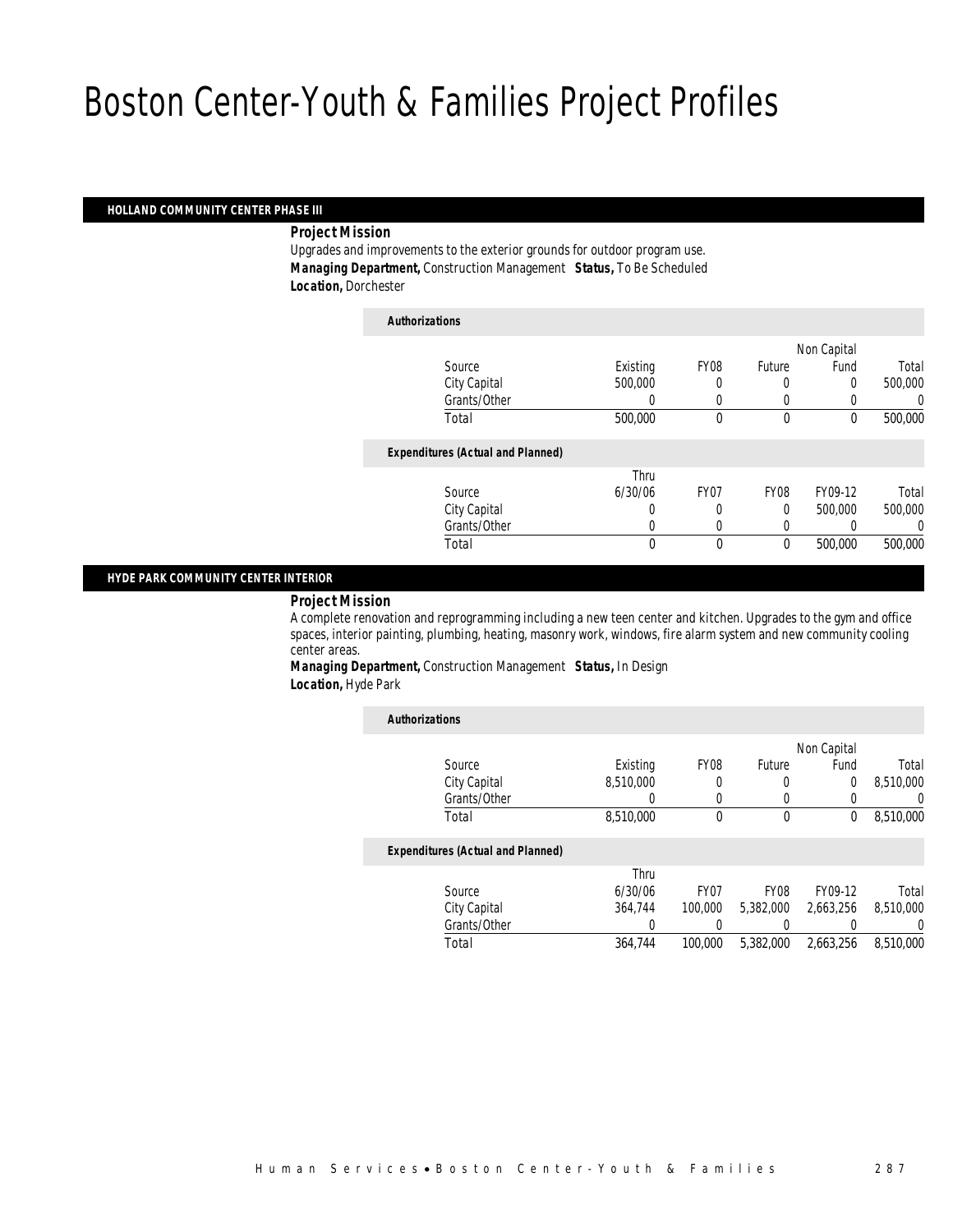#### *MASON POOL INTERIOR RENOVATIONS*

### *Project Mission*

Renovate locker rooms and bathrooms. Replace HVAC. *Managing Department,* Construction Management *Status,* Complete *Location,* Roxbury

| <b>Authorizations</b>                    |           |                  |               |                  |           |
|------------------------------------------|-----------|------------------|---------------|------------------|-----------|
|                                          |           |                  |               | Non Capital      |           |
| Source                                   | Existing  | FY08             | <b>Future</b> | Fund             | Total     |
| City Capital                             | 2.640.000 | 0                | 0             | $\overline{0}$   | 2.640.000 |
| Grants/Other                             | 0         | $\left($         | 0             | $\left( \right)$ | $\Omega$  |
| Total                                    | 2,640,000 | $\theta$         | $\mathbf 0$   | $\Omega$         | 2,640,000 |
| <b>Expenditures (Actual and Planned)</b> |           |                  |               |                  |           |
|                                          | Thru      |                  |               |                  |           |
| Source                                   | 6/30/06   | FY <sub>07</sub> | <b>FY08</b>   | FY09-12          | Total     |
| City Capital                             | 184.366   | 2.150.000        | 305.634       | $\Omega$         | 2,640,000 |
| Grants/Other                             | 0         | 0                | 0             | $\Omega$         | $\Omega$  |
| Total                                    | 184,366   | 2.150.000        | 305.634       | $\Omega$         | 2.640.000 |

### *MATTAHUNT COMMUNITY CENTER*

### *Project Mission*

Interior and exterior repairs and upgrades to building, systems, and athletic facilities. A complete rehabilitation of the pool and locker room area including mechanical systems, plumbing, electrical, painting, masonry and a new dehumdification system.

*Managing Department,* Construction Management *Status,* In Design *Location,* Mattapan

| <b>Authorizations</b>                    |          |                  |               |              |           |
|------------------------------------------|----------|------------------|---------------|--------------|-----------|
|                                          |          |                  |               | Non Capital  |           |
| Source                                   | Existing | FY08             | <b>Future</b> | Fund         | Total     |
| City Capital                             | 817,500  | 0                | 4,950,000     | $\Omega$     | 5,767,500 |
| Grants/Other                             |          |                  |               |              |           |
| Total                                    | 817,500  | 0                | 4,950,000     | $\mathbf{0}$ | 5,767,500 |
| <b>Expenditures (Actual and Planned)</b> |          |                  |               |              |           |
|                                          | Thru     |                  |               |              |           |
| Source                                   | 6/30/06  | FY <sub>07</sub> | <b>FY08</b>   | FY09-12      | Total     |
| City Capital                             | 0        | 0                | 350,000       | 5.417.500    | 5,767,500 |
| Grants/Other                             | 0        |                  |               |              |           |
| Total                                    | 0        | 0                | 350,000       | 5.417.500    | 5,767,500 |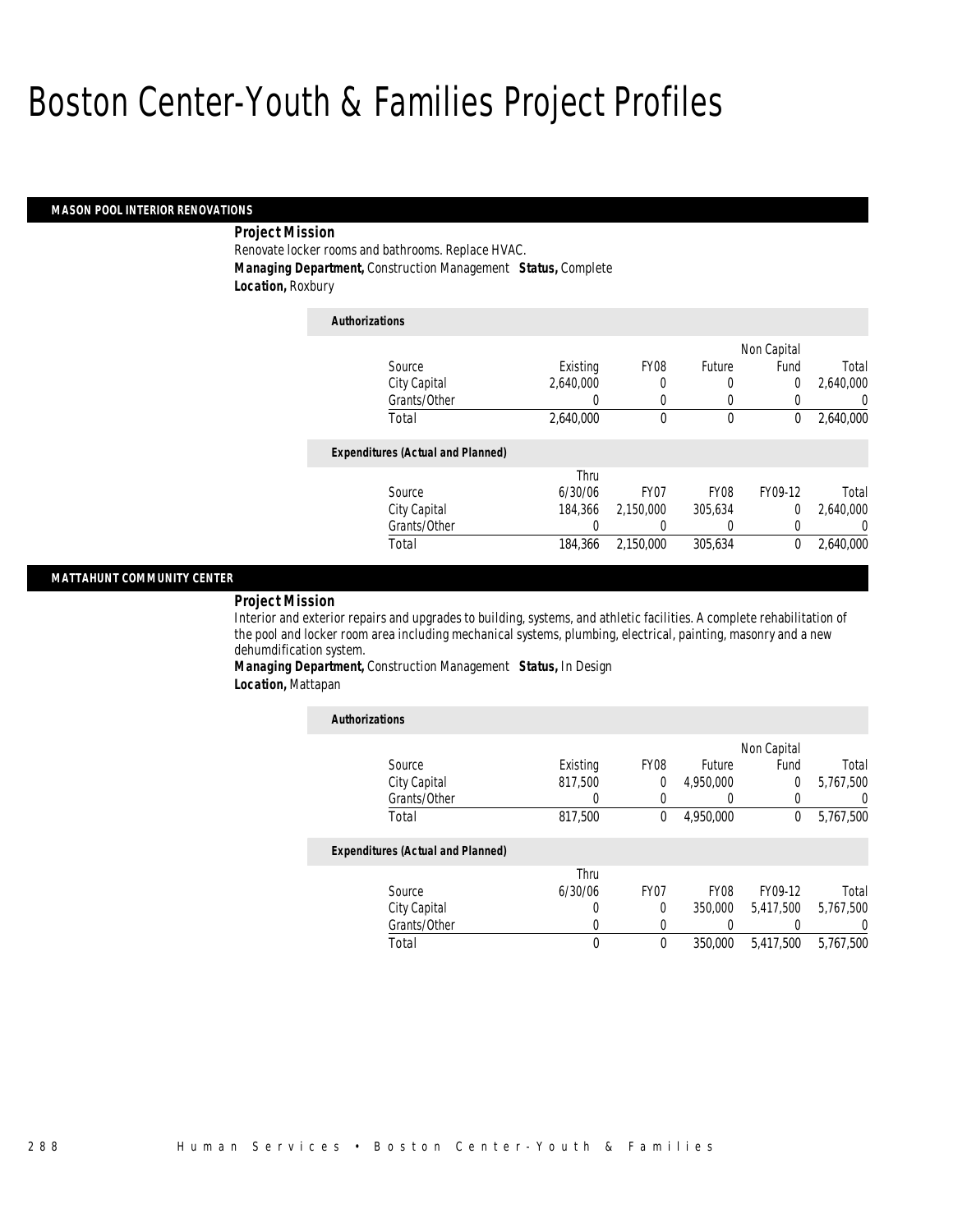#### *ORIENT HEIGHTS COMMUNITY CENTER*

*Project Mission* 

Replace the roof. Replace the rubber gym floor with a new wood floor. *Managing Department,* Construction Management *Status,* In Design *Location,* East Boston

| <b>Authorizations</b>                    |          |                  |                  |             |         |
|------------------------------------------|----------|------------------|------------------|-------------|---------|
|                                          |          |                  |                  | Non Capital |         |
| Source                                   | Existing | FY08             | Future           | Fund        | Total   |
| City Capital                             | 780,000  | 0                | 0                | 0           | 780,000 |
| Grants/Other                             | 0        | 0                | 0                | 0           | 0       |
| Total                                    | 780,000  | $\Omega$         | $\theta$         | 0           | 780,000 |
| <b>Expenditures (Actual and Planned)</b> |          |                  |                  |             |         |
|                                          | Thru     |                  |                  |             |         |
| Source                                   | 6/30/06  | FY <sub>07</sub> | FY <sub>08</sub> | FY09-12     | Total   |
| City Capital                             | 0        | 55,000           | 612.795          | 112,205     | 780,000 |
| Grants/Other                             | 0        |                  | 0                | 0           | 0       |
| Total                                    | 0        | 55,000           | 612,795          | 112.205     | 780,000 |

### *PARIS STREET COMMUNITY CENTER MASONRY*

*Project Mission* 

Masonry repairs including, repointing of joints, replacement of lintels, deteriorated brick and stone. *Managing Department,* Construction Management *Status,* To Be Scheduled *Location,* East Boston

| <b>Authorizations</b>                    |          |                  |               |             |         |
|------------------------------------------|----------|------------------|---------------|-------------|---------|
|                                          |          |                  |               | Non Capital |         |
| Source                                   | Existing | <b>FY08</b>      | <b>Future</b> | Fund        | Total   |
| City Capital                             | 425,000  | 0                | 0             | 0           | 425,000 |
| Grants/Other                             | 0        |                  |               | 0           |         |
| Total                                    | 425,000  | $\theta$         | $\theta$      | $\theta$    | 425,000 |
| <b>Expenditures (Actual and Planned)</b> |          |                  |               |             |         |
|                                          | Thru     |                  |               |             |         |
| Source                                   | 6/30/06  | FY <sub>07</sub> | <b>FY08</b>   | FY09-12     | Total   |
| City Capital                             | 0        | 0                | 45,000        | 380,000     | 425,000 |
| Grants/Other                             | O        |                  | 0             | 0           |         |
| Total                                    | $\theta$ | $\Omega$         | 45,000        | 380,000     | 425,000 |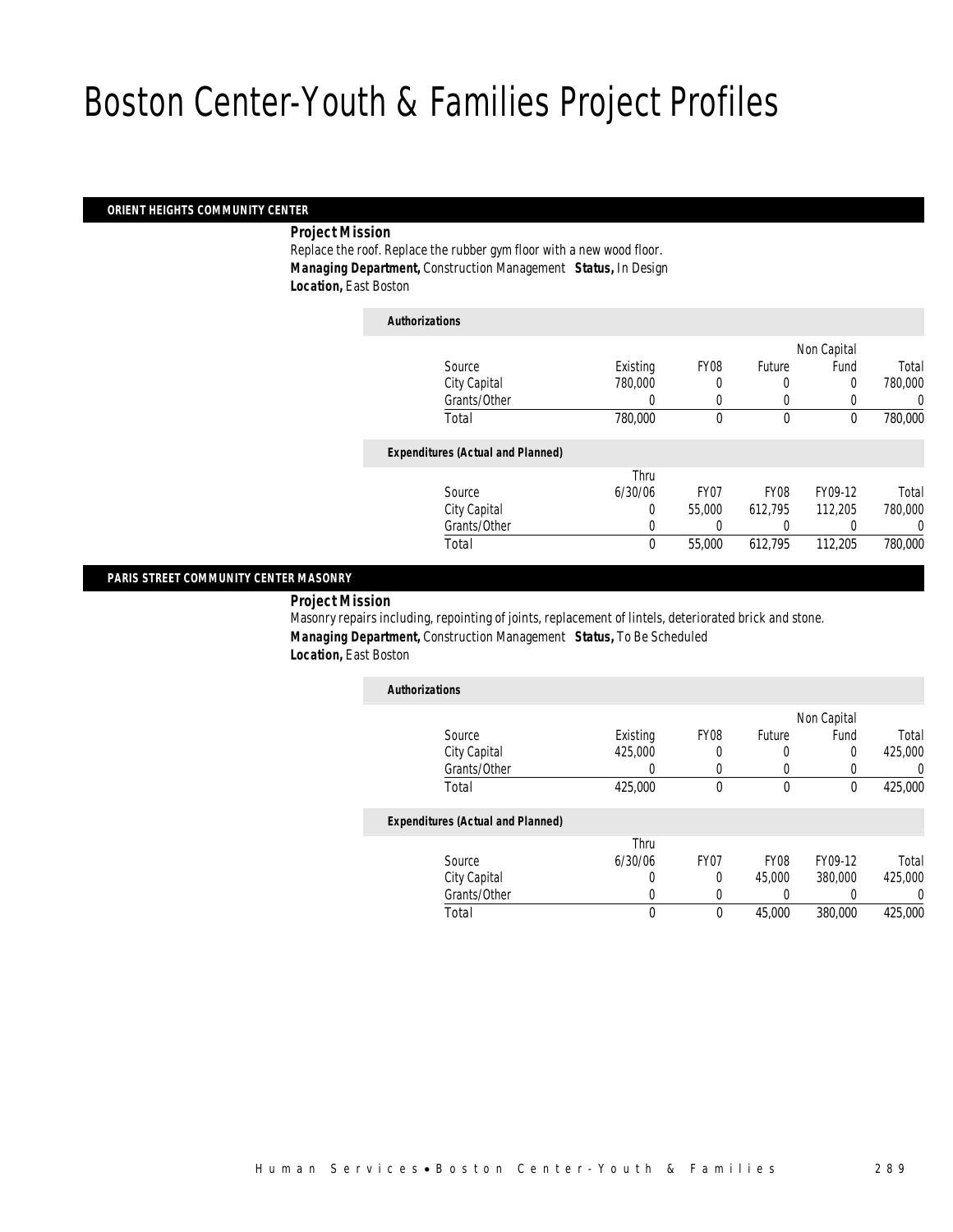*Authorizations*

#### *PARIS STREET COMMUNITY CENTER ROOF*

#### *Project Mission*

Make structural roof repairs and replace the multi-component roof. Repair the chimney. *Managing Department,* Construction Management *Status,* In Design *Location,* East Boston

| Authorizations |                                          |          |                  |              |             |          |
|----------------|------------------------------------------|----------|------------------|--------------|-------------|----------|
|                |                                          |          |                  |              | Non Capital |          |
| Source         |                                          | Existing | <b>FY08</b>      | Future       | Fund        | Total    |
|                | City Capital                             | 975,000  | 0                | 0            | 0           | 975,000  |
|                | Grants/Other                             | 0        | 0                | 0            | 0           | 0        |
| Total          |                                          | 975,000  | $\Omega$         | $\mathbf{0}$ | 0           | 975,000  |
|                | <b>Expenditures (Actual and Planned)</b> |          |                  |              |             |          |
|                |                                          | Thru     |                  |              |             |          |
| Source         |                                          | 6/30/06  | FY <sub>07</sub> | <b>FY08</b>  | FY09-12     | Total    |
|                | City Capital                             | 64.897   | 40,000           | 870.103      | 0           | 975,000  |
|                | Grants/Other                             | 0        |                  | 0            | 0           | $\left($ |
| Total          |                                          | 64.897   | 40.000           | 870.103      | 0           | 975,000  |

### *POOL REPAIRS*

*Project Mission* 

Renovate and upgrade locker rooms and pools including new filtration systems, pool liners, dehumidification HVAC systems at various BCYF/BPS pool facilities.

*Managing Department,* Construction Management *Status,* Ongoing Program *Location,* Citywide

| <b>Authorizations</b>                    |          |                  |                  |             |                  |
|------------------------------------------|----------|------------------|------------------|-------------|------------------|
|                                          |          |                  |                  | Non Capital |                  |
| Source                                   | Existing | FY <sub>08</sub> | Future           | Fund        | Total            |
| City Capital                             | 379,882  | 2,000,000        | 3,507,700        | 0           | 5,887,582        |
| Grants/Other                             |          |                  |                  | 0           | 0                |
| Total                                    | 379.882  | 2.000.000        | 3.507.700        | 0           | 5,887,582        |
| <b>Expenditures (Actual and Planned)</b> |          |                  |                  |             |                  |
|                                          | Thru     |                  |                  |             |                  |
| Source                                   | 6/30/06  | FY <sub>07</sub> | FY <sub>08</sub> | FY09-12     | Total            |
| City Capital                             | 40.786   | $\theta$         | 1.000.000        | 4.846.796   | 5.887.582        |
| Grants/Other                             | 0        | $\left($         |                  | 0           | $\left( \right)$ |
| Total                                    | 40.786   | $\theta$         | 1.000.000        | 4.846.796   | 5.887.582        |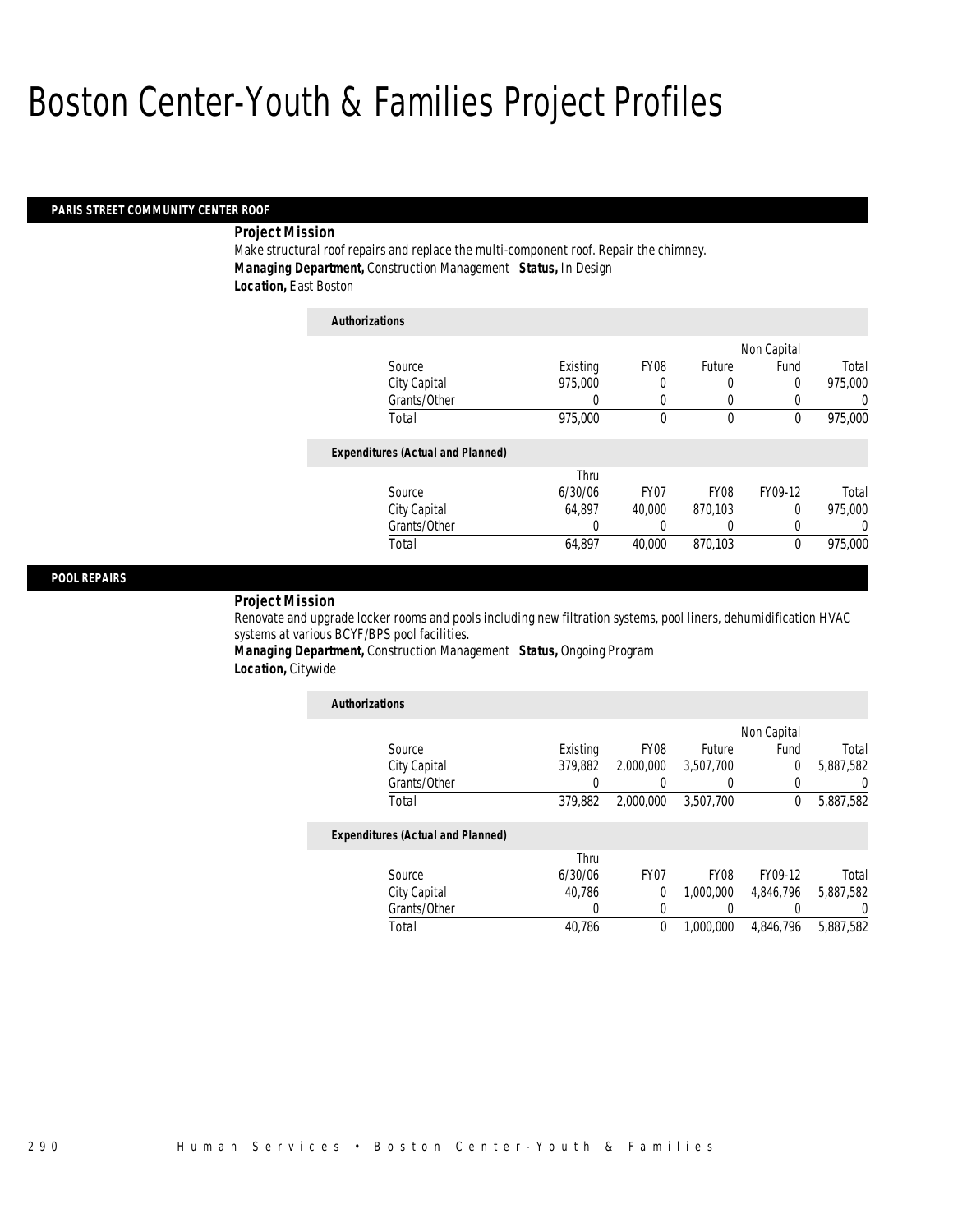#### *ROOF AND GYM FLOOR REPLACEMENTS*

#### *Project Mission*

Replacement of gym floors and roofs, and building envelope repairs at various BCYF facilities including: Archdale, Roslindale; Orchard Garden, Roxbury; Gallivan, Mattapan; Thomas Johnson, Roxbury; and Walsh, South Boston. *Managing Department,* Construction Management *Status,* In Design

*Location,* Various neighborhoods

| <b>Authorizations</b>                    |          |                  |                  |                |           |
|------------------------------------------|----------|------------------|------------------|----------------|-----------|
|                                          |          |                  |                  | Non Capital    |           |
| Source                                   | Existing | <b>FY08</b>      | Future           | Fund           | Total     |
| City Capital                             | 786.500  | 270,000          | 2,200,000        | $\overline{0}$ | 3,256,500 |
| Grants/Other                             | 0        |                  | $\left( \right)$ | 0              | 0         |
| Total                                    | 786.500  | 270,000          | 2.200.000        | 0              | 3,256,500 |
| <b>Expenditures (Actual and Planned)</b> |          |                  |                  |                |           |
|                                          | Thru     |                  |                  |                |           |
| Source                                   | 6/30/06  | FY <sub>07</sub> | <b>FY08</b>      | FY09-12        | Total     |
| City Capital                             | 0        | 100,000          | 200,000          | 2.956.500      | 3,256,500 |
| Grants/Other                             | 0        | 0                | 0                |                | 0         |
| Total                                    | 0        | 100,000          | 200,000          | 2,956,500      | 3,256,500 |
|                                          |          |                  |                  |                |           |

#### *ROSLINDALE COMMUNITY CENTER*

#### *Project Mission*

A complete rehabilitation including upgrades to the gym floor and running track, office space, bathrooms, boiler and controls, gym and interior lights, painting, plumbing, HVAC, and masonry repairs. Reprogram health center space and renovate RMV area.

*Managing Department,* Construction Management *Status,* In Construction *Location,* Roslindale

| <b>Authorizations</b>                    |           |                  |             |             |           |
|------------------------------------------|-----------|------------------|-------------|-------------|-----------|
|                                          |           |                  |             | Non Capital |           |
| Source                                   | Existing  | FY <sub>08</sub> | Future      | Fund        | Total     |
| City Capital                             | 5.605.000 | 0                | 0           | 0           | 5,605,000 |
| Grants/Other                             | 0         | 0                | 0           |             | 0         |
| Total                                    | 5,605,000 | 0                | $\mathbf 0$ | 0           | 5,605,000 |
| <b>Expenditures (Actual and Planned)</b> |           |                  |             |             |           |
|                                          | Thru      |                  |             |             |           |
| Source                                   | 6/30/06   | FY <sub>07</sub> | <b>FY08</b> | FY09-12     | Total     |
| City Capital                             | 277.985   | 4.427.015        | 900.000     | $\Omega$    | 5.605.000 |
| Grants/Other                             | 0         | 0                | 0           | 0           | 0         |
| Total                                    | 277.985   | 4.427.015        | 900.000     | 0           | 5.605.000 |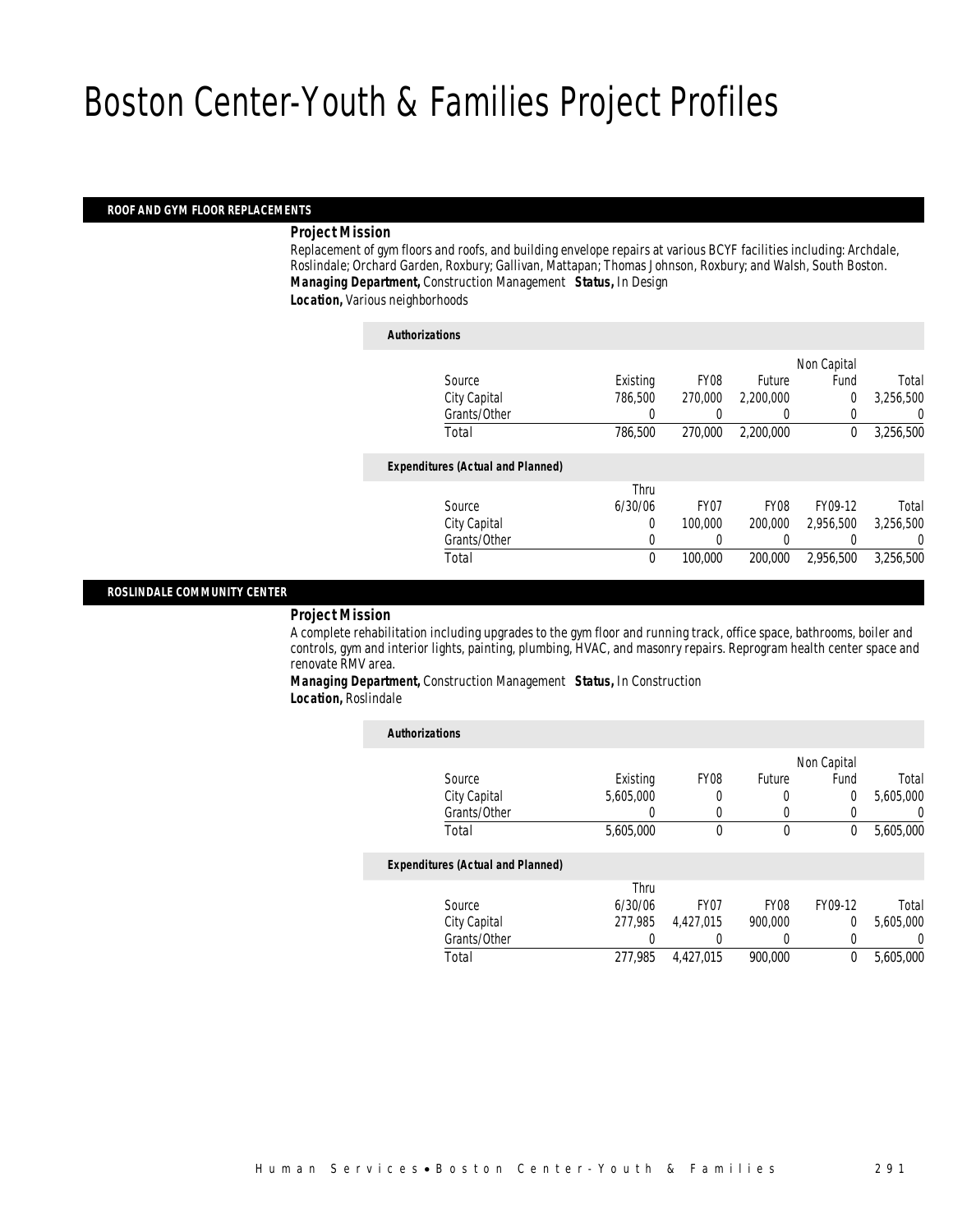#### *SHELBURNE COMMUNITY CENTER RENOVATION*

#### *Project Mission*

Interior and exterior facility repairs and upgrades. Renovations include: upgrade of mechanical systems, masonry repairs, window replacement, and general upgrade of athletic facility. *Managing Department,* Construction Management *Status,* In Design

### *Location,* Roxbury

| <b>Authorizations</b>                    |           |                  |             |             |                  |
|------------------------------------------|-----------|------------------|-------------|-------------|------------------|
|                                          |           |                  |             | Non Capital |                  |
| Source                                   | Existing  | FY08             | Future      | Fund        | Total            |
| City Capital                             | 1,037,700 | 0                | 5,862,300   | 0           | 6,900,000        |
| Grants/Other                             | 0         | $\left($         |             | $\Omega$    | $\left( \right)$ |
| Total                                    | 1,037,700 | $\mathbf 0$      | 5,862,300   | 0           | 6,900,000        |
| <b>Expenditures (Actual and Planned)</b> |           |                  |             |             |                  |
|                                          | Thru      |                  |             |             |                  |
| Source                                   | 6/30/06   | FY <sub>07</sub> | <b>FY08</b> | FY09-12     | Total            |
| City Capital                             | 0         | 0                | 300,000     | 6,600,000   | 6,900,000        |
| Grants/Other                             | 0         | 0                |             |             | 0                |
| Total                                    | 0         | $\theta$         | 300,000     | 6,600,000   | 6,900,000        |

#### *SHELBURNE COMMUNITY CENTER ROOF*

 *Project Mission* Replacement of the roofing system. *Managing Department,* Construction Management *Status,* Complete *Location,* Roxbury

| <b>Authorizations</b>                    |          |                  |                  |             |         |
|------------------------------------------|----------|------------------|------------------|-------------|---------|
|                                          |          |                  |                  | Non Capital |         |
| Source                                   | Existing | FY <sub>08</sub> | Future           | Fund        | Total   |
| City Capital                             | 662,300  | 0                | 0                | $\Omega$    | 662,300 |
| Grants/Other                             | 0        | 0                | 0                | 0           | 0       |
| Total                                    | 662,300  | $\theta$         | $\mathbf 0$      | $\theta$    | 662,300 |
| <b>Expenditures (Actual and Planned)</b> |          |                  |                  |             |         |
|                                          | Thru     |                  |                  |             |         |
| Source                                   | 6/30/06  | FY <sub>07</sub> | FY <sub>08</sub> | FY09-12     | Total   |
| City Capital                             | 6.808    | 500,000          | 155.492          | 0           | 662,300 |
| Grants/Other                             | 0        |                  |                  | 0           | 0       |
| Total                                    | 6.808    | 500,000          | 155.492          | 0           | 662,300 |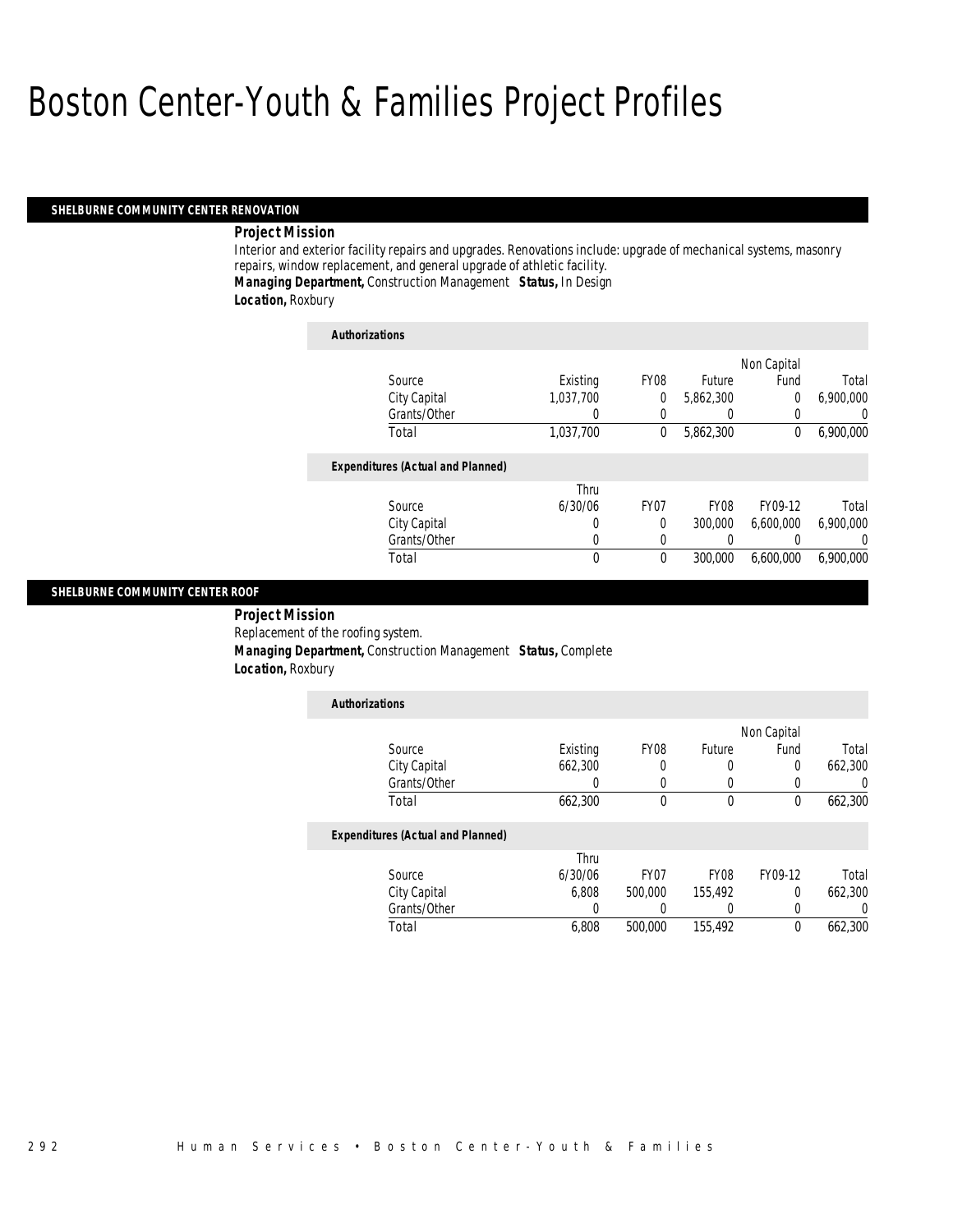### *TOBIN COMMUNITY CENTER*

#### *Project Mission*

Update public bathrooms adjacent to the lobby and in the basement. Replace the roof and windows in the gym. *Managing Department,* Construction Management *Status,* New Project *Location,* Roxbury

| <b>Authorizations</b>                    |              |             |             |             |         |
|------------------------------------------|--------------|-------------|-------------|-------------|---------|
|                                          |              |             |             | Non Capital |         |
| Source                                   | Existing     | <b>FY08</b> | Future      | Fund        | Total   |
| City Capital                             | 0            | 775,000     | 0           | 0           | 775,000 |
| Grants/Other                             | 0            | 0           | $\left($    |             | 0       |
| Total                                    | 0            | 775,000     | $\mathbf 0$ | 0           | 775,000 |
| <b>Expenditures (Actual and Planned)</b> |              |             |             |             |         |
|                                          | Thru         |             |             |             |         |
| Source                                   | 6/30/06      | FY07        | FY08        | FY09-12     | Total   |
| City Capital                             | 0            | 0           | 50,000      | 725,000     | 775,000 |
| Grants/Other                             | 0            | $\Omega$    |             |             | 0       |
| Total                                    | $\mathbf{0}$ | 0           | 50,000      | 725,000     | 775,000 |
|                                          |              |             |             |             |         |

#### *VINE STREET COMMUNITY CENTER*

*Project Mission* 

Masonry repointing and waterproofing repairs.

*Managing Department,* Construction Management *Status,* New Project

*Location,* Roxbury

| <b>Authorizations</b>                    |          |                  |                  |             |         |
|------------------------------------------|----------|------------------|------------------|-------------|---------|
|                                          |          |                  |                  | Non Capital |         |
| Source                                   | Existing | FY08             | Future           | Fund        | Total   |
| City Capital                             | 0        | 300,000          | 0                | 0           | 300,000 |
| Grants/Other                             |          | C                | $\left($         | 0           |         |
| Total                                    | $\theta$ | 300,000          | $\theta$         | 0           | 300,000 |
| <b>Expenditures (Actual and Planned)</b> |          |                  |                  |             |         |
|                                          | Thru     |                  |                  |             |         |
| Source                                   | 6/30/06  | FY <sub>07</sub> | FY <sub>08</sub> | FY09-12     | Total   |
| City Capital                             |          | $\Omega$         | 50,000           | 250,000     | 300,000 |
| Grants/Other                             |          |                  |                  |             |         |

Total 0 0 50,000 250,000 300,000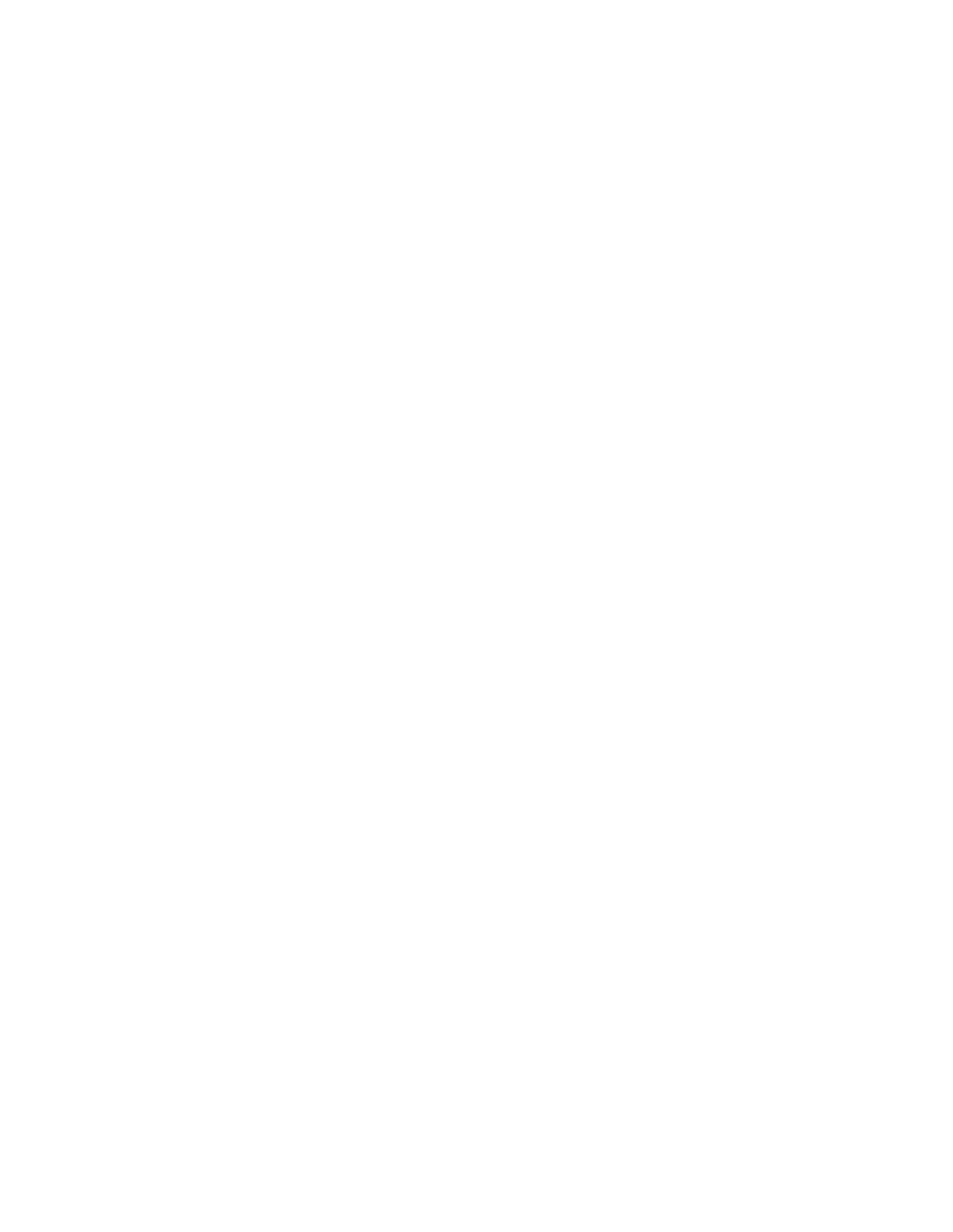# Civil Rights Operating Budget

## *Victoria L. Williams, Director Appropriation: 403*

## *Department Mission*

The mission of the Office of Civil Rights is to eliminate discrimination and ensure fair and equal access to housing, public services, accommodations and participation in activities. The Office strives to reduce procedural, attitudinal and communication barriers for persons living and working in the City of Boston.

## *FY08 Performance Strategies*

- To investigate and conciliate housing discrimination complaints in an efficient manner.
- To improve the quality and efficiency of affirmative marketing plans.
- To facilitate access to affordable housing for low and middle income households through Metrolist and housing counseling.
- To investigate and resolve complaints of alleged discrimination and harassment.
- To provide technical assistance to the City of Boston on issues pertaining to the Americans with Disabilities Act.

| <b>Operating Budget</b>            | Program Name                               | <b>Total Actual '05</b> | <b>Total Actual '06</b> | Total Approp '07 | <b>Total Budget '08</b> |
|------------------------------------|--------------------------------------------|-------------------------|-------------------------|------------------|-------------------------|
|                                    | Fair Housing Commission                    | 119,387                 | 117,831                 | 130,388          | 123,080                 |
|                                    | Human Rights Commission                    | 2,559                   | 2,113                   | 2,500            | 2,500                   |
|                                    | <b>Commission For Persons W/Disabities</b> | 173,235                 | 180,765                 | 182,704          | 191,059                 |
|                                    | <b>Total</b>                               | 295,181                 | 300,709                 | 315,592          | 316,639                 |
| <b>External Funds Budget</b>       | <b>Fund Name</b>                           | Total Actual '05        | Total Actual '06        | Total Approp '07 | <b>Total Budget '08</b> |
|                                    | CDBG                                       | 391,652                 | 343,374                 | 423,712          | 481,508                 |
|                                    | Fair Housing Asst Prog                     | 29,679                  | 34,950                  | 28,943           | 66,460                  |
|                                    | Fair Housing Inititative Prog              | 2,698                   | 5,126                   | 1,036            | $\Omega$                |
|                                    | Housing Choice Program                     | 178,916                 | 2,321                   | 2,330            | $\Omega$                |
|                                    | <b>ROC</b>                                 | 47,746                  | 128,488                 | 152,107          | 226,933                 |
|                                    | <b>Total</b>                               | 650,691                 | 514,259                 | 608,128          | 774,901                 |
| <b>Selected Service Indicators</b> |                                            | Actual '05              | Actual '06              | Approp '07       | <b>Budget '08</b>       |
|                                    | <b>Personnel Services</b>                  | 262,282                 | 270,067                 | 277,692          | 282,439                 |
|                                    | Non Personnel                              | 32,899                  | 30,642                  | 37,900           | 34,200                  |
|                                    | <b>Total</b>                               | 295,181                 | 300,709                 | 315,592          | 316,639                 |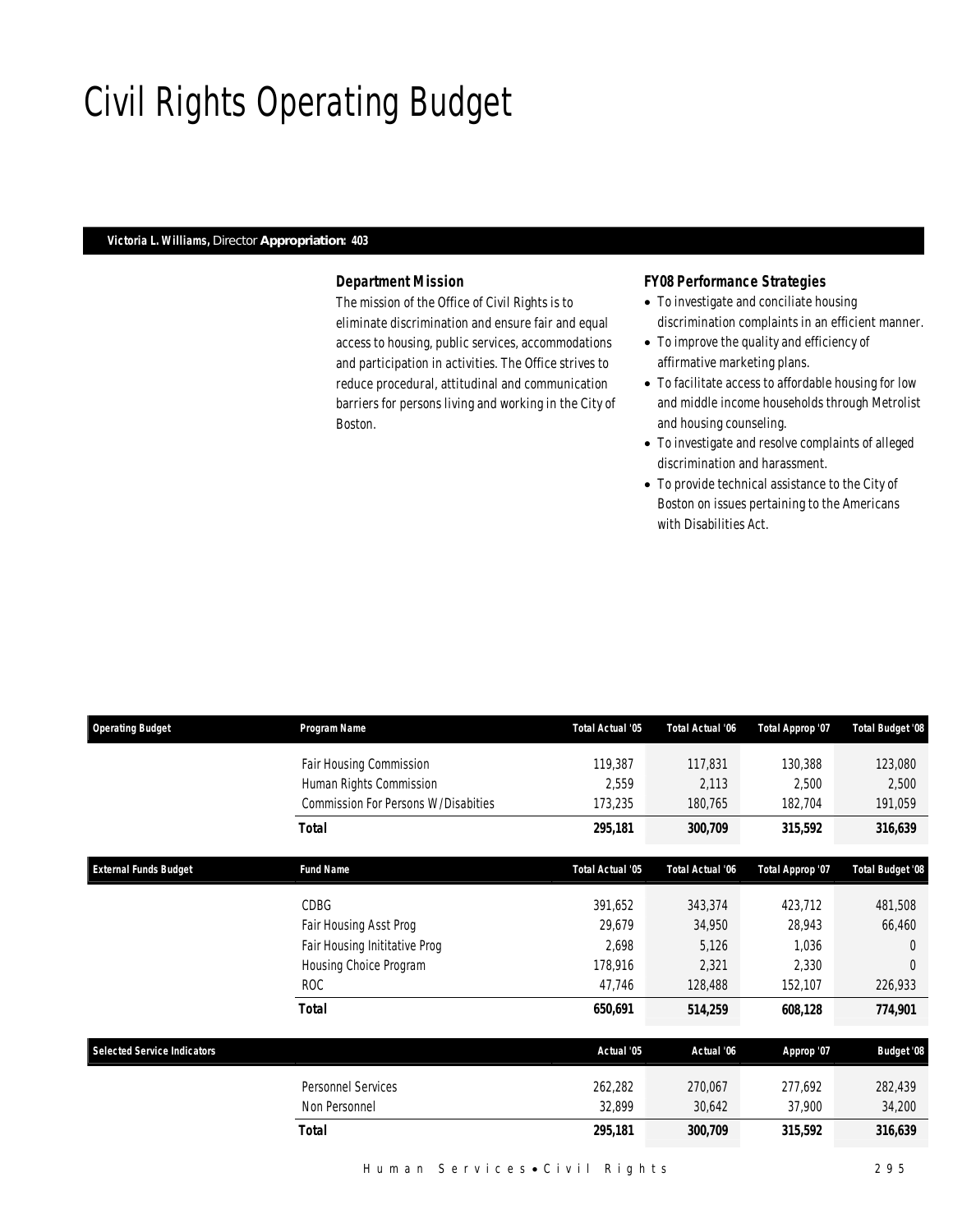# Civil Rights Operating Budget



### *Authorizing Statutes*

- Enabling Legislation, Ord. 1982, c. 5, s. 150-157.
- Enabling Legislation, Ord. 1984, c. 16, s.408.
- Powers and Duties of Executive Director, Ord. 1984, c. 16, s.409.
- Procedures, Ord. 1984, c. 16, s. 411.
- Enabling Legislation, CBC Ord. c. 7, s. 150-152.
- Powers and Duties, CBC Ord. c. 7, s. 153-155.
- Responsibilities of City Agencies, CBC Ord. c. 7, s. 3156.
- Access to Public Buildings by Physically Handicapped, Ord. 1979, c. 40, s. 1-5, 7-10.
- Issuance of Temporary Parking Permits, CBC Ord. 6, s. 201-202.

### *Description of Services*

The Department is responsible for investigating and enforcing anti-discrimination laws, providing information and referral services, advocating in support of civil rights issues, conducting education and outreach to constituents, and coordinating the City's compliance with the Americans with Disabilities Act (ADA).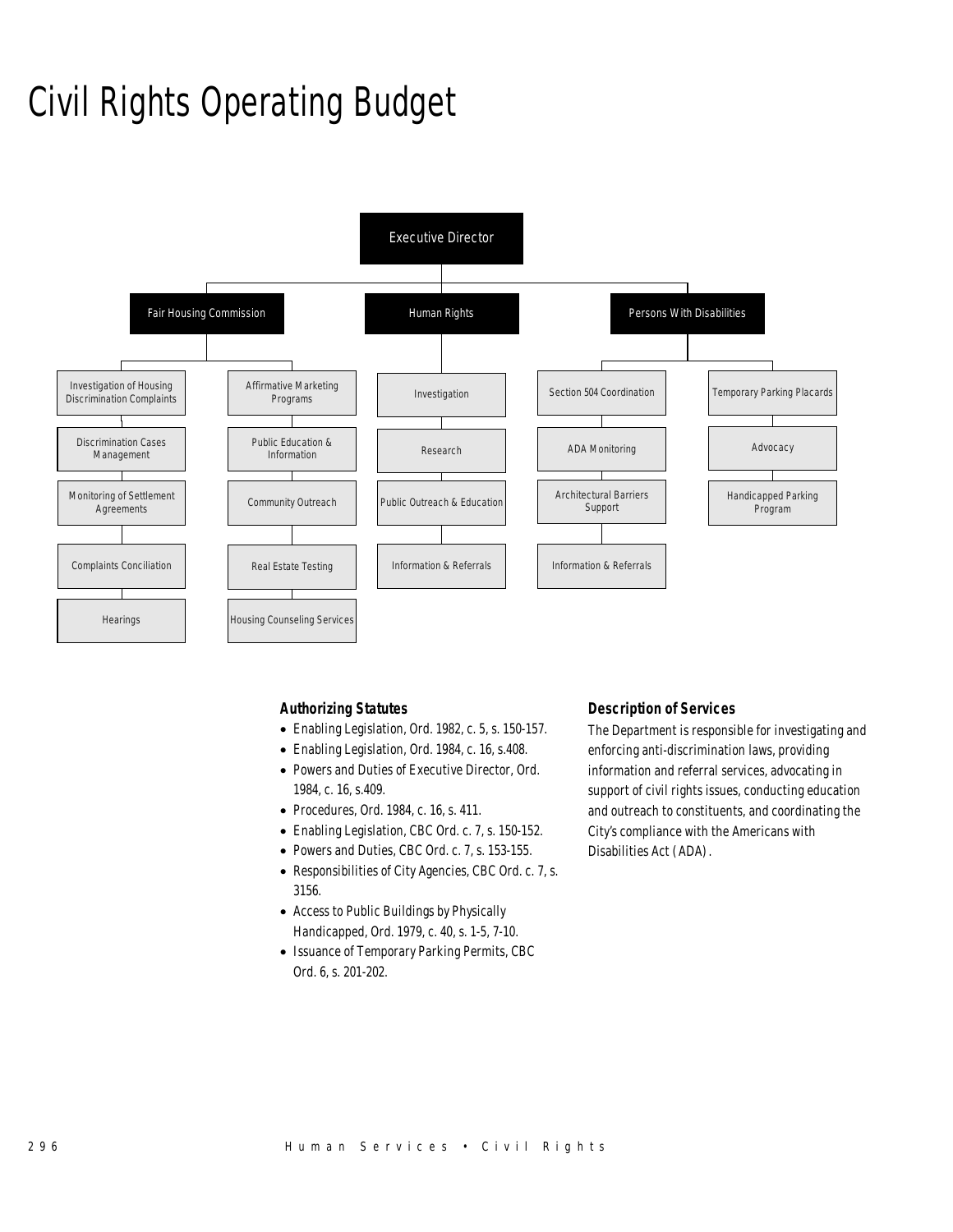# Department History

| <b>Personnel Services</b>       |                                                                                                                                                                                                                                                                                                                                     | FY05 Expenditure                                                                                                                                                | FY06 Expenditure                                                                                                              | FY07 Appropriation                                                                                                                                                    | FY08 Adopted                                                                                                                                                     | Inc/Dec 07 vs 08                                                                         |
|---------------------------------|-------------------------------------------------------------------------------------------------------------------------------------------------------------------------------------------------------------------------------------------------------------------------------------------------------------------------------------|-----------------------------------------------------------------------------------------------------------------------------------------------------------------|-------------------------------------------------------------------------------------------------------------------------------|-----------------------------------------------------------------------------------------------------------------------------------------------------------------------|------------------------------------------------------------------------------------------------------------------------------------------------------------------|------------------------------------------------------------------------------------------|
|                                 | 51000 Permanent Employees<br>51100 Emergency Employees<br>51200 Overtime<br>51600 Unemployment Compensation<br>51700 Workers' Compensation<br><b>Total Personnel Services</b>                                                                                                                                                       | 262,282<br>$\mathbf{0}$<br>$\overline{0}$<br>$\mathbf{0}$<br>$\Omega$<br>262,282                                                                                | 270,067<br>0<br>$\overline{0}$<br>0<br>$\Omega$<br>270,067                                                                    | 277,692<br>$\overline{0}$<br>$\overline{0}$<br>$\overline{0}$<br>$\Omega$<br>277,692                                                                                  | 282,439<br>$\mathbf 0$<br>$\mathbf{0}$<br>$\overline{0}$<br>$\theta$<br>282,439                                                                                  | 4,747<br>$\theta$<br>$\theta$<br>$\overline{0}$<br>$\overline{0}$<br>4,747               |
| <b>Contractual Services</b>     |                                                                                                                                                                                                                                                                                                                                     | FY05 Expenditure                                                                                                                                                | FY06 Expenditure                                                                                                              | FY07 Appropriation                                                                                                                                                    | FY08 Adopted                                                                                                                                                     | Inc/Dec 07 vs 08                                                                         |
|                                 | 52100 Communications<br>52200 Utilities<br>52400 Snow Removal<br>52500 Garbage/Waste Removal<br>52600 Repairs Buildings & Structures<br>52700 Repairs & Service of Equipment<br>52800 Transportation of Persons<br>52900 Contracted Services<br><b>Total Contractual Services</b>                                                   | 25,120<br>$\mathbf{0}$<br>$\overline{0}$<br>$\mathbf{0}$<br>$\mathbf{0}$<br>5,194<br>$\mathbf{0}$<br>593<br>30,907                                              | 23,873<br>0<br>$\overline{0}$<br>$\overline{0}$<br>$\mathbf{0}$<br>5,028<br>$\mathbf{0}$<br>90<br>28,991                      | 25,400<br>$\overline{0}$<br>$\overline{0}$<br>$\overline{0}$<br>$\Omega$<br>2,000<br>$\overline{0}$<br>5,500<br>32,900                                                | 21,700<br>$\mathbf{0}$<br>$\mathbf{0}$<br>$\mathbf{0}$<br>$\mathbf{0}$<br>2,000<br>$\mathbf{0}$<br>5,500<br>29,200                                               | $-3,700$<br>$\theta$<br>$\overline{0}$<br>$\overline{0}$<br>0<br>0<br>0<br>0<br>$-3,700$ |
| <b>Supplies &amp; Materials</b> |                                                                                                                                                                                                                                                                                                                                     | FY05 Expenditure                                                                                                                                                | FY06 Expenditure                                                                                                              | FY07 Appropriation                                                                                                                                                    | FY08 Adopted                                                                                                                                                     | Inc/Dec 07 vs 08                                                                         |
| <b>Current Chgs &amp; Oblig</b> | 53000 Auto Energy Supplies<br>53200 Food Supplies<br>53400 Custodial Supplies<br>53500 Med, Dental, & Hosp Supply<br>53600 Office Supplies and Materials<br>53700 Clothing Allowance<br>53800 Educational Supplies & Mat<br>53900 Misc Supplies & Materials<br><b>Total Supplies &amp; Materials</b><br>54300 Workers' Comp Medical | $\boldsymbol{0}$<br>$\mathbf{0}$<br>$\mathbf{0}$<br>$\mathbf{0}$<br>1,185<br>$\overline{0}$<br>$\mathbf{0}$<br>$\mathbf{0}$<br>1,185<br>FY05 Expenditure<br>312 | $\mathbf 0$<br>0<br>$\theta$<br>$\overline{0}$<br>1,186<br>$\mathbf{0}$<br>0<br>0<br>1,186<br>FY06 Expenditure<br>$\mathbf 0$ | $\mathbf 0$<br>$\overline{0}$<br>$\Omega$<br>$\mathbf{0}$<br>5,000<br>$\overline{0}$<br>$\overline{0}$<br>$\Omega$<br>5,000<br>FY07 Appropriation<br>$\boldsymbol{0}$ | $\boldsymbol{0}$<br>$\mathbf{0}$<br>$\Omega$<br>$\mathbf 0$<br>5,000<br>$\mathbf 0$<br>$\mathbf{0}$<br>$\mathbf{0}$<br>5,000<br>FY08 Adopted<br>$\boldsymbol{0}$ | 0<br>0<br>0<br>0<br>0<br>0<br>0<br>0<br>0<br>Inc/Dec 07 vs 08<br>0                       |
|                                 | 54400 Legal Liabilities<br>54500 Aid To Veterans<br>54600 Current Charges H&I<br>54700 Indemnification<br>54900 Other Current Charges<br>Total Current Chgs & Oblig                                                                                                                                                                 | $\overline{0}$<br>$\mathbf{0}$<br>$\mathbf 0$<br>$\mathbf{0}$<br>495<br>807                                                                                     | $\overline{0}$<br>$\theta$<br>0<br>$\mathbf{0}$<br>465<br>465                                                                 | $\boldsymbol{0}$<br>$\Omega$<br>$\overline{0}$<br>$\overline{0}$<br>$\boldsymbol{0}$<br>$\mathbf{0}$                                                                  | $\mathbf 0$<br>0<br>$\overline{0}$<br>$\mathbf{0}$<br>$\mathbf 0$<br>0                                                                                           | $\mathbf 0$<br>$\Omega$<br>0<br>0<br>0<br>0                                              |
| Equipment                       |                                                                                                                                                                                                                                                                                                                                     | FY05 Expenditure                                                                                                                                                | FY06 Expenditure                                                                                                              | FY07 Appropriation                                                                                                                                                    | FY08 Adopted                                                                                                                                                     | Inc/Dec 07 vs 08                                                                         |
|                                 | 55000 Automotive Equipment<br>55400 Lease/Purchase<br>55600 Office Furniture & Equipment<br>55900 Misc Equipment<br><b>Total Equipment</b>                                                                                                                                                                                          | $\boldsymbol{0}$<br>$\Omega$<br>$\boldsymbol{0}$<br>$\mathbf{0}$<br>0                                                                                           | 0<br>$\theta$<br>$\boldsymbol{0}$<br>0<br>0                                                                                   | $\boldsymbol{0}$<br>$\Omega$<br>$\boldsymbol{0}$<br>0<br>0                                                                                                            | $\boldsymbol{0}$<br>$\Omega$<br>$\boldsymbol{0}$<br>0<br>0                                                                                                       | 0<br>$\Omega$<br>$\mathbf 0$<br>0<br>0                                                   |
| Other                           |                                                                                                                                                                                                                                                                                                                                     | FY05 Expenditure                                                                                                                                                | FY06 Expenditure                                                                                                              | FY07 Appropriation                                                                                                                                                    | FY08 Adopted                                                                                                                                                     | Inc/Dec 07 vs 08                                                                         |
|                                 | 56200 Special Appropriation<br>57200 Structures & Improvements<br>58000 Land & Non-Structure<br><b>Total Other</b>                                                                                                                                                                                                                  | $\boldsymbol{0}$<br>$\mathbf 0$<br>$\mathbf{0}$<br>$\mathbf{0}$                                                                                                 | $\boldsymbol{0}$<br>$\boldsymbol{0}$<br>0<br>0                                                                                | $\boldsymbol{0}$<br>0<br>0<br>0                                                                                                                                       | 0<br>$\boldsymbol{0}$<br>0<br>0                                                                                                                                  | 0<br>$\mathbf 0$<br>0<br>0                                                               |
|                                 | <b>Grand Total</b>                                                                                                                                                                                                                                                                                                                  | 295,181                                                                                                                                                         | 300,709                                                                                                                       | 315,592                                                                                                                                                               | 316,639                                                                                                                                                          | 1,047                                                                                    |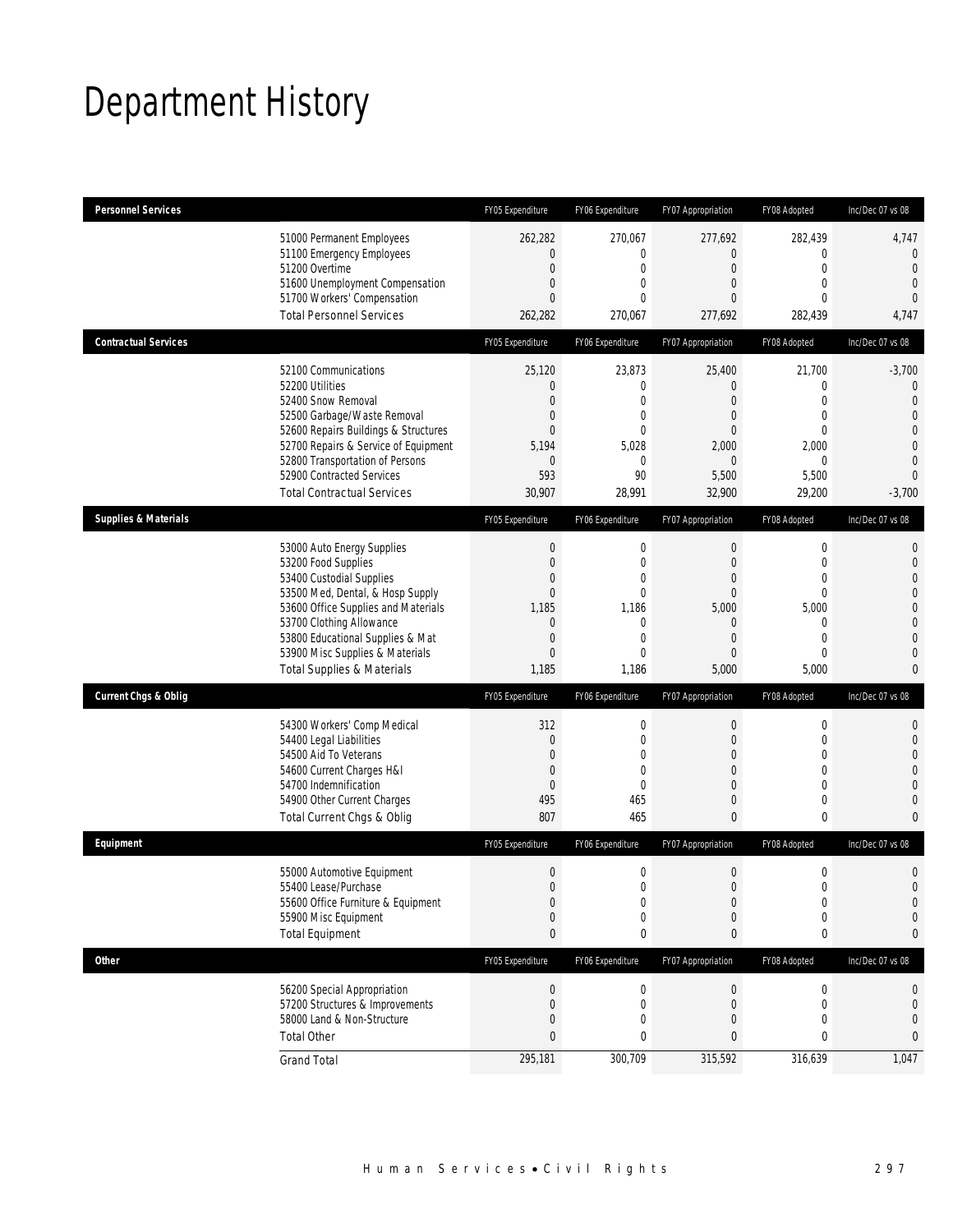# Department Personnel

| Title                    | Union<br>Code   | Grade     | Position | FY08 Salary | Title                     | Union<br>Code | Grade           | Position | FY08 Salary    |
|--------------------------|-----------------|-----------|----------|-------------|---------------------------|---------------|-----------------|----------|----------------|
|                          |                 |           |          |             |                           |               |                 |          |                |
| Commissioner             | CDH             | <b>NG</b> | 1.00     | 79,521      | Ad.Asst.                  | <b>MYG</b>    | 16              | 1.00     | 41,935         |
| Member-Fair Housing Comm | EX <sub>0</sub> | <b>NG</b> | 5.00     | 52,286      | Admin.Asst.               | <b>MYG</b>    | 14              | 1.00     | 34,792         |
| Exec Dir                 | CDH             | <b>NG</b> | 1.00     | 93,880      | Prin Clerk                | <b>MYG</b>    | 11              | 1.00     | 28,810         |
|                          |                 |           |          |             | Dir                       | <b>BCH</b>    | 10 <sup>°</sup> | 1.00     | 57,614         |
|                          |                 |           |          |             | <b>Total</b>              |               |                 | 11       | 388,838        |
|                          |                 |           |          |             | <b>Adjustments</b>        |               |                 |          |                |
|                          |                 |           |          |             | Differential Payments     |               |                 |          | $\overline{0}$ |
|                          |                 |           |          |             | Other                     |               |                 |          | 3,500          |
|                          |                 |           |          |             | Chargebacks               |               |                 |          | $-52,286$      |
|                          |                 |           |          |             | Salary Savings            |               |                 |          | $-57,614$      |
|                          |                 |           |          |             | <b>FY08 Total Request</b> |               |                 |          | 282,438        |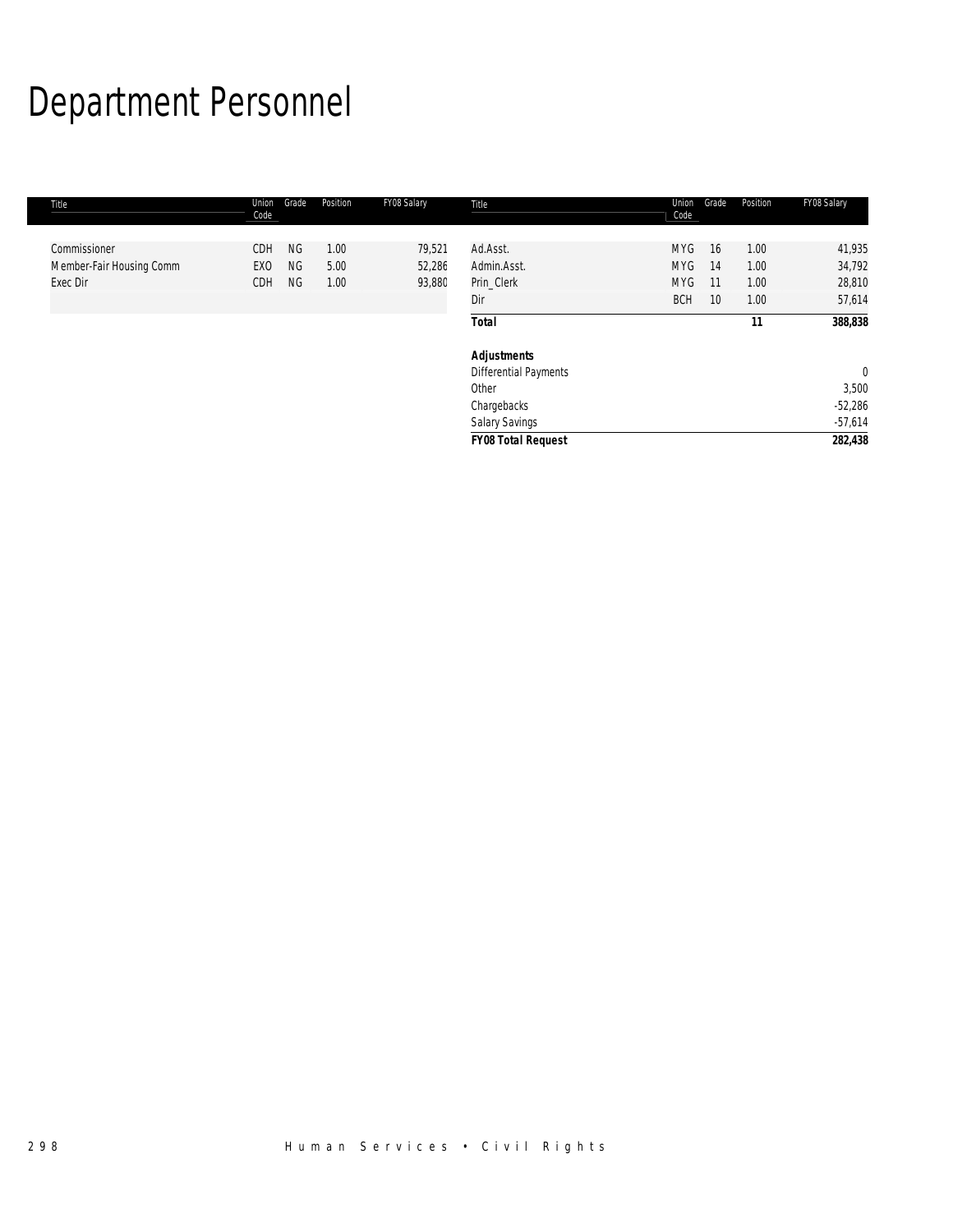# External Funds History

| <b>Personnel Services</b>       |                                                                                                                                                                                                                                                                                                            | FY05 Expenditure                                                                                                          | FY06 Expenditure                                                                                   | FY07 Appropriation                                                                                                     | FY08 Adopted                                                                                                                | Inc/Dec 07 vs 08                                                                                                                 |
|---------------------------------|------------------------------------------------------------------------------------------------------------------------------------------------------------------------------------------------------------------------------------------------------------------------------------------------------------|---------------------------------------------------------------------------------------------------------------------------|----------------------------------------------------------------------------------------------------|------------------------------------------------------------------------------------------------------------------------|-----------------------------------------------------------------------------------------------------------------------------|----------------------------------------------------------------------------------------------------------------------------------|
|                                 | 51000 Permanent Employees<br>51100 Emergency Employees<br>51200 Overtime<br>51300 Part Time Employees<br>51400 Health Insurance<br>51500 Pension & Annunity<br>51600 Unemployment Compensation<br>51700 Workers' Compensation<br>51800 Indirect Costs<br>51900 Medicare<br><b>Total Personnel Services</b> | 475,189<br>0<br>$\overline{0}$<br>$\overline{0}$<br>57,287<br>39,045<br>$\overline{0}$<br>21,097<br>0<br>5,018<br>597,636 | 343,274<br>0<br>0<br>$\theta$<br>50,895<br>31,860<br>0<br>26,111<br>0<br>3,328<br>455,468          | 425,000<br>0<br>$\overline{0}$<br>$\overline{0}$<br>82,272<br>41,800<br>$\mathbf 0$<br>0<br>10,253<br>7,137<br>566,462 | 486,354<br>$\mathbf 0$<br>$\mathbf{0}$<br>$\mathbf{0}$<br>105,389<br>41,510<br>15,000<br>1,000<br>8,323<br>6,688<br>664,264 | 61,354<br>$\mathbf 0$<br>$\overline{0}$<br>$\overline{0}$<br>23,117<br>$-290$<br>15,000<br>1,000<br>$-1,930$<br>$-449$<br>97,802 |
| <b>Contractual Services</b>     |                                                                                                                                                                                                                                                                                                            | FY05 Expenditure                                                                                                          | FY06 Expenditure                                                                                   | FY07 Appropriation                                                                                                     | FY08 Adopted                                                                                                                | Inc/Dec 07 vs 08                                                                                                                 |
|                                 | 52100 Communications<br>52200 Utilities<br>52400 Snow Removal<br>52500 Garbage/Waste Removal<br>52600 Repairs Buildings & Structures<br>52700 Repairs & Service of Equipment<br>52800 Transportation of Persons<br>52900 Contracted Services<br><b>Total Contractual Services</b>                          | 1,817<br>0<br>$\overline{0}$<br>$\mathbf{0}$<br>0<br>$\Omega$<br>1,204<br>17,552<br>20,573                                | 3,822<br>$\mathbf{0}$<br>$\overline{0}$<br>$\overline{0}$<br>0<br>710<br>1,087<br>34.788<br>40,407 | 0<br>$\mathbf 0$<br>0<br>$\mathbf 0$<br>$\overline{0}$<br>$\overline{0}$<br>11,300<br>10,000<br>21,300                 | 0<br>$\mathbf{0}$<br>$\mathbf{0}$<br>$\mathbf{0}$<br>$\mathbf{0}$<br>$\Omega$<br>18,000<br>45,000<br>63,000                 | $\mathbf 0$<br>$\mathbf{0}$<br>$\overline{0}$<br>$\overline{0}$<br>$\mathbf{0}$<br>$\Omega$<br>6,700<br>35,000<br>41,700         |
| <b>Supplies &amp; Materials</b> |                                                                                                                                                                                                                                                                                                            | FY05 Expenditure                                                                                                          | FY06 Expenditure                                                                                   | FY07 Appropriation                                                                                                     | FY08 Adopted                                                                                                                | Inc/Dec 07 vs 08                                                                                                                 |
|                                 | 53000 Auto Energy Supplies<br>53200 Food Supplies<br>53400 Custodial Supplies<br>53500 Med, Dental, & Hosp Supply<br>53600 Office Supplies and Materials<br>53700 Clothing Allowance<br>53800 Educational Supplies & Mat<br>53900 Misc Supplies & Materials<br><b>Total Supplies &amp; Materials</b>       | $\mathbf 0$<br>$\overline{0}$<br>$\mathbf{0}$<br>0<br>3,143<br>0<br>0<br>285<br>3,428                                     | 0<br>$\overline{0}$<br>0<br>$\theta$<br>2,366<br>0<br>0<br>$\Omega$<br>2,366                       | 0<br>$\mathbf 0$<br>0<br>0<br>2,036<br>0<br>0<br>$\overline{0}$<br>2,036                                               | 0<br>$\mathbf{0}$<br>$\mathbf{0}$<br>$\mathbf{0}$<br>3,500<br>$\mathbf 0$<br>$\mathbf 0$<br>$\mathbf{0}$<br>3,500           | $\mathbf 0$<br>$\overline{0}$<br>$\mathbf{0}$<br>$\Omega$<br>1,464<br>$\mathbf 0$<br>$\overline{0}$<br>$\overline{0}$<br>1,464   |
| <b>Current Chgs &amp; Oblig</b> |                                                                                                                                                                                                                                                                                                            | FY05 Expenditure                                                                                                          | FY06 Expenditure                                                                                   | FY07 Appropriation                                                                                                     | FY08 Adopted                                                                                                                | Inc/Dec 07 vs 08                                                                                                                 |
|                                 | 54300 Workers' Comp Medical<br>54400 Legal Liabilities<br>54600 Current Charges H&I<br>54800 Reserve Account<br>54900 Other Current Charges<br>Total Current Chgs & Oblig                                                                                                                                  | 10,997<br>0<br>$\overline{0}$<br>0<br>12,950<br>23,947                                                                    | 8,074<br>0<br>$\overline{0}$<br>$\theta$<br>5,249<br>13,323                                        | 2,000<br>0<br>$\overline{0}$<br>0<br>10,000<br>12,000                                                                  | 10,000<br>$\mathbf 0$<br>$\mathbf{0}$<br>$\mathbf{0}$<br>11,137<br>21,137                                                   | 8,000<br>$\overline{0}$<br>$\mathbf{0}$<br>$\overline{0}$<br>1,137<br>9,137                                                      |
| Equipment                       |                                                                                                                                                                                                                                                                                                            | FY05 Expenditure                                                                                                          | FY06 Expenditure                                                                                   | FY07 Appropriation                                                                                                     | FY08 Adopted                                                                                                                | Inc/Dec 07 vs 08                                                                                                                 |
|                                 | 55000 Automotive Equipment<br>55400 Lease/Purchase<br>55600 Office Furniture & Equipment<br>55900 Misc Equipment<br><b>Total Equipment</b>                                                                                                                                                                 | $\boldsymbol{0}$<br>$\boldsymbol{0}$<br>500<br>4,607<br>5,107                                                             | $\boldsymbol{0}$<br>$\mathbf 0$<br>0<br>2,695<br>2,695                                             | $\boldsymbol{0}$<br>$\boldsymbol{0}$<br>4,000<br>2,330<br>6,330                                                        | $\boldsymbol{0}$<br>$\mathbf 0$<br>$\mathbf 0$<br>23,000<br>23,000                                                          | $\boldsymbol{0}$<br>$\mathbf{0}$<br>$-4,000$<br>20,670<br>16,670                                                                 |
| <b>Other</b>                    |                                                                                                                                                                                                                                                                                                            | FY05 Expenditure                                                                                                          | FY06 Expenditure                                                                                   | FY07 Appropriation                                                                                                     | FY08 Adopted                                                                                                                | Inc/Dec 07 vs 08                                                                                                                 |
|                                 | 56200 Special Appropriation<br>57200 Structures & Improvements<br>58000 Land & Non-Structure<br><b>Total Other</b><br><b>Grand Total</b>                                                                                                                                                                   | $\boldsymbol{0}$<br>$\mathbf 0$<br>$\mathbf 0$<br>$\mathbf{0}$<br>650,691                                                 | $\mathbf 0$<br>$\mathbf 0$<br>$\mathbf 0$<br>0<br>514,259                                          | $\boldsymbol{0}$<br>$\mathbf 0$<br>$\mathbf 0$<br>0<br>608,128                                                         | $\boldsymbol{0}$<br>$\mathbf 0$<br>$\mathbf 0$<br>$\bf{0}$<br>774,901                                                       | $\mathbf 0$<br>$\mathbf 0$<br>$\overline{0}$<br>$\mathbf{0}$<br>166,773                                                          |
|                                 |                                                                                                                                                                                                                                                                                                            |                                                                                                                           |                                                                                                    |                                                                                                                        |                                                                                                                             |                                                                                                                                  |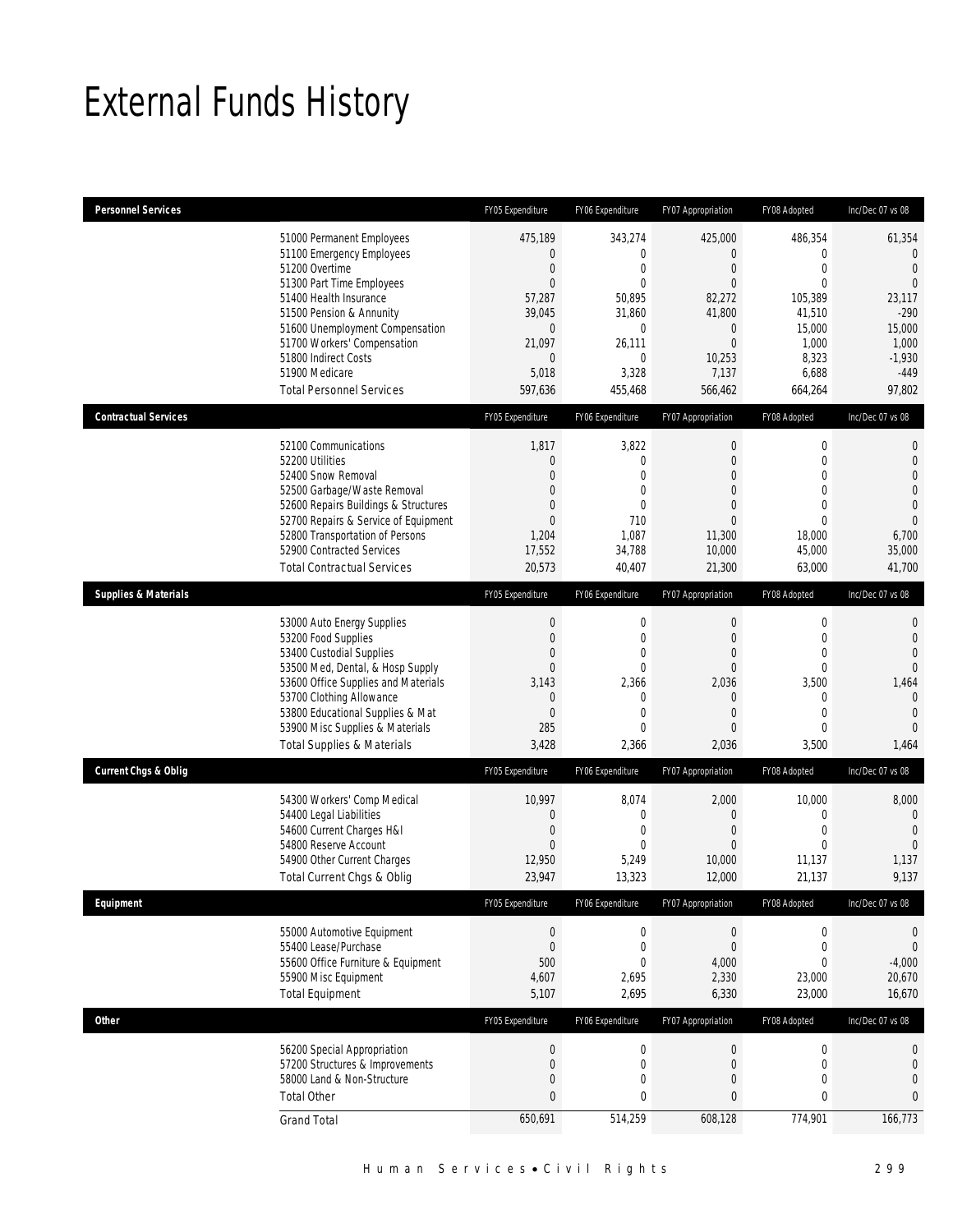## External Funds Personnel

| Title                       | Union<br>Code | Grade     | Position | FY08 Salary | Title                        | Union<br>Code   | Grade | Position | FY08 Salary |
|-----------------------------|---------------|-----------|----------|-------------|------------------------------|-----------------|-------|----------|-------------|
|                             |               |           |          |             |                              |                 |       |          |             |
| Dep Dir                     | EXM           | <b>NG</b> | 1.00     | 87,176      | Metro List Counseler I       | <b>MYG</b>      | 15    | 1.00     | 28,810      |
| Sr Investigator             | <b>MYN</b>    | <b>NG</b> | 1.00     | 42,094      | Receptionist/Secretary       | <b>MYG</b>      | 14    | 1.00     | 33,695      |
| Affirm Marketing Specialist | <b>MYG</b>    | 20        | 1.00     | 55,104      | Program Assistant            | <b>MYG</b>      | 14    | 1.00     | 26,273      |
| <b>Housing Specialist</b>   | <b>MYG</b>    | 17        | 1.00     | 34,792      | Dir - Investigations         | MY <sub>0</sub> | 09    | 1.00     | 67,831      |
| Education & Outreach Spec   | <b>MYG</b>    | 16        | 1.00     | 42,094      | Policy Analyst               | MY <sub>0</sub> | 08    | 1.00     | 47,923      |
| Housing Counselor           | <b>MYG</b>    | 15        | 3.00     | 105,565     | Metrolist Coord              | MY <sub>0</sub> | 08    | 1.00     | 43,517      |
|                             |               |           |          |             | Executive_Asstistant         | MY <sub>0</sub> | 07    | 1.00     | 43,517      |
|                             |               |           |          |             | <b>Total</b>                 |                 |       | 15       | 658,391     |
|                             |               |           |          |             | <b>Adjustments</b>           |                 |       |          |             |
|                             |               |           |          |             | <b>Differential Payments</b> |                 |       |          | 0           |
|                             |               |           |          |             | Other                        |                 |       |          | 0           |
|                             |               |           |          |             | Chargebacks                  |                 |       |          | 52,286      |
|                             |               |           |          |             | <b>Salary Savings</b>        |                 |       |          | $-224,323$  |
|                             |               |           |          |             | <b>FY08 Total Request</b>    |                 |       |          | 486,354     |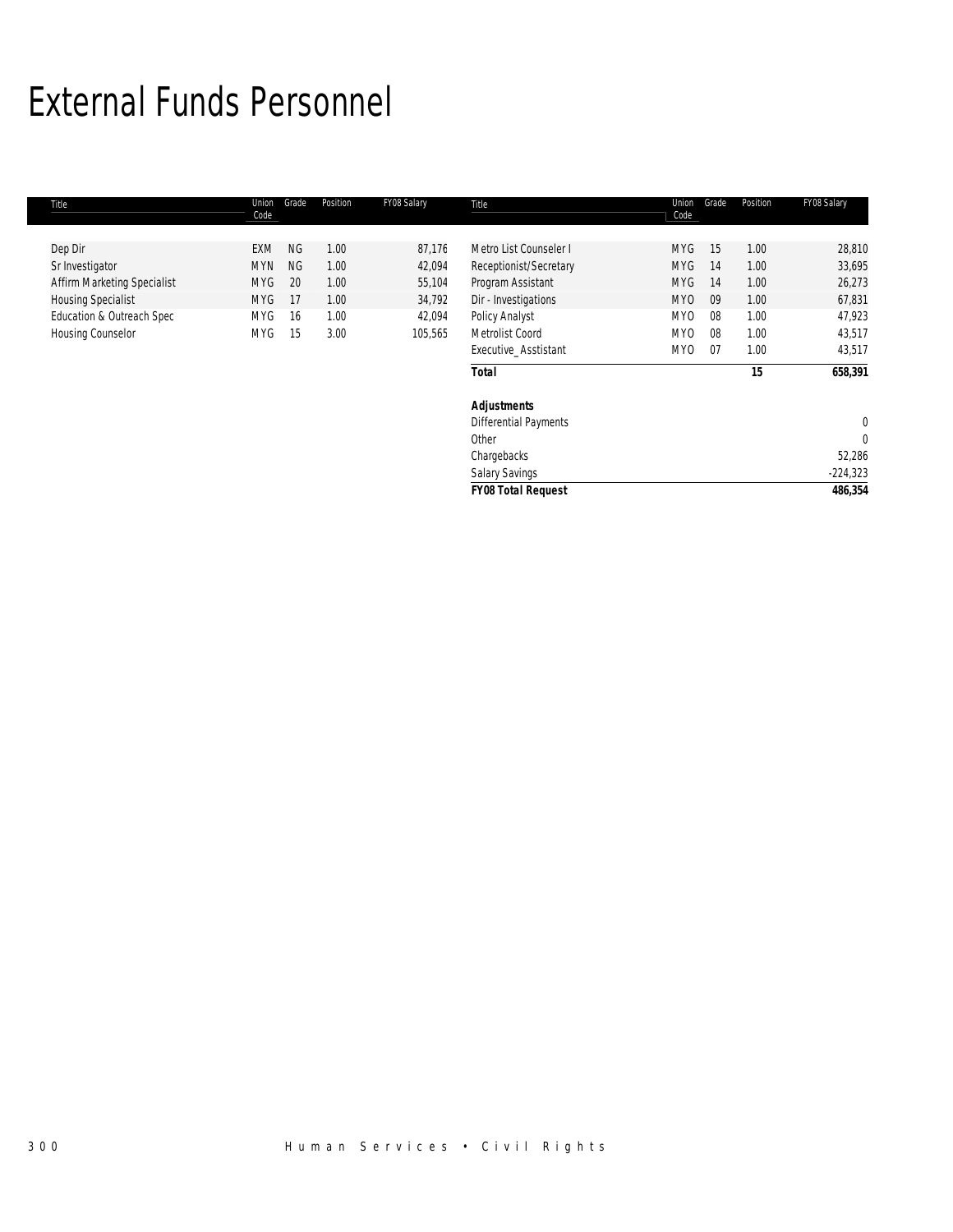# Program 1. Fair Housing Commission

## *Victoria L. Williams, Manager Organization: 403100*

### *Program Description*

The Fair Housing Commission works to eliminate discrimination and increase access to housing in Boston through investigation and enforcement, affirmative marketing, and interagency coordination. The Fair Housing Commission also manages a computerized listing service of available housing opportunities in an effort to provide lowincome households increased access to housing in metropolitan Boston in 106 cities and towns.

## *Program Strategies*

- To facilitate access to affordable housing for low and middle income households.
- To improve the quality and efficiency of affirmative marketing plans.
- To investigate & conciliate housing discrimination complaints in an efficiently.

| <b>Performance Measures</b>        |                                                              | Actual '05 | Actual '06 | Projected '07 | Target '08        |
|------------------------------------|--------------------------------------------------------------|------------|------------|---------------|-------------------|
|                                    | % of current year cases resolved within 100 days             | 93%        | 62%        | 83%           | 85%               |
|                                    | % of affirmative marketing plans evaluated<br>within 15 days | 94%        | 93%        | 96%           | 90%               |
|                                    | % of clients placed in housing or on waiting lists           | 58%        | 51%        | 52%           | 50%               |
|                                    | Total affirmative marketing plans received                   | 50         | 41         | 28            | 40                |
|                                    | Total cases investigated                                     | 15         | 25         | 36            | 25                |
|                                    | Total clients counseled                                      | 862        | 985        | 716           | 800               |
| <b>Selected Service Indicators</b> |                                                              | Actual '05 | Actual '06 | Approp '07    | <b>Budget '08</b> |
|                                    | <b>Personnel Services</b>                                    | 91.254     | 91.781     | 97.488        | 93,880            |
|                                    | Non Personnel                                                | 28,133     | 26,050     | 32,900        | 29,200            |
|                                    | Total                                                        | 119,387    | 117,831    | 130,388       | 123,080           |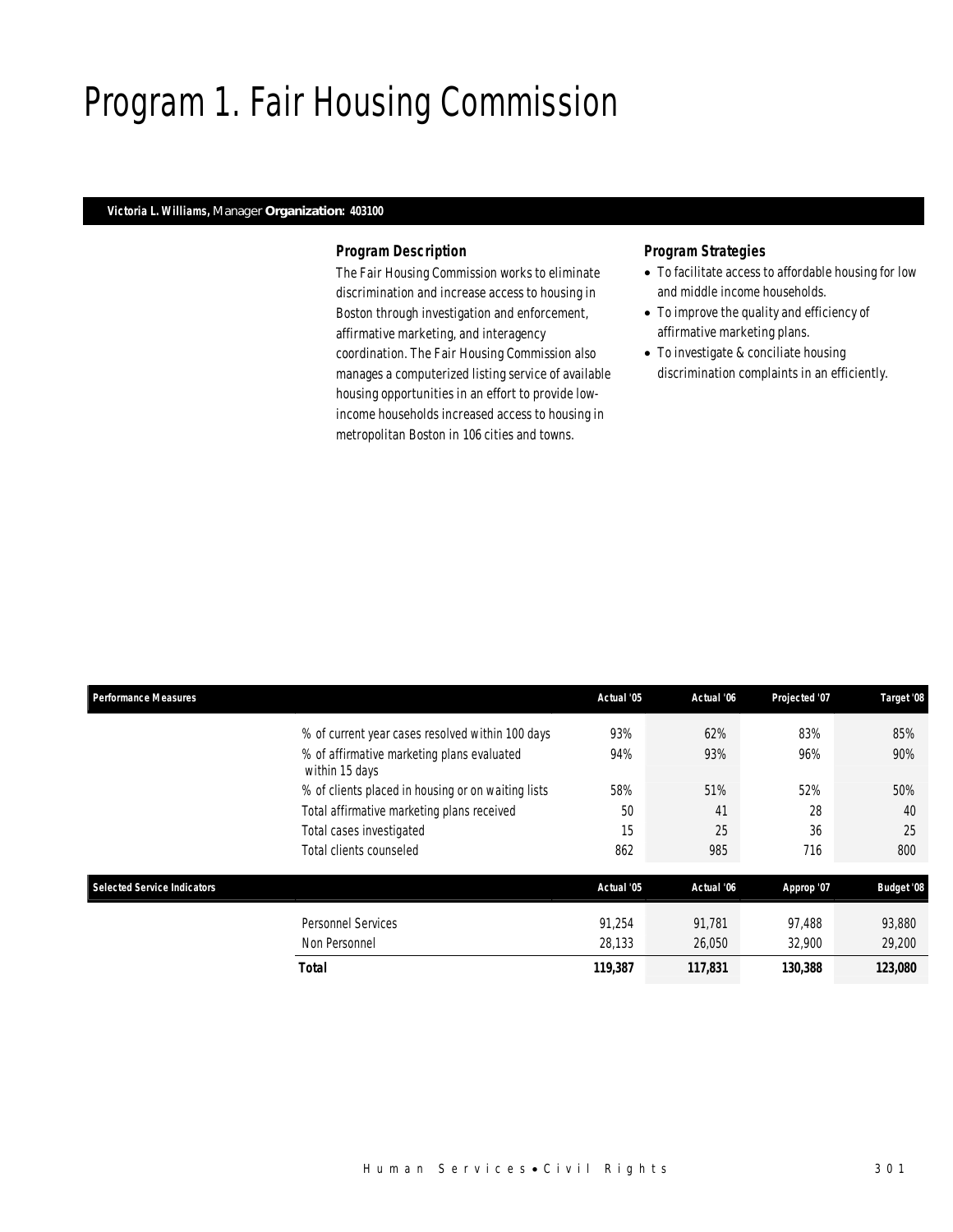# Program 2. Human Rights Commission

## *Victoria L. Williams, Manager Organization: 403200*

### *Program Description*

The Boston Human Rights Commission works to ensure full and equal access to public services and accommodations. The Commission receives and investigates complaints, resolves cases through mediation and adjudicatory hearings, and advocates in support of human rights issues in partnership with state and federal agencies.

### *Program Strategies*

• To investigate and resolve complaints of alleged discrimination and harassment.

| <b>Selected Service Indicators</b> | Actual '05 | Actual '06 | Approp '07 | <b>Budget '08</b> |
|------------------------------------|------------|------------|------------|-------------------|
| Personnel Services                 |            |            |            |                   |
| Non Personnel                      | 2,559      | 2,113      | 2,500      | 2,500             |
| Total                              | 2,559      | 2,113      | 2,500      | 2,500             |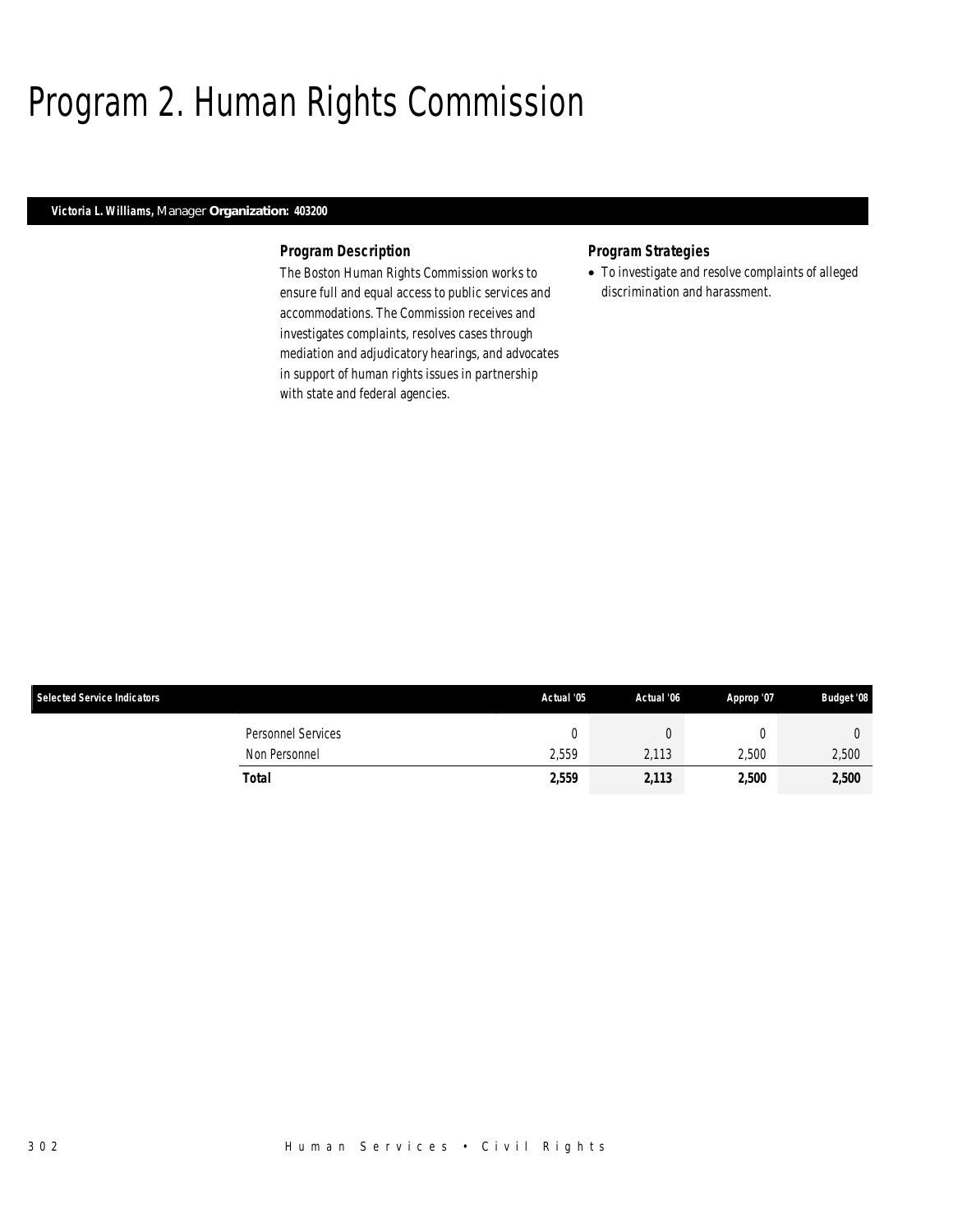# Program 3. Commission For Persons With Disabilities

## *Stephen M. Spinetto, Manager Organization: 403300*

### *Program Description*

The Commission facilitates full and equal participation in all aspects of life by persons with disabilities in the City of Boston. The Commission strives to reduce architectural, procedural, attitudinal, and communication barriers which affect persons with disabilities. The Commission coordinates and monitors the City's compliance with civil rights laws for persons with disabilities.

# *Program Strategies*

- To oversee and monitor the City's handicapped parking program in neighborhoods and downtown.
- To provide technical assistance to the City of Boston on issues pertaining to the Americans with Disabilities Act.
- To provide information and referral services to disabled individuals on rights, benefits, and resources.

| <b>Performance Measures</b>        |                                                 | Actual '05 | Actual '06 | Approp '07 | <b>Budget '08</b> |
|------------------------------------|-------------------------------------------------|------------|------------|------------|-------------------|
|                                    | % advocacy cases resolved on first call         | 95%        | 96%        | 96%        | 90%               |
|                                    | % of technical assistance requests responded to | 100%       | 100%       | 99%        | 100%              |
|                                    |                                                 |            |            |            |                   |
| <b>Selected Service Indicators</b> |                                                 | Actual '05 | Actual '06 | Approp '07 | <b>Budget '08</b> |
|                                    | Personnel Services                              | 171.028    | 178.286    | 180.204    | 188,559           |
|                                    | Non Personnel                                   | 2,207      | 2.479      | 2.500      | 2,500             |
|                                    | <b>Total</b>                                    | 173,235    | 180,765    | 182,704    | 191.059           |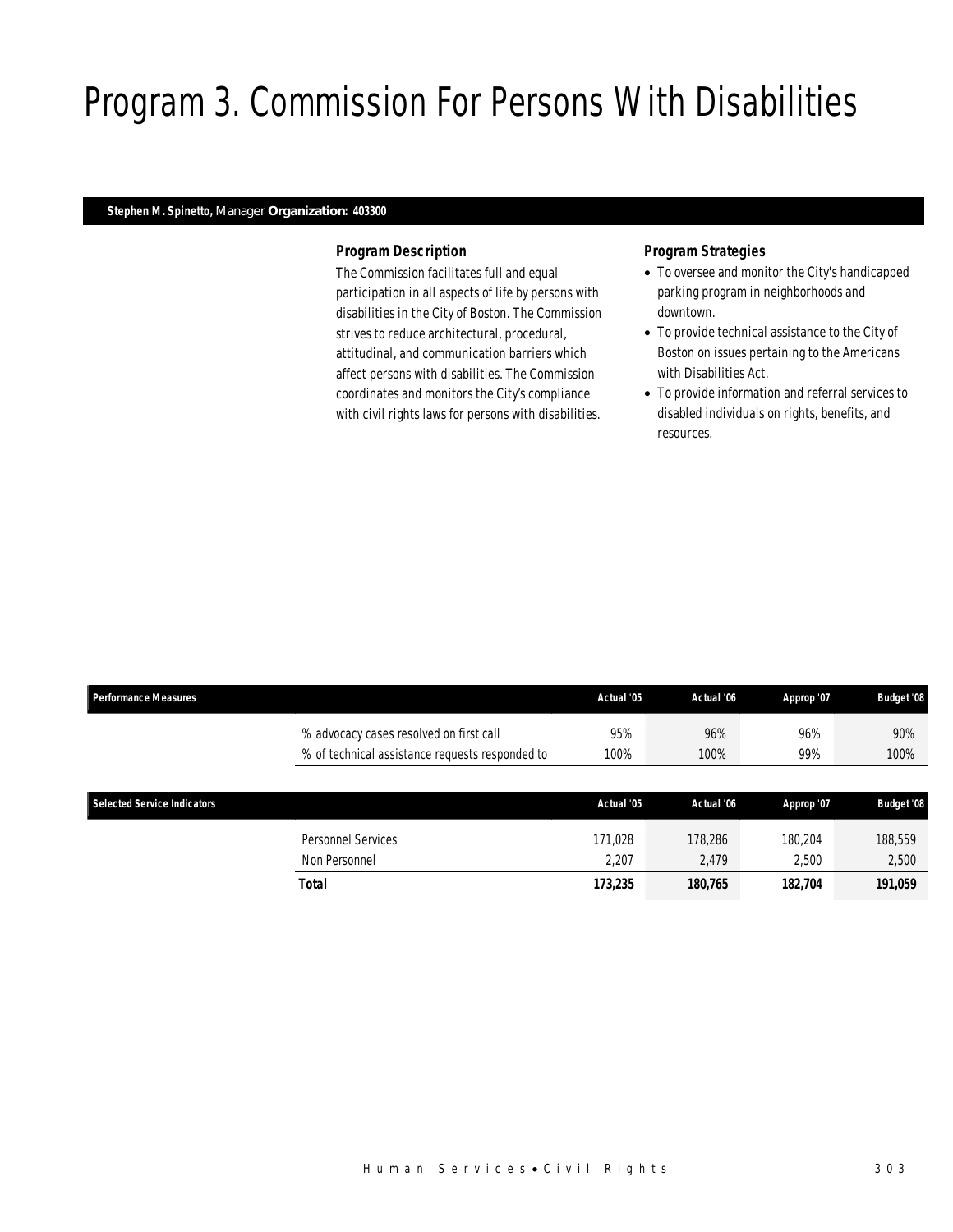# External Funds Projects

*Community Development Block Grant* 

#### *Project Mission*

The Fair Housing Program works to eliminate discrimination and increase access to housing in Boston through investigation and enforcement, education and outreach, affirmative marketing, and interagency coordination. The Boston Fair Housing Commission (BFHC) provides low income households with increased access to housing opportunities throughout the Boston Metropolitan Area (106 cities and towns). The BFHC operates a computerized listing service ("Metrolist") of available housing opportunities and provides education, outreach, and referrals to local, state, and federal resources.

#### *Fair Housing Assistance Program (FHAP)*

#### *Project Mission*

The Fair Housing Commission (BFHC) under an Interim Agreement with the US Department of Housing and Urban Development (HUD) will build administrative capacity to handle and process housing discrimination complaints filed under the Fair Housing Act and the fair housing law enforced by the BFHC.

*Fair Housing Initiative Program (FHIP)* 

#### *Project Mission*

The Fair Housing Commission in partnership with the Boston Public Health Commission and the Department of Neighborhood Development will conduct a comprehensive education program on lead-safe housing and fair housing rights for families and housing providers.

*Housing Choice Counseling Program* 

#### *Project Mission*

The Housing Choice Counseling Program is designed to promote housing choice and to increase housing access for recipients of Section 8 vouchers awarded as a result of a consent decree.

*Regional Opportunity Counseling Program (ROC)* 

#### *Project Mission*

The ROC program funds the Metropolitan Housing Opportunity Clearing Center (METROLIST). The mission of Metrolist is to expand housing opportunities for Boston residents by providing a broad range of renter counseling services. These services include rental listings for government-assisted and private market housing located through out the Metropolitan area; housing search counseling; and referral to local agencies which provide resources for maintaining existing housing or locating new housing.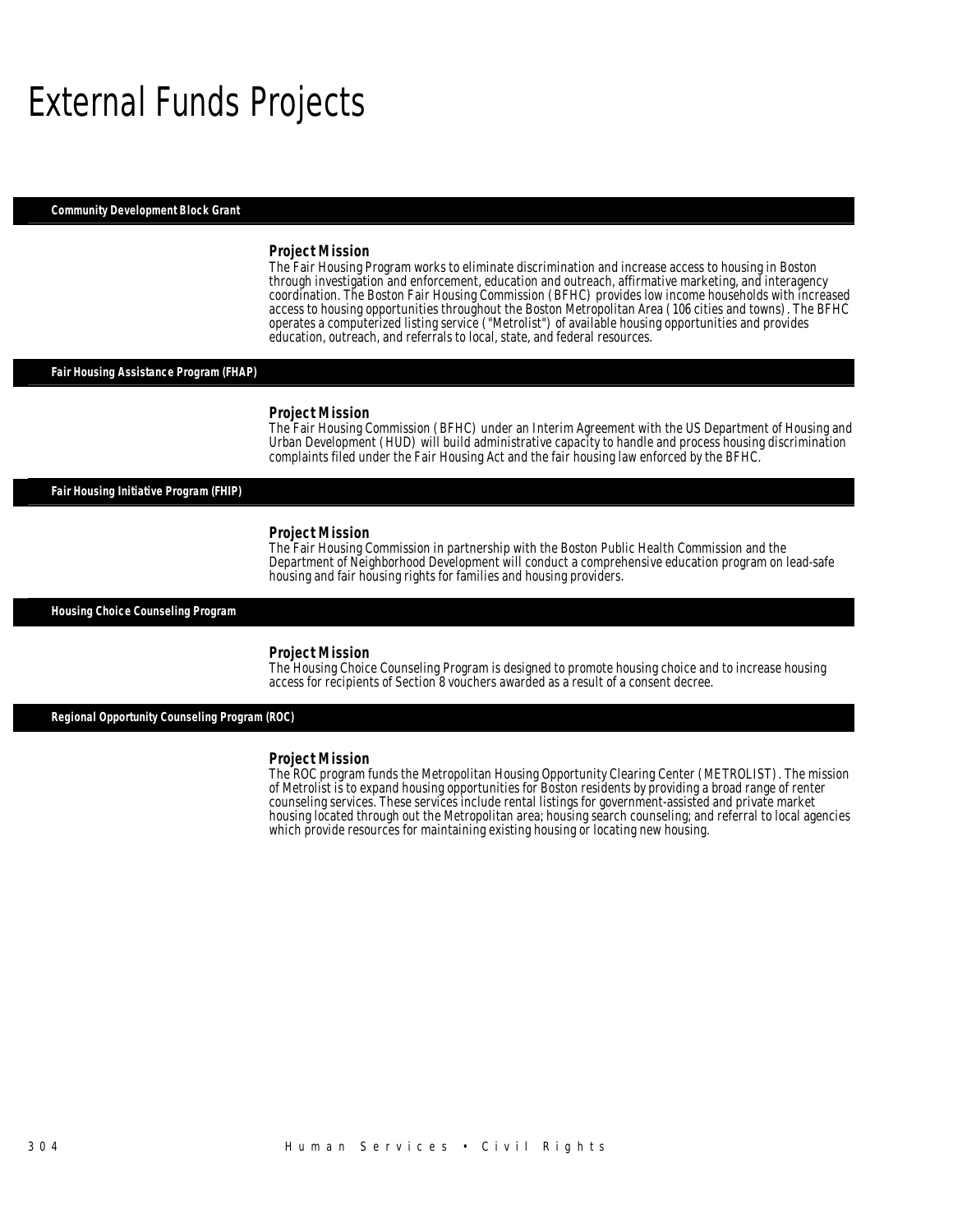# Elderly Commission Operating Budget

# *Eliza Greenberg, Commissioner Appropriation: 387*

# *Department Mission*

The mission of the Elderly Commission is to enhance the quality of life for Boston's senior citizens through developing, planning, coordinating, implementing, and monitoring the delivery of programs and services to the elderly in an efficient and effective manner. These activities are provided in collaboration with various federal, state, and City agencies, along with neighborhood service providers and senior citizen groups.

# *FY08 Performance Strategies*

- To provide meaningful volunteer opportunities and increase the number of senior volunteers.
- To develop resources to support the elder community.
- To improve access to government benefits and services.
- To increase availability and accessibility of transportation services.

| <b>Operating Budget</b>            | Program Name                     | Total Actual '05 | Total Actual '06 | Total Approp '07 | Total Budget '08        |
|------------------------------------|----------------------------------|------------------|------------------|------------------|-------------------------|
|                                    | Administration                   | 595.993          | 684,575          | 576.965          | 627,621                 |
|                                    | <b>Community Relations</b>       | 330,943          | 285,722          | 369,887          | 361,999                 |
|                                    | Transportation                   | 1,261,244        | 1,269,170        | 1,374,491        | 1,401,792               |
|                                    | Program Services                 | 314,504          | 316,929          | 417,858          | 479,440                 |
|                                    | <b>Total</b>                     | 2,502,684        | 2,556,396        | 2,739,201        | 2,870,852               |
| <b>External Funds Budget</b>       | <b>Fund Name</b>                 | Total Actual '05 | Total Actual '06 | Total Approp '07 | <b>Total Budget '08</b> |
|                                    | Area Agency On Aging (AAA)       | 3,906,237        | 4,182,743        | 4,099,868        | 4,646,191               |
|                                    | Boston Partnership Older Adults  | 31,157           | 2,437            | $\theta$         | $\Omega$                |
|                                    | E.O.E.A. Formula Grant           | 339,247          | 984,902          | 467,001          | 602,445                 |
|                                    | <b>Elderly Universal</b>         | 39,982           | 74,315           | 45,000           | $\theta$                |
|                                    | Medicare Rx Program              | $\theta$         | 51,904           | $\Omega$         | $\theta$                |
|                                    | Reach 2010                       | 17,113           | 21,250           | 19,864           | $\Omega$                |
|                                    | <b>Retired Senior Volunteers</b> | 123,380          | 130,801          | 124,915          | 139,505                 |
|                                    | S.H.I.N.E.                       | 21,378           | 54,308           | 31,041           | 20,309                  |
|                                    | Senior Aides Program             | 115,471          | 198,578          | 246,744          | $\Omega$                |
|                                    | Senior Companion Program         | 240,017          | 236,450          | 228,528          | 262,231                 |
|                                    | State Elder Lunch Program        | 516,849          | 551,529          | 587,523          | 593,682                 |
|                                    | USDA Elder Lunch Program         | 531,792          | 445,763          | 433,684          | 433,684                 |
|                                    | <b>Total</b>                     | 5,882,612        | 6,934,982        | 6,284,168        | 6,698,047               |
| <b>Selected Service Indicators</b> |                                  | Actual '05       | Actual '06       | Approp '07       | <b>Budget '08</b>       |
|                                    | Personnel Services               | 2,220,969        | 2,202,247        | 2,444,176        | 2,596,557               |
|                                    | Non Personnel                    | 281,715          | 354,149          | 295,025          | 274,295                 |
|                                    | <b>Total</b>                     | 2,502,684        | 2,556,396        | 2,739,201        | 2,870,852               |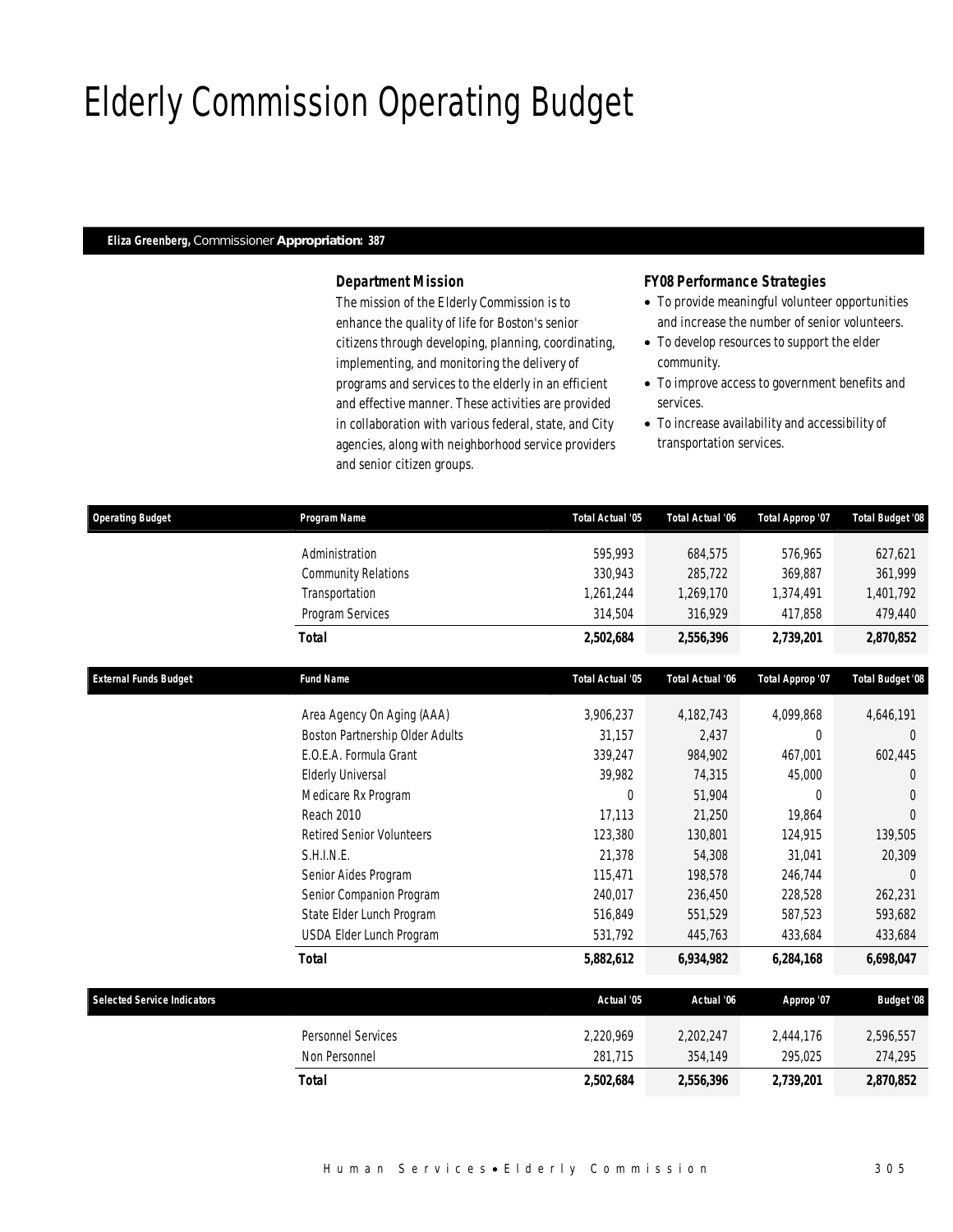# Elderly Commission Operating Budget



# *Authorizing Statutes*

- Enabling Legislation, CBC Ord. 12, s. 100.
- Powers and Duties, CBC Ord. 12, s. 101.

### *Description of Services*

Those services which are developed, planned, coordinated, and delivered by the Elderly Commission include assistance in applying for government benefits and community-based services, discount programs, health screening programs, housing programs, transportation, advocacy, employment and volunteer programs, counseling services and information and referrals. The Commission also coordinates and monitors neighborhood-based nutrition, legal, health, transportation and other elderly services, and senior centers.

> Public Information **Seniority & Answe** Program:

# **Office Management**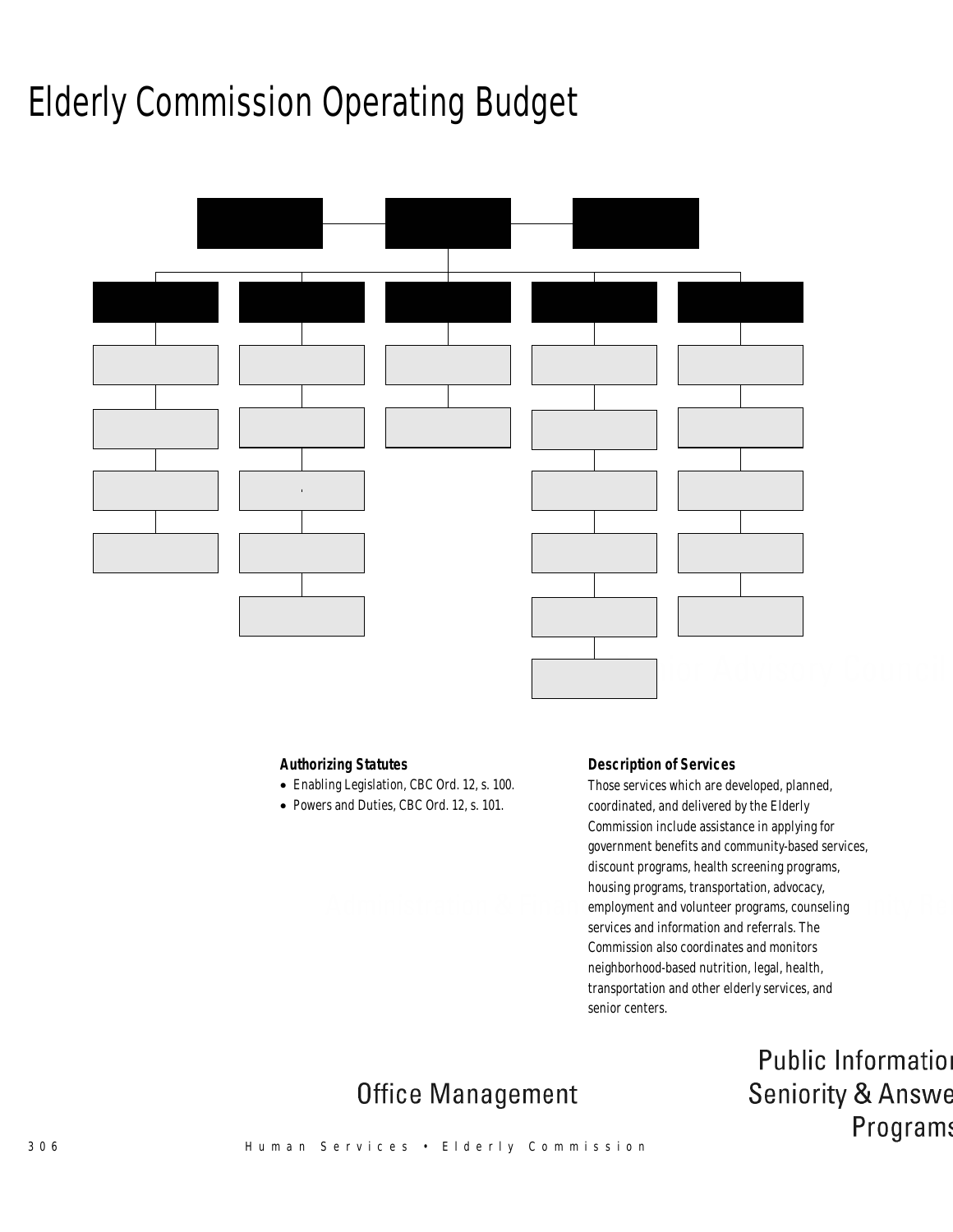# Department History

| <b>Personnel Services</b>       |                                                                                                                                                                                                                                                                                                                   | FY05 Expenditure                                                                                            | FY06 Expenditure                                                                                                     | FY07 Appropriation                                                                                                                  | FY08 Adopted                                                                                                         | Inc/Dec 07 vs 08                                                                                                                             |
|---------------------------------|-------------------------------------------------------------------------------------------------------------------------------------------------------------------------------------------------------------------------------------------------------------------------------------------------------------------|-------------------------------------------------------------------------------------------------------------|----------------------------------------------------------------------------------------------------------------------|-------------------------------------------------------------------------------------------------------------------------------------|----------------------------------------------------------------------------------------------------------------------|----------------------------------------------------------------------------------------------------------------------------------------------|
|                                 | 51000 Permanent Employees<br>51100 Emergency Employees<br>51200 Overtime<br>51600 Unemployment Compensation<br>51700 Workers' Compensation<br><b>Total Personnel Services</b>                                                                                                                                     | 2,165,087<br>246<br>17,852<br>36,970<br>814<br>2,220,969                                                    | 2,149,857<br>$\mathbf{0}$<br>18,041<br>31,504<br>2,845<br>2,202,247                                                  | 2,411,533<br>0<br>18,643<br>9,000<br>5,000<br>2,444,176                                                                             | 2,568,897<br>$\mathbf 0$<br>17,660<br>5,000<br>5,000<br>2,596,557                                                    | 157,364<br>$\mathbf{0}$<br>$-983$<br>$-4,000$<br>$\theta$<br>152,381                                                                         |
| <b>Contractual Services</b>     |                                                                                                                                                                                                                                                                                                                   | FY05 Expenditure                                                                                            | FY06 Expenditure                                                                                                     | FY07 Appropriation                                                                                                                  | FY08 Adopted                                                                                                         | Inc/Dec 07 vs 08                                                                                                                             |
|                                 | 52100 Communications<br>52200 Utilities<br>52300 Contracted Ed Services<br>52400 Snow Removal<br>52500 Garbage/Waste Removal<br>52600 Repairs Buildings & Structures<br>52700 Repairs & Service of Equipment<br>52800 Transportation of Persons<br>52900 Contracted Services<br><b>Total Contractual Services</b> | 42,158<br>$\theta$<br>$\theta$<br>$\theta$<br>$\Omega$<br>$\Omega$<br>66,841<br>19,212<br>57,066<br>185,277 | 41,969<br>0<br>$\overline{0}$<br>$\mathbf{0}$<br>$\overline{0}$<br>$\Omega$<br>75,924<br>31,682<br>63,571<br>213,146 | 39,000<br>$\overline{0}$<br>$\overline{0}$<br>$\overline{0}$<br>$\overline{0}$<br>$\Omega$<br>65,000<br>34,005<br>55,398<br>193,403 | 35,000<br>0<br>$\overline{0}$<br>$\mathbf{0}$<br>$\overline{0}$<br>$\Omega$<br>55,000<br>35,590<br>54,190<br>179,780 | $-4,000$<br>$\mathbf{0}$<br>$\mathbf 0$<br>$\overline{0}$<br>$\overline{0}$<br>$\overline{0}$<br>$-10,000$<br>1,585<br>$-1,208$<br>$-13,623$ |
| <b>Supplies &amp; Materials</b> |                                                                                                                                                                                                                                                                                                                   | FY05 Expenditure                                                                                            | FY06 Expenditure                                                                                                     | FY07 Appropriation                                                                                                                  | FY08 Adopted                                                                                                         | Inc/Dec 07 vs 08                                                                                                                             |
|                                 | 53000 Auto Energy Supplies<br>53200 Food Supplies<br>53400 Custodial Supplies<br>53500 Med, Dental, & Hosp Supply<br>53600 Office Supplies and Materials<br>53700 Clothing Allowance<br>53800 Educational Supplies & Mat<br>53900 Misc Supplies & Materials<br><b>Total Supplies &amp; Materials</b>              | 69,073<br>0<br>$\mathbf 0$<br>$\mathbf{0}$<br>17,779<br>$\theta$<br>$\theta$<br>$\theta$<br>86,852          | 83,980<br>11,496<br>$\mathbf{0}$<br>$\mathbf{0}$<br>15,006<br>0<br>$\overline{0}$<br>0<br>110,482                    | 82,500<br>7,276<br>500<br>$\boldsymbol{0}$<br>5,000<br>$\overline{0}$<br>$\overline{0}$<br>$\overline{0}$<br>95,276                 | 79,692<br>7,276<br>$\mathbf 0$<br>$\mathbf{0}$<br>1,000<br>1,750<br>$\overline{0}$<br>$\mathbf 0$<br>89,718          | $-2,808$<br>$\Omega$<br>$-500$<br>$\theta$<br>$-4,000$<br>1,750<br>$\mathbf{0}$<br>$\theta$<br>$-5,558$                                      |
| <b>Current Chgs &amp; Oblig</b> |                                                                                                                                                                                                                                                                                                                   | FY05 Expenditure                                                                                            | FY06 Expenditure                                                                                                     | FY07 Appropriation                                                                                                                  | FY08 Adopted                                                                                                         | Inc/Dec 07 vs 08                                                                                                                             |
|                                 | 54300 Workers' Comp Medical<br>54400 Legal Liabilities<br>54500 Aid To Veterans<br>54600 Current Charges H&I<br>54700 Indemnification<br>54900 Other Current Charges<br>Total Current Chgs & Oblig                                                                                                                | 6,038<br>2,248<br>$\theta$<br>$\theta$<br>$\theta$<br>1,300<br>9,586                                        | 2,117<br>2,100<br>$\mathbf{0}$<br>$\mathbf{0}$<br>$\mathbf{0}$<br>823<br>5,040                                       | $\mathbf{0}$<br>4,846<br>$\overline{0}$<br>$\overline{0}$<br>$\overline{0}$<br>1,500<br>6,346                                       | $\mathbf 0$<br>4,297<br>$\mathbf 0$<br>$\mathbf 0$<br>$\overline{0}$<br>500<br>4,797                                 | $\mathbf 0$<br>$-549$<br>$\mathbf{0}$<br>$\theta$<br>$\Omega$<br>$-1,000$<br>$-1,549$                                                        |
| Equipment                       |                                                                                                                                                                                                                                                                                                                   | FY05 Expenditure                                                                                            | FY06 Expenditure                                                                                                     | FY07 Appropriation                                                                                                                  | FY08 Adopted                                                                                                         | Inc/Dec 07 vs 08                                                                                                                             |
|                                 | 55000 Automotive Equipment<br>55400 Lease/Purchase<br>55600 Office Furniture & Equipment<br>55900 Misc Equipment<br><b>Total Equipment</b>                                                                                                                                                                        | $\mathbf 0$<br>$\mathbf{0}$<br>0<br>0<br>$\bf{0}$                                                           | 25,481<br>$\mathbf 0$<br>0<br>$\mathbf{0}$<br>25,481                                                                 | $\overline{0}$<br>$\boldsymbol{0}$<br>0<br>$\mathbf 0$<br>0                                                                         | $\Omega$<br>$\mathbf 0$<br>0<br>0<br>0                                                                               | $\Omega$<br>$\mathbf{0}$<br>$\mathbf{0}$<br>0<br>0                                                                                           |
| <b>Other</b>                    |                                                                                                                                                                                                                                                                                                                   | FY05 Expenditure                                                                                            | FY06 Expenditure                                                                                                     | FY07 Appropriation                                                                                                                  | FY08 Adopted                                                                                                         | Inc/Dec 07 vs 08                                                                                                                             |
|                                 | 56200 Special Appropriation<br>57200 Structures & Improvements<br>58000 Land & Non-Structure<br><b>Total Other</b>                                                                                                                                                                                                | $\theta$<br>$\theta$<br>$\Omega$<br>0                                                                       | $\boldsymbol{0}$<br>$\mathbf 0$<br>0<br>0                                                                            | $\boldsymbol{0}$<br>0<br>0<br>0                                                                                                     | 0<br>0<br>0<br>0                                                                                                     | 0<br>0<br>$\mathbf{0}$<br>$\mathbf{0}$                                                                                                       |
|                                 | <b>Grand Total</b>                                                                                                                                                                                                                                                                                                | 2,502,684                                                                                                   | 2,556,396                                                                                                            | 2,739,201                                                                                                                           | 2,870,852                                                                                                            | 131,651                                                                                                                                      |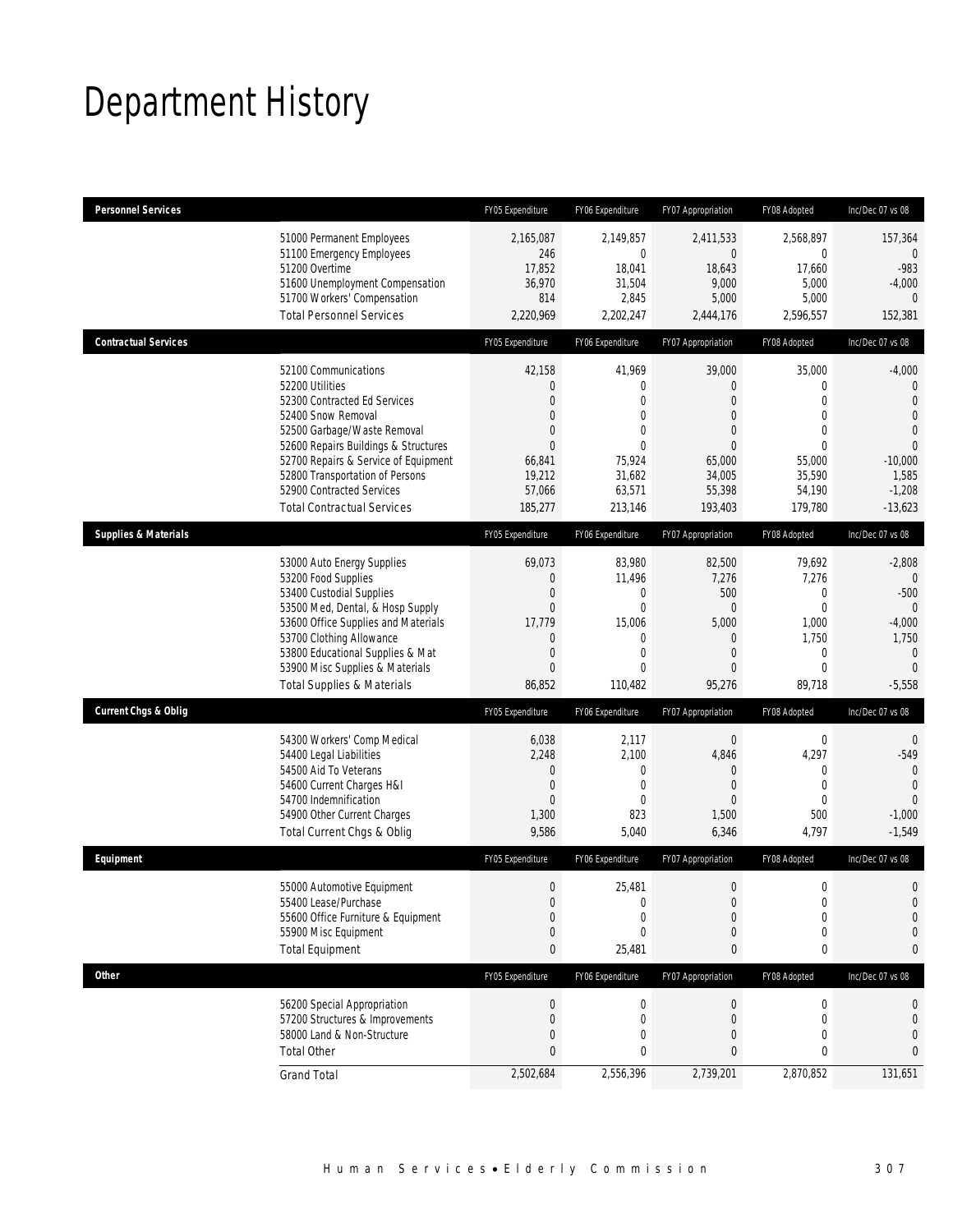# Department Personnel

| Title                               | Union<br>Code   | Grade     | Position | FY08 Salary | Title                          | Union<br>Code   | Grade           | Position | FY08 Salary |
|-------------------------------------|-----------------|-----------|----------|-------------|--------------------------------|-----------------|-----------------|----------|-------------|
| Dep_Commissioner                    | <b>MYN</b>      | <b>NG</b> | 3.00     | 175,894     | Scheduler                      | AFT             | 10 <sup>°</sup> | 4.00     | 141,856     |
| <b>Commissioner Elderly Affairs</b> | CDH             | <b>NG</b> | 1.00     | 94,376      | Community Services/Advocate    | SU <sub>6</sub> | 09              | 7.00     | 268,967     |
| Dep Comm Admin/Finance              | EXM             | <b>NG</b> | 1.00     | 57,620      | Health & Fitness Advocate      | SU <sub>6</sub> | 09              | 1.00     | 43,748      |
| Chief_of_Staff                      | <b>MYN</b>      | <b>NG</b> | 1.00     | 60,972      | <b>Executive Director</b>      | <b>MYN</b>      | 08              | 1.00     | 65,696      |
| Off_Mgr.                            | SU <sub>6</sub> | 15        | 1.00     | 55,354      | Dispatcher                     | AFT             | 08              | 1.00     | 27,137      |
| Dir ofGrantsProcurementMangmnt      | SU <sub>6</sub> | 15        | 1.00     | 47,317      | Fiscal Admin Asst              | SU <sub>6</sub> | 07              | 1.00     | 39,670      |
| Scheduling Manager                  | SU <sub>6</sub> | 15        | 1.00     | 52,182      | Admin Asst I                   | SU <sub>6</sub> | 07              | 3.00     | 111,027     |
| Inform & ReferrI and SHINE Dir      | SU <sub>6</sub> | 15        | 1.00     | 46,390      | Staff Asst_II                  | MY0             | 06              | 1.00     | 48,924      |
| Special Events Director             | SU <sub>6</sub> | 15        | 1.00     | 54,290      | Exec_Asst                      | <b>MYO</b>      | 06              | 1.00     | 54,945      |
| NutritionAdvocacy&PlanningDir       | SU <sub>6</sub> | 15        | 1.00     | 46,390      | Receptnist                     | SU <sub>6</sub> | 06              | 1.00     | 30,134      |
| <b>Constituent Relations Coord</b>  | SU <sub>6</sub> | 13        | 1.00     | 51,178      | SrBudgetAnalyst(Eld/Fiscal)    | SE <sub>1</sub> | 06              | 1.00     | 65,222      |
| Cmow Coordinator                    | SU <sub>6</sub> | 13        | 1.00     | 51,178      | Prin Personnel Offcr (Elderly) | SE <sub>1</sub> | 06              | 1.00     | 65,222      |
| Editor/Sr Citizen Newspaper         | SU <sub>6</sub> | 12        | 1.00     | 39,277      | Asst Dir                       | MY <sub>0</sub> | 0 <sub>5</sub>  | 1.00     | 44,437      |
| Fleet Main Manager                  | SU <sub>6</sub> | 12        | 1.00     | 42,753      | Staff Assistant I              | MY <sub>0</sub> | 05              | 1.00     | 38,691      |
| <b>Driver</b>                       | AFT             | 10        | 25.00    | 908,970     | ShineAssistant                 | SU <sub>6</sub> | 04              | 1.00     | 35,957      |
| Program_Monitor                     | SU <sub>6</sub> | 10        | 1.00     | 45,498      | OfficeClerk                    | SU <sub>6</sub> | 04              | 1.00     | 34,518      |
|                                     |                 |           |          |             | <b>Total</b>                   |                 |                 | 69       | 2,945,790   |
|                                     |                 |           |          |             | <b>Adjustments</b>             |                 |                 |          |             |

| <b>FY08 Total Request</b>    | 2,568,899  |
|------------------------------|------------|
| <b>Salary Savings</b>        | $-57,517$  |
| Chargebacks                  | $-353,069$ |
| Other                        | 33,695     |
| <b>Differential Payments</b> |            |
| <b>Adjustments</b>           |            |
|                              |            |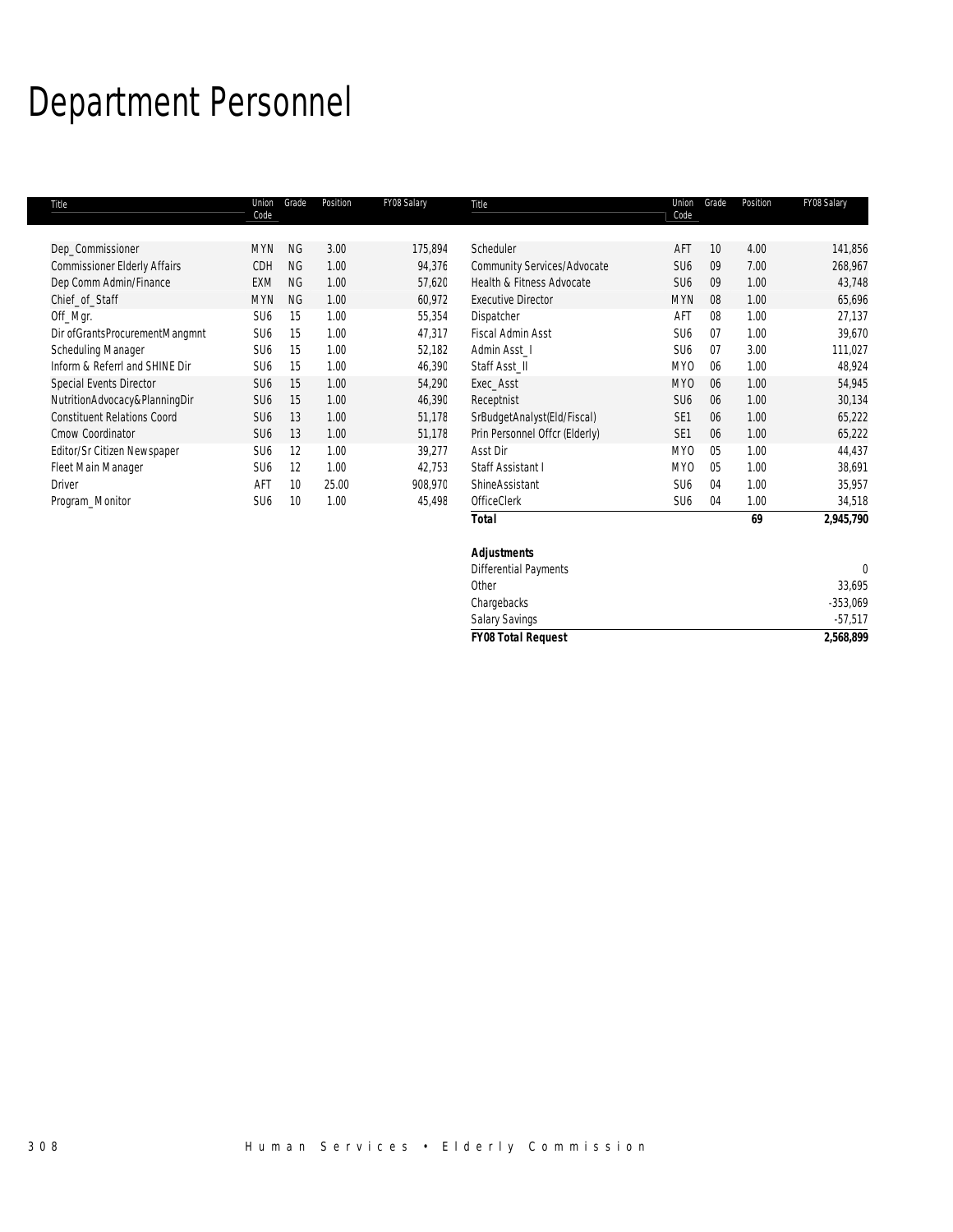# External Funds History

| <b>Personnel Services</b>       |                                                                                                                                                                                                                                                                                                                   | FY05 Expenditure                                                                                                                                | FY06 Expenditure                                                                                                                 | FY07 Appropriation                                                                                                                       | FY08 Adopted                                                                                                                      | Inc/Dec 07 vs 08                                                                                                                            |
|---------------------------------|-------------------------------------------------------------------------------------------------------------------------------------------------------------------------------------------------------------------------------------------------------------------------------------------------------------------|-------------------------------------------------------------------------------------------------------------------------------------------------|----------------------------------------------------------------------------------------------------------------------------------|------------------------------------------------------------------------------------------------------------------------------------------|-----------------------------------------------------------------------------------------------------------------------------------|---------------------------------------------------------------------------------------------------------------------------------------------|
|                                 | 51000 Permanent Employees<br>51100 Emergency Employees<br>51200 Overtime<br>51300 Part Time Employees<br>51400 Health Insurance<br>51500 Pension & Annunity<br>51600 Unemployment Compensation<br>51700 Workers' Compensation<br>51800 Indirect Costs<br>51900 Medicare<br><b>Total Personnel Services</b>        | 980,254<br>120,067<br>$\mathbf 0$<br>$\mathbf{0}$<br>96,274<br>42,813<br>$\mathbf 0$<br>$\mathbf{0}$<br>6,028<br>9,832<br>1,255,268             | 1,088,981<br>172,738<br>16,518<br>$\theta$<br>128,894<br>81,396<br>$\mathbf{0}$<br>$\mathbf{0}$<br>73,520<br>12,444<br>1,574,491 | 1,200,178<br>131,997<br>$\mathbf 0$<br>$\Omega$<br>114,169<br>125,917<br>$\mathbf 0$<br>$\mathbf{0}$<br>17,116<br>16,501<br>1,605,878    | 1,010,648<br>141,328<br>0<br>$\theta$<br>202,589<br>79,796<br>$\boldsymbol{0}$<br>$\overline{0}$<br>19,800<br>13,019<br>1,467,180 | $-189,530$<br>9,331<br>$\mathbf{0}$<br>$\Omega$<br>88,420<br>$-46,121$<br>$\mathbf{0}$<br>$\overline{0}$<br>2,684<br>$-3,482$<br>$-138,698$ |
| <b>Contractual Services</b>     |                                                                                                                                                                                                                                                                                                                   | FY05 Expenditure                                                                                                                                | FY06 Expenditure                                                                                                                 | FY07 Appropriation                                                                                                                       | FY08 Adopted                                                                                                                      | Inc/Dec 07 vs 08                                                                                                                            |
|                                 | 52100 Communications<br>52200 Utilities<br>52300 Contracted Ed Services<br>52400 Snow Removal<br>52500 Garbage/Waste Removal<br>52600 Repairs Buildings & Structures<br>52700 Repairs & Service of Equipment<br>52800 Transportation of Persons<br>52900 Contracted Services<br><b>Total Contractual Services</b> | $\mathbf 0$<br>$\overline{0}$<br>$\Omega$<br>$\overline{0}$<br>$\Omega$<br>$\overline{0}$<br>$\overline{0}$<br>36,667<br>4,517,112<br>4,553,779 | 34,014<br>$\mathbf{0}$<br>154<br>$\mathbf{0}$<br>$\Omega$<br>$\overline{0}$<br>$\theta$<br>62,645<br>4,838,884<br>4,935,697      | $\mathbf 0$<br>$\mathbf 0$<br>$\overline{0}$<br>0<br>$\theta$<br>$\overline{0}$<br>$\Omega$<br>26,794<br>4,618,702<br>4,645,496          | 4,000<br>$\mathbf 0$<br>$\overline{0}$<br>$\overline{0}$<br>0<br>$\overline{0}$<br>$\Omega$<br>35,020<br>5,127,744<br>5,166,764   | 4,000<br>$\mathbf{0}$<br>$\overline{0}$<br>$\mathbf{0}$<br>$\mathbf{0}$<br>$\Omega$<br>$\Omega$<br>8,226<br>509,042<br>521,268              |
| <b>Supplies &amp; Materials</b> |                                                                                                                                                                                                                                                                                                                   | FY05 Expenditure                                                                                                                                | FY06 Expenditure                                                                                                                 | FY07 Appropriation                                                                                                                       | FY08 Adopted                                                                                                                      | Inc/Dec 07 vs 08                                                                                                                            |
|                                 | 53000 Auto Energy Supplies<br>53200 Food Supplies<br>53400 Custodial Supplies<br>53500 Med, Dental, & Hosp Supply<br>53600 Office Supplies and Materials<br>53700 Clothing Allowance<br>53800 Educational Supplies & Mat<br>53900 Misc Supplies & Materials<br><b>Total Supplies &amp; Materials</b>              | $\mathbf 0$<br>48,316<br>0<br>$\mathbf{0}$<br>8,028<br>$\theta$<br>$\Omega$<br>2,463<br>58,807                                                  | $\mathbf 0$<br>46,128<br>0<br>$\mathbf{0}$<br>65,430<br>$\mathbf{0}$<br>$\Omega$<br>13,881<br>125,439                            | $\boldsymbol{0}$<br>21,794<br>$\boldsymbol{0}$<br>$\mathbf{0}$<br>11,000<br>$\overline{0}$<br>$\overline{0}$<br>$\overline{0}$<br>32,794 | $\mathbf 0$<br>39,704<br>0<br>$\mathbf{0}$<br>21,000<br>$\mathbf 0$<br>$\mathbf{0}$<br>$\overline{0}$<br>60,704                   | $\mathbf{0}$<br>17,910<br>$\Omega$<br>$\mathbf{0}$<br>10,000<br>$\mathbf{0}$<br>$\Omega$<br>$\overline{0}$<br>27,910                        |
| <b>Current Chgs &amp; Oblig</b> |                                                                                                                                                                                                                                                                                                                   | FY05 Expenditure                                                                                                                                | FY06 Expenditure                                                                                                                 | FY07 Appropriation                                                                                                                       | FY08 Adopted                                                                                                                      | Inc/Dec 07 vs 08                                                                                                                            |
|                                 | 54300 Workers' Comp Medical<br>54400 Legal Liabilities<br>54600 Current Charges H&I<br>54900 Other Current Charges<br>Total Current Chgs & Oblig                                                                                                                                                                  | $\mathbf 0$<br>$\mathbf{0}$<br>$\mathbf{0}$<br>6,021<br>6,021                                                                                   | $\mathbf 0$<br>$\mathbf{0}$<br>$\overline{0}$<br>8,546<br>8,546                                                                  | $\boldsymbol{0}$<br>$\mathbf 0$<br>$\mathbf 0$<br>$\theta$<br>$\mathbf{0}$                                                               | $\mathbf 0$<br>$\mathbf{0}$<br>$\mathbf 0$<br>3,400<br>3,400                                                                      | $\mathbf{0}$<br>$\overline{0}$<br>$\overline{0}$<br>3,400<br>3,400                                                                          |
| Equipment                       |                                                                                                                                                                                                                                                                                                                   | FY05 Expenditure                                                                                                                                | FY06 Expenditure                                                                                                                 | FY07 Appropriation                                                                                                                       | FY08 Adopted                                                                                                                      | Inc/Dec 07 vs 08                                                                                                                            |
|                                 | 55000 Automotive Equipment<br>55400 Lease/Purchase<br>55600 Office Furniture & Equipment<br>55900 Misc Equipment<br><b>Total Equipment</b>                                                                                                                                                                        | 7,470<br>$\mathbf 0$<br>$\mathbf{0}$<br>1,276<br>8,756                                                                                          | 177,827<br>35,590<br>1,368<br>76,024<br>290,809                                                                                  | $\boldsymbol{0}$<br>$\boldsymbol{0}$<br>$\theta$<br>$\mathbf 0$<br>0                                                                     | $\boldsymbol{0}$<br>$\boldsymbol{0}$<br>0<br>$\mathbf 0$<br>0                                                                     | 0<br>$\mathbf{0}$<br>0<br>$\mathbf{0}$<br>$\bf{0}$                                                                                          |
| <b>Other</b>                    |                                                                                                                                                                                                                                                                                                                   | FY05 Expenditure                                                                                                                                | FY06 Expenditure                                                                                                                 | FY07 Appropriation                                                                                                                       | FY08 Adopted                                                                                                                      | Inc/Dec 07 vs 08                                                                                                                            |
|                                 | 56200 Special Appropriation<br>57200 Structures & Improvements<br>58000 Land & Non-Structure<br><b>Total Other</b><br><b>Grand Total</b>                                                                                                                                                                          | $\boldsymbol{0}$<br>$\mathbf 0$<br>$\mathbf 0$<br>$\mathbf{0}$<br>5,882,612                                                                     | $\mathbf 0$<br>$\mathbf 0$<br>$\mathbf 0$<br>$\bf{0}$<br>6,934,982                                                               | $\boldsymbol{0}$<br>$\mathbf 0$<br>$\boldsymbol{0}$<br>0<br>6,284,168                                                                    | $\boldsymbol{0}$<br>$\mathbf 0$<br>0<br>0<br>6,698,048                                                                            | $\mathbf{0}$<br>$\mathbf 0$<br>$\overline{0}$<br>$\overline{0}$<br>413,880                                                                  |
|                                 |                                                                                                                                                                                                                                                                                                                   |                                                                                                                                                 |                                                                                                                                  |                                                                                                                                          |                                                                                                                                   |                                                                                                                                             |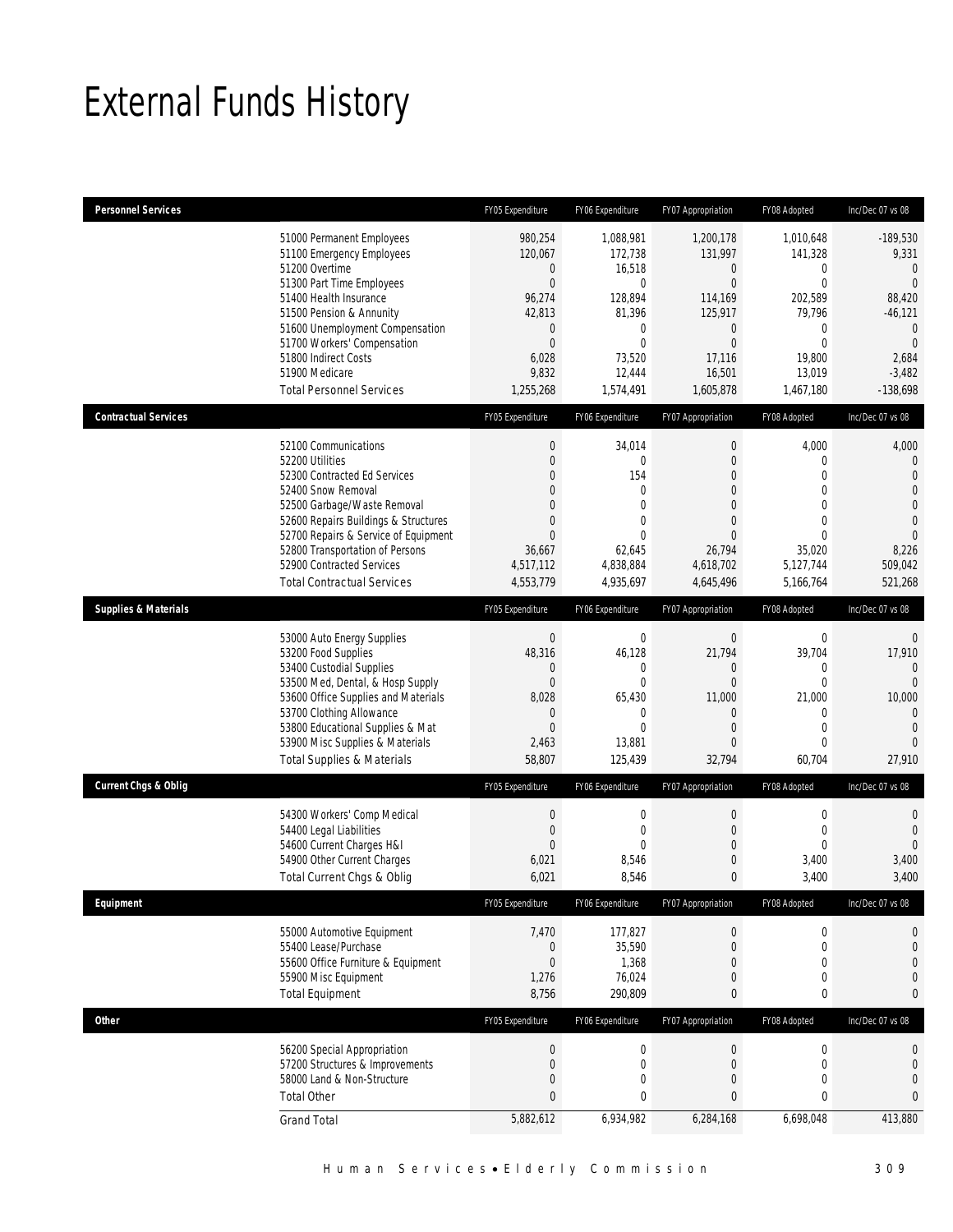# External Funds Personnel

| Title                         | Union<br>Code   | Grade | Position | FY08 Salary | Title                          | Union<br>Code   | Grade | Position | FY08 Salary |
|-------------------------------|-----------------|-------|----------|-------------|--------------------------------|-----------------|-------|----------|-------------|
| <b>Coord Field Services</b>   | SU <sub>6</sub> | 15    | 1.00     | 55,354      | <b>RSVP Director</b>           | SU <sub>6</sub> | 15    | 1.00     | 55,354      |
| Dir Of Caregiver Support Serv | SU <sub>6</sub> | 15    | 1.00     | 47,012      | Taxi Coupon Coordinator        | SU <sub>6</sub> | 13    | 1.00     | 48,568      |
| Sr Companion Directpr         | SU <sub>6</sub> | 15    | 1.00     | 55,354      | Grants and Payroll Coordinator | SU <sub>6</sub> | 13    | 1.00     | 42,066      |
| Coord Area Agency On Aging    | SU <sub>6</sub> | 15    | 1.00     | 55,354      | Program Monitor Supervisor     | SU <sub>6</sub> | 12    | 1.00     | 39,147      |
| Special Asst(Health&Housing)  | SU <sub>6</sub> | 15    | 1.00     | 55,354      | Program_Monitor                | SU <sub>6</sub> | 10    | 1.00     | 36,662      |
|                               |                 |       |          |             | Housing Advocate               | SU <sub>6</sub> | 09    | 1.00     | 43,748      |
|                               |                 |       |          |             | <b>Health Service Advocate</b> | SU <sub>6</sub> | -09   | 4.00     | 134,931     |
|                               |                 |       |          |             | <b>Total</b>                   |                 |       | 15       | 668,905     |
|                               |                 |       |          |             | <b>Adjustments</b>             |                 |       |          |             |
|                               |                 |       |          |             | <b>Differential Payments</b>   |                 |       |          | 0           |
|                               |                 |       |          |             | Other                          |                 |       |          | 0           |
|                               |                 |       |          |             | Chargebacks                    |                 |       |          | 353,069     |
|                               |                 |       |          |             | Salary Savings                 |                 |       |          | $-11,328$   |
|                               |                 |       |          |             | <b>FY08 Total Request</b>      |                 |       |          | 1,010,646   |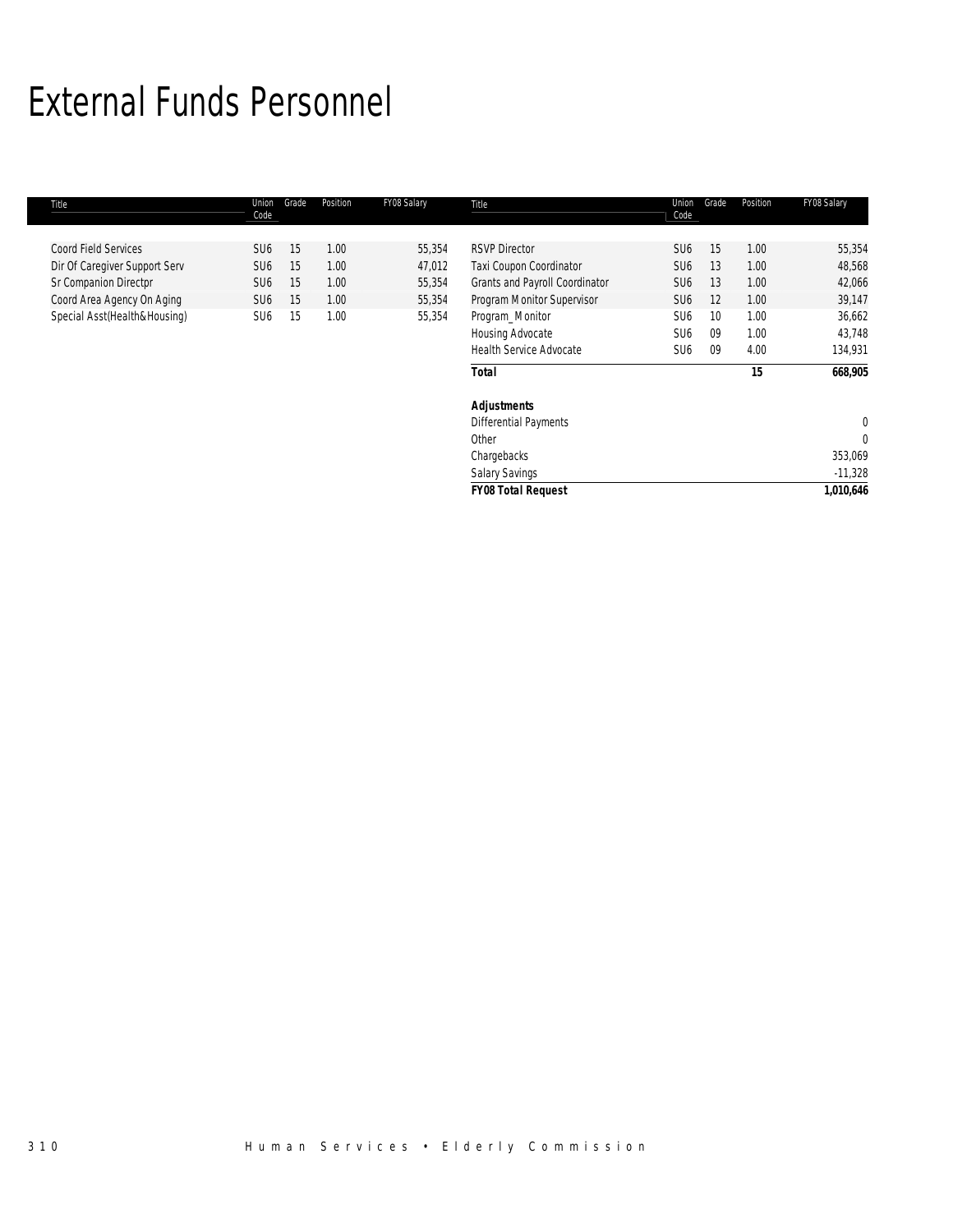# Program 1. Administration

## *Francis Thomas, Manager Organization: 387100*

### *Program Description*

The Administration Program provides fiscal supervision of all Commission programs, and procures resources to ensure that all programs perform their mission on time and on budget. The program provides data management, purchasing, staff training, program evaluation and analysis. Administration maintains a close relationship with senior citizen groups, and service providers through administrating and monitoring providers supported by Area Agency on Aging grants. Administration staff is responsible for initiating systems that increase productivity and community outreach. Administration is also responsible for financially preparing the Commission to serve the growing needs of our multicultural and linguistically diverse clients and staff and the eventual boom in the elder population.

### *Program Strategies*

• To develop resources to support the elder community.

| <b>Performance Measures</b>        |                           | Actual '05 | Actual '06 | Projected '07 | Target '08        |
|------------------------------------|---------------------------|------------|------------|---------------|-------------------|
|                                    | Monetary donations        | 23,750     | 34,700     | 43.290        | 60,000            |
| <b>Selected Service Indicators</b> |                           | Actual '05 | Actual '06 | Approp '07    | <b>Budget '08</b> |
|                                    | <b>Personnel Services</b> | 513,781    | 564,637    | 519,619       | 567,574           |
|                                    | Non Personnel             | 82,212     | 119.938    | 57.346        | 60,047            |
|                                    | Total                     | 595,993    | 684,575    | 576,965       | 627,621           |
|                                    |                           |            |            |               |                   |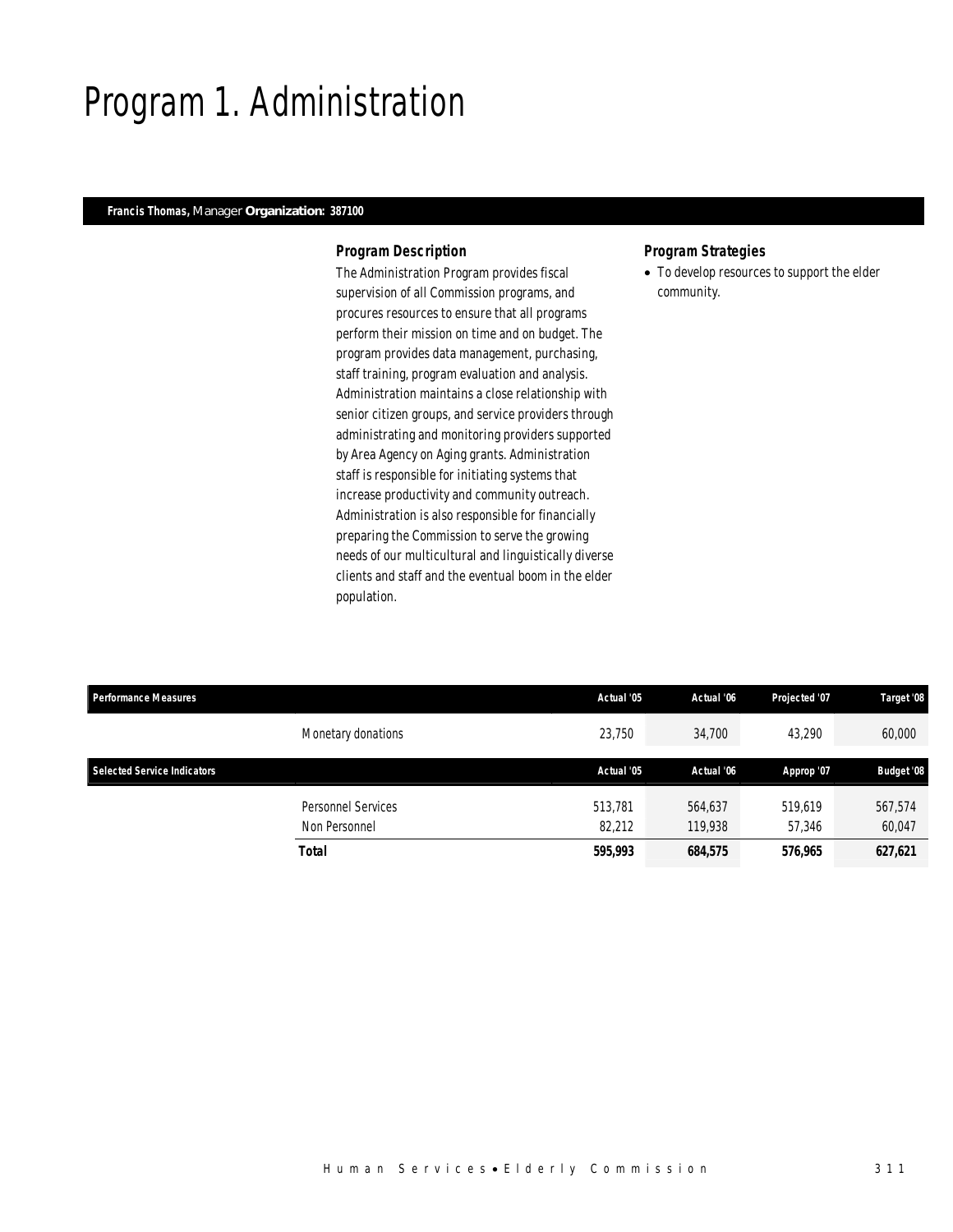# Program 2. Community Relations

### *Kathleen Giordano, Manager Organization: 387200*

### *Program Description*

The Community Relations Program provides seniors, caregivers, and the general public with essential information that helps to improve the quality and safety of seniors' lives. The monthly newspaper and web site offer articles and information of special interest to seniors. The Commission produces television shows for Boston Neighborhood Network and the Boston cable channel. The Community Relations program creates and manages internal and external relationships aimed at developing and maintaining staff, city, neighborhood, public, media and business relationships. This program promotes employment and volunteer opportunities for seniors and helps to develop, coordinate and support intergenerational and multicultural activities. It also coordinates special fundraising, recreation, health and fitness events to reduce isolation and encourage community involvement of seniors.

### *Program Strategies*

- To encourage senior participation in social and recreational events.
- To provide meaningful volunteer opportunities and increase the number of senior volunteers.

| <b>Performance Measures</b>        |                                 | Actual '05 | Actual '06 | Projected '07 | Target '08        |
|------------------------------------|---------------------------------|------------|------------|---------------|-------------------|
|                                    | RSVP sites served               | 65         | 60         | 54            | 60                |
|                                    | Seniors participating in events | 17,665     | 16,097     | 17,425        | 21,000            |
|                                    | Seniors volunteering            | 531        | 489        | 464           | 556               |
|                                    | Total number of events          |            |            | 58            | 39                |
|                                    |                                 |            |            |               |                   |
| <b>Selected Service Indicators</b> |                                 | Actual '05 | Actual '06 | Approp '07    | <b>Budget '08</b> |
|                                    | Personnel Services              | 315,280    | 232,831    | 323,516       | 315,543           |
|                                    | Non Personnel                   | 15,663     | 52,891     | 46.371        | 46,456            |
|                                    |                                 |            |            |               |                   |
|                                    | <b>Total</b>                    | 330,943    | 285,722    | 369,887       | 361,999           |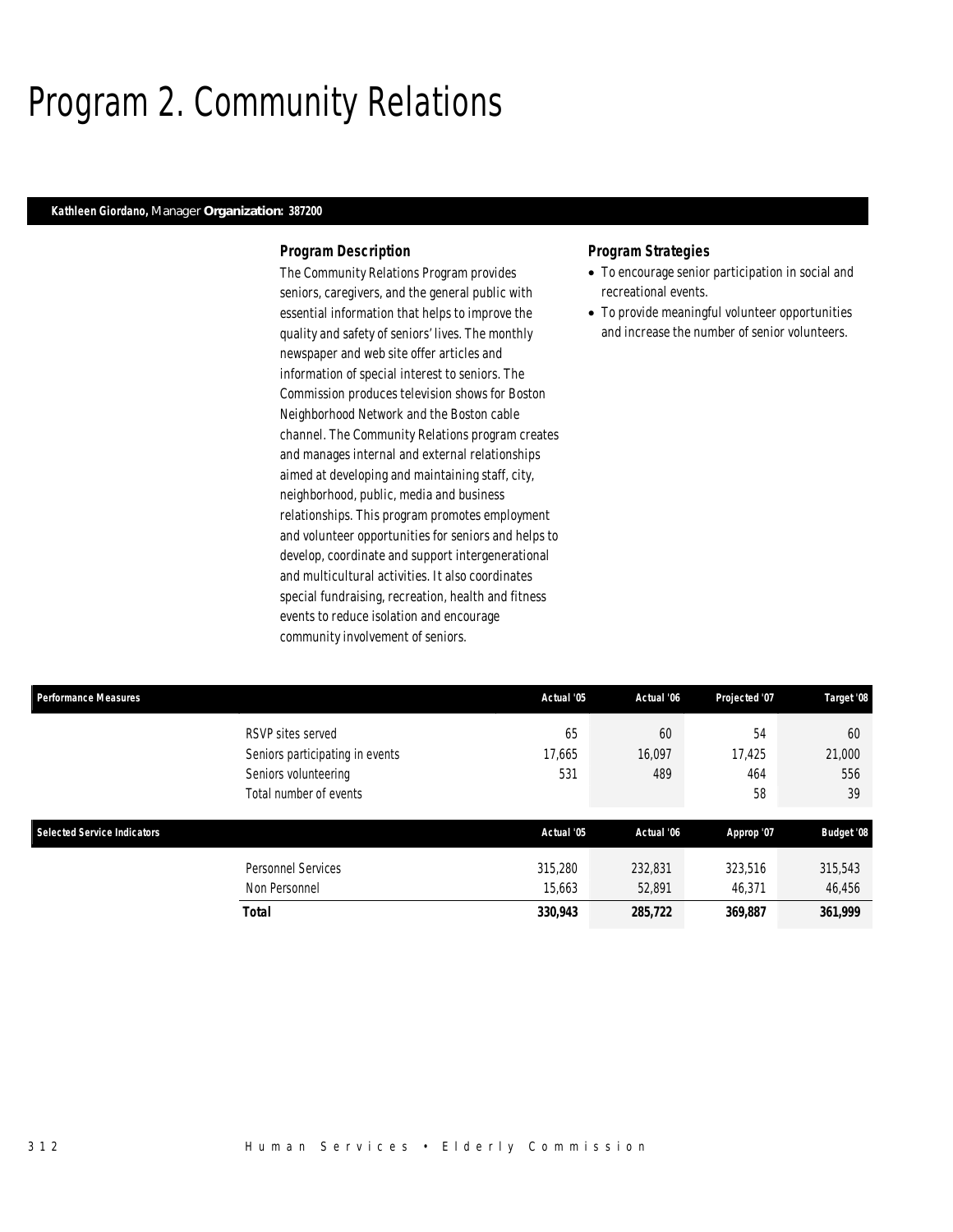# Program 3. Transportation

# *Greg Rooney, Manager Organization: 387300*

### *Program Description*

Through the Senior Shuttle, the Transportation Program provides curb-to-curb transportation to Boston's elderly. The shuttle operates scheduled trips within Boston with medical appointments receiving highest priority, followed by grocery shopping. Social and recreational activities are provided based on availability. The Transportation Program also oversees the Taxi Discount Coupon Program and develops and maintains collaborations with other senior transportation providers, elder service organizations and city agencies to provide access to other transportation services and to help educate our seniors on pedestrian safety and safe driver issues.

### *Program Strategies*

• To increase availability and accessibility of transportation services.

| <b>Performance Measures</b>        |                                               | Actual '05 | Actual '06 | Projected '07 | Target '08        |
|------------------------------------|-----------------------------------------------|------------|------------|---------------|-------------------|
|                                    | % available Senior Shuttle driver time worked | 80%        | 75%        | 77%           | 88%               |
|                                    | Medical ride requests fulfilled               | 25,571     | 27.479     | 25,122        | 25,800            |
|                                    | Requests for medical rides                    | 25,690     | 28,196     | 25,864        | 26,300            |
|                                    | Shopping rides                                | 13,860     | 15.716     | 14,502        | 15,000            |
|                                    | Social and recreational rides                 | 8,060      | 5,922      | 5,842         | 8,000             |
|                                    | Total rides                                   | 47,491     | 49,135     | 45,466        | 48,800            |
| <b>Selected Service Indicators</b> |                                               | Actual '05 | Actual '06 | Approp '07    | <b>Budget '08</b> |
|                                    | <b>Personnel Services</b>                     | 1,084,185  | 1,095,892  | 1,192,183     | 1,234,000         |
|                                    | Non Personnel                                 | 177,059    | 173,278    | 182,308       | 167,792           |
|                                    | <b>Total</b>                                  | 1,261,244  | 1,269,170  | 1,374,491     | 1,401,792         |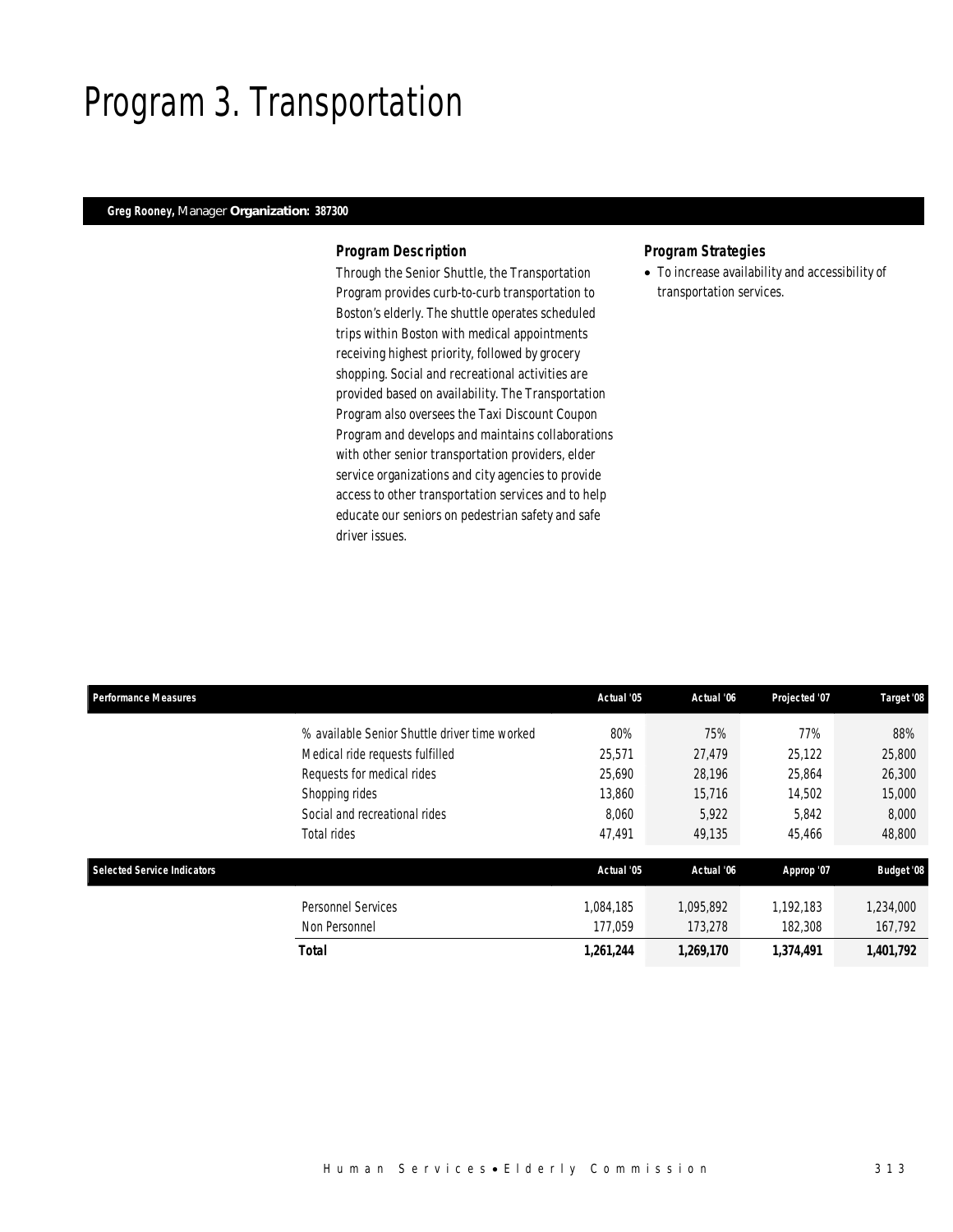# Program 4. Program Services

### *Joanne Lee, Manager Organization: 387400*

#### *Program Description*

Program Services is comprised of the three units. The Direct Services unit's advocates provide faceto-face assistance with government benefits, and programs that promote healthy and independent living. The unit is also responsible for assessing the needs of elders through community forums, and the Seniors Count Program. The Advocacy and Planning unit develops and implements strategies related to emerging issues and concerns of seniors. Advocacy and Planning provides assistance to elder tenants and homeowners and coordinates health promotion programs. Advocacy and Planning is developing the Kinship Program to serve seniors and their caregivers in intergenerational and multicultural households that will provide information, educational and life-long learning opportunities for grandparents raising grandchildren, seniors in other kinship households, caregivers and senior service providers.

### *Program Strategies*

- To assess and address the needs of Boston's seniors.
- To improve availability of information on services and issues of importance to seniors, their caregivers and other service providers.
- To monitor the provision of meals to elders and the operation of the elder nutrition program to ensure compliance with federal, state and local requirements.
- To improve access to government benefits and services.

| Performance Measures               |                                             | Actual '05 | Actual '06 | Projected '07 | Target '08        |
|------------------------------------|---------------------------------------------|------------|------------|---------------|-------------------|
|                                    | Congregate meals                            | 273,715    | 265,840    | 256,076       | 260,500           |
|                                    | Home-delivered meals                        | 304.219    | 288,115    | 261,267       | 280,500           |
|                                    | New government benefits attained by seniors | 892        | 728        | 975           | 770               |
|                                    | Ethnic meals                                |            |            |               | 124,519           |
|                                    | Seniors count surveys completed             |            |            | 961           | 1,200             |
|                                    | Seniors participating in programs           |            |            |               | 1,000             |
| <b>Selected Service Indicators</b> |                                             | Actual '05 | Actual '06 | Approp '07    | <b>Budget '08</b> |
|                                    |                                             |            |            |               |                   |
|                                    | Personnel Services                          | 307.723    | 308.887    | 408.858       | 479.440           |
|                                    | Non Personnel                               | 6,781      | 8,042      | 9,000         | $\Omega$          |
|                                    | Total                                       | 314,504    | 316,929    | 417,858       | 479,440           |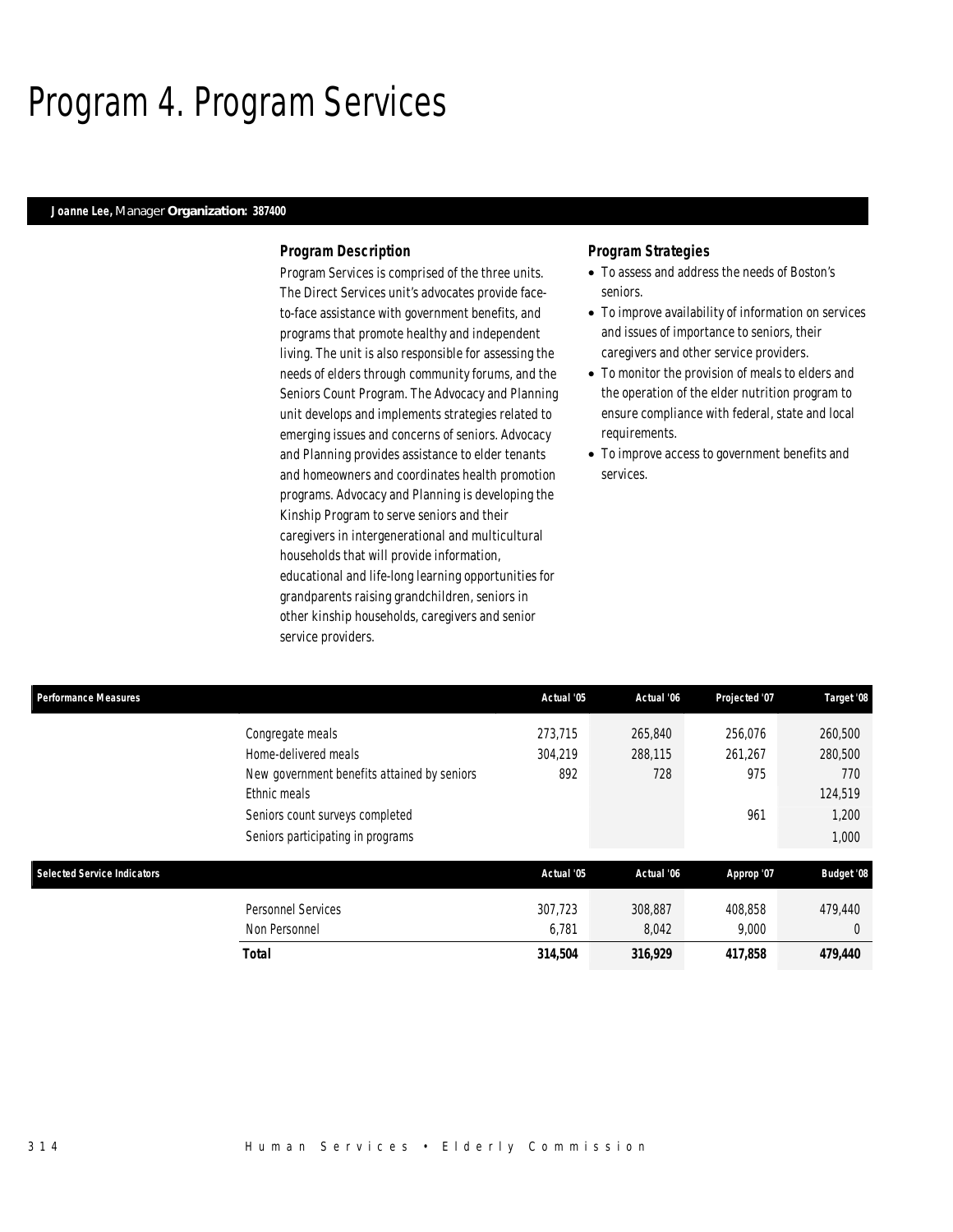# External Funds Projects

#### *Universal Fund*

#### *Project Mission*

The Universal Fund is the repository for funds donated to the Commission on Affairs of the Elderly to support events and services provided by the Commission for the seniors of Boston.

*Area Agency on Aging* 

#### *Project Mission*

As Boston's Area Agency on Aging (AAA), the Elderly Commission is a sub-grantee of federal Title III funding through the Massachusetts Executive Office of Elder Affairs. The federal funding source of this annual grant is the Agency on Aging, an agency of the Department of Health and Human Services. The AAA plans and coordinates public, private and voluntary programs to provide the best possible service for Boston's older citizens. The AAA also provides direct funding for elderly-related services throughout Boston. The AAA Unit of the Elderly Commission monitors the agencies providing services and provides technical assistance as needed.

*Boston Partnership For Older Adults* 

#### *Project Mission*

This grant, funded by the Robert Wood Johnson Foundation with financial support from numerous businesses, joins multiple public and private sector partners and seniors for the purpose of developing a comprehensive service system for seniors. The project identifies current service gaps, resources, current allocations of those resources, and the changing needs of seniors. BPOA organizes the work of coalitions and service providers to fill service gaps with coordinated resources through the development of a consumer focused and culturally competent long-term care system. When implemented, this plan will develop the infrastructure needed to meet the needs of current Baby Boomers as they enter their senior years.

#### *EOEA Elder Lunch Program (State)*

#### *Project Mission*

This annual grant is provided by the Massachusetts Executive Office of Elder Affairs for the purpose of providing direct funding to nutritional service providers. Î

*EOEA Formula Award* 

#### *Project Mission*

As Boston's Council on Aging, the Elderly Commission receives the Formula Grant from the Massachusetts Executive Office of Elder Affairs. The annual grant funds the Direct Services Unit, which works with community service and health advocates. The Health Unit provides free health screening services, blood pressure screenings at neighborhood locations, Sound Screen (free hearing tests for seniors who have not been examined within the past two years by a qualified hearing specialist), dental screenings and health education campaigns. The Housing Unit provides information, referral and direct assistance to Boston's elder tenants and homeowners.

#### *REACH Boston Elders 2010*

#### *Project Mission*

REACH Boston Elders 2010 is funded by a multi-year grant from the Centers for Disease Control. The Elderly Commission receives the funds through the Boston Public Health Commission. REACH Boston Elders 2010 seeks to reduce health disparities for African-American elders. REACH has developed culturally appropriate consumer education, outreach and clinical services—including a model of culturally-informed chronic care based at Boston Medical Center (BMC).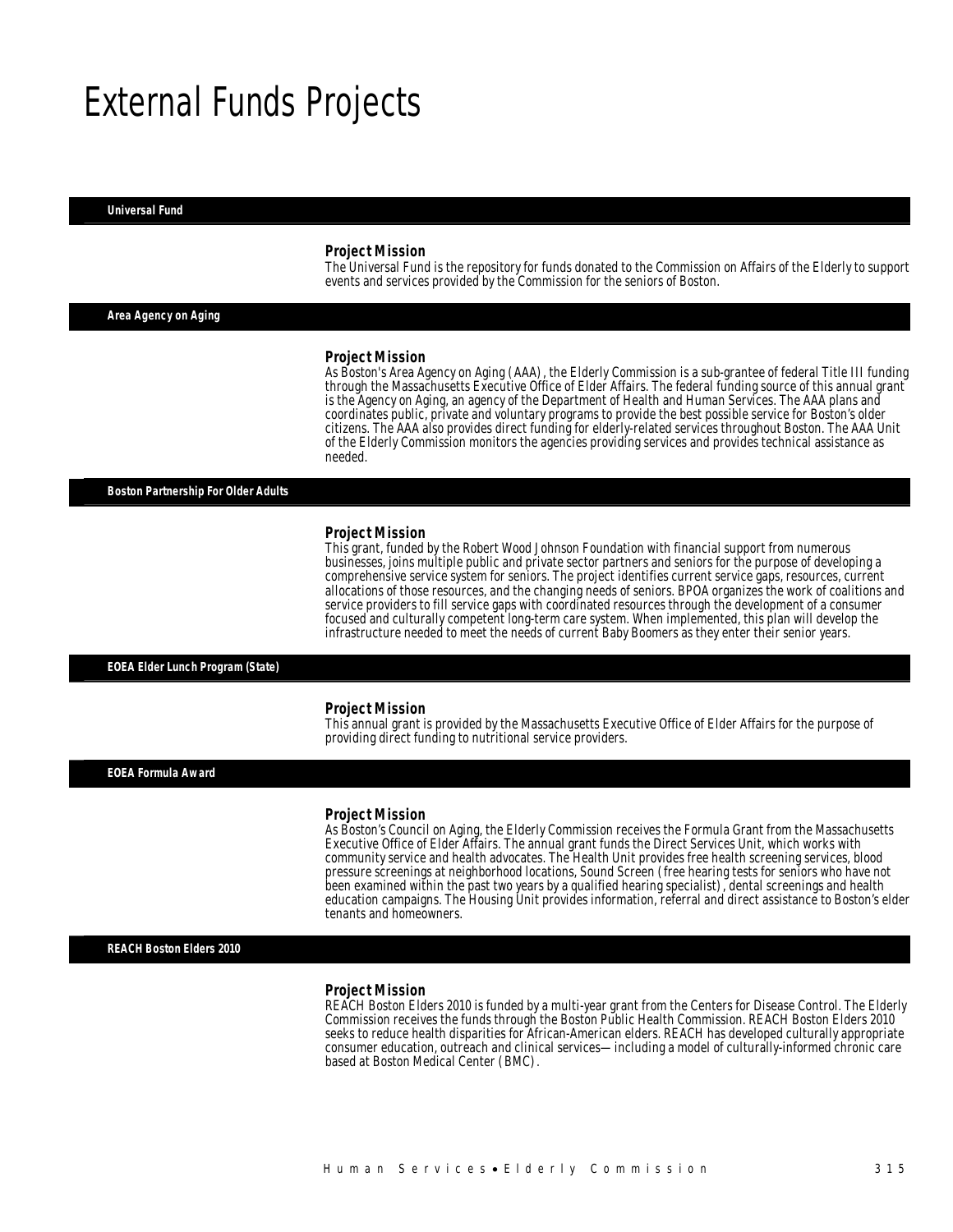#### *Project Mission*

The federal funding for the Retired Senior Volunteer Program (RSVP) comes from the Corporation for National and Community Service. The purpose of RSVP is to develop a recognized role in the community and a meaningful life in retirement for older adults through significant volunteer services. RSVP recruits and places approximately 500 senior volunteers in opportunities allowing them to use their skills, acquire new skills and/or explore new interests. Volunteers are partially reimbursed for meals and transportation and receive insurance coverage. Volunteers must be at least 55 years old to participate. RSVP also recruits and retains Seniors Count volunteers to work at sites throughout Boston's neighborhoods to ensure that the needs of Boston's seniors are assessed and met and that resources and services are accessible and responsive.

*Senior Aides Program* 

#### *Project Mission*

The Senior Aides Program is a part-time training employment program for low-income seniors who are at least 55 years old and Boston residents. Federal funding for this program is from the Senior Service America, Inc.

#### *Senior Companion Program (Federal)*

#### *Project Mission*

The Elderly Commission receives federal funding for the Senior Companion Program annually from the Corporation for National and Community Service. The Senior Companion Program offers part-time stipendiary community service opportunities for low-income persons who are 55 years and older. Volunteers provide assistance to adults with exceptional needs, development and disabilities, or other special needs throughout Boston's neighborhoods. These volunteers work 20 hours weekly and receive accident insurance in addition to a meal and travel allowance. Program volunteers also work with the Boston Medical Center to provide direct peer-to-peer support to aid elderly clients as they transition from the healthcare setting to their homes.

#### *Serving Health Information Needs - Elders (SHINE)*

#### *Project Mission*

SHINE is funded by the Massachusetts Executive Office of Elder Affairs with an annual grant. This program offers information, counseling, and assistance around health insurance and benefit options for elders.

*USDA Elder Lunch Program (Federal)* 

#### *Project Mission*

The USDA Elder Lunch Program is now called the Nutrition Services Incentive Program (NSIP). The Elderly Commission receives federal funding for the NSIP program through the Massachusetts Executive Office of Elder Affairs. The federal funding source of this annual grant is the Agency on Aging within the U.S. Department of Health and Human Services. The NSIP program provides direct funding to nutritional service providers.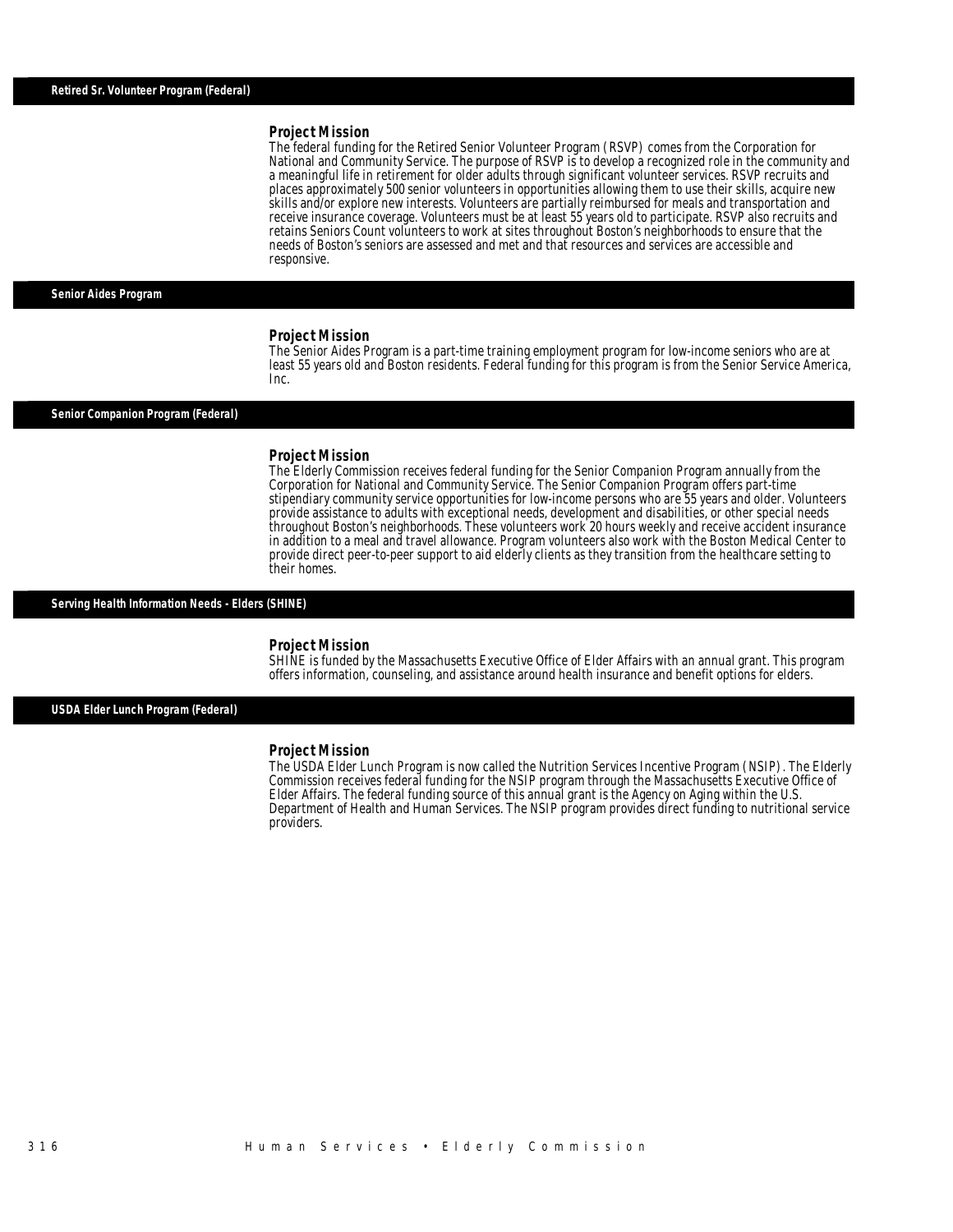# Emergency Shelter Commission Operating Budget

# *James Greene, Executive Director Appropriation: 406*

# *Department Mission*

The mission of the Emergency Shelter Commission is to coordinate a safety net of services for Boston's homeless and for persons in need of food assistance.

### *FY08 Performance Strategies*

- To issue annual reports on the number of Boston residents in need of shelter and food assistance and to use this information to direct policy and funding decisions.
- To provide food assistance to families and individuals in Boston who are at-risk of hunger.
- To secure funding for programs that assist homeless persons in moving along the continuum of care and into permanent housing.
- To provide information and referral to individuals and families in need of shelter, food or housing assistance.

| <b>Operating Budget</b>            | Program Name                        | Total Actual '05 | <b>Total Actual '06</b> | Total Approp '07 | Total Budget '08        |
|------------------------------------|-------------------------------------|------------------|-------------------------|------------------|-------------------------|
|                                    | <b>Emergency Shelter Commission</b> | 530,714          | 520,283                 | 541,470          | 541,470                 |
|                                    | Total                               | 530,714          | 520,283                 | 541,470          | 541,470                 |
| <b>External Funds Budget</b>       | <b>Fund Name</b>                    | Total Actual '05 | <b>Total Actual '06</b> | Total Approp '07 | <b>Total Budget '08</b> |
|                                    | Elderly Street Homeless Proj.       | 0                | 9,126                   | 60,000           | 60,000                  |
|                                    | Homeless Clearinghouse              | 0                | $\Omega$                | 7.500            | 57,000                  |
|                                    | Project Bread/Can Share             | 10,798           | 10,798                  | 10,875           | 10,875                  |
|                                    | <b>Total</b>                        | 10,798           | 19,924                  | 78,375           | 128,375                 |
| <b>Selected Service Indicators</b> |                                     | Actual '05       | Actual '06              | Approp '07       | <b>Budget '08</b>       |
|                                    | <b>Personnel Services</b>           | 206,890          | 199,667                 | 244,245          | 244,523                 |
|                                    | Non Personnel                       | 323,824          | 320,616                 | 297,225          | 296,947                 |
|                                    | <b>Total</b>                        | 530,714          | 520,283                 | 541,470          | 541,470                 |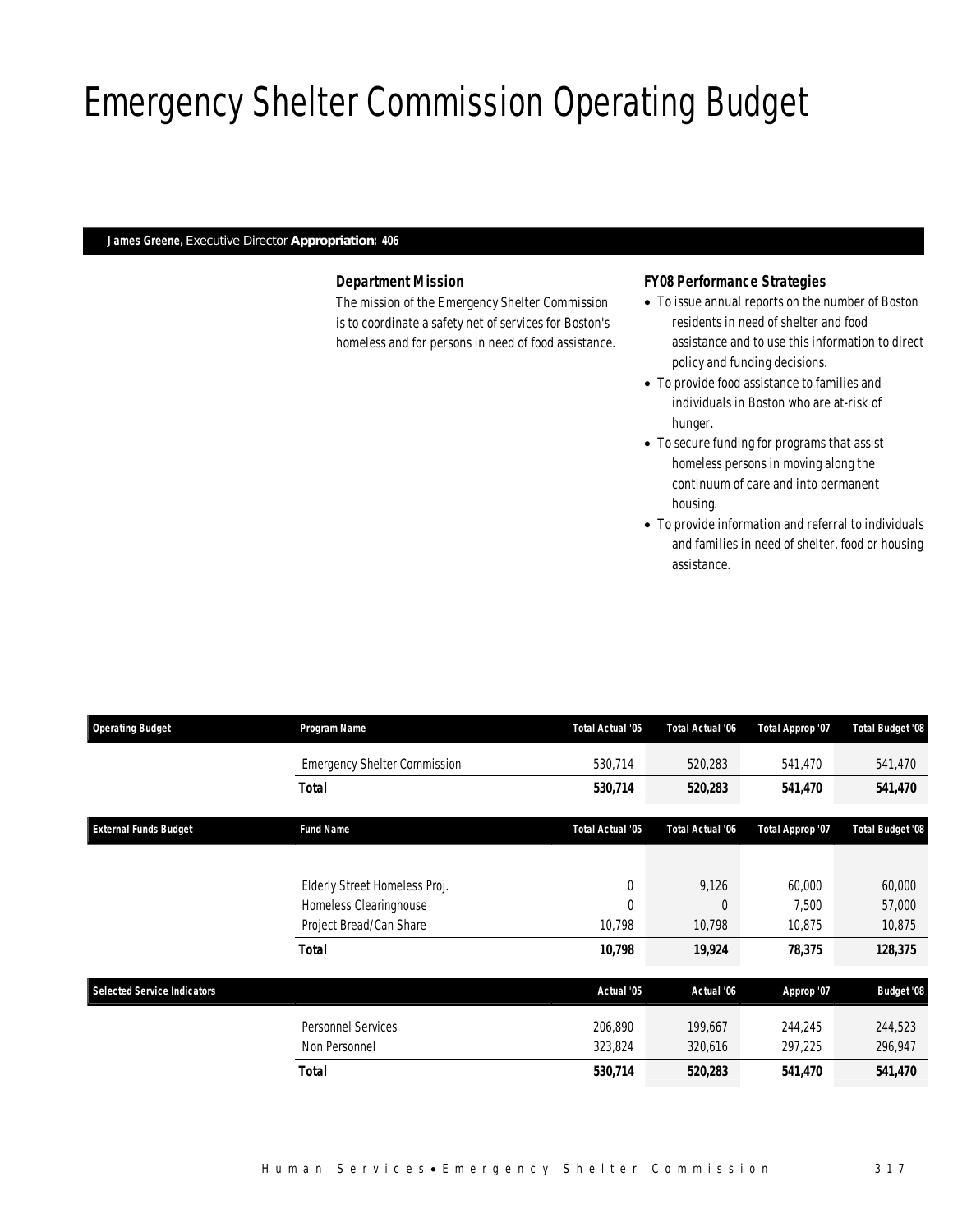# Emergency Shelter Commission Operating Budget



# *Authorizing Statutes*

• Enabling Legislation, Ord. 1983, c. 10, s. 200.

# *Description of Services*

The Commission monitors the number of shelter beds available in the City and provides homeless persons and those in need of food assistance with information and referral to appropriate services. The Commission also provides funding assistance to homeless and emergency food providers, coordinates federal funding applications, and monitors federal and state policy issues which impact homeless and hunger programs.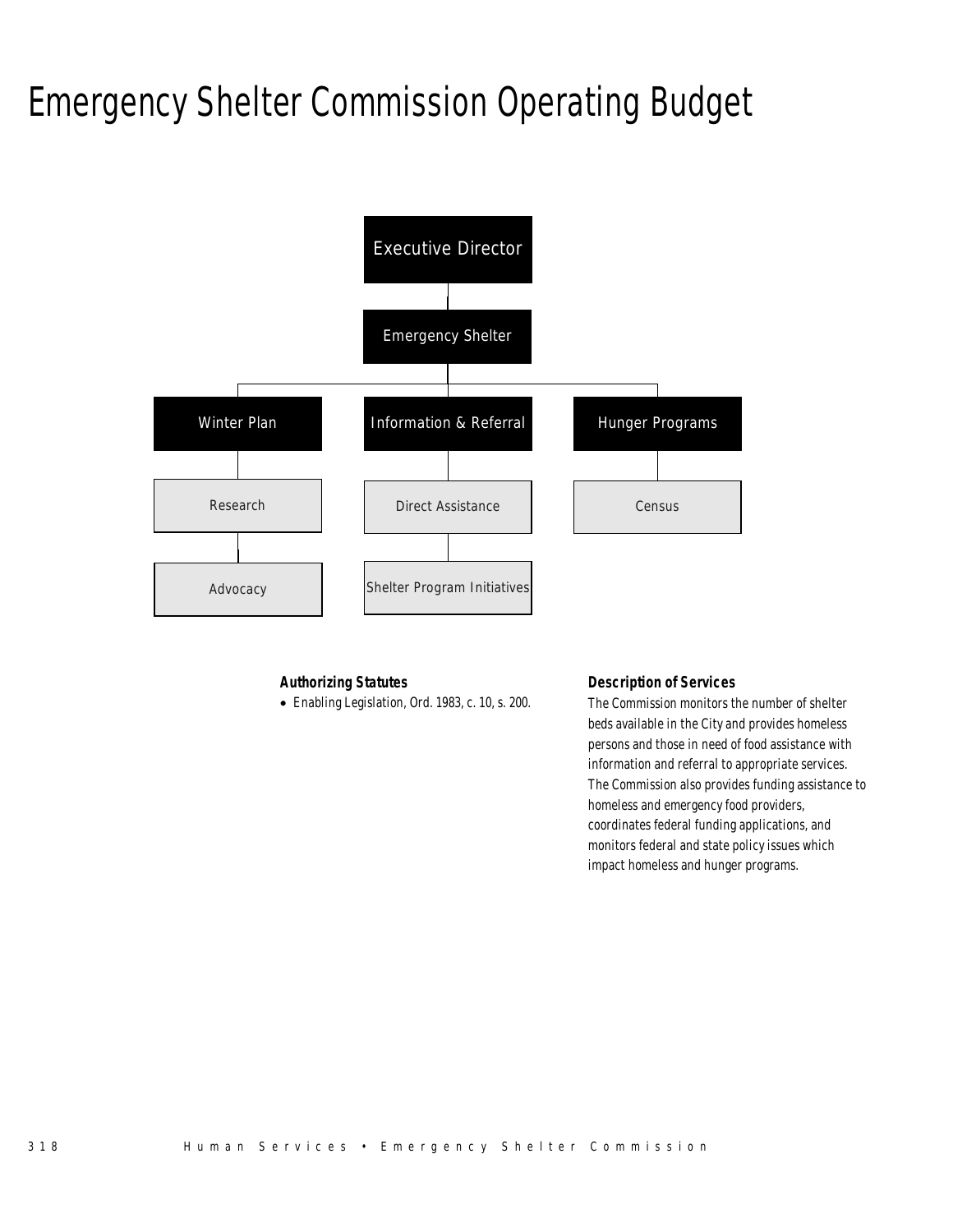# Department History

| <b>Personnel Services</b>       |                                                                                                                                                                                                                                                                                                                   | FY05 Expenditure                                                                                                          | FY06 Expenditure                                                                                              | FY07 Appropriation                                                                                       | FY08 Adopted                                                                                                                | Inc/Dec 07 vs 08                                                                                                             |
|---------------------------------|-------------------------------------------------------------------------------------------------------------------------------------------------------------------------------------------------------------------------------------------------------------------------------------------------------------------|---------------------------------------------------------------------------------------------------------------------------|---------------------------------------------------------------------------------------------------------------|----------------------------------------------------------------------------------------------------------|-----------------------------------------------------------------------------------------------------------------------------|------------------------------------------------------------------------------------------------------------------------------|
|                                 | 51000 Permanent Employees<br>51100 Emergency Employees<br>51200 Overtime<br>51600 Unemployment Compensation<br>51700 Workers' Compensation<br><b>Total Personnel Services</b>                                                                                                                                     | 206.890<br>$\overline{0}$<br>$\mathbf{0}$<br>$\mathbf{0}$<br>$\mathbf{0}$<br>206,890                                      | 199,667<br>0<br>$\mathbf{0}$<br>0<br>$\Omega$<br>199,667                                                      | 244,245<br>0<br>$\overline{0}$<br>0<br>$\Omega$<br>244,245                                               | 244.523<br>$\mathbf{0}$<br>$\mathbf{0}$<br>$\mathbf{0}$<br>$\theta$<br>244,523                                              | 278<br>$\mathbf 0$<br>$\theta$<br>$\overline{0}$<br>$\mathbf{0}$<br>278                                                      |
| <b>Contractual Services</b>     |                                                                                                                                                                                                                                                                                                                   | FY05 Expenditure                                                                                                          | FY06 Expenditure                                                                                              | FY07 Appropriation                                                                                       | FY08 Adopted                                                                                                                | Inc/Dec 07 vs 08                                                                                                             |
|                                 | 52100 Communications<br>52200 Utilities<br>52300 Contracted Ed Services<br>52400 Snow Removal<br>52500 Garbage/Waste Removal<br>52600 Repairs Buildings & Structures<br>52700 Repairs & Service of Equipment<br>52800 Transportation of Persons<br>52900 Contracted Services<br><b>Total Contractual Services</b> | 4,258<br>$\overline{0}$<br>$\mathbf{0}$<br>$\mathbf{0}$<br>$\theta$<br>$\mathbf{0}$<br>115<br>1,500<br>314,614<br>320,487 | 3,940<br>0<br>$\mathbf{0}$<br>0<br>$\Omega$<br>0<br>$\Omega$<br>3,533<br>310,474<br>317,947                   | 5,052<br>0<br>$\overline{0}$<br>0<br>0<br>$\overline{0}$<br>800<br>1,500<br>286,614<br>293,966           | 5,052<br>$\mathbf{0}$<br>$\mathbf{0}$<br>$\mathbf{0}$<br>$\mathbf{0}$<br>$\mathbf{0}$<br>800<br>1,500<br>286,336<br>293,688 | 0<br>$\mathbf 0$<br>$\overline{0}$<br>0<br>$\mathbf 0$<br>$\mathbf{0}$<br>$\overline{0}$<br>$\mathbf{0}$<br>$-278$<br>$-278$ |
| <b>Supplies &amp; Materials</b> |                                                                                                                                                                                                                                                                                                                   | FY05 Expenditure                                                                                                          | FY06 Expenditure                                                                                              | FY07 Appropriation                                                                                       | FY08 Adopted                                                                                                                | Inc/Dec 07 vs 08                                                                                                             |
|                                 | 53000 Auto Energy Supplies<br>53200 Food Supplies<br>53400 Custodial Supplies<br>53500 Med, Dental, & Hosp Supply<br>53600 Office Supplies and Materials<br>53700 Clothing Allowance<br>53800 Educational Supplies & Mat<br>53900 Misc Supplies & Materials<br><b>Total Supplies &amp; Materials</b>              | $\mathbf 0$<br>$\mathbf{0}$<br>$\mathbf{0}$<br>$\theta$<br>2,592<br>$\theta$<br>$\mathbf{0}$<br>180<br>2,772              | $\mathbf 0$<br>$\mathbf 0$<br>0<br>$\mathbf{0}$<br>480<br>$\mathbf{0}$<br>$\mathbf{0}$<br>$\mathbf{0}$<br>480 | $\boldsymbol{0}$<br>$\theta$<br>$\overline{0}$<br>$\Omega$<br>2,259<br>0<br>$\overline{0}$<br>0<br>2,259 | $\mathbf 0$<br>$\mathbf{0}$<br>$\mathbf{0}$<br>$\Omega$<br>2,259<br>$\mathbf{0}$<br>$\mathbf{0}$<br>$\mathbf{0}$<br>2,259   | 0<br>$\overline{0}$<br>0<br>$\mathbf 0$<br>$\overline{0}$<br>0<br>$\Omega$<br>0<br>0                                         |
| <b>Current Chgs &amp; Oblig</b> |                                                                                                                                                                                                                                                                                                                   | FY05 Expenditure                                                                                                          | FY06 Expenditure                                                                                              | FY07 Appropriation                                                                                       | FY08 Adopted                                                                                                                | Inc/Dec 07 vs 08                                                                                                             |
|                                 | 54300 Workers' Comp Medical<br>54400 Legal Liabilities<br>54500 Aid To Veterans<br>54600 Current Charges H&I<br>54700 Indemnification<br>54900 Other Current Charges<br>Total Current Chgs & Oblig                                                                                                                | $\mathbf 0$<br>$\mathbf{0}$<br>$\theta$<br>$\theta$<br>$\mathbf 0$<br>565<br>565                                          | $\mathbf 0$<br>$\mathbf{0}$<br>0<br>$\mathbf{0}$<br>$\mathbf{0}$<br>393<br>393                                | $\mathbf 0$<br>$\overline{0}$<br>$\overline{0}$<br>0<br>$\overline{0}$<br>1,000<br>1,000                 | $\mathbf 0$<br>$\mathbf{0}$<br>$\mathbf 0$<br>$\mathbf{0}$<br>$\mathbf{0}$<br>1,000<br>1,000                                | 0<br>$\overline{0}$<br>0<br>0<br>0<br>0<br>0                                                                                 |
| Equipment                       |                                                                                                                                                                                                                                                                                                                   | FY05 Expenditure                                                                                                          | FY06 Expenditure                                                                                              | FY07 Appropriation                                                                                       | FY08 Adopted                                                                                                                | Inc/Dec 07 vs 08                                                                                                             |
|                                 | 55000 Automotive Equipment<br>55400 Lease/Purchase<br>55600 Office Furniture & Equipment<br>55900 Misc Equipment<br><b>Total Equipment</b>                                                                                                                                                                        | $\Omega$<br>$\mathbf{0}$<br>$\theta$<br>$\theta$<br>$\bf{0}$                                                              | $\Omega$<br>$\mathbf 0$<br>0<br>1,796<br>1,796                                                                | $\Omega$<br>$\mathbf 0$<br>0<br>0<br>0                                                                   | $\Omega$<br>$\mathbf 0$<br>$\overline{0}$<br>0<br>0                                                                         | 0<br>$\overline{0}$<br>0<br>0<br>0                                                                                           |
| <b>Other</b>                    |                                                                                                                                                                                                                                                                                                                   | FY05 Expenditure                                                                                                          | FY06 Expenditure                                                                                              | FY07 Appropriation                                                                                       | FY08 Adopted                                                                                                                | Inc/Dec 07 vs 08                                                                                                             |
|                                 | 56200 Special Appropriation<br>57200 Structures & Improvements<br>58000 Land & Non-Structure<br><b>Total Other</b>                                                                                                                                                                                                | $\mathbf 0$<br>$\mathbf{0}$<br>$\theta$<br>$\mathbf{0}$                                                                   | $\boldsymbol{0}$<br>$\mathbf{0}$<br>0<br>0                                                                    | $\boldsymbol{0}$<br>0<br>0<br>0                                                                          | $\boldsymbol{0}$<br>$\boldsymbol{0}$<br>0<br>0                                                                              | 0<br>0<br>0<br>0                                                                                                             |
|                                 | <b>Grand Total</b>                                                                                                                                                                                                                                                                                                | 530,714                                                                                                                   | 520,283                                                                                                       | 541,470                                                                                                  | 541,470                                                                                                                     | $\overline{0}$                                                                                                               |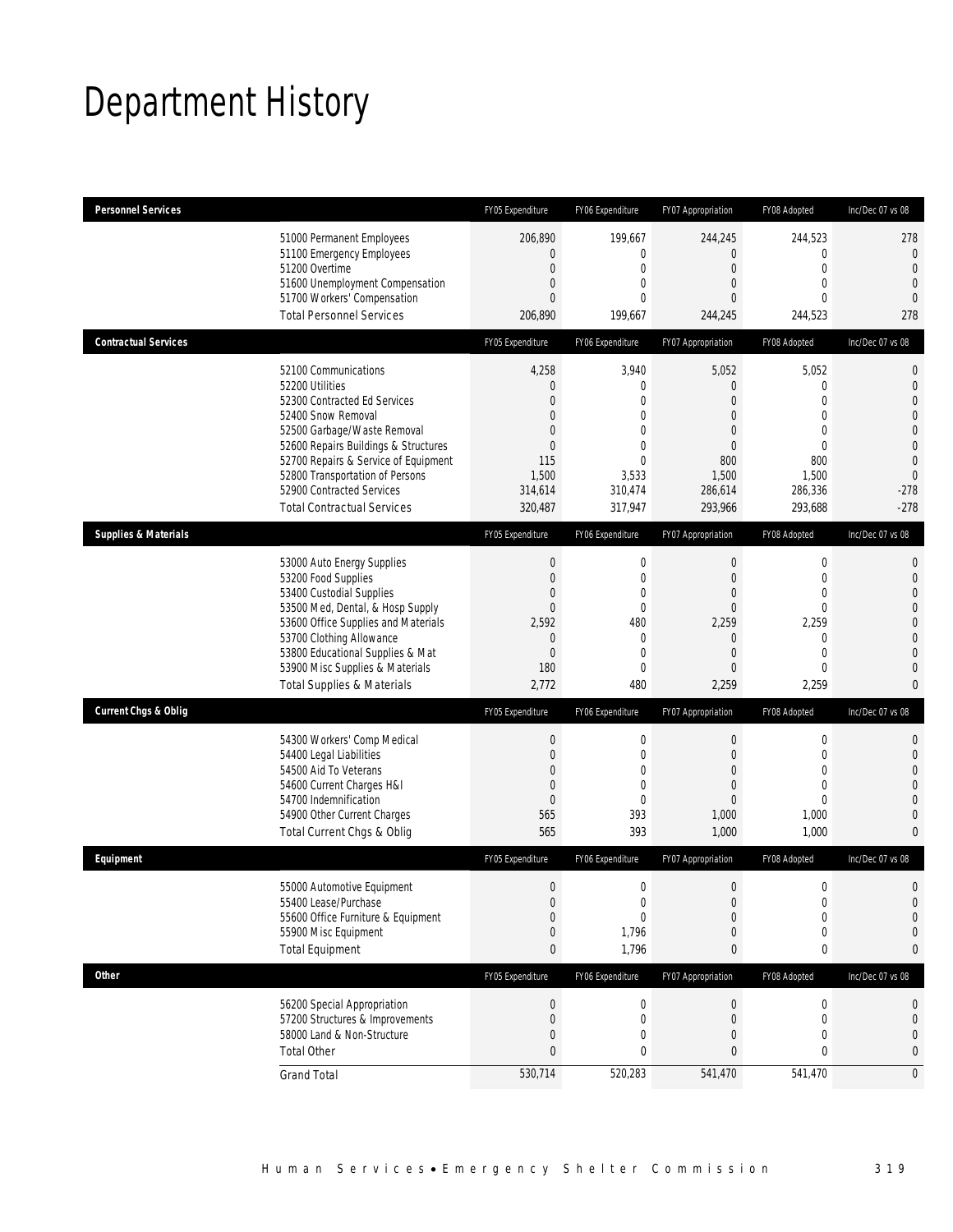# Department Personnel

| Title        | Union<br>Code   | Grade     | Position | FY08 Salary | Title                                    | Union<br>Code                      | Grade    | Position     | FY08 Salary             |
|--------------|-----------------|-----------|----------|-------------|------------------------------------------|------------------------------------|----------|--------------|-------------------------|
| Exec Dir     | CDH             | <b>NG</b> | 1.00     | 80,389      | Staff Asst III                           | <b>MYO</b>                         | 07       | 1.00         | 60,495                  |
| Prog Monitor | MY <sub>0</sub> | 07        | 1.00     | 60,495      | AdminisatrativeAsst<br><b>Staff Asst</b> | MY <sub>0</sub><br>MY <sub>0</sub> | 05<br>05 | 1.00<br>1.00 | 50,320<br>50,320        |
|              |                 |           |          |             | <b>Total</b>                             |                                    |          | 5            | 302,018                 |
|              |                 |           |          |             | <b>Adjustments</b>                       |                                    |          |              |                         |
|              |                 |           |          |             | Differential Payments<br>Other           |                                    |          |              | $\overline{0}$<br>3,000 |
|              |                 |           |          |             | Chargebacks                              |                                    |          |              | $-60,495$               |
|              |                 |           |          |             | Salary Savings                           |                                    |          |              | $\mathbf{0}$            |
|              |                 |           |          |             | <b>FY08 Total Request</b>                |                                    |          |              | 244,523                 |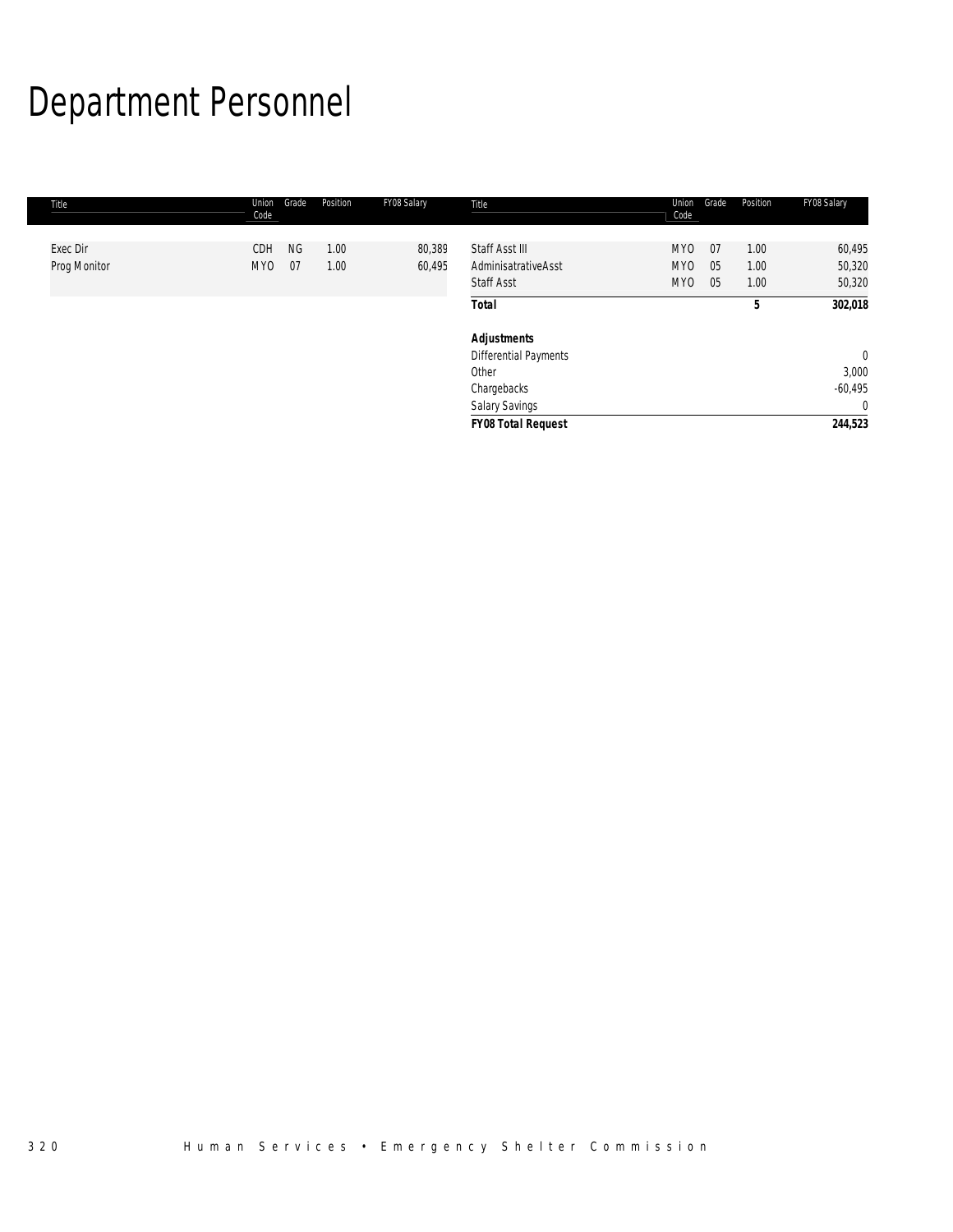# External Funds History

| <b>Personnel Services</b>       |                                                                                                                                                                                                                                                                                                                   | FY05 Expenditure                                                                                                                                                                               | FY06 Expenditure                                                                                                                                                        | FY07 Appropriation                                                                                                                                                                                  | FY08 Adopted                                                                                                                                                    | Inc/Dec 07 vs 08                                                                                                                                                                    |
|---------------------------------|-------------------------------------------------------------------------------------------------------------------------------------------------------------------------------------------------------------------------------------------------------------------------------------------------------------------|------------------------------------------------------------------------------------------------------------------------------------------------------------------------------------------------|-------------------------------------------------------------------------------------------------------------------------------------------------------------------------|-----------------------------------------------------------------------------------------------------------------------------------------------------------------------------------------------------|-----------------------------------------------------------------------------------------------------------------------------------------------------------------|-------------------------------------------------------------------------------------------------------------------------------------------------------------------------------------|
|                                 | 51000 Permanent Employees<br>51100 Emergency Employees<br>51200 Overtime<br>51300 Part Time Employees<br>51400 Health Insurance<br>51500 Pension & Annunity<br>51600 Unemployment Compensation<br>51700 Workers' Compensation<br>51800 Indirect Costs<br>51900 Medicare<br><b>Total Personnel Services</b>        | $\boldsymbol{0}$<br>$\mathbf{0}$<br>$\overline{0}$<br>$\mathbf{0}$<br>$\overline{0}$<br>$\overline{0}$<br>$\overline{0}$<br>$\overline{0}$<br>$\overline{0}$<br>$\overline{0}$<br>$\mathbf{0}$ | $\mathbf 0$<br>$\mathbf{0}$<br>$\overline{0}$<br>$\mathbf{0}$<br>$\overline{0}$<br>0<br>$\overline{0}$<br>$\overline{0}$<br>$\mathbf{0}$<br>$\mathbf{0}$<br>$\mathbf 0$ | $\mathbf 0$<br>$\boldsymbol{0}$<br>$\boldsymbol{0}$<br>$\overline{0}$<br>$\overline{0}$<br>$\overline{0}$<br>$\boldsymbol{0}$<br>$\overline{0}$<br>$\overline{0}$<br>$\overline{0}$<br>$\mathbf{0}$ | $\mathbf 0$<br>$\mathbf 0$<br>$\overline{0}$<br>$\overline{0}$<br>$\overline{0}$<br>0<br>$\mathbf 0$<br>$\overline{0}$<br>$\overline{0}$<br>$\overline{0}$<br>0 | $\mathbf 0$<br>$\mathbf 0$<br>$\overline{0}$<br>$\overline{0}$<br>$\overline{0}$<br>$\mathbf{0}$<br>$\mathbf{0}$<br>$\overline{0}$<br>$\overline{0}$<br>$\mathbf 0$<br>$\mathbf{0}$ |
| <b>Contractual Services</b>     |                                                                                                                                                                                                                                                                                                                   | FY05 Expenditure                                                                                                                                                                               | FY06 Expenditure                                                                                                                                                        | FY07 Appropriation                                                                                                                                                                                  | FY08 Adopted                                                                                                                                                    | Inc/Dec 07 vs 08                                                                                                                                                                    |
|                                 | 52100 Communications<br>52200 Utilities<br>52300 Contracted Ed Services<br>52400 Snow Removal<br>52500 Garbage/Waste Removal<br>52600 Repairs Buildings & Structures<br>52700 Repairs & Service of Equipment<br>52800 Transportation of Persons<br>52900 Contracted Services<br><b>Total Contractual Services</b> | $\theta$<br>$\mathbf{0}$<br>$\overline{0}$<br>$\overline{0}$<br>$\overline{0}$<br>$\mathbf{0}$<br>$\mathbf{0}$<br>$\mathbf{0}$<br>4,500<br>4,500                                               | $\mathbf 0$<br>0<br>$\overline{0}$<br>0<br>$\theta$<br>$\overline{0}$<br>$\theta$<br>1,286<br>12,340<br>13,626                                                          | 0<br>$\mathbf 0$<br>$\overline{0}$<br>$\overline{0}$<br>$\mathbf 0$<br>$\overline{0}$<br>$\overline{0}$<br>$\Omega$<br>72,000<br>72,000                                                             | $\mathbf 0$<br>0<br>$\overline{0}$<br>0<br>$\mathbf 0$<br>$\overline{0}$<br>0<br>$\Omega$<br>115,625<br>115,625                                                 | 0<br>$\mathbf{0}$<br>$\overline{0}$<br>$\overline{0}$<br>$\overline{0}$<br>$\overline{0}$<br>$\overline{0}$<br>$\Omega$<br>43,625<br>43,625                                         |
| <b>Supplies &amp; Materials</b> |                                                                                                                                                                                                                                                                                                                   | FY05 Expenditure                                                                                                                                                                               | FY06 Expenditure                                                                                                                                                        | FY07 Appropriation                                                                                                                                                                                  | FY08 Adopted                                                                                                                                                    | Inc/Dec 07 vs 08                                                                                                                                                                    |
|                                 | 53000 Auto Energy Supplies<br>53200 Food Supplies<br>53400 Custodial Supplies<br>53500 Med, Dental, & Hosp Supply<br>53600 Office Supplies and Materials<br>53700 Clothing Allowance<br>53800 Educational Supplies & Mat<br>53900 Misc Supplies & Materials<br><b>Total Supplies &amp; Materials</b>              | $\theta$<br>$\mathbf{0}$<br>$\mathbf{0}$<br>$\mathbf{0}$<br>$\mathbf{0}$<br>$\mathbf{0}$<br>$\mathbf{0}$<br>6,298<br>6,298                                                                     | $\mathbf 0$<br>$\mathbf{0}$<br>$\mathbf{0}$<br>$\theta$<br>$\overline{0}$<br>$\mathbf{0}$<br>$\Omega$<br>6,298<br>6,298                                                 | $\mathbf 0$<br>$\boldsymbol{0}$<br>$\overline{0}$<br>$\mathbf 0$<br>$\overline{0}$<br>$\overline{0}$<br>$\Omega$<br>6,375<br>6,375                                                                  | 0<br>$\overline{0}$<br>$\overline{0}$<br>0<br>$\overline{0}$<br>0<br>$\Omega$<br>12,750<br>12,750                                                               | $\mathbf{0}$<br>$\overline{0}$<br>$\overline{0}$<br>$\mathbf{0}$<br>$\overline{0}$<br>$\overline{0}$<br>$\overline{0}$<br>6,375<br>6,375                                            |
| <b>Current Chgs &amp; Oblig</b> |                                                                                                                                                                                                                                                                                                                   | FY05 Expenditure                                                                                                                                                                               | FY06 Expenditure                                                                                                                                                        | FY07 Appropriation                                                                                                                                                                                  | FY08 Adopted                                                                                                                                                    | Inc/Dec 07 vs 08                                                                                                                                                                    |
|                                 | 54300 Workers' Comp Medical<br>54400 Legal Liabilities<br>54600 Current Charges H&I<br>54900 Other Current Charges<br>Total Current Chgs & Oblig                                                                                                                                                                  | $\theta$<br>$\mathbf{0}$<br>$\mathbf 0$<br>$\mathbf 0$<br>$\theta$                                                                                                                             | $\mathbf 0$<br>$\mathbf{0}$<br>0<br>$\mathbf{0}$<br>$\mathbf 0$                                                                                                         | 0<br>$\boldsymbol{0}$<br>$\boldsymbol{0}$<br>$\mathbf 0$<br>$\mathbf{0}$                                                                                                                            | 0<br>$\mathbf 0$<br>$\mathbf 0$<br>0<br>0                                                                                                                       | $\mathbf 0$<br>$\overline{0}$<br>$\overline{0}$<br>$\mathbf 0$<br>$\overline{0}$                                                                                                    |
| Equipment                       |                                                                                                                                                                                                                                                                                                                   | FY05 Expenditure                                                                                                                                                                               | FY06 Expenditure                                                                                                                                                        | FY07 Appropriation                                                                                                                                                                                  | FY08 Adopted                                                                                                                                                    | Inc/Dec 07 vs 08                                                                                                                                                                    |
|                                 | 55000 Automotive Equipment<br>55400 Lease/Purchase<br>55600 Office Furniture & Equipment<br>55900 Misc Equipment<br><b>Total Equipment</b>                                                                                                                                                                        | $\theta$<br>$\mathbf{0}$<br>$\mathbf 0$<br>$\mathbf{0}$<br>$\mathbf{0}$                                                                                                                        | $\boldsymbol{0}$<br>$\mathbf 0$<br>0<br>$\mathbf 0$<br>$\mathbf 0$                                                                                                      | $\boldsymbol{0}$<br>$\mathbf 0$<br>$\mathbf 0$<br>$\boldsymbol{0}$<br>$\pmb{0}$                                                                                                                     | $\boldsymbol{0}$<br>$\mathbf 0$<br>0<br>$\mathbf 0$<br>0                                                                                                        | $\mathbf 0$<br>$\mathbf 0$<br>0<br>$\mathbf{0}$<br>$\bf{0}$                                                                                                                         |
| <b>Other</b>                    |                                                                                                                                                                                                                                                                                                                   | FY05 Expenditure                                                                                                                                                                               | FY06 Expenditure                                                                                                                                                        | FY07 Appropriation                                                                                                                                                                                  | FY08 Adopted                                                                                                                                                    | Inc/Dec 07 vs 08                                                                                                                                                                    |
|                                 | 56200 Special Appropriation<br>57200 Structures & Improvements<br>58000 Land & Non-Structure<br><b>Total Other</b><br><b>Grand Total</b>                                                                                                                                                                          | $\boldsymbol{0}$<br>$\mathbf{0}$<br>$\mathbf 0$<br>$\bf{0}$<br>10,798                                                                                                                          | $\boldsymbol{0}$<br>$\mathbf 0$<br>$\mathbf 0$<br>$\bf{0}$<br>19,924                                                                                                    | $\boldsymbol{0}$<br>$\boldsymbol{0}$<br>$\boldsymbol{0}$<br>$\bf{0}$<br>78,375                                                                                                                      | $\boldsymbol{0}$<br>$\mathbf 0$<br>0<br>0<br>128,375                                                                                                            | 0<br>0<br>$\mathbf{0}$<br>$\bf{0}$<br>50,000                                                                                                                                        |
|                                 |                                                                                                                                                                                                                                                                                                                   |                                                                                                                                                                                                |                                                                                                                                                                         |                                                                                                                                                                                                     |                                                                                                                                                                 |                                                                                                                                                                                     |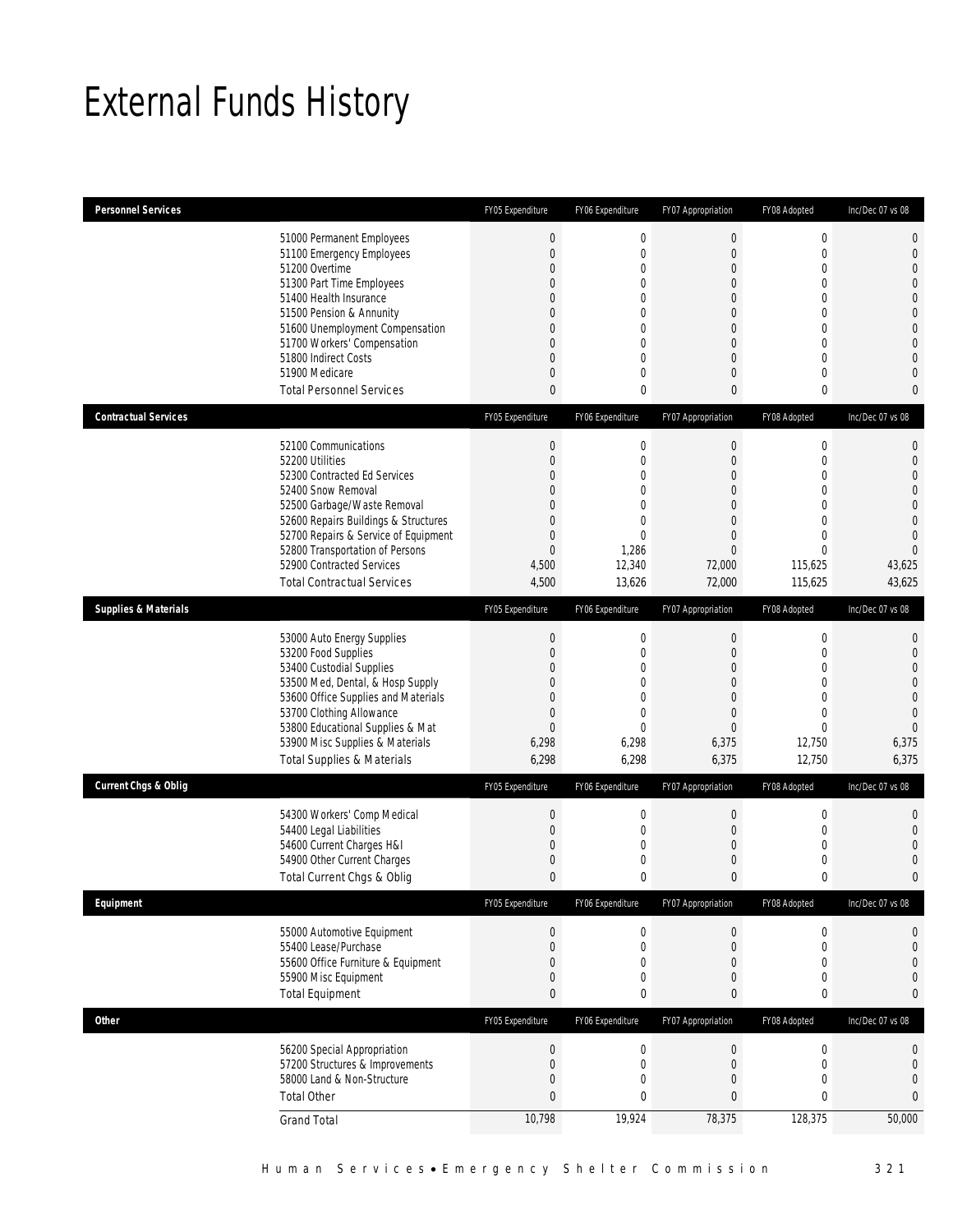# Program 1. Emergency Shelter Commission

### *James Greene, Manager Organization: 406100*

#### *Program Description*

The Emergency Shelter Commission works to ensure that all homeless persons in Boston have access to shelter by conducting an annual homeless census and monitoring homeless shelter capacity. The program works with other City departments and the Mayor's Homeless Planning Committee to provide financial assistance and coordinate the efforts of various service providers. The Commission also conducts research on issues related to homelessness.

### *Program Strategies*

- To issue annual reports on the number of Boston residents in need of shelter and food assistance and to use this information to direct policy and funding decisions.
- To provide food assistance to families and individuals in Boston who are at-risk of hunger.
- To secure funding for programs that assist homeless persons in moving along the continuum of care and into permanent housing.
- To provide information and referral to individuals and families in need of shelter, food or housing assistance.

| Performance Measures                                                                                           | Actual '05       | Actual '06       | Projected '07    | Target '08       |
|----------------------------------------------------------------------------------------------------------------|------------------|------------------|------------------|------------------|
| Homeless population census<br>Meals served through Can Share and other<br>Hunger Grant programs                | 5,819<br>365,223 | 6,365<br>413,856 | 6,413<br>338,367 | 6,413<br>338,367 |
| Dollar resources secured (McKinney Funding)<br>Individuals and families receiving information<br>and referrals | \$19.1M<br>2.131 | \$18.9M<br>2,861 | \$18.3M<br>2,837 | \$18.1M<br>3,200 |
|                                                                                                                |                  |                  |                  |                  |

| Selected Service Indicators |                                     | Actual '05         | Actual '06         | Approp '07         | <b>Budget '08</b>  |
|-----------------------------|-------------------------------------|--------------------|--------------------|--------------------|--------------------|
|                             | Personnel Services<br>Non Personnel | 206.890<br>323.824 | 199.667<br>320.616 | 244.245<br>297,225 | 244,523<br>296,947 |
|                             | Total                               | 530.714            | 520,283            | 541.470            | 541,470            |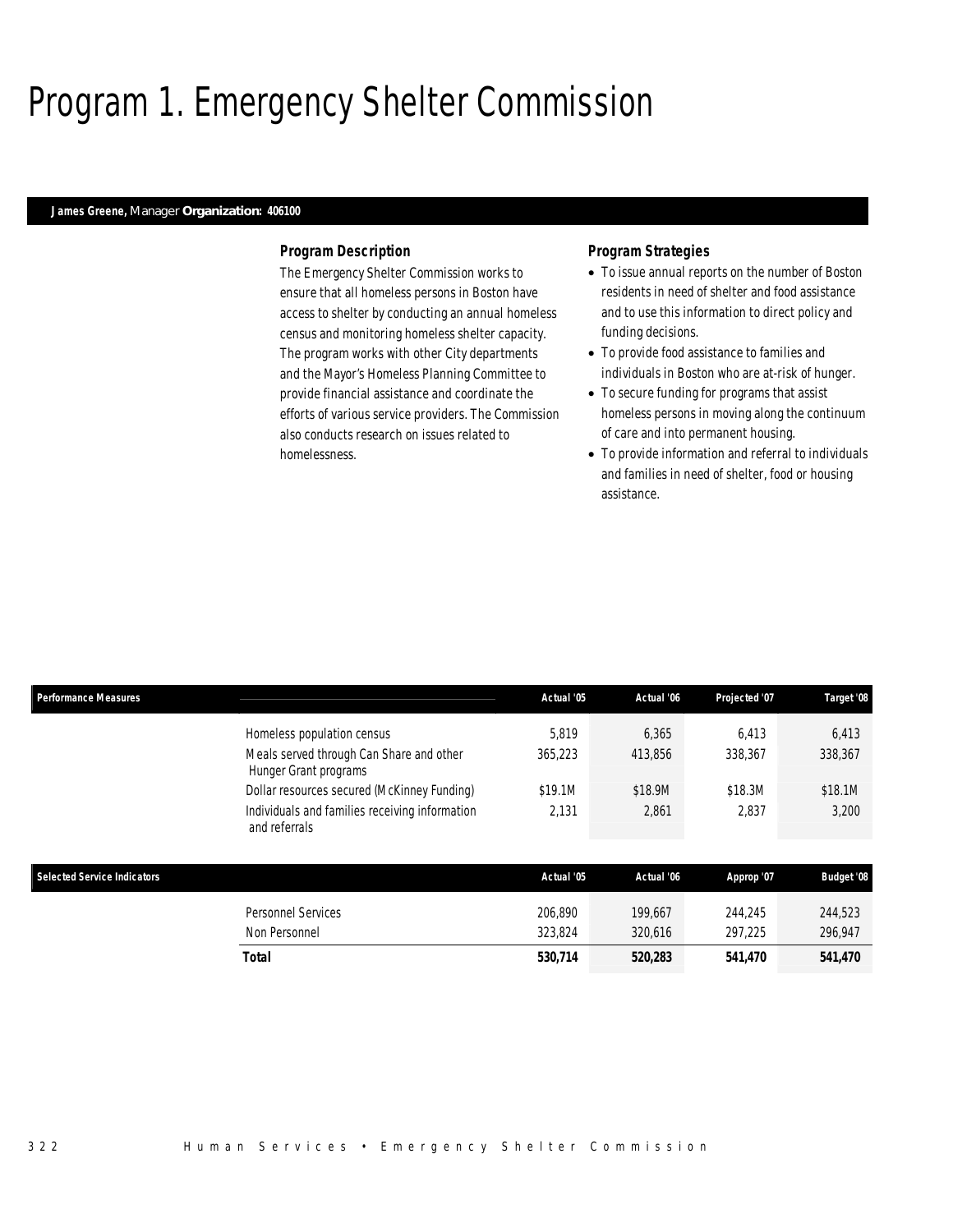# External Funds Projects

*Elder Street Homeless Initiative* 

#### *Project Mission*

The Elder Street Homeless Initiative is a coordinated effort to alleviate homelessness among Boston's elderly population. This three year \$180,000 initiative, funded through the financial support of Citizens Bank, has allowed for targeted efforts to identify and facilitate housing access for all elderly homeless living on the streets of Boston.

*Homeless Prevention Clearinghouse* 

#### *Project Mission*

The Boston Homelessness Prevention Clearinghouse is an initiative of the Emergency Shelter Commission and Department of Neighborhood Development intended to coordinate homeless prevention services in the City of Boston. The initial 75,000 annual amount provided by the Paul and Phyllis Fireman Family Foundation will provide for the personnel to increase prevention partnerships with community, business and faith-based organizations.

*Project Bread* 

#### *Project Mission*

The Project Bread grant funds a portion of the expenses related to the City's Can Share Food Drive.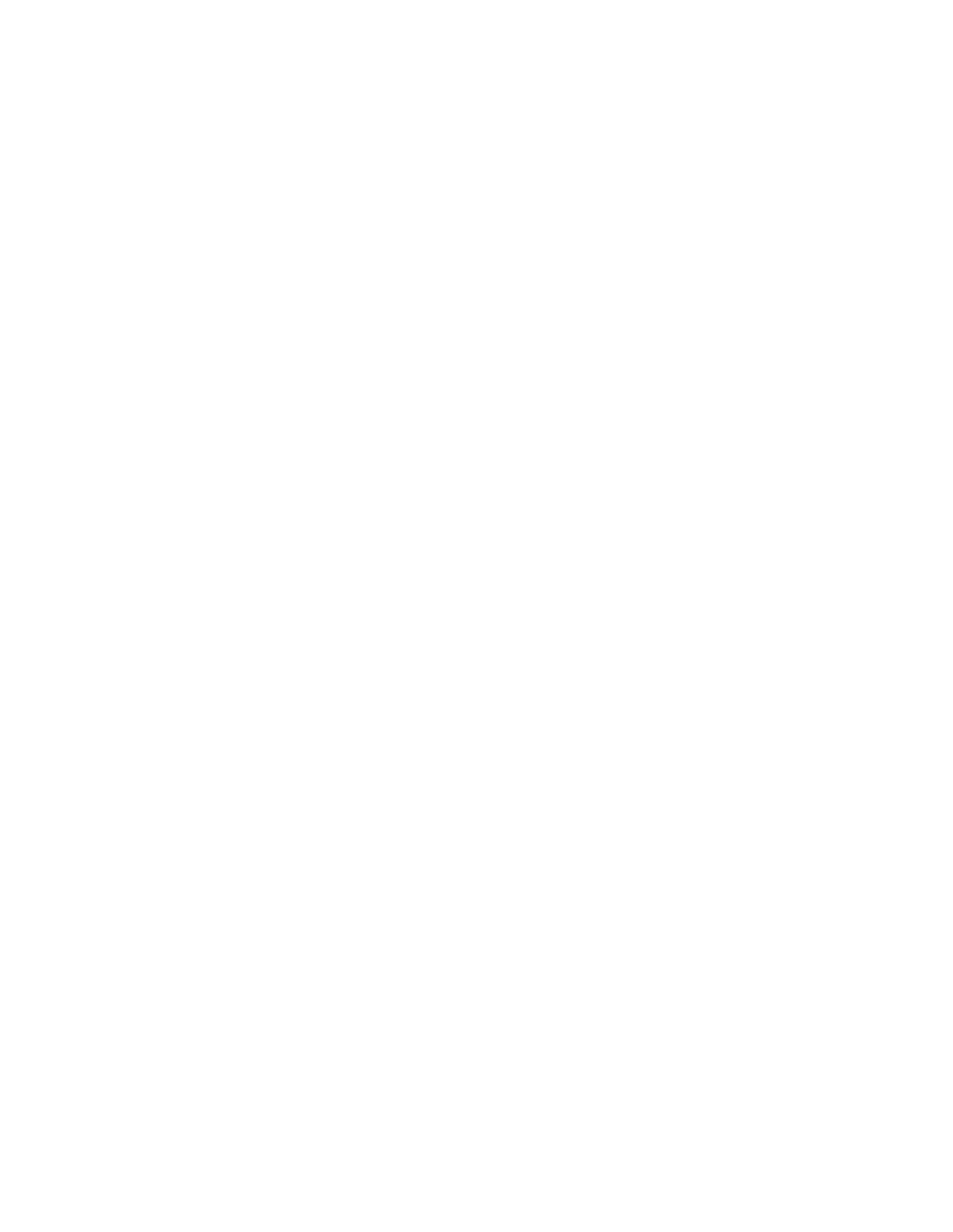# Veterans' Services Department Operating Budget

# *Eugene J. Vaillancourt, Commissioner Appropriation: 741*

# *Department Mission*

The mission of the Veterans' Services Department is to provide financial and medical assistance to veterans and their dependents residing in Boston (those eligible under MGL C115 and CMR 108); participate in payment of burial expenses for indigent veterans under prescribed regulations; assist all veterans in obtaining benefits (federal, state, or local) to which they may be entitled; oversee the decoration of all veterans graves (mostly in Boston, but some elsewhere) on Memorial Day; and carry out commemorative and recording activities related to Boston veterans.

### *FY08 Performance Strategies*

- To determine eligibility for financial or medical aid to Boston veterans or their dependents.
- To maintain hero squares to highest possible standards.
- To ensure that veterans' graves are decorated.

| <b>Operating Budget</b>            | Program Name       | <b>Total Actual '05</b> | <b>Total Actual '06</b> | Total Approp '07 | Total Budget '08  |
|------------------------------------|--------------------|-------------------------|-------------------------|------------------|-------------------|
|                                    | Veterans' Services | 3,359,842               | 3,896,711               | 3,800,056        | 4,261,152         |
|                                    | <b>Total</b>       | 3,359,842               | 3,896,711               | 3,800,056        | 4,261,152         |
|                                    |                    |                         |                         |                  |                   |
| <b>Selected Service Indicators</b> |                    | Actual '05              | Actual '06              |                  |                   |
|                                    |                    |                         |                         | Approp '07       | <b>Budget '08</b> |
|                                    | Personnel Services | 741.608                 | 788.122                 | 873,388          | 889.159           |
|                                    | Non Personnel      | 2,618,234               | 3,108,589               | 2,926,668        | 3,371,993         |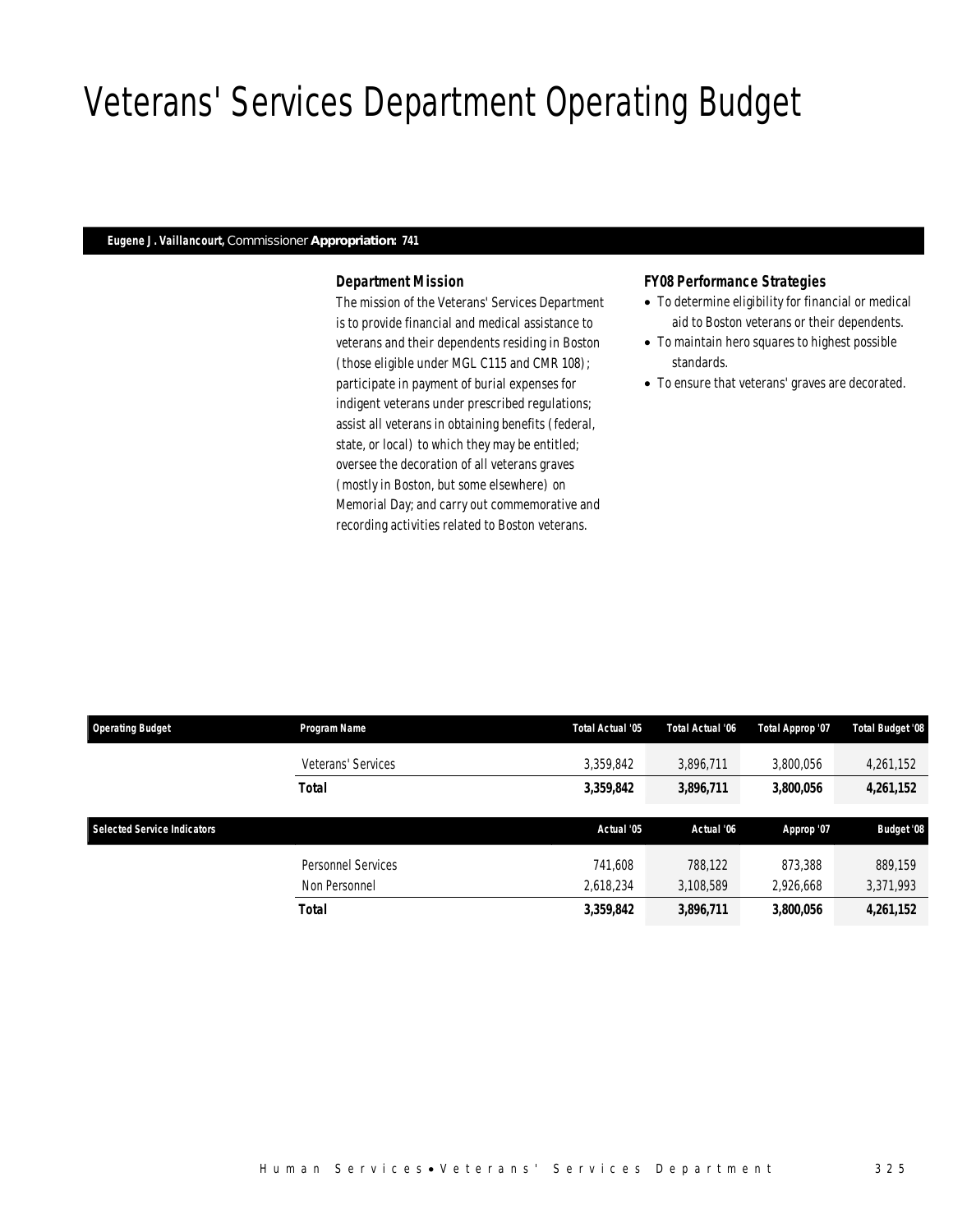# Veterans' Services Department Operating Budget



### *Authorizing Statutes*

- Enabling Legislation, Ord. 1954, c. 2, s. 66.
- Veterans' Benefits, MGLA c. 115, as amended.
- Appropriation for Grave Decoration, MGLA c. 115, s. 9.

# *Description of Services*

The Veterans' Services Department represents Boston veterans' interests before the Massachusetts legislature and veterans' organizations. It also coordinates with state and local agencies to identify and assist veterans in need of financial, medical, or support services. The Department also makes referrals to veterans concerned with various issues such as Agent Orange and Post-Traumatic Stress Disorder. The Department assists veterans with financial supplements and pays medical bills for eligible veterans and their dependents. In addition, the Department oversees the provision of burial plots for veterans, maintains military records of deceased veterans, and decorates veterans' graves and hero squares on appropriate holidays.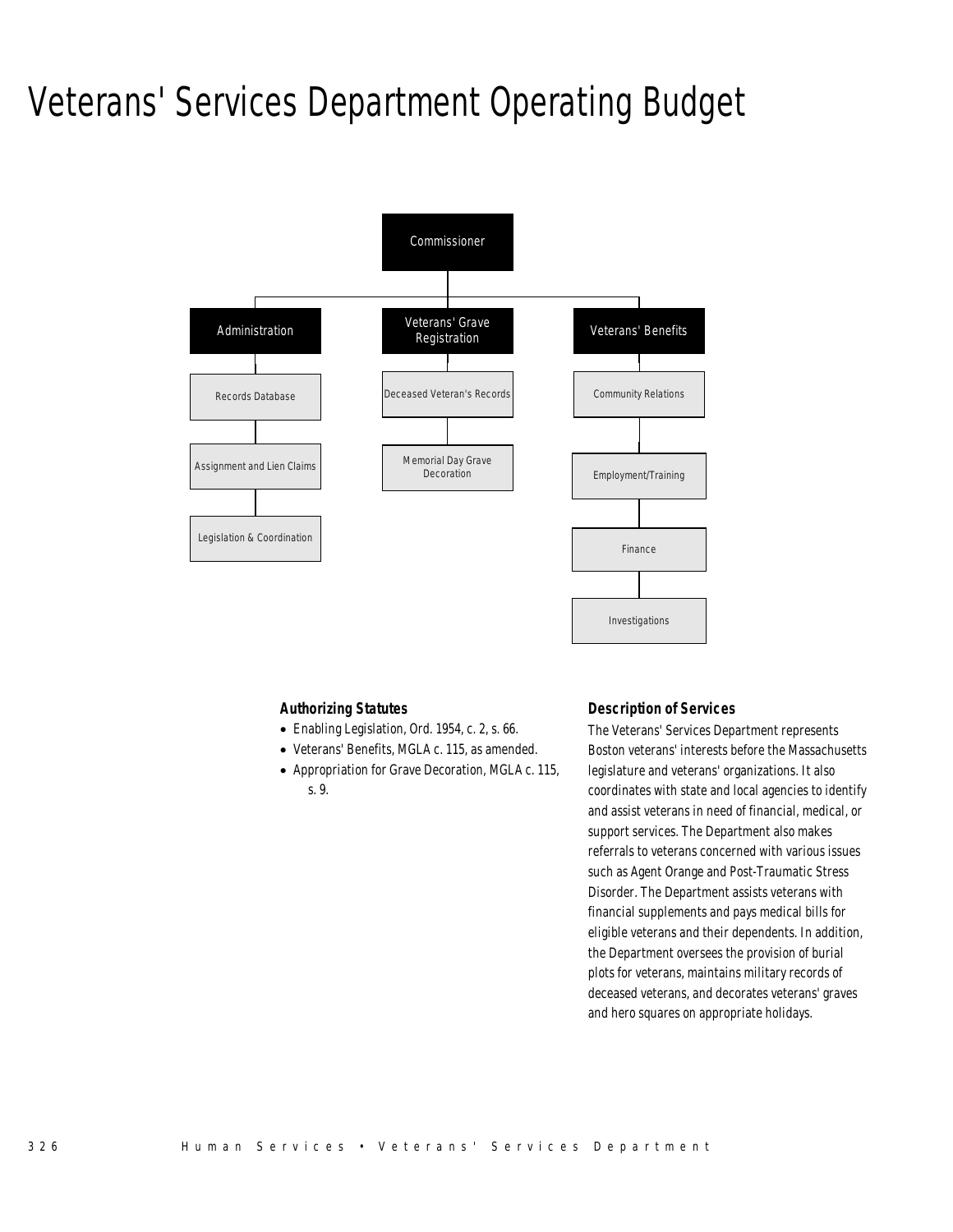# Department History

| <b>Personnel Services</b>       |                                                                                                                                                                                                                                                                                                      | FY05 Expenditure                                                                                    | FY06 Expenditure                                                                                                             | FY07 Appropriation                                                                                                                     | FY08 Adopted                                                                                                   | Inc/Dec 07 vs 08                                                                                                                                      |
|---------------------------------|------------------------------------------------------------------------------------------------------------------------------------------------------------------------------------------------------------------------------------------------------------------------------------------------------|-----------------------------------------------------------------------------------------------------|------------------------------------------------------------------------------------------------------------------------------|----------------------------------------------------------------------------------------------------------------------------------------|----------------------------------------------------------------------------------------------------------------|-------------------------------------------------------------------------------------------------------------------------------------------------------|
|                                 | 51000 Permanent Employees<br>51100 Emergency Employees<br>51200 Overtime<br>51600 Unemployment Compensation<br>51700 Workers' Compensation<br><b>Total Personnel Services</b>                                                                                                                        | 711.768<br>29,840<br>0<br>$\mathbf{0}$<br>$\Omega$<br>741,608                                       | 751,389<br>32,923<br>$\mathbf 0$<br>3,810<br>0<br>788,122                                                                    | 837,688<br>35,700<br>0<br>$\overline{0}$<br>$\Omega$<br>873,388                                                                        | 850.938<br>38,221<br>0<br>$\overline{0}$<br>0<br>889,159                                                       | 13,250<br>2,521<br>$\mathbf{0}$<br>$\overline{0}$<br>$\Omega$<br>15,771                                                                               |
| <b>Contractual Services</b>     |                                                                                                                                                                                                                                                                                                      | FY05 Expenditure                                                                                    | FY06 Expenditure                                                                                                             | FY07 Appropriation                                                                                                                     | FY08 Adopted                                                                                                   | Inc/Dec 07 vs 08                                                                                                                                      |
|                                 | 52100 Communications<br>52200 Utilities<br>52400 Snow Removal<br>52500 Garbage/Waste Removal<br>52600 Repairs Buildings & Structures<br>52700 Repairs & Service of Equipment<br>52800 Transportation of Persons<br>52900 Contracted Services<br><b>Total Contractual Services</b>                    | 15,080<br>$\Omega$<br>$\Omega$<br>0<br>$\Omega$<br>4,092<br>5,789<br>99,134<br>124,095              | 13,789<br>0<br>$\Omega$<br>$\overline{0}$<br>$\mathbf{0}$<br>4,794<br>6,623<br>79,981<br>105,187                             | 16,061<br>$\overline{0}$<br>$\overline{0}$<br>$\overline{0}$<br>$\Omega$<br>4,100<br>9,940<br>63,380<br>93,481                         | 16,541<br>$\overline{0}$<br>$\overline{0}$<br>$\overline{0}$<br>$\Omega$<br>2,046<br>8,595<br>63,380<br>90,562 | 480<br>$\mathbf{0}$<br>$\overline{0}$<br>$\Omega$<br>$\overline{0}$<br>$-2,054$<br>$-1,345$<br>$\overline{0}$<br>$-2,919$                             |
| <b>Supplies &amp; Materials</b> |                                                                                                                                                                                                                                                                                                      | FY05 Expenditure                                                                                    | FY06 Expenditure                                                                                                             | FY07 Appropriation                                                                                                                     | FY08 Adopted                                                                                                   | Inc/Dec 07 vs 08                                                                                                                                      |
|                                 | 53000 Auto Energy Supplies<br>53200 Food Supplies<br>53400 Custodial Supplies<br>53500 Med, Dental, & Hosp Supply<br>53600 Office Supplies and Materials<br>53700 Clothing Allowance<br>53800 Educational Supplies & Mat<br>53900 Misc Supplies & Materials<br><b>Total Supplies &amp; Materials</b> | $\theta$<br>$\mathbf{0}$<br>0<br>$\overline{0}$<br>5,404<br>$\theta$<br>$\theta$<br>9,406<br>14,810 | $\mathbf 0$<br>$\overline{0}$<br>$\mathbf{0}$<br>$\overline{0}$<br>7,479<br>$\mathbf{0}$<br>$\mathbf{0}$<br>15,993<br>23,472 | $\boldsymbol{0}$<br>$\boldsymbol{0}$<br>$\overline{0}$<br>$\overline{0}$<br>8,125<br>$\mathbf 0$<br>$\overline{0}$<br>15,736<br>23,861 | 0<br>$\overline{0}$<br>0<br>$\overline{0}$<br>8,125<br>0<br>$\Omega$<br>15,736<br>23,861                       | $\mathbf{0}$<br>$\mathbf{0}$<br>$\overline{0}$<br>$\overline{0}$<br>$\mathbf 0$<br>$\overline{0}$<br>$\overline{0}$<br>$\overline{0}$<br>$\mathbf{0}$ |
| <b>Current Chgs &amp; Oblig</b> |                                                                                                                                                                                                                                                                                                      | FY05 Expenditure                                                                                    | FY06 Expenditure                                                                                                             | FY07 Appropriation                                                                                                                     | FY08 Adopted                                                                                                   | Inc/Dec 07 vs 08                                                                                                                                      |
|                                 | 54300 Workers' Comp Medical<br>54400 Legal Liabilities<br>54500 Aid To Veterans<br>54600 Current Charges H&I<br>54700 Indemnification<br>54900 Other Current Charges<br>Total Current Chgs & Oblig                                                                                                   | $\theta$<br>$\mathbf{0}$<br>2,473,201<br>0<br>$\theta$<br>2,105<br>2,475,306                        | $\mathbf 0$<br>$\mathbf{0}$<br>2,967,917<br>0<br>$\mathbf{0}$<br>5,692<br>2,973,609                                          | $\boldsymbol{0}$<br>$\mathbf{0}$<br>2,800,000<br>$\mathbf 0$<br>$\Omega$<br>5,546<br>2,805,546                                         | $\mathbf 0$<br>$\overline{0}$<br>3,250,000<br>$\mathbf 0$<br>$\Omega$<br>4,800<br>3,254,800                    | $\mathbf{0}$<br>$\overline{0}$<br>450,000<br>$\overline{0}$<br>$\Omega$<br>$-746$<br>449,254                                                          |
| Equipment                       |                                                                                                                                                                                                                                                                                                      | FY05 Expenditure                                                                                    | FY06 Expenditure                                                                                                             | FY07 Appropriation                                                                                                                     | FY08 Adopted                                                                                                   | Inc/Dec 07 vs 08                                                                                                                                      |
|                                 | 55000 Automotive Equipment<br>55400 Lease/Purchase<br>55600 Office Furniture & Equipment<br>55900 Misc Equipment<br><b>Total Equipment</b>                                                                                                                                                           | $\mathbf{0}$<br>$\mathbf{0}$<br>$\theta$<br>4,023<br>4,023                                          | $\mathbf 0$<br>$\overline{0}$<br>$\boldsymbol{0}$<br>6,321<br>6,321                                                          | $\boldsymbol{0}$<br>$\Omega$<br>$\boldsymbol{0}$<br>3,780<br>3,780                                                                     | $\mathbf 0$<br>$\overline{0}$<br>$\boldsymbol{0}$<br>2,770<br>2,770                                            | $\mathbf 0$<br>$\overline{0}$<br>$\mathbf 0$<br>$-1,010$<br>$-1,010$                                                                                  |
| Other                           |                                                                                                                                                                                                                                                                                                      | FY05 Expenditure                                                                                    | FY06 Expenditure                                                                                                             | FY07 Appropriation                                                                                                                     | FY08 Adopted                                                                                                   | Inc/Dec 07 vs 08                                                                                                                                      |
|                                 | 56200 Special Appropriation<br>57200 Structures & Improvements<br>58000 Land & Non-Structure<br><b>Total Other</b>                                                                                                                                                                                   | $\theta$<br>$\mathbf 0$<br>0<br>0                                                                   | $\boldsymbol{0}$<br>$\mathbf 0$<br>0<br>0                                                                                    | $\boldsymbol{0}$<br>0<br>0<br>0                                                                                                        | 0<br>0<br>0<br>0                                                                                               | 0<br>0<br>0<br>0                                                                                                                                      |
|                                 | <b>Grand Total</b>                                                                                                                                                                                                                                                                                   | 3,359,842                                                                                           | 3,896,711                                                                                                                    | 3,800,056                                                                                                                              | 4,261,152                                                                                                      | 461,096                                                                                                                                               |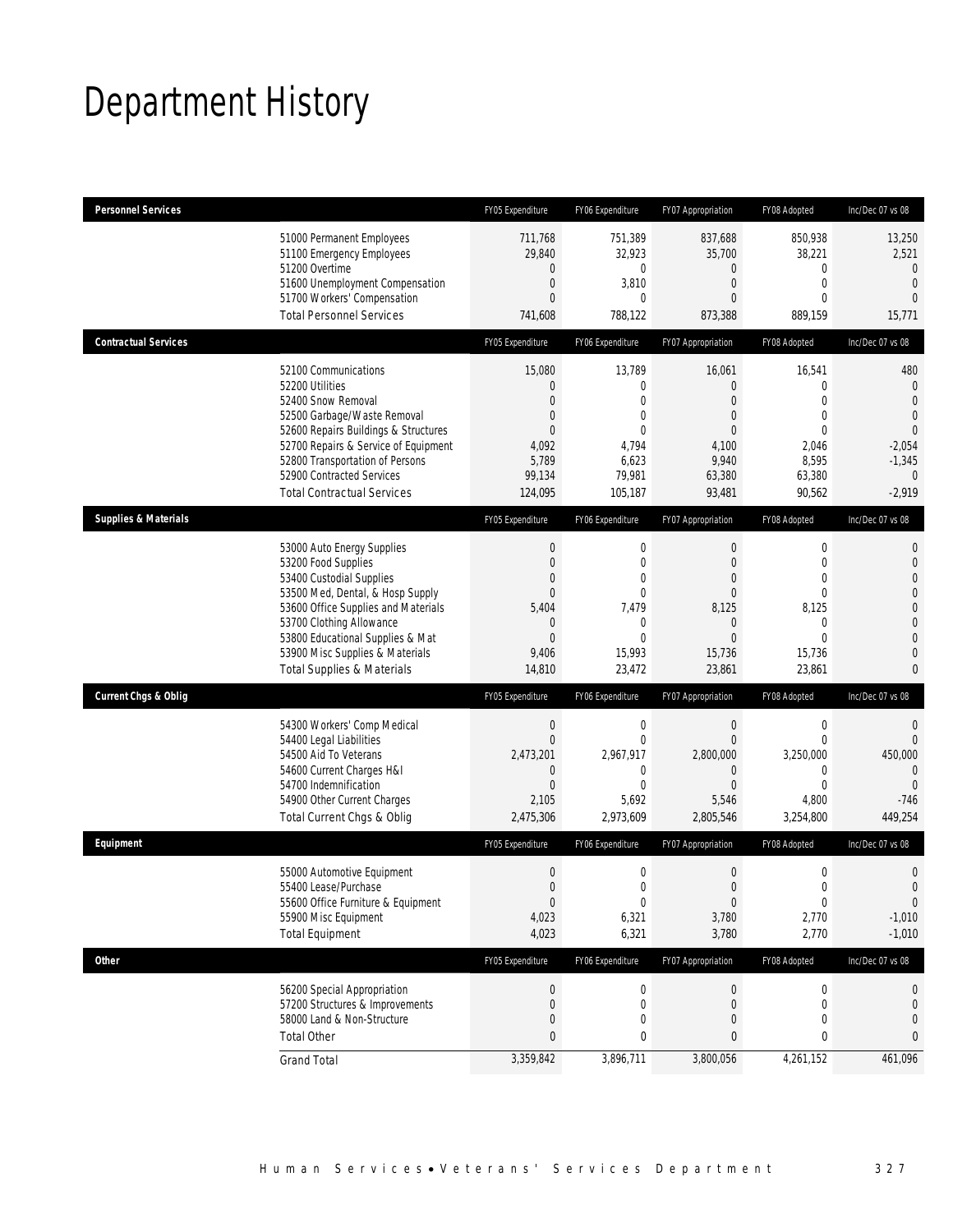# Department Personnel

| Title                                 | Union<br>Code | Grade     | Position | FY08 Salary | Title                        | Union<br>Code   | Grade          | Position | FY08 Salary  |
|---------------------------------------|---------------|-----------|----------|-------------|------------------------------|-----------------|----------------|----------|--------------|
|                                       |               |           |          |             |                              |                 |                |          |              |
| Commissioner (Vet)                    | CDH           | <b>NG</b> | 1.00     | 85,467      | Social Service Technician    | SU <sub>4</sub> | 12             | 1.00     | 39,745       |
| <b>Burial Agent</b>                   | SU4           | 17        | 1.00     | 45,860      | Prin Admin Asst (Vets Svcs)  | SE <sub>1</sub> | 09             | 1.00     | 84,171       |
| Adm.Assistant                         | SU4           | 17        | 1.00     | 62,788      | Principal Adm Asst.          | SE <sub>1</sub> | 06             | 1.00     | 65,222       |
| <b>Community Relations Specialist</b> | SU4           | 17        | 1.00     | 62,788      | Sr Adm Anl                   | SE <sub>1</sub> | 06             | 1.00     | 65,222       |
| Exec Sec (Veterans)                   | SU4           | 15        | 1.00     | 49,938      | DepComm-VeteransBnfits&Svc   | SE <sub>1</sub> | 0 <sub>5</sub> | 1.00     | 59,839       |
| <b>Head Administrative Clerk</b>      | SU4           | 14        | 2.00     | 88,311      | Exec Sec                     | SE <sub>1</sub> | 05             | 1.00     | 59,839       |
| Veterans Svcs Supv                    | SU4           | 13        | 2.00     | 74,062      | Adm_Assistant                | SE <sub>1</sub> | 04             | 1.00     | 54,455       |
|                                       |               |           |          |             | <b>Total</b>                 |                 |                | 16       | 897,707      |
|                                       |               |           |          |             | <b>Adjustments</b>           |                 |                |          |              |
|                                       |               |           |          |             | <b>Differential Payments</b> |                 |                |          | $\mathbf{0}$ |
|                                       |               |           |          |             | Other                        |                 |                |          | 6,976        |
|                                       |               |           |          |             | Chargebacks                  |                 |                |          | 0            |
|                                       |               |           |          |             | <b>Salary Savings</b>        |                 |                |          | $-53,746$    |
|                                       |               |           |          |             | <b>FY08 Total Request</b>    |                 |                |          | 850,937      |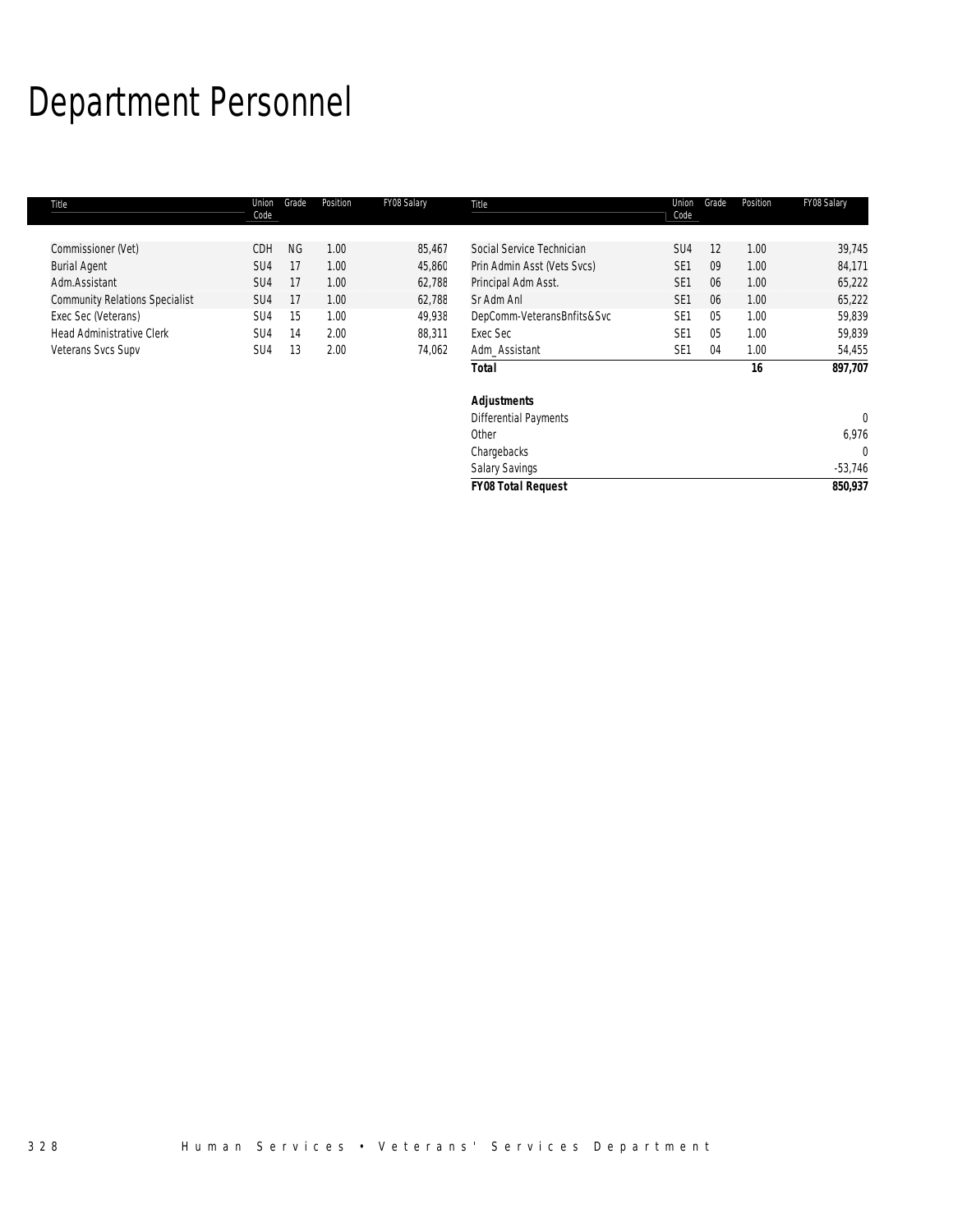# Program 1. Veterans' Services

## *Eugene J. Vaillancourt, Manager Organization: 741100*

### *Program Description*

The Veterans' Services Program explores all legal avenues to provide needy veterans and their dependents with assistance in obtaining benefits to which they are entitled. It provides emergency cash assistance to homeless or about-to-be displaced eligible.

# *Program Strategies*

- To determine eligibility for financial or medical aid to Boston veterans or their dependents.
- To maintain hero squares to highest possible standards.
- To ensure that veterans' graves are decorated.

| <b>Performance Measures</b>        |                                                          | Actual '05 | Actual '06 | Projected '07 | Target '08        |
|------------------------------------|----------------------------------------------------------|------------|------------|---------------|-------------------|
|                                    | % of individuals who qualify for and are provided<br>aid | 100%       | 100%       | 100%          | 100%              |
|                                    | % of hero squares decorated                              | 100%       | 100%       | 100%          | 100%              |
|                                    | % of individual graves decorated                         | 76%        | 96%        | 97%           | 97%               |
|                                    |                                                          |            |            |               |                   |
| <b>Selected Service Indicators</b> |                                                          | Actual '05 | Actual '06 | Approp '07    | <b>Budget '08</b> |
|                                    | Personnel Services                                       | 741,608    | 788,122    | 873,388       | 889.159           |
|                                    | Non Personnel                                            | 2,618,234  | 3,108,589  | 2,926,668     | 3,371,993         |
|                                    | <b>Total</b>                                             | 3,359,842  | 3,896,711  | 3,800,056     | 4,261,152         |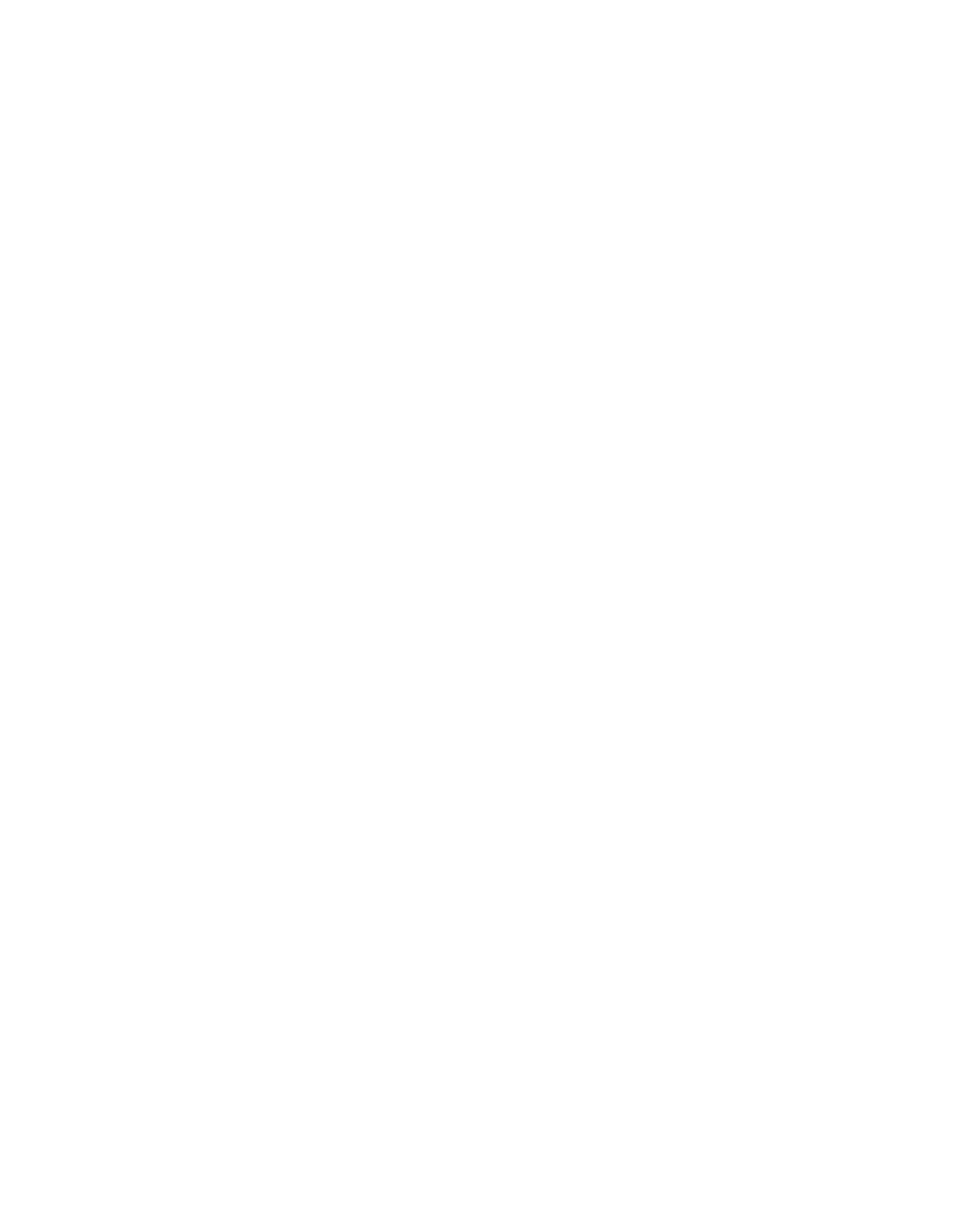# Women's Commission Operating Budget

# *Marie A.Turley, Executive Director Appropriation: 417*

# *Department Mission*

The mission of the Boston Women's Commission is to provide technical assistance, education, outreach, and advocacy on all issues of concern to women in the City of Boston. The Commission emphasizes economic opportunity, child care, youth programs for girls, and health and safety issues.

# *FY08 Performance Strategies*

- To provide technical assistance to constituents and organizations on issues concerning women.
- To advocate for increased attention to public policy initiatives that affect women's equal participation, economic security, family commitments, health, and safety.
- Through advocacy and educational programs, provide opportunities for girls to experience a full range of life options.

| <b>Operating Budget</b>            | Program Name              | Total Actual '05 | Total Actual '06 | Total Approp '07 | <b>Total Budget '08</b> |
|------------------------------------|---------------------------|------------------|------------------|------------------|-------------------------|
|                                    | Women's Commission        | 146.121          | 149.921          | 152,843          | 156,165                 |
|                                    | <b>Total</b>              | 146,121          | 149,921          | 152,843          | 156,165                 |
|                                    |                           |                  |                  |                  |                         |
|                                    |                           |                  |                  |                  |                         |
| <b>Selected Service Indicators</b> |                           | Actual '05       | Actual '06       | Approp '07       | <b>Budget '08</b>       |
|                                    | <b>Personnel Services</b> | 143,320          | 146.084          | 149,424          | 152,315                 |
|                                    | Non Personnel             | 2,801            | 3,837            | 3.419            | 3,850                   |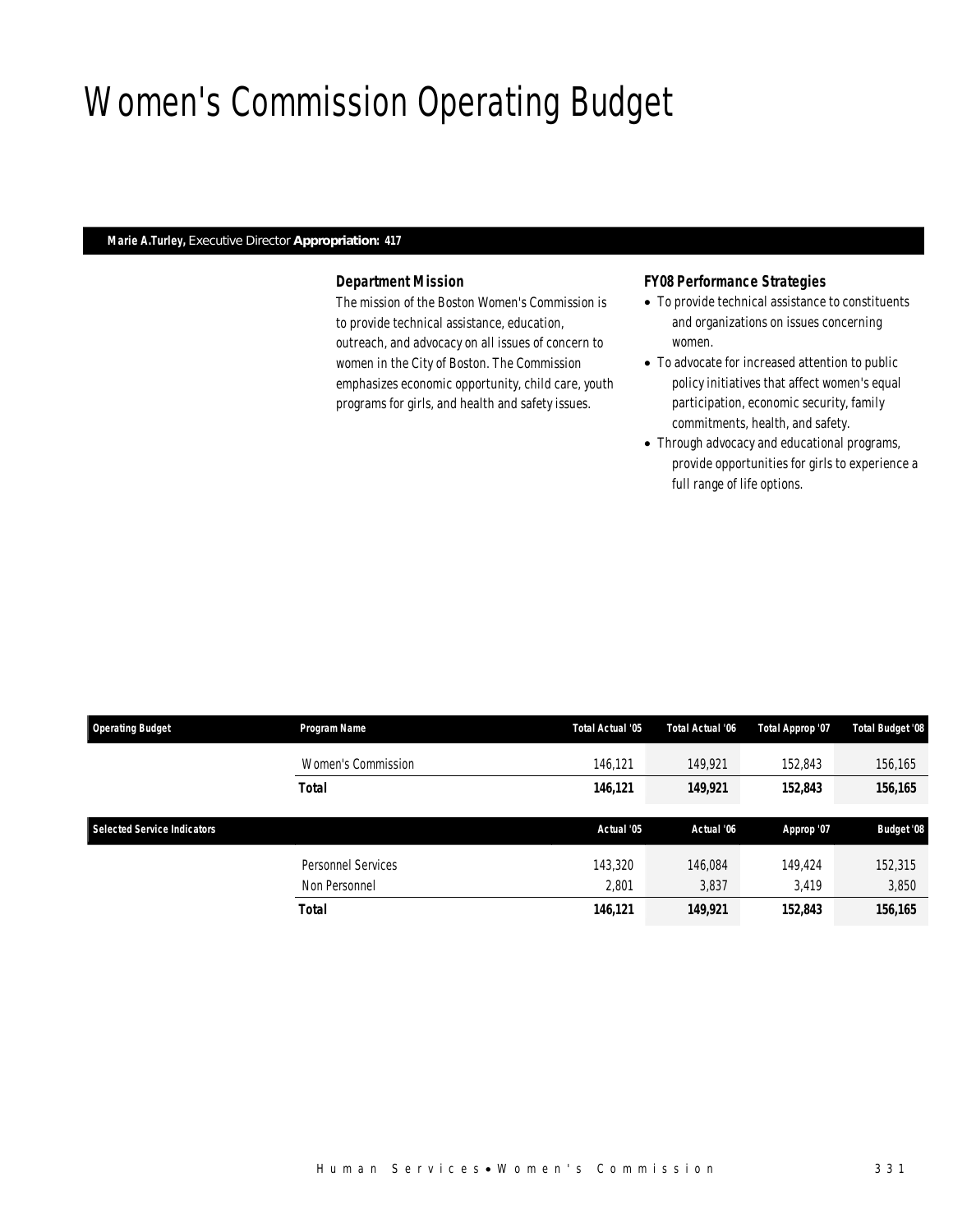# Women's Commission Operating Budget



### *Description of Services*

Services provided by the Women's Commission include outreach to individuals and groups, organizing working groups and task forces, and advocacy through support of legislative initiatives. The Commission collaborates with state and city agencies and non-profit organizations on women's issues.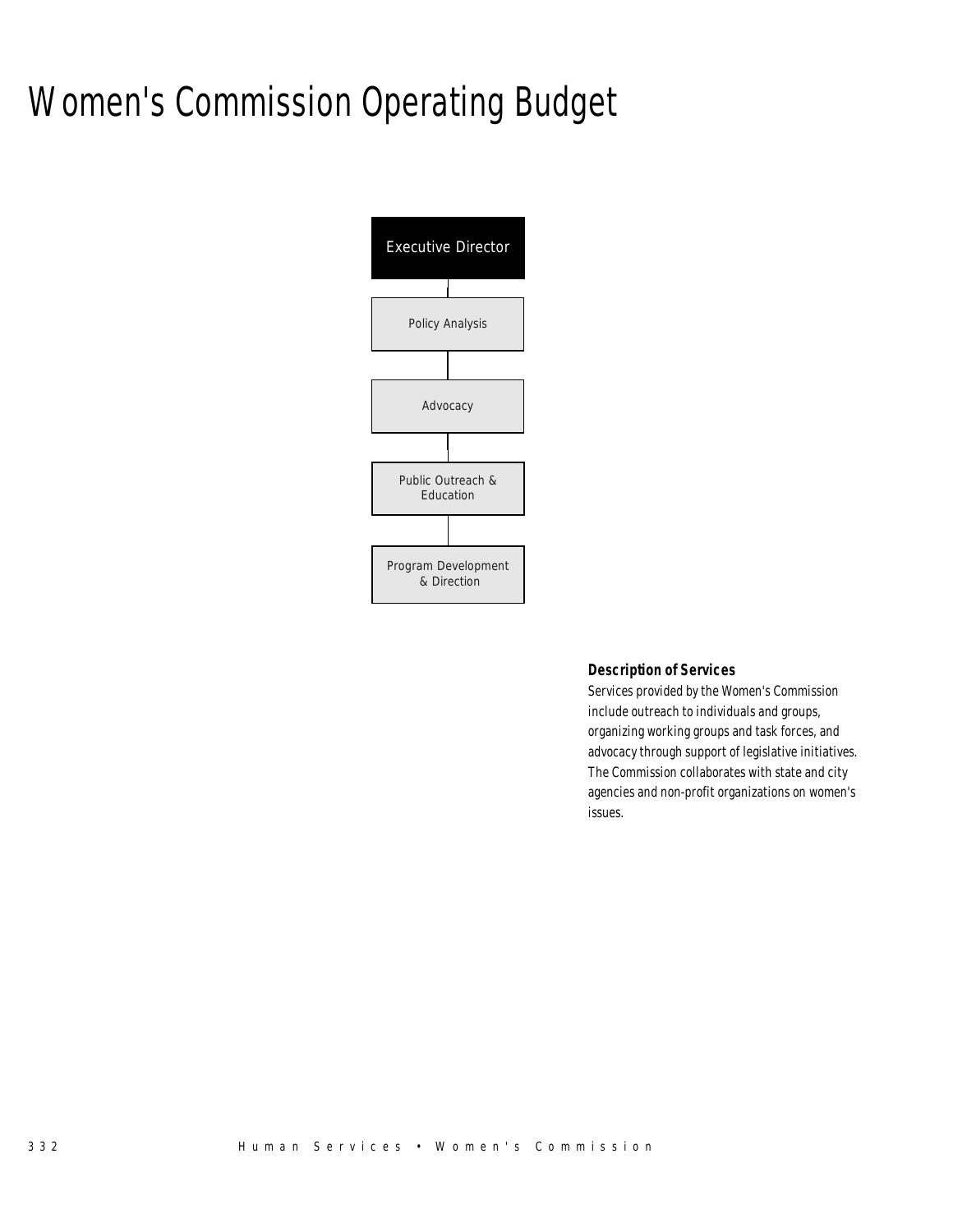# Department History

| <b>Personnel Services</b>       |                                                                                                                                                                                                                                                                                                                   | FY05 Expenditure                                                                                            | FY06 Expenditure                                                                                                        | FY07 Appropriation                                                                                                                 | FY08 Adopted                                                                                                       | Inc/Dec 07 vs 08                                                                                                                            |
|---------------------------------|-------------------------------------------------------------------------------------------------------------------------------------------------------------------------------------------------------------------------------------------------------------------------------------------------------------------|-------------------------------------------------------------------------------------------------------------|-------------------------------------------------------------------------------------------------------------------------|------------------------------------------------------------------------------------------------------------------------------------|--------------------------------------------------------------------------------------------------------------------|---------------------------------------------------------------------------------------------------------------------------------------------|
|                                 | 51000 Permanent Employees<br>51100 Emergency Employees<br>51200 Overtime<br>51600 Unemployment Compensation<br>51700 Workers' Compensation<br><b>Total Personnel Services</b>                                                                                                                                     | 143,320<br>$\Omega$<br>$\theta$<br>$\mathbf 0$<br>$\Omega$<br>143,320                                       | 146,084<br>0<br>$\mathbf{0}$<br>$\mathbf 0$<br>$\mathbf{0}$<br>146,084                                                  | 149,424<br>$\mathbf 0$<br>$\overline{0}$<br>$\boldsymbol{0}$<br>$\Omega$<br>149,424                                                | 152,315<br>$\overline{0}$<br>$\overline{0}$<br>$\overline{0}$<br>0<br>152,315                                      | 2,891<br>$\mathbf 0$<br>$\overline{0}$<br>$\overline{0}$<br>$\theta$<br>2,891                                                               |
| <b>Contractual Services</b>     |                                                                                                                                                                                                                                                                                                                   | FY05 Expenditure                                                                                            | FY06 Expenditure                                                                                                        | FY07 Appropriation                                                                                                                 | FY08 Adopted                                                                                                       | Inc/Dec 07 vs 08                                                                                                                            |
|                                 | 52100 Communications<br>52200 Utilities<br>52300 Contracted Ed Services<br>52400 Snow Removal<br>52500 Garbage/Waste Removal<br>52600 Repairs Buildings & Structures<br>52700 Repairs & Service of Equipment<br>52800 Transportation of Persons<br>52900 Contracted Services<br><b>Total Contractual Services</b> | 1,754<br>$\theta$<br>$\mathbf{0}$<br>$\theta$<br>$\mathbf{0}$<br>$\theta$<br>500<br>$\theta$<br>75<br>2,329 | 1,731<br>$\mathbf{0}$<br>$\overline{0}$<br>$\mathbf{0}$<br>$\mathbf{0}$<br>$\mathbf{0}$<br>780<br>31<br>9<br>2,551      | 1,769<br>$\mathbf 0$<br>$\overline{0}$<br>$\overline{0}$<br>$\mathbf 0$<br>$\overline{0}$<br>300<br>$\overline{0}$<br>525<br>2,594 | 2,300<br>0<br>$\overline{0}$<br>$\mathbf 0$<br>$\mathbf 0$<br>$\mathbf 0$<br>300<br>$\overline{0}$<br>525<br>3,125 | 531<br>$\mathbf 0$<br>$\mathbf{0}$<br>$\mathbf{0}$<br>$\mathbf 0$<br>$\overline{0}$<br>$\overline{0}$<br>$\mathbf 0$<br>$\mathbf{0}$<br>531 |
| <b>Supplies &amp; Materials</b> |                                                                                                                                                                                                                                                                                                                   | FY05 Expenditure                                                                                            | FY06 Expenditure                                                                                                        | FY07 Appropriation                                                                                                                 | FY08 Adopted                                                                                                       | Inc/Dec 07 vs 08                                                                                                                            |
|                                 | 53000 Auto Energy Supplies<br>53200 Food Supplies<br>53400 Custodial Supplies<br>53500 Med, Dental, & Hosp Supply<br>53600 Office Supplies and Materials<br>53700 Clothing Allowance<br>53800 Educational Supplies & Mat<br>53900 Misc Supplies & Materials<br><b>Total Supplies &amp; Materials</b>              | $\mathbf{0}$<br>57<br>$\mathbf{0}$<br>$\mathbf{0}$<br>378<br>$\theta$<br>$\theta$<br>$\mathbf{0}$<br>435    | $\mathbf 0$<br>$\mathbf 0$<br>$\mathbf{0}$<br>$\mathbf 0$<br>514<br>$\mathbf{0}$<br>$\mathbf{0}$<br>$\mathbf{0}$<br>514 | $\boldsymbol{0}$<br>100<br>$\overline{0}$<br>$\boldsymbol{0}$<br>725<br>$\overline{0}$<br>$\overline{0}$<br>$\overline{0}$<br>825  | $\mathbf 0$<br>$\mathbf 0$<br>$\mathbf 0$<br>$\mathbf 0$<br>725<br>0<br>$\overline{0}$<br>$\mathbf 0$<br>725       | $\mathbf 0$<br>$-100$<br>$\theta$<br>$\mathbf{0}$<br>$\overline{0}$<br>$\overline{0}$<br>$\mathbf 0$<br>$\theta$<br>$-100$                  |
| <b>Current Chgs &amp; Oblig</b> |                                                                                                                                                                                                                                                                                                                   | FY05 Expenditure                                                                                            | FY06 Expenditure                                                                                                        | FY07 Appropriation                                                                                                                 | FY08 Adopted                                                                                                       | Inc/Dec 07 vs 08                                                                                                                            |
|                                 | 54300 Workers' Comp Medical<br>54400 Legal Liabilities<br>54500 Aid To Veterans<br>54600 Current Charges H&I<br>54700 Indemnification<br>54900 Other Current Charges<br>Total Current Chgs & Oblig                                                                                                                | $\mathbf{0}$<br>$\mathbf{0}$<br>$\theta$<br>$\theta$<br>$\mathbf{0}$<br>37<br>37                            | $\mathbf 0$<br>$\overline{0}$<br>$\mathbf{0}$<br>$\mathbf{0}$<br>$\mathbf{0}$<br>190<br>190                             | $\boldsymbol{0}$<br>$\boldsymbol{0}$<br>$\overline{0}$<br>$\mathbf 0$<br>$\boldsymbol{0}$<br>$\mathbf{0}$<br>0                     | $\mathbf 0$<br>$\mathbf 0$<br>0<br>0<br>$\overline{0}$<br>0<br>0                                                   | $\mathbf 0$<br>$\mathbf 0$<br>$\overline{0}$<br>$\mathbf 0$<br>$\overline{0}$<br>$\mathbf{0}$<br>$\mathbf{0}$                               |
| Equipment                       |                                                                                                                                                                                                                                                                                                                   | FY05 Expenditure                                                                                            | FY06 Expenditure                                                                                                        | FY07 Appropriation                                                                                                                 | FY08 Adopted                                                                                                       | Inc/Dec 07 vs 08                                                                                                                            |
|                                 | 55000 Automotive Equipment<br>55400 Lease/Purchase<br>55600 Office Furniture & Equipment<br>55900 Misc Equipment<br><b>Total Equipment</b>                                                                                                                                                                        | $\mathbf{0}$<br>$\mathbf{0}$<br>0<br>0<br>$\bf{0}$                                                          | $\mathbf 0$<br>$\mathbf 0$<br>$\mathbf 0$<br>582<br>582                                                                 | $\mathbf 0$<br>$\boldsymbol{0}$<br>0<br>$\mathbf 0$<br>0                                                                           | $\Omega$<br>$\mathbf 0$<br>0<br>0<br>0                                                                             | $\Omega$<br>$\mathbf 0$<br>$\mathbf 0$<br>0<br>0                                                                                            |
| <b>Other</b>                    |                                                                                                                                                                                                                                                                                                                   | FY05 Expenditure                                                                                            | FY06 Expenditure                                                                                                        | FY07 Appropriation                                                                                                                 | FY08 Adopted                                                                                                       | Inc/Dec 07 vs 08                                                                                                                            |
|                                 | 56200 Special Appropriation<br>57200 Structures & Improvements<br>58000 Land & Non-Structure<br><b>Total Other</b>                                                                                                                                                                                                | $\mathbf 0$<br>$\theta$<br>$\Omega$<br>0                                                                    | $\boldsymbol{0}$<br>$\mathbf 0$<br>0<br>0                                                                               | 0<br>0<br>$\overline{0}$<br>0                                                                                                      | $\boldsymbol{0}$<br>0<br>0<br>0                                                                                    | 0<br>0<br>0<br>0                                                                                                                            |
|                                 | <b>Grand Total</b>                                                                                                                                                                                                                                                                                                | 146,121                                                                                                     | 149,921                                                                                                                 | 152,843                                                                                                                            | 156,165                                                                                                            | 3,322                                                                                                                                       |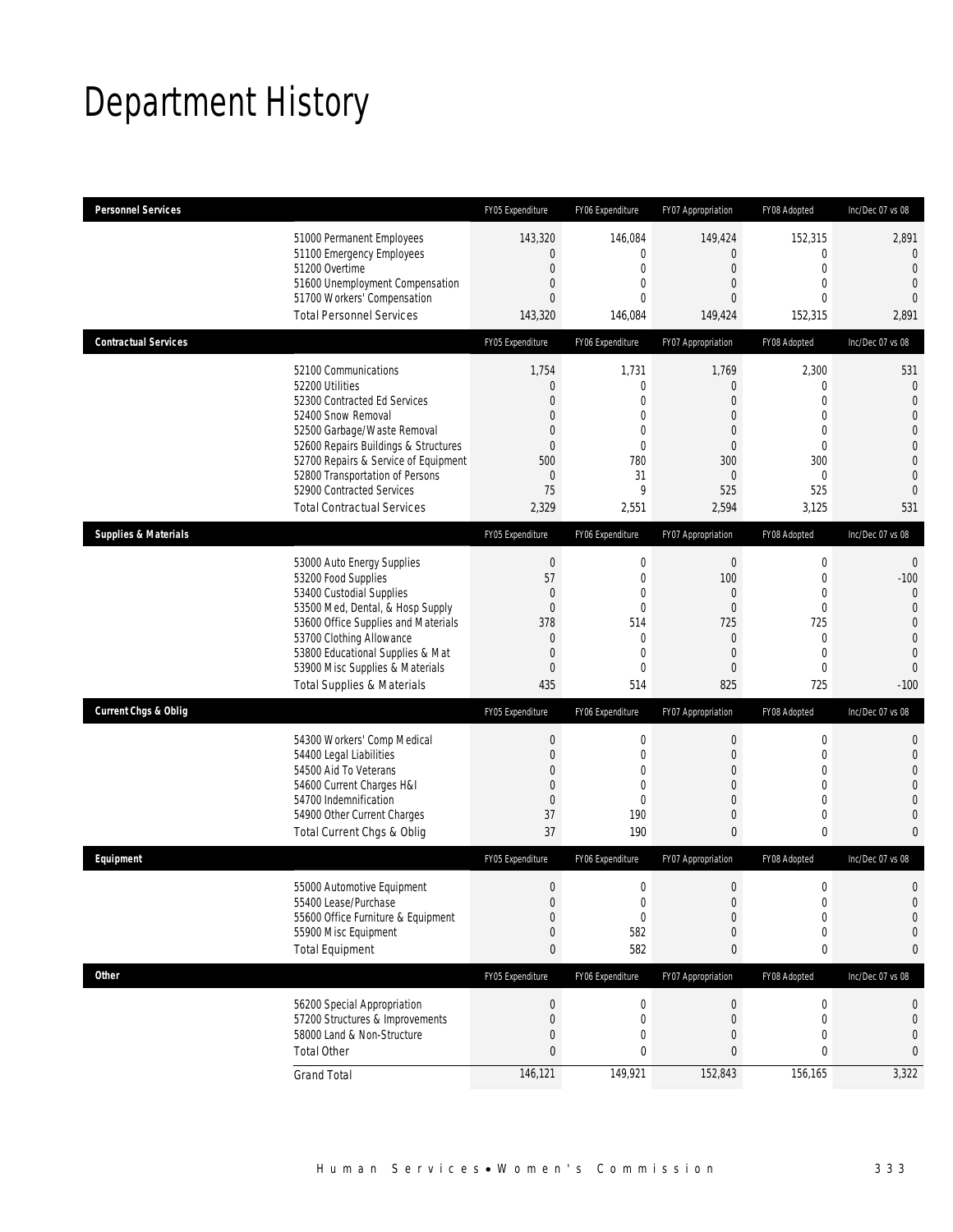# Department Personnel

| Title   | Union<br>Code | Grade | Position | FY08 Salary | Title                     | Union<br>Code | Grade | Position | FY08 Salary    |
|---------|---------------|-------|----------|-------------|---------------------------|---------------|-------|----------|----------------|
|         |               |       |          |             |                           |               |       |          |                |
| Directr | CDH           | NG    | 1.00     | 88,962      | Staff Asst III            | MY0           | 07    | 1.00     | 60,495         |
|         |               |       |          |             | <b>Total</b>              |               |       | 2        | 149,457        |
|         |               |       |          |             | <b>Adjustments</b>        |               |       |          |                |
|         |               |       |          |             | Differential Payments     |               |       |          | $\mathbf{0}$   |
|         |               |       |          |             | Other                     |               |       |          | 2,858          |
|         |               |       |          |             | Chargebacks               |               |       |          | $\mathbf{0}$   |
|         |               |       |          |             | Salary Savings            |               |       |          | $\overline{0}$ |
|         |               |       |          |             | <b>FY08 Total Request</b> |               |       |          | 152,315        |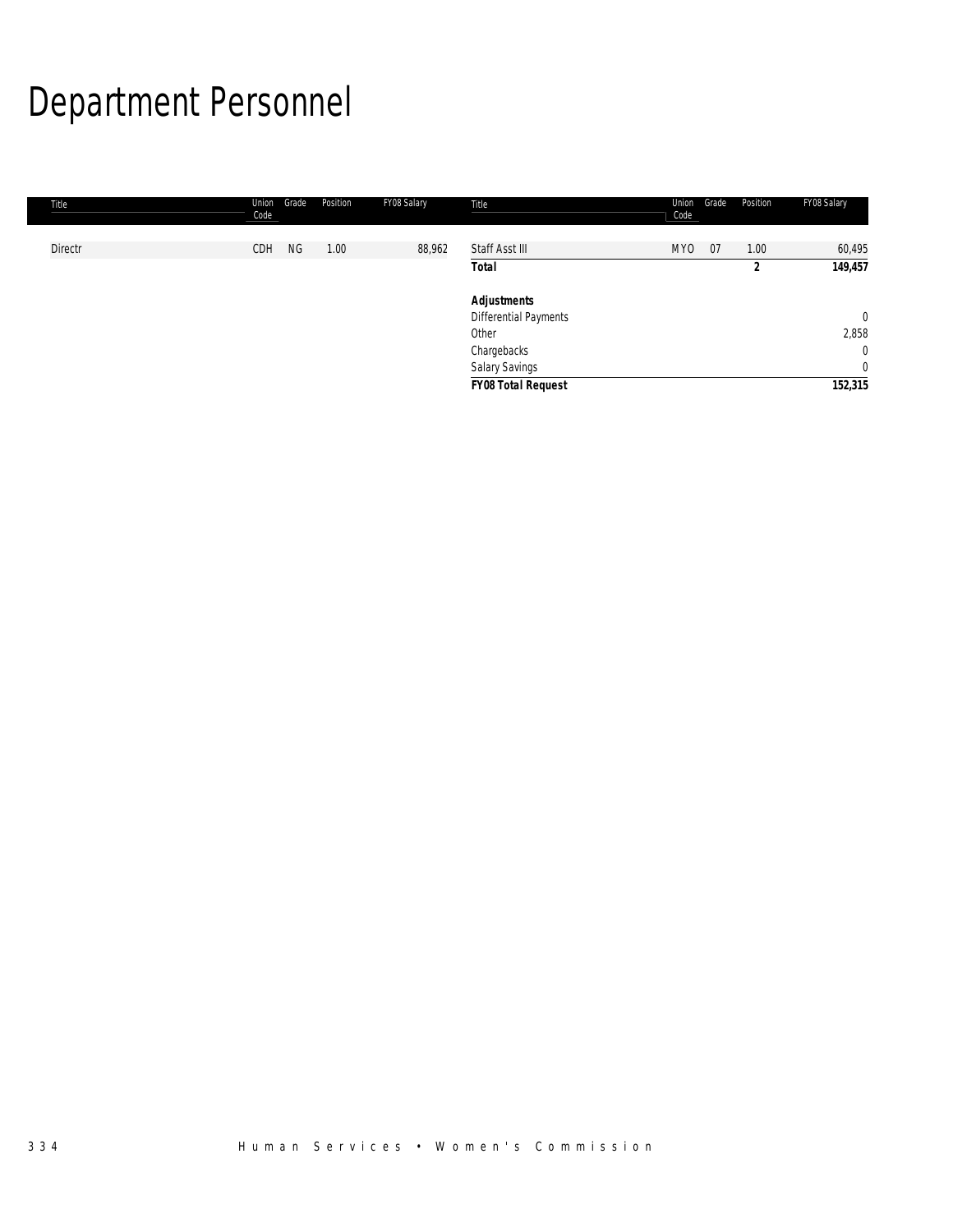# Program 1. Women's Commission

## *Marie A. Turley, Manager Organization: 417100*

### *Program Description*

The Women's Commission Program provides information and referrals, technical assistance, advocacy, and policy direction for women in the City. The program addresses all concerns, but has particular focus on economic and gender equity, health, safety, child care and programs for girls. This program collaborates with other City departments, Suffolk County, state and federal governments, and non-profit organizations on many of these issues.

# *Program Strategies*

- To provide technical assistance to constituents and organizations on issues concerning women.
- To advocate for increased attention to public policy initiatives that affect women's equal participation, economic security, family commitments, health, and safety.
- Through advocacy and educational programs, provide opportunities for girls to experience a full range of life options.

| <b>Performance Measures</b>                                                                                                                                 | Actual '05 | Actual '06 | Projected '07 | Target '08        |
|-------------------------------------------------------------------------------------------------------------------------------------------------------------|------------|------------|---------------|-------------------|
| % of constituents who receive appropriate<br>referrals within one business day                                                                              | 85%        | 83%        | 78%           | 85%               |
| Collaborations with City departments, women's<br>organizations, and community groups to<br>advocate for public policy issues that affect<br>women in Boston | 6          | 8          | 4             | 5                 |
| Presentations given                                                                                                                                         | 10         | 15         | 15            | 15                |
| Events planned/co-sponsored                                                                                                                                 | 13         | 16         | 19            | 15                |
| Girls participating in Take Our Daughters to Work<br>Day                                                                                                    | 85         | 58         | 68            | 70                |
| <b>Selected Service Indicators</b>                                                                                                                          | Actual '05 | Actual '06 | Approp '07    | <b>Budget '08</b> |
|                                                                                                                                                             |            |            |               |                   |
| <b>Personnel Services</b>                                                                                                                                   | 143,320    | 146,084    | 149,424       | 152,315           |
| Non Personnel                                                                                                                                               | 2,801      | 3,837      | 3,419         | 3,850             |
| <b>Total</b>                                                                                                                                                | 146,121    | 149,921    | 152,843       | 156,165           |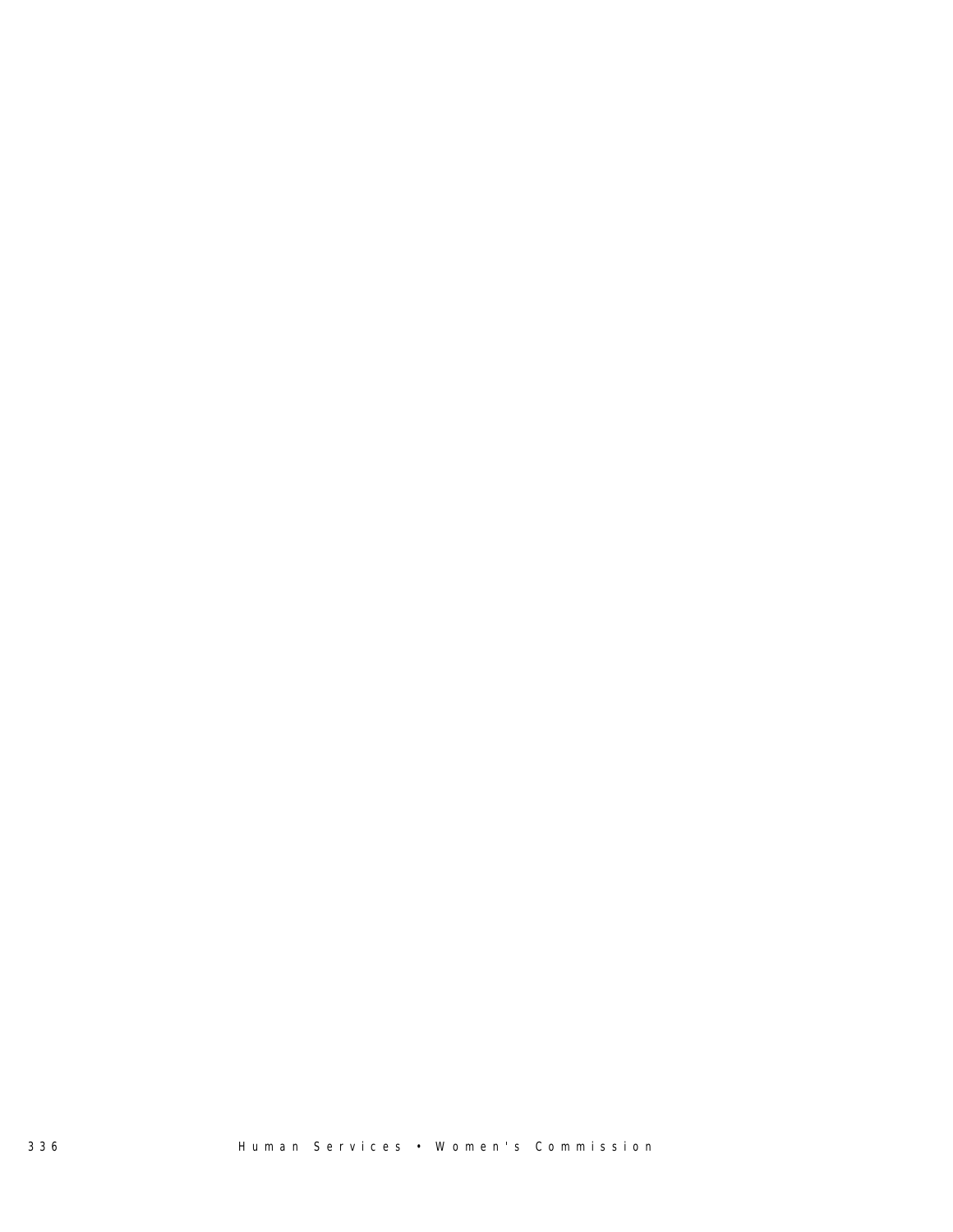## Youth Fund Operating Budget

### *Christine Wainwright, Director Appropriation: 448*

### *Department Mission*

The Youth Fund appropriation is used to support activities and services for Boston's youth. In addition to the Boston Public Schools, many City departments, including Parks and Recreation, Boston Centers for Youth and Families, Boston Public Library, Boston Public Health Commission, and the Jobs and Community Services division of BRA/EDIC provide services to Boston youth as part of their mission. The Youth Fund has been established to provide funding for summer jobs for youth and provide information on resources available to Boston's youth.

### *FY08 Performance Strategies*

- To hire the maximum number of youth who call the Hopeline.
- To provide employment opportunities for youth at community based organizations (CBOs).
- To provide timely information and referrals to resources available to Boston's youth.

| <b>Operating Budget</b>            | Program Name              | Total Actual '05 | Total Actual '06        | Total Approp '07 | <b>Total Budget '08</b> |
|------------------------------------|---------------------------|------------------|-------------------------|------------------|-------------------------|
|                                    | Youth Fund                | 3,719,790        | 3,802,225               | 3,809,848        | 4,315,950               |
|                                    | <b>Total</b>              | 3,719,790        | 3,802,225               | 3,809,848        | 4,315,950               |
| <b>External Funds Budget</b>       | <b>Fund Name</b>          | Total Actual '05 | <b>Total Actual '06</b> | Total Approp '07 | <b>Total Budget '08</b> |
|                                    | Youthworks                | 0                | 931,127                 | 1,200,000        | 1,249,000               |
|                                    | <b>Total</b>              | 0                | 931,127                 | 1,200,000        | 1,249,000               |
| <b>Selected Service Indicators</b> |                           | Actual '05       | Actual '06              | Approp '07       | <b>Budget '08</b>       |
|                                    | <b>Personnel Services</b> | 169,216          | 198,305                 | 207,924          | 207,594                 |
|                                    | Non Personnel             | 3,550,574        | 3,603,920               | 3,601,924        | 4,108,356               |
|                                    | <b>Total</b>              | 3,719,790        | 3,802,225               | 3,809,848        | 4,315,950               |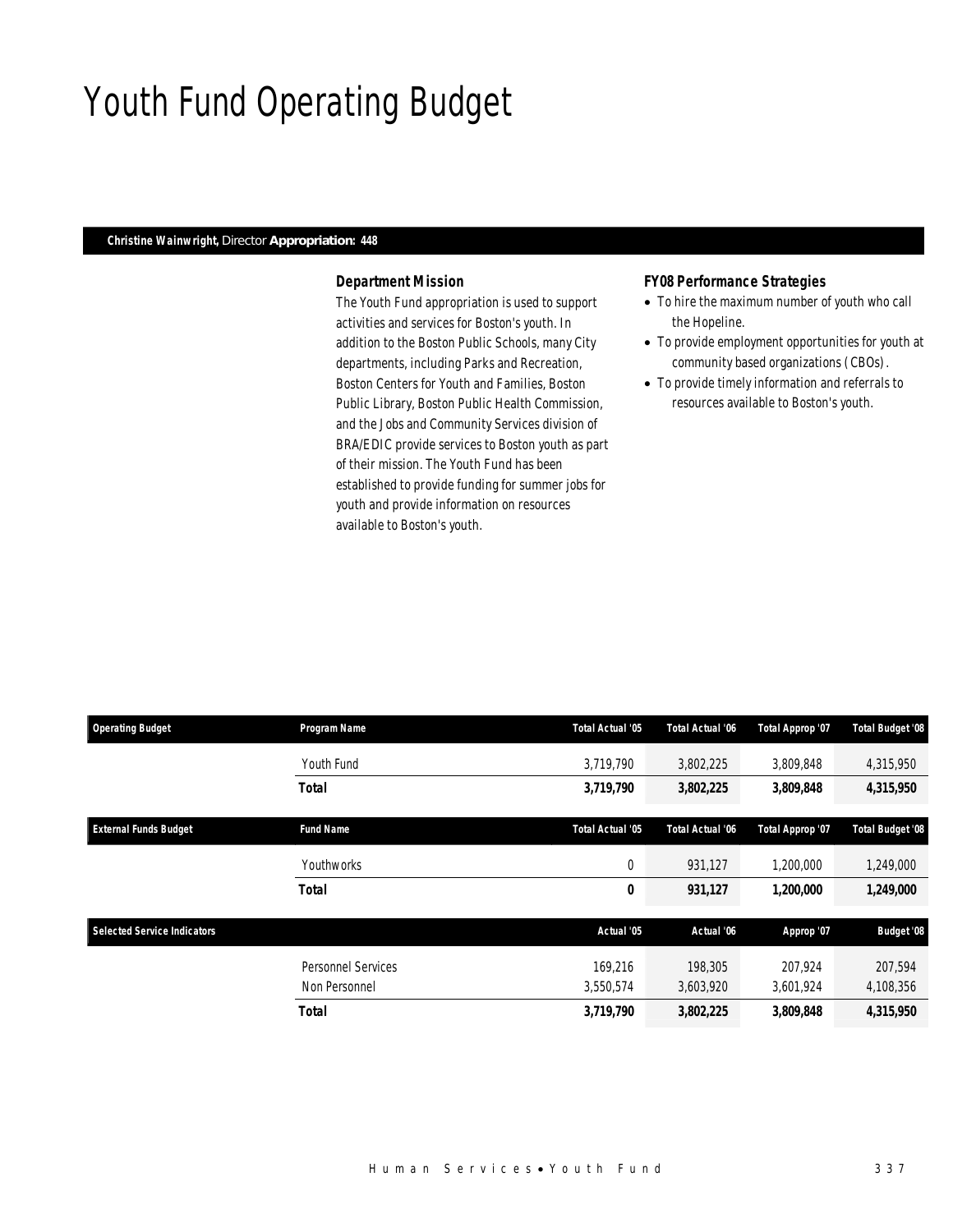## Youth Fund Operating Budget

### *Description of Services*

The Boston Youth Fund (BYF) supports employment opportunities and serves as a resource for Boston youth. BYF provides funding for summer jobs for youth at community based organizations (CBOs), and teams aimed at citywide beautification initiatives. During the school-year, BYF supports the Youthline and the Bostonyouthzone.com website. The Youthline maintains a fully accessible via web or phone - and comprehensive database of resources available to Boston's youth and their parents. The Youthline provides timely information and referrals to education, health, sport, cultural, civic participation, and after-school resources available to youth in the City of Boston.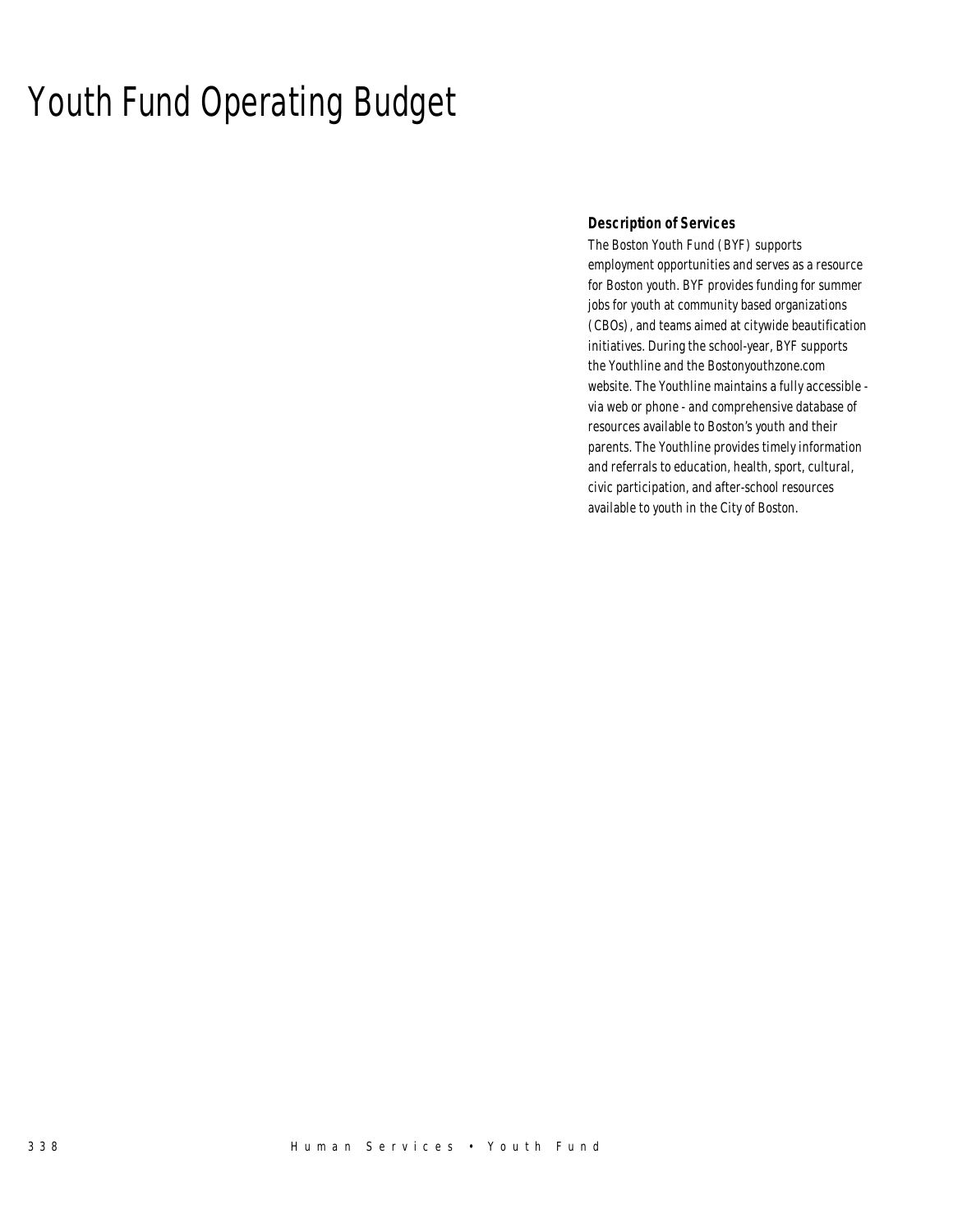## Department History

| <b>Personnel Services</b>       |                                                                                                                                                                                                                                                                                                                   | FY05 Expenditure                                                                                                               | FY06 Expenditure                                                                                                       | FY07 Appropriation                                                                                                                                | FY08 Adopted                                                                                                    | Inc/Dec 07 vs 08                                                                                                                                     |
|---------------------------------|-------------------------------------------------------------------------------------------------------------------------------------------------------------------------------------------------------------------------------------------------------------------------------------------------------------------|--------------------------------------------------------------------------------------------------------------------------------|------------------------------------------------------------------------------------------------------------------------|---------------------------------------------------------------------------------------------------------------------------------------------------|-----------------------------------------------------------------------------------------------------------------|------------------------------------------------------------------------------------------------------------------------------------------------------|
|                                 | 51000 Permanent Employees<br>51100 Emergency Employees<br>51200 Overtime<br>51600 Unemployment Compensation<br>51700 Workers' Compensation<br><b>Total Personnel Services</b>                                                                                                                                     | 169,216<br>$\Omega$<br>$\theta$<br>$\mathbf 0$<br>$\mathbf{0}$<br>169,216                                                      | 198,305<br>0<br>0<br>$\overline{0}$<br>$\Omega$<br>198,305                                                             | 207,924<br>0<br>$\overline{0}$<br>$\overline{0}$<br>$\Omega$<br>207,924                                                                           | 207,594<br>$\mathbf 0$<br>$\overline{0}$<br>$\overline{0}$<br>$\Omega$<br>207,594                               | $-330$<br>$\theta$<br>$\overline{0}$<br>$\overline{0}$<br>$\theta$<br>$-330$                                                                         |
| <b>Contractual Services</b>     |                                                                                                                                                                                                                                                                                                                   | FY05 Expenditure                                                                                                               | FY06 Expenditure                                                                                                       | FY07 Appropriation                                                                                                                                | FY08 Adopted                                                                                                    | Inc/Dec 07 vs 08                                                                                                                                     |
|                                 | 52100 Communications<br>52200 Utilities<br>52300 Contracted Ed Services<br>52400 Snow Removal<br>52500 Garbage/Waste Removal<br>52600 Repairs Buildings & Structures<br>52700 Repairs & Service of Equipment<br>52800 Transportation of Persons<br>52900 Contracted Services<br><b>Total Contractual Services</b> | 398<br>$\mathbf 0$<br>$\mathbf{0}$<br>$\overline{0}$<br>$\Omega$<br>$\mathbf{0}$<br>$\mathbf{0}$<br>$\Omega$<br>8,116<br>8,514 | 451<br>$\mathbf{0}$<br>$\overline{0}$<br>0<br>$\overline{0}$<br>$\Omega$<br>$\Omega$<br>$\Omega$<br>215,434<br>215,885 | 6,000<br>$\overline{0}$<br>$\overline{0}$<br>$\overline{0}$<br>$\overline{0}$<br>$\overline{0}$<br>$\overline{0}$<br>$\Omega$<br>12,600<br>18,600 | 840<br>0<br>$\overline{0}$<br>$\mathbf 0$<br>$\mathbf 0$<br>$\overline{0}$<br>0<br>$\Omega$<br>13,612<br>14,452 | $-5,160$<br>$\mathbf{0}$<br>$\mathbf 0$<br>$\overline{0}$<br>$\mathbf{0}$<br>$\overline{0}$<br>$\overline{0}$<br>$\overline{0}$<br>1,012<br>$-4,148$ |
| <b>Supplies &amp; Materials</b> |                                                                                                                                                                                                                                                                                                                   | FY05 Expenditure                                                                                                               | FY06 Expenditure                                                                                                       | FY07 Appropriation                                                                                                                                | FY08 Adopted                                                                                                    | Inc/Dec 07 vs 08                                                                                                                                     |
|                                 | 53000 Auto Energy Supplies<br>53200 Food Supplies<br>53400 Custodial Supplies<br>53500 Med, Dental, & Hosp Supply<br>53600 Office Supplies and Materials<br>53700 Clothing Allowance<br>53800 Educational Supplies & Mat<br>53900 Misc Supplies & Materials<br><b>Total Supplies &amp; Materials</b>              | $\mathbf{0}$<br>1,169<br>$\mathbf 0$<br>$\mathbf{0}$<br>1,819<br>$\overline{0}$<br>$\overline{0}$<br>8,786<br>11,774           | 2,000<br>$\overline{0}$<br>$\mathbf{0}$<br>$\overline{0}$<br>5,807<br>$\mathbf{0}$<br>$\Omega$<br>30,748<br>38,555     | 4,000<br>$\overline{0}$<br>500<br>$\overline{0}$<br>11,000<br>$\overline{0}$<br>$\Omega$<br>40,000<br>55,500                                      | 4,000<br>0<br>500<br>0<br>10,000<br>$\mathbf 0$<br>$\Omega$<br>35,000<br>49,500                                 | $\mathbf{0}$<br>$\overline{0}$<br>$\overline{0}$<br>$\mathbf 0$<br>$-1,000$<br>$\mathbf{0}$<br>$\overline{0}$<br>$-5,000$<br>$-6,000$                |
| <b>Current Chgs &amp; Oblig</b> |                                                                                                                                                                                                                                                                                                                   | FY05 Expenditure                                                                                                               | FY06 Expenditure                                                                                                       | FY07 Appropriation                                                                                                                                | FY08 Adopted                                                                                                    | Inc/Dec 07 vs 08                                                                                                                                     |
|                                 | 54300 Workers' Comp Medical<br>54400 Legal Liabilities<br>54500 Aid To Veterans<br>54600 Current Charges H&I<br>54700 Indemnification<br>54900 Other Current Charges<br>Total Current Chgs & Oblig                                                                                                                | $\mathbf{0}$<br>$\overline{0}$<br>$\mathbf{0}$<br>$\mathbf{0}$<br>$\mathbf{0}$<br>2,547<br>2,547                               | $\mathbf 0$<br>$\overline{0}$<br>0<br>$\theta$<br>$\Omega$<br>2,307<br>2,307                                           | $\mathbf 0$<br>$\overline{0}$<br>$\overline{0}$<br>$\overline{0}$<br>$\overline{0}$<br>5,500<br>5,500                                             | $\mathbf 0$<br>$\overline{0}$<br>$\mathbf 0$<br>$\mathbf{0}$<br>$\overline{0}$<br>3,680<br>3,680                | $\mathbf{0}$<br>$\overline{0}$<br>$\overline{0}$<br>$\overline{0}$<br>$\Omega$<br>$-1,820$<br>$-1,820$                                               |
| Equipment                       |                                                                                                                                                                                                                                                                                                                   | FY05 Expenditure                                                                                                               | FY06 Expenditure                                                                                                       | FY07 Appropriation                                                                                                                                | FY08 Adopted                                                                                                    | Inc/Dec 07 vs 08                                                                                                                                     |
|                                 | 55000 Automotive Equipment<br>55400 Lease/Purchase<br>55600 Office Furniture & Equipment<br>55900 Misc Equipment<br><b>Total Equipment</b>                                                                                                                                                                        | $\mathbf{0}$<br>$\mathbf{0}$<br>1,044<br>3,452<br>4,496                                                                        | $\Omega$<br>$\mathbf 0$<br>$\mathbf{0}$<br>0<br>0                                                                      | $\Omega$<br>$\boldsymbol{0}$<br>$\overline{0}$<br>8,000<br>8,000                                                                                  | $\Omega$<br>$\boldsymbol{0}$<br>0<br>3,000<br>3,000                                                             | $\Omega$<br>$\mathbf{0}$<br>$\mathbf 0$<br>$-5,000$<br>$-5,000$                                                                                      |
| <b>Other</b>                    |                                                                                                                                                                                                                                                                                                                   | FY05 Expenditure                                                                                                               | FY06 Expenditure                                                                                                       | FY07 Appropriation                                                                                                                                | FY08 Adopted                                                                                                    | Inc/Dec 07 vs 08                                                                                                                                     |
|                                 | 56200 Special Appropriation<br>57200 Structures & Improvements<br>58000 Land & Non-Structure<br><b>Total Other</b>                                                                                                                                                                                                | 3,523,243<br>0<br>$\mathbf{0}$<br>3,523,243                                                                                    | 3,347,173<br>0<br>0<br>3,347,173                                                                                       | 3,514,324<br>0<br>$\overline{0}$<br>3,514,324                                                                                                     | 4,037,724<br>0<br>0<br>4,037,724                                                                                | 523,400<br>$\theta$<br>$\mathbf{0}$<br>523,400                                                                                                       |
|                                 | <b>Grand Total</b>                                                                                                                                                                                                                                                                                                | 3,719,790                                                                                                                      | 3,802,225                                                                                                              | 3,809,848                                                                                                                                         | 4,315,950                                                                                                       | 506,102                                                                                                                                              |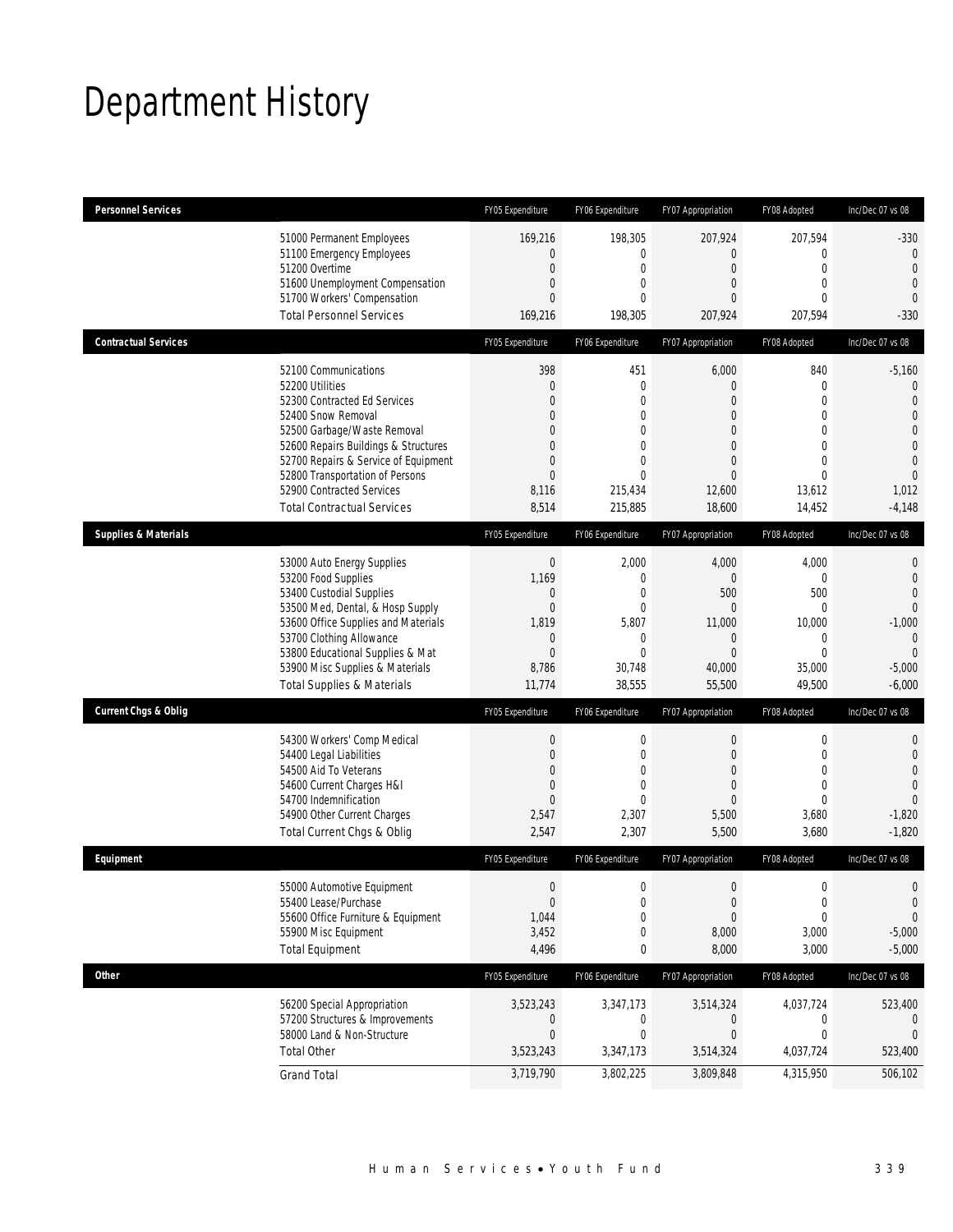# Department Personnel

| 45,695<br>29,247       |
|------------------------|
| 204,247                |
| $\mathbf 0$            |
| 3,347<br>$\mathbf{0}$  |
| $\mathbf 0$<br>207,594 |
|                        |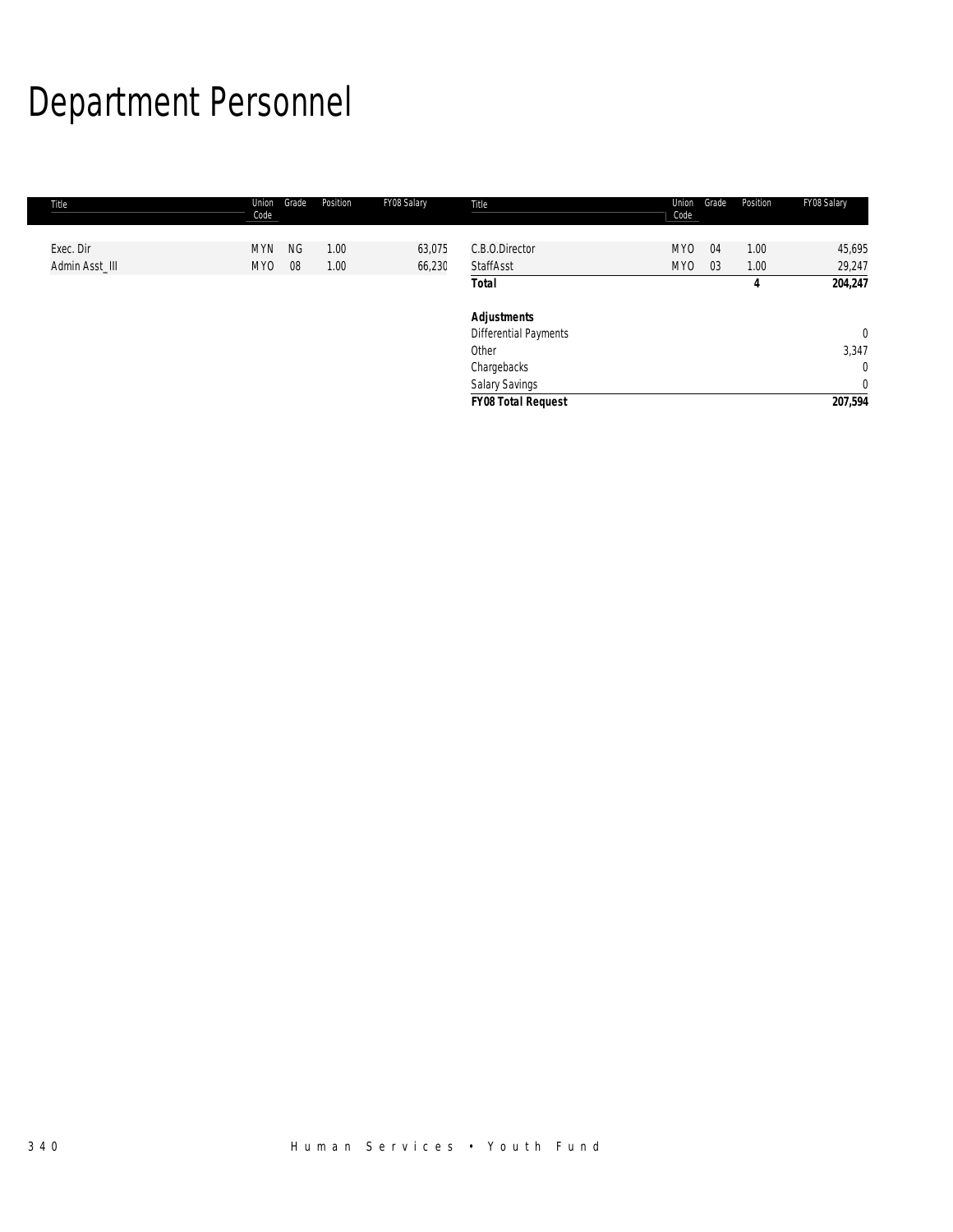# External Funds History

| <b>Personnel Services</b>       |                                                                                                                                                                                                                                                                                                            | FY05 Expenditure                                                                                                                                                     | FY06 Expenditure                                                                                                                 | FY07 Appropriation                                                                                                                          | FY08 Adopted                                                                                                                                                                   | Inc/Dec 07 vs 08                                                                                                                                                             |
|---------------------------------|------------------------------------------------------------------------------------------------------------------------------------------------------------------------------------------------------------------------------------------------------------------------------------------------------------|----------------------------------------------------------------------------------------------------------------------------------------------------------------------|----------------------------------------------------------------------------------------------------------------------------------|---------------------------------------------------------------------------------------------------------------------------------------------|--------------------------------------------------------------------------------------------------------------------------------------------------------------------------------|------------------------------------------------------------------------------------------------------------------------------------------------------------------------------|
|                                 | 51000 Permanent Employees<br>51100 Emergency Employees<br>51200 Overtime<br>51300 Part Time Employees<br>51400 Health Insurance<br>51500 Pension & Annunity<br>51600 Unemployment Compensation<br>51700 Workers' Compensation<br>51800 Indirect Costs<br>51900 Medicare<br><b>Total Personnel Services</b> | $\theta$<br>$\mathbf 0$<br>$\overline{0}$<br>0<br>$\Omega$<br>$\overline{0}$<br>$\overline{0}$<br>$\overline{0}$<br>$\overline{0}$<br>$\overline{0}$<br>$\mathbf{0}$ | $\mathbf 0$<br>$\mathbf{0}$<br>0<br>0<br>$\overline{0}$<br>0<br>$\mathbf{0}$<br>0<br>$\mathbf{0}$<br>$\mathbf{0}$<br>$\mathbf 0$ | $\boldsymbol{0}$<br>$\mathbf 0$<br>$\mathbf 0$<br>$\theta$<br>$\overline{0}$<br>0<br>$\mathbf 0$<br>$\overline{0}$<br>0<br>$\mathbf 0$<br>0 | $\boldsymbol{0}$<br>$\mathbf 0$<br>$\overline{0}$<br>$\overline{0}$<br>$\overline{0}$<br>$\overline{0}$<br>$\mathbf 0$<br>$\overline{0}$<br>$\overline{0}$<br>$\mathbf 0$<br>0 | $\mathbf{0}$<br>$\mathbf{0}$<br>$\overline{0}$<br>$\Omega$<br>$\overline{0}$<br>$\mathbf{0}$<br>$\overline{0}$<br>$\overline{0}$<br>$\Omega$<br>$\mathbf{0}$<br>$\mathbf{0}$ |
| <b>Contractual Services</b>     | 52100 Communications<br>52200 Utilities                                                                                                                                                                                                                                                                    | FY05 Expenditure<br>$\mathbf 0$<br>$\overline{0}$                                                                                                                    | FY06 Expenditure<br>$\mathbf 0$<br>$\mathbf{0}$                                                                                  | FY07 Appropriation<br>$\mathbf 0$<br>$\theta$                                                                                               | FY08 Adopted<br>$\mathbf 0$<br>0                                                                                                                                               | Inc/Dec 07 vs 08<br>0<br>$\overline{0}$                                                                                                                                      |
|                                 | 52300 Contracted Ed Services<br>52400 Snow Removal<br>52500 Garbage/Waste Removal<br>52600 Repairs Buildings & Structures<br>52700 Repairs & Service of Equipment<br>52800 Transportation of Persons<br>52900 Contracted Services<br><b>Total Contractual Services</b>                                     | $\overline{0}$<br>$\mathbf{0}$<br>$\mathbf{0}$<br>$\overline{0}$<br>$\mathbf{0}$<br>$\overline{0}$<br>$\mathbf{0}$<br>$\mathbf{0}$                                   | $\overline{0}$<br>0<br>$\mathbf{0}$<br>$\overline{0}$<br>0<br>$\mathbf{0}$<br>$\mathbf{0}$<br>0                                  | $\mathbf 0$<br>0<br>$\theta$<br>$\overline{0}$<br>$\theta$<br>$\mathbf 0$<br>$\theta$<br>$\mathbf{0}$                                       | $\overline{0}$<br>0<br>0<br>$\overline{0}$<br>$\overline{0}$<br>$\mathbf 0$<br>0<br>0                                                                                          | $\overline{0}$<br>$\overline{0}$<br>$\overline{0}$<br>$\Omega$<br>$\Omega$<br>$\Omega$<br>$\mathbf{0}$<br>$\mathbf{0}$                                                       |
| <b>Supplies &amp; Materials</b> |                                                                                                                                                                                                                                                                                                            | FY05 Expenditure                                                                                                                                                     | FY06 Expenditure                                                                                                                 | FY07 Appropriation                                                                                                                          | FY08 Adopted                                                                                                                                                                   | Inc/Dec 07 vs 08                                                                                                                                                             |
|                                 | 53000 Auto Energy Supplies<br>53200 Food Supplies<br>53400 Custodial Supplies<br>53500 Med, Dental, & Hosp Supply<br>53600 Office Supplies and Materials<br>53700 Clothing Allowance<br>53800 Educational Supplies & Mat<br>53900 Misc Supplies & Materials<br><b>Total Supplies &amp; Materials</b>       | $\theta$<br>$\overline{0}$<br>$\mathbf 0$<br>$\mathbf{0}$<br>$\overline{0}$<br>$\mathbf{0}$<br>$\overline{0}$<br>$\mathbf 0$<br>$\mathbf{0}$                         | $\mathbf 0$<br>$\mathbf{0}$<br>$\mathbf{0}$<br>$\mathbf{0}$<br>0<br>0<br>$\overline{0}$<br>$\mathbf{0}$<br>$\theta$              | $\boldsymbol{0}$<br>$\mathbf 0$<br>$\mathbf 0$<br>$\theta$<br>$\overline{0}$<br>0<br>$\overline{0}$<br>$\theta$<br>0                        | 0<br>$\mathbf 0$<br>$\mathbf 0$<br>$\mathbf 0$<br>$\mathbf{0}$<br>0<br>$\overline{0}$<br>0<br>0                                                                                | $\mathbf{0}$<br>$\overline{0}$<br>$\overline{0}$<br>$\overline{0}$<br>$\overline{0}$<br>$\Omega$<br>$\Omega$<br>$\mathbf{0}$<br>$\mathbf{0}$                                 |
| <b>Current Chgs &amp; Oblig</b> |                                                                                                                                                                                                                                                                                                            | FY05 Expenditure                                                                                                                                                     | FY06 Expenditure                                                                                                                 | FY07 Appropriation                                                                                                                          | FY08 Adopted                                                                                                                                                                   | Inc/Dec 07 vs 08                                                                                                                                                             |
|                                 | 54300 Workers' Comp Medical<br>54400 Legal Liabilities<br>54600 Current Charges H&I<br>54900 Other Current Charges<br>Total Current Chgs & Oblig                                                                                                                                                           | $\mathbf 0$<br>$\mathbf{0}$<br>$\mathbf 0$<br>$\mathbf 0$<br>$\theta$                                                                                                | $\mathbf 0$<br>$\mathbf 0$<br>0<br>$\mathbf{0}$<br>$\mathbf 0$                                                                   | $\mathbf 0$<br>$\mathbf 0$<br>$\mathbf 0$<br>$\boldsymbol{0}$<br>$\mathbf{0}$                                                               | 0<br>$\mathbf 0$<br>$\mathbf 0$<br>0<br>0                                                                                                                                      | 0<br>$\overline{0}$<br>$\Omega$<br>$\overline{0}$<br>$\mathbf{0}$                                                                                                            |
| Equipment                       |                                                                                                                                                                                                                                                                                                            | FY05 Expenditure                                                                                                                                                     | FY06 Expenditure                                                                                                                 | FY07 Appropriation                                                                                                                          | FY08 Adopted                                                                                                                                                                   | Inc/Dec 07 vs 08                                                                                                                                                             |
|                                 | 55000 Automotive Equipment<br>55400 Lease/Purchase<br>55600 Office Furniture & Equipment<br>55900 Misc Equipment<br><b>Total Equipment</b>                                                                                                                                                                 | $\theta$<br>$\mathbf{0}$<br>$\mathbf 0$<br>$\mathbf 0$<br>0                                                                                                          | $\boldsymbol{0}$<br>$\mathbf 0$<br>$\mathbf{0}$<br>$\mathbf 0$<br>0                                                              | $\boldsymbol{0}$<br>$\boldsymbol{0}$<br>$\theta$<br>$\boldsymbol{0}$<br>0                                                                   | $\boldsymbol{0}$<br>$\boldsymbol{0}$<br>0<br>$\boldsymbol{0}$<br>0                                                                                                             | 0<br>$\mathbf{0}$<br>$\mathbf 0$<br>$\mathbf{0}$<br>$\bf{0}$                                                                                                                 |
| <b>Other</b>                    |                                                                                                                                                                                                                                                                                                            | FY05 Expenditure                                                                                                                                                     | FY06 Expenditure                                                                                                                 | FY07 Appropriation                                                                                                                          | FY08 Adopted                                                                                                                                                                   | Inc/Dec 07 vs 08                                                                                                                                                             |
|                                 | 56200 Special Appropriation<br>57200 Structures & Improvements<br>58000 Land & Non-Structure<br><b>Total Other</b><br><b>Grand Total</b>                                                                                                                                                                   | $\boldsymbol{0}$<br>$\mathbf 0$<br>$\boldsymbol{0}$<br>$\bf{0}$<br>$\mathbf 0$                                                                                       | 931,127<br>$\mathbf 0$<br>$\mathbf 0$<br>931,127<br>931,127                                                                      | 1,200,000<br>$\mathbf 0$<br>$\boldsymbol{0}$<br>1,200,000<br>1,200,000                                                                      | 1,249,000<br>0<br>$\boldsymbol{0}$<br>1,249,000<br>1,249,000                                                                                                                   | 49,000<br>0<br>$\theta$<br>49,000<br>49,000                                                                                                                                  |
|                                 |                                                                                                                                                                                                                                                                                                            |                                                                                                                                                                      |                                                                                                                                  |                                                                                                                                             |                                                                                                                                                                                |                                                                                                                                                                              |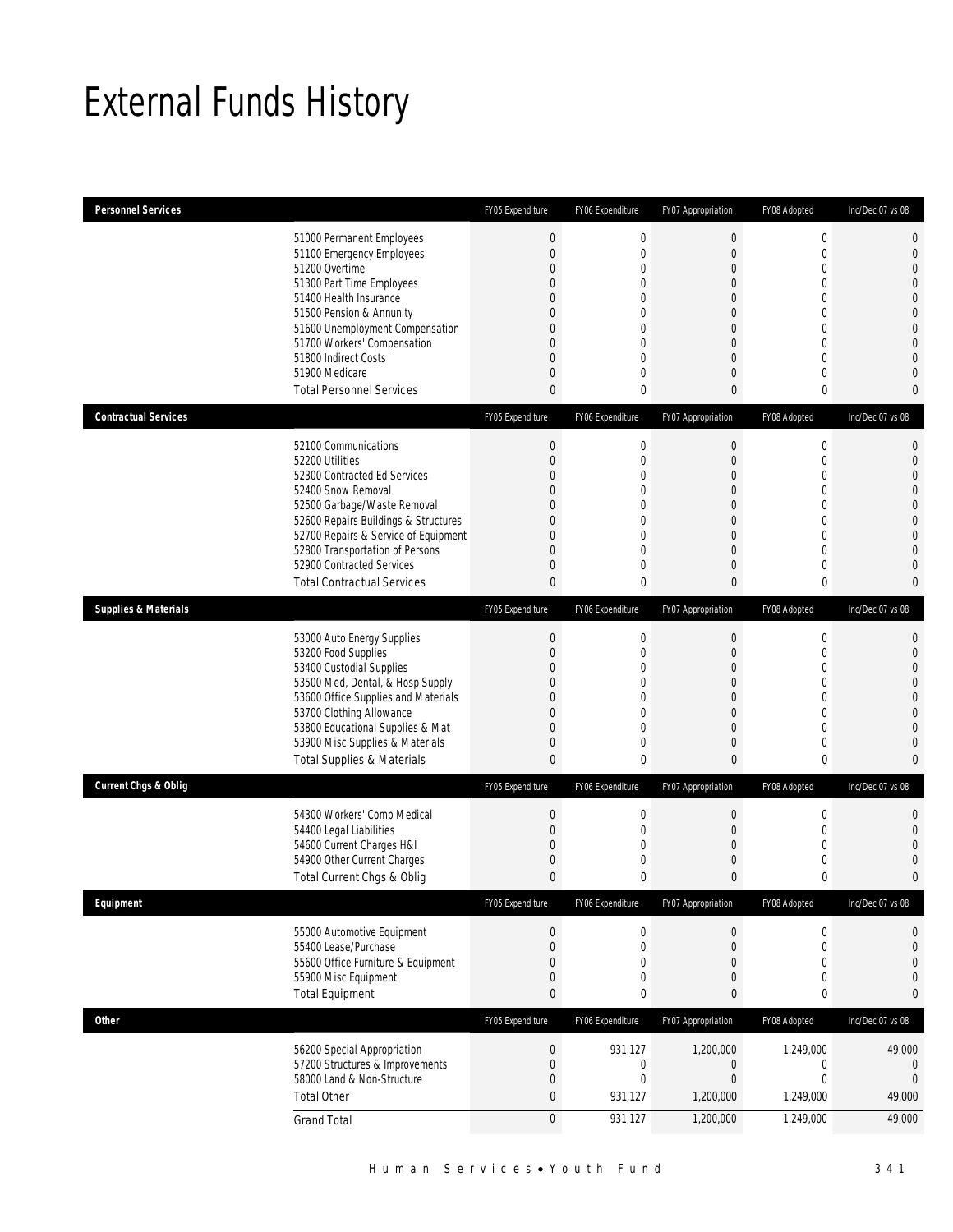## Program 1. Youth Fund

### *Christine Wainwright, Manager Organization: 448100*

#### *Program Description*

The Youth Fund appropriation will be used to support activities and services for Boston's youth. In addition to the Boston Public Schools, many City departments, including Parks and Recreation, Boston Centers for Youth and Families, Boston Public Library, Boston Public Health Commission, and the Jobs and Community Services division of BRA/EDIC provide services to Boston youth as part of their mission. The Youth Fund has been established to provide funding for summer jobs for youth and provide information on resources available to Boston's youth.

#### *Program Strategies*

- To hire the maximum number of youth who call the Hopeline.
- To provide employment opportunities for youth at community based organizations (CBOs).
- To provide timely information and referrals to resources available to Boston's youth.

| Performance Measures |                                             | Actual '05 | Actual '06 | Approp '07 | <b>Budget '08</b> |
|----------------------|---------------------------------------------|------------|------------|------------|-------------------|
| City                 | % of high school aged youth employed in the | 29.7%      | 30.8%      | 33.5%      | 35%               |
|                      | <b>Total Summer Jobs</b>                    | 7.780      | 8,574      | 9,430      | 9,870             |
|                      | Youth Fund summer hires                     | 2,556      | 3,065      | 3,230      | 3,600             |
|                      | ABCD summer hires                           | 948        | 1,120      | 1,073      | 1,100             |
|                      | <b>PIC</b> summer hires                     | 4,276      | 4,389      | 4.396      | 4,400             |
|                      | Other summer jobs leveraged                 |            |            | 731        | 770               |
|                      | Hopeline callers                            | 6,084      | 6,880      | 7,686      | 8,000             |
|                      | Referrals provided by Youthline             | 1,525      | 1.796      | 2.902      | 2,400             |
|                      | Community based organization worksites      | 212        | 219        | 269        | 270               |
|                      |                                             |            |            |            |                   |

| <b>Selected Service Indicators</b> |                                     | Actual '05           | Actual '06           | Approp '07           | <b>Budget '08</b>    |
|------------------------------------|-------------------------------------|----------------------|----------------------|----------------------|----------------------|
|                                    | Personnel Services<br>Non Personnel | 169.216<br>3.550.574 | 198,305<br>3.603.920 | 207.924<br>3.601.924 | 207,594<br>4,108,356 |
| Total                              |                                     | 3,719,790            | 3,802,225            | 3,809,848            | 4,315,950            |